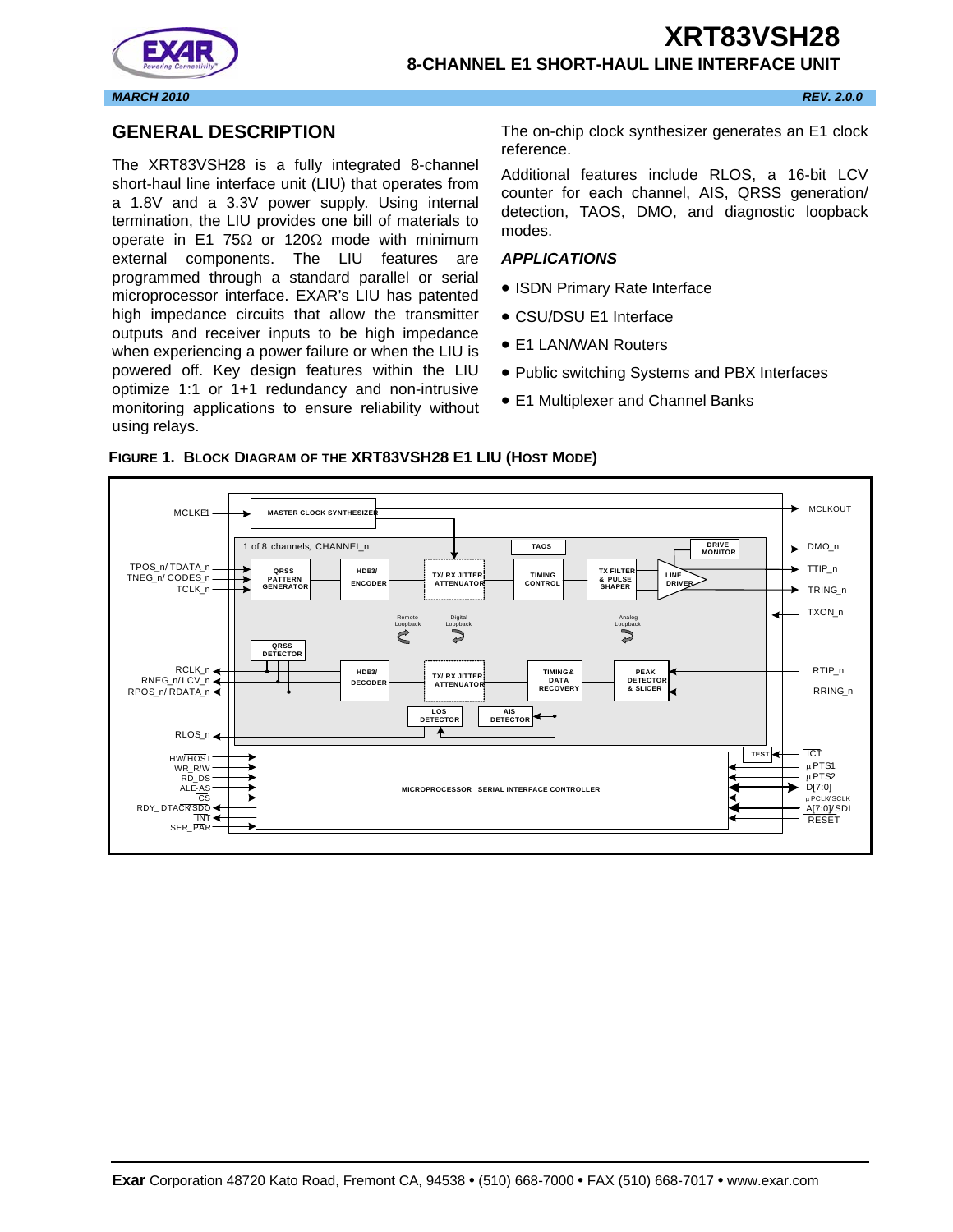

# **8-CHANNEL E1 SHORT-HAUL LINE INTERFACE UNIT** *REV. 2.0.0*

#### **FIGURE 2. BLOCK DIAGRAM OF THE XRT83VSH28 E1 LIU (HARDWARE MODE)**

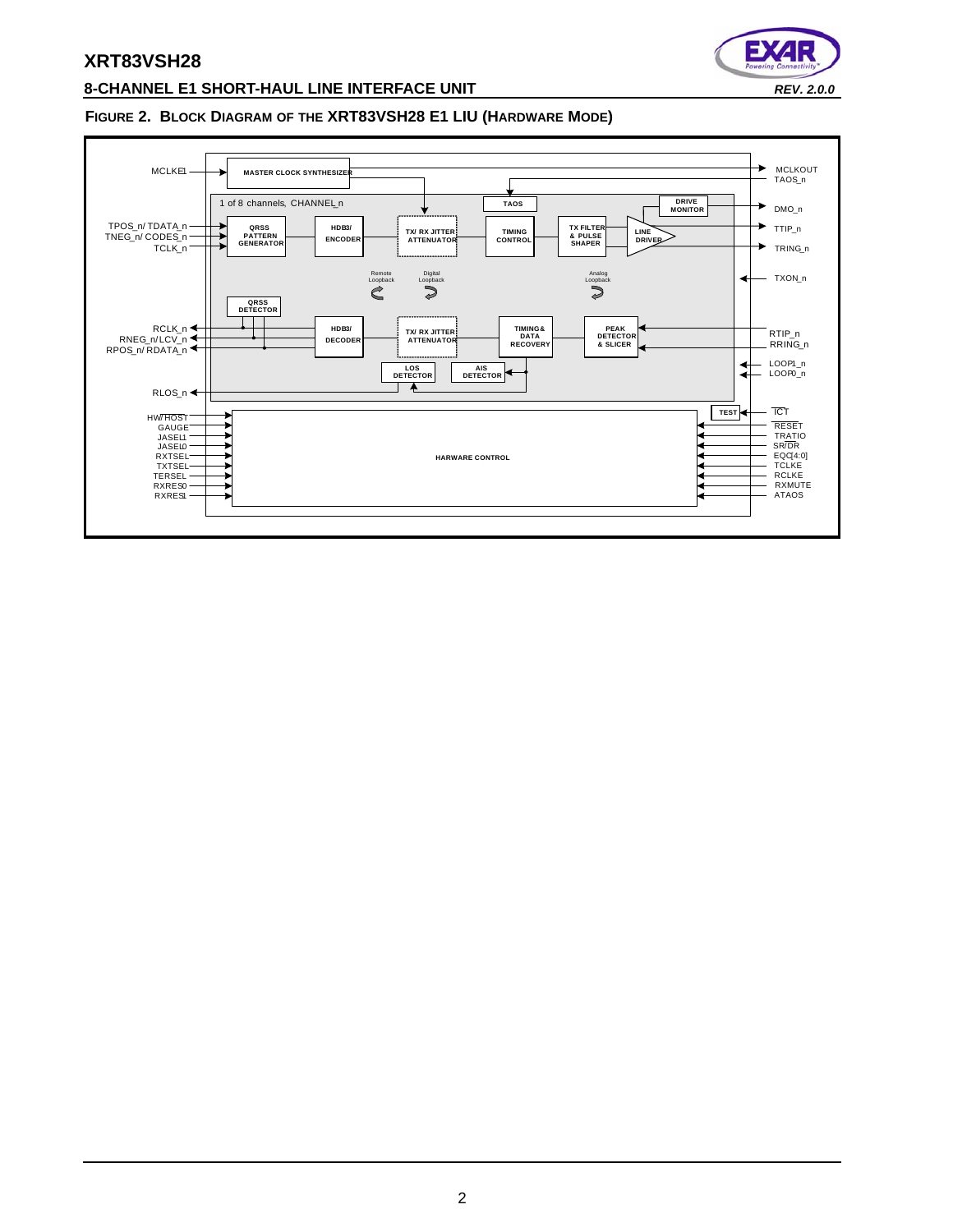

## *FEATURES*

- Fully integrated eight channel short-haul transceivers for E1 (2.048MHz) applications
- Internal Impedance matching on both receive and transmit for  $75\Omega$  (E1) and 120 $\Omega$  (E1) applications are per port selectable through software without changing components
- Power down on a per channel basis with independent receive and transmit selection
- User programable Arbitrary Pulse mode
- On-Chip transmit short-circuit protection and limiting protects line drivers from damage on a per channel basis
- Selectable Crystal-Less digital jitter attenuators (JA) with 32-Bit or 64-Bit FIFO for the receive or transmit path
- Driver failure monitor output (DMO) alerts of possible system or external component problems
- Transmit outputs and receive inputs may be "High" impedance for protection or redundancy applications on a per channel basis
- Support for automatic protection switching
- 1:1 and 1+1 protection without relays
- Receive monitor mode handles 0 to 6dB resistive attenuation (flat loss) along with 0 to 6dB cable loss
- Loss of signal (RLOS) according to ITU-T G.775/ETS300233 (E1)
- Programmable data stream muting upon RLOS detection
- On-Chip HDB3 encoder/decoder with an internal 16-bit LCV counter for each channel
- On-Chip digital clock recovery circuit for high input jitter tolerance
- QRSS/PRBS pattern generator and detection for testing and monitoring
- Error and bipolar violation insertion and detection
- Transmit all ones (TAOS) Generators and Detectors
- Supports local analog, remote, digital, and dual loopback modes
- Supports gapped clocks for mapper/multiplexer applications
- 1.8V Inner Core
- 3.3V I/O Supply Operation
- 225 ball BGA package
- -40°C to +85°C Temperature Range

# *ORDERING INFORMATION*

| <b>PART NUMBER</b> | <b>PACKAGE</b> | <b>OPERATING TEMPERATURE RANGE</b> |
|--------------------|----------------|------------------------------------|
| XRT83VSH28IB       | 225 Ball BGA   | $-40^{\circ}$ C to $+85^{\circ}$ C |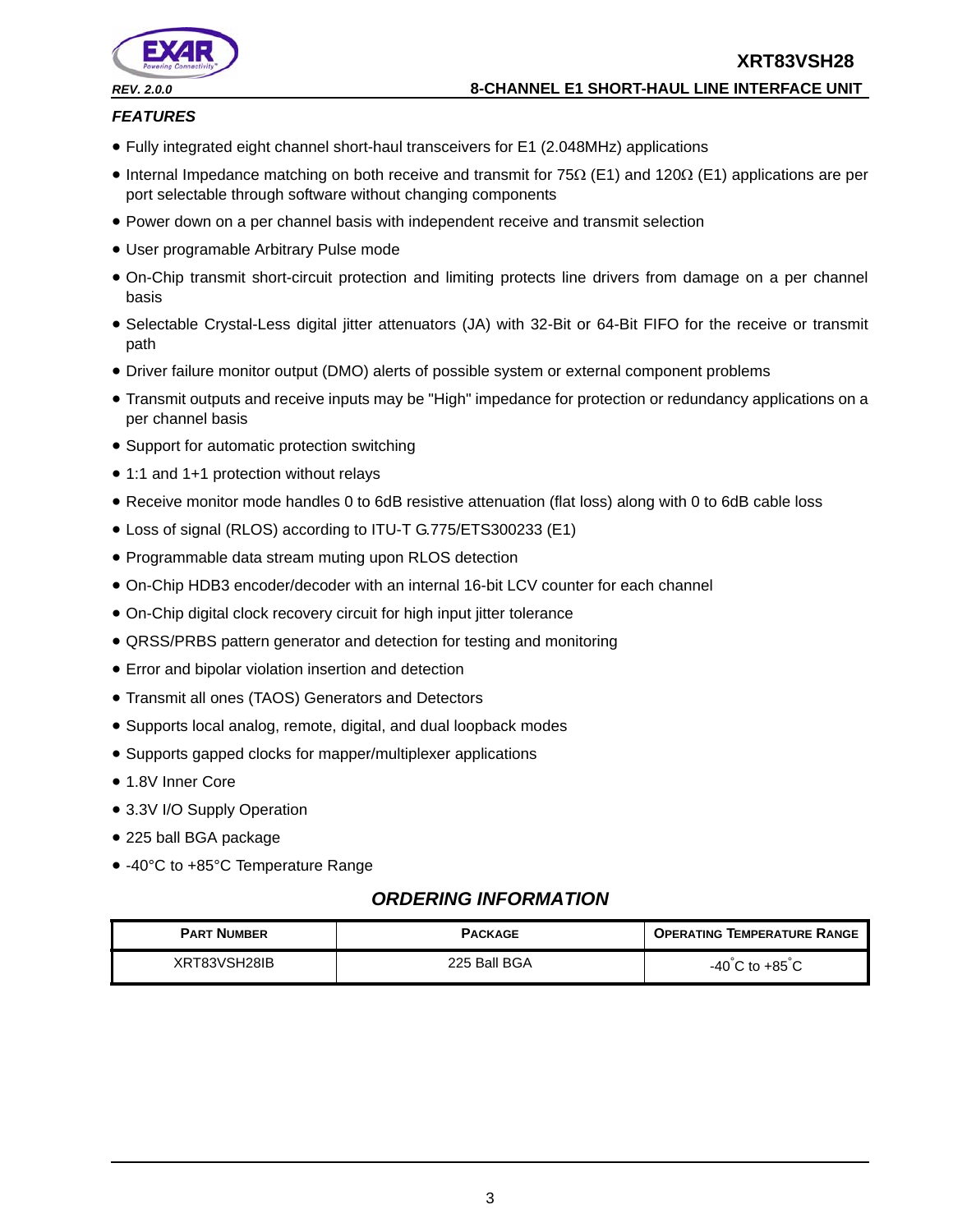| ⋖                       | DGND                                | RNEG_0                 | $TCLK_{-1}$         |                  | TPOS_1 TAOS_2                | RDY                | ALE                |              | Reserved DVDD1v8 | A[1]                    | A[3]                                        | A[7]          |               | TXON_0 JASEL0   | $TCLK_2$                           | $\overline{3}$<br>RLOS | RCLK_3             | DVDD3v3             |
|-------------------------|-------------------------------------|------------------------|---------------------|------------------|------------------------------|--------------------|--------------------|--------------|------------------|-------------------------|---------------------------------------------|---------------|---------------|-----------------|------------------------------------|------------------------|--------------------|---------------------|
| В                       | pa                                  | RPOS <sub>-0</sub>     | RCLK_0              | TCLK_0           | TNEG_1                       | TAO <sub>S_1</sub> | ပ္ပ                | Reserved     | DGND             | A[2]                    | A[6]                                        | $TXON_3$      | JASEL1        | $TPOS_2$        | ო<br>TNEG <sub>-</sub>             | RNEG_3                 | RPOS <sub>-3</sub> | <b>JTAGRing</b>     |
| ं                       | $RTP_0$                             | RVDD                   | RLOS_0              | TNEG_0           |                              | TPOS_0 TAOS_3      | $R\overline{D}_DS$ | Reserved     | DGND             | A[0]                    | A[5]                                        | $TXON_2$      | $DMO-3$       | TCLK_3          | $DMO-2$                            | $TTP_3$                | TGND               | RTIP <sub>-3</sub>  |
| $\overline{\Omega}$     | RRING_0                             | RGND                   | TGND                | $DMO-1$          | $DMO_0$                      |                    | TAOS_0 WR_RW       | DGND         |                  | DVDD3v3 DVDD1v8         | A[4]                                        | TXON_1        |               | TNEG_2 $TPOS_3$ | RPOS <sub>-2</sub>                 | RVDD                   | <b>RGND</b>        | RRING <sub>3</sub>  |
| E                       | TMS                                 | TRING_O                | TTIP_0              | TVDD             | <b>RVDD</b>                  |                    |                    |              |                  |                         |                                             |               |               |                 | TGND                               | TRING_3                | TVDD               | <b>JTAGTIP</b>      |
| $\overline{\mathbf{r}}$ | RRING_1                             | <b>TGND</b>            | TRING <sub>-1</sub> | TVDD             |                              |                    |                    |              |                  |                         |                                             |               |               |                 | TRING <sub>-2</sub>                | TVDD                   | $TTP_2$            | RRING_2             |
| ত                       | $RTP_1$                             | RPOS_1                 | RGND                | $TTP_1$          |                              |                    |                    |              |                  |                         |                                             |               |               |                 | DGND                               | RVDD                   | RGND               | RTIP_2              |
| Ξ                       | <b>MCLKOUT</b>                      | RNEG <sub>-1</sub>     | RCLK_1              | RLOS_1           |                              |                    |                    |              |                  |                         |                                             |               |               |                 | $\mathbf{N}$<br>RLOS_              | $RCLK_2$               | DGND               | RNEG_2              |
| J,                      | MCLKE1                              | AVDD                   | <b>AVDD</b>         | DVDD3v3          |                              |                    |                    |              |                  | <b>XRT83VSH28</b>       |                                             |               |               |                 | $\circ$<br>RLOS_                   | <b>LS1drl</b>          | AGND               | GAUGE               |
| ⊻                       | Reserved                            | DGND                   | AGND                | <b>SR/DR</b>     |                              |                    |                    |              |                  | (Top View)              |                                             |               |               |                 | <b>DVDD3v3</b>                     | <b>RXON</b>            | <b>AVDDS</b>       | DVDD1v8             |
| ⊐                       | $\mathfrak{g}$<br>RTIP <sub>-</sub> | $\mathfrak{g}$<br>RLOS | RCLK_5              | <b>AGND</b>      |                              |                    |                    |              |                  | 225 Ball BGA            |                                             |               |               |                 | µPTS2                              | 팈                      | RPOS <sub>-6</sub> | RTIP <sub>-6</sub>  |
| Σ                       | RRING_5                             | <b>RGND</b>            | RPOS <sub>5</sub>   | RNEG_5           |                              |                    |                    |              |                  |                         |                                             |               |               |                 | RCLK_6                             | RNEG_6                 | <b>RGND</b>        | RRING <sub>-6</sub> |
| z                       | TCK                                 | $TTP_5$                | <b>RVDD</b>         | TRING_5          |                              |                    |                    |              |                  |                         |                                             |               |               |                 | TVDD                               | TTIP_6                 | RVDD               | $\frac{c}{2}$       |
| Ρ                       | TVDD                                | TRING <sub>4</sub>     | TGND                | DMO <sub>5</sub> |                              |                    |                    |              |                  |                         |                                             |               |               |                 | DON                                | TTIP $\overline{I}$    | TRING_7            | SER_PAR             |
| $\overline{\mathbf{r}}$ | $\overline{P}$                      | $TIP_4$                | TGND                | TVDD             | $DMO-4$                      | TAOS_7             | DIOI               | DGND         | DVDD3v3          | RXRES1                  | <b>TERSEL</b>                               | TXON_6        |               | TXON_7 TNEG_7   | TRING <sub>-6</sub>                | <b>TGND</b>            | RGND               | RRING <sub>I</sub>  |
| Ε                       | RRING <sub>4</sub>                  | <b>RGND</b>            | TCLK_4              |                  | $RNEG_4$ TCLK $_5$ TAOS $_4$ |                    | D[7]               | <b>RESET</b> | <b>DGND</b>      | HW_HOST Reserved RXMUTE |                                             |               | <b>µPCLK</b>  | $TPOS_7$        | RLOS_7                             | <b>TGND</b>            | RPOS_7             | $RTP_7$             |
| ぅ                       | $RTP_4$                             | RPOS_4                 | RCLK_4              | TNEG_4           |                              | TPOS_5 TAOS_5      | DIGI               | D[2]         | <b>D</b> [1]     | DVDD1v8                 | <b>RXTSEL</b>                               | TEST          |               | TXON_5 TNEG_6   | TCLK_7                             | RCLK_7                 | $DMO-6$            | <b>RVDD</b>         |
| >                       | DVDD1v8                             | RVDD                   | RLOS_4              | $TPOS_4$         |                              | TNEG_5 TAOS_6      | D[5]               | D[4]         | D[3]             | RXRES0                  | <b>TXTSEL</b>                               | <b>b</b>      | $TXON_4$      | $DMO-$          | $\mathbf{c}_i$<br>TPO <sub>S</sub> | TCLK_6                 | $RNEG_{-}7$        | DGND                |
|                         |                                     | $\sim$                 | S                   | 4                | 5                            | ဖ                  | $\overline{ }$     | $\infty$     | ၜ                | $\overline{c}$          | $\stackrel{\scriptstyle -}{\scriptstyle -}$ | $\frac{2}{3}$ | $\frac{3}{2}$ | $\overline{4}$  | $\overline{1}$                     | $\frac{6}{1}$          | $\overline{1}$     | $\frac{8}{2}$       |

# **XRT83VSH28 8-CHANNEL E1 SHORT-HAUL LINE INTERFACE UNIT** *REV. 2.0.0*

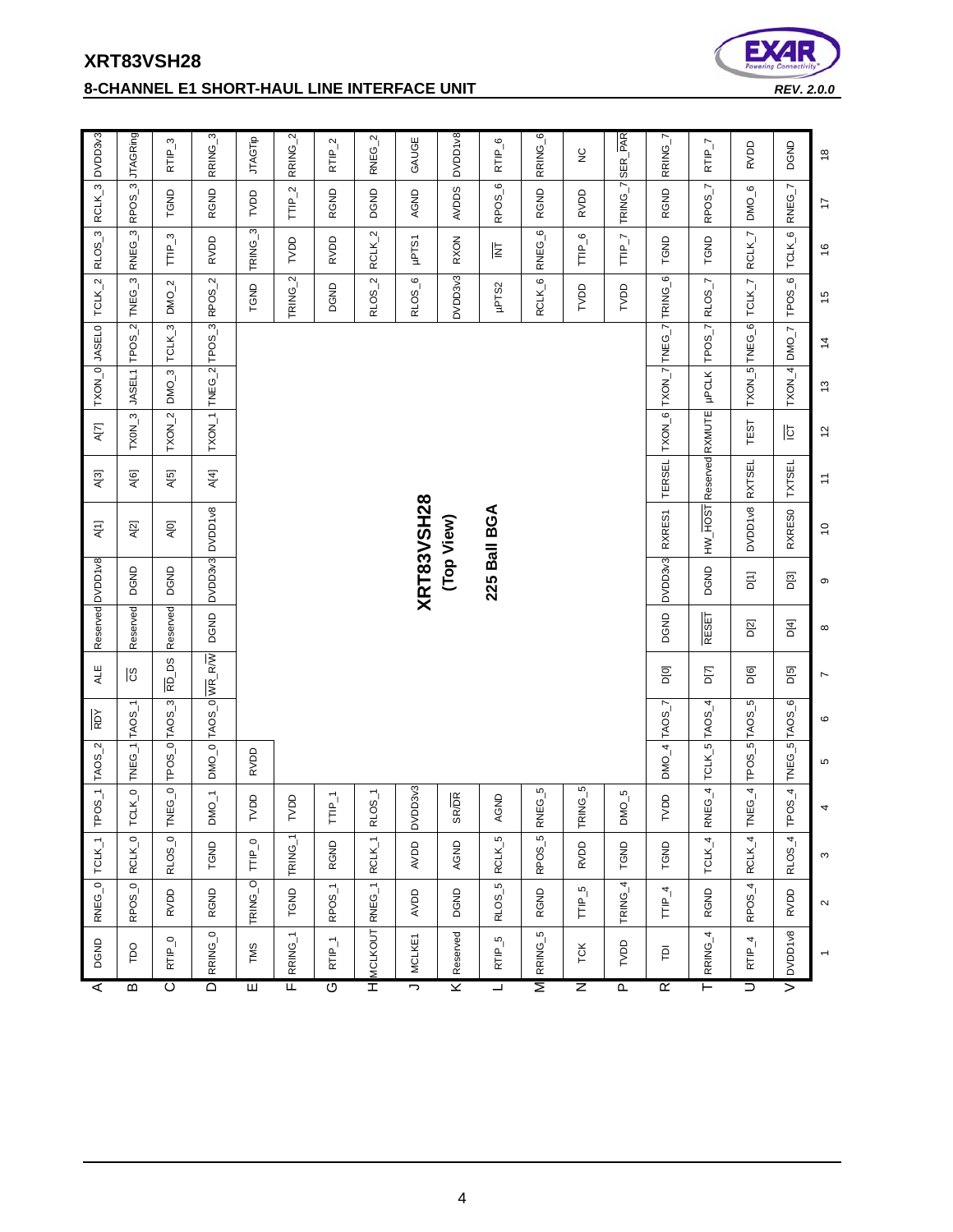

# 8

|                                                                                                                                                                                                                                | XRT83VSH28 |
|--------------------------------------------------------------------------------------------------------------------------------------------------------------------------------------------------------------------------------|------------|
| 8-CHANNEL E1 SHORT-HAUL LINE INTERFACE UNIT<br><b>REV. 2.0.0</b>                                                                                                                                                               |            |
|                                                                                                                                                                                                                                |            |
|                                                                                                                                                                                                                                |            |
|                                                                                                                                                                                                                                |            |
|                                                                                                                                                                                                                                |            |
|                                                                                                                                                                                                                                |            |
|                                                                                                                                                                                                                                |            |
|                                                                                                                                                                                                                                |            |
|                                                                                                                                                                                                                                |            |
|                                                                                                                                                                                                                                |            |
|                                                                                                                                                                                                                                |            |
|                                                                                                                                                                                                                                |            |
|                                                                                                                                                                                                                                |            |
|                                                                                                                                                                                                                                |            |
|                                                                                                                                                                                                                                |            |
|                                                                                                                                                                                                                                |            |
|                                                                                                                                                                                                                                |            |
|                                                                                                                                                                                                                                |            |
|                                                                                                                                                                                                                                |            |
|                                                                                                                                                                                                                                |            |
|                                                                                                                                                                                                                                |            |
|                                                                                                                                                                                                                                |            |
|                                                                                                                                                                                                                                |            |
|                                                                                                                                                                                                                                |            |
|                                                                                                                                                                                                                                |            |
| 2.1.2 CASE 2: INTERNAL TERMINATION WITH ONE EXTERNAL FIXED RESISTOR FOR ALL MODES  21                                                                                                                                          |            |
|                                                                                                                                                                                                                                |            |
|                                                                                                                                                                                                                                |            |
|                                                                                                                                                                                                                                |            |
|                                                                                                                                                                                                                                |            |
|                                                                                                                                                                                                                                |            |
|                                                                                                                                                                                                                                |            |
|                                                                                                                                                                                                                                |            |
|                                                                                                                                                                                                                                |            |
|                                                                                                                                                                                                                                |            |
|                                                                                                                                                                                                                                |            |
|                                                                                                                                                                                                                                |            |
|                                                                                                                                                                                                                                |            |
|                                                                                                                                                                                                                                |            |
|                                                                                                                                                                                                                                |            |
|                                                                                                                                                                                                                                |            |
|                                                                                                                                                                                                                                |            |
|                                                                                                                                                                                                                                |            |
|                                                                                                                                                                                                                                |            |
|                                                                                                                                                                                                                                |            |
|                                                                                                                                                                                                                                |            |
|                                                                                                                                                                                                                                |            |
| TABLE 6: EXAMPLES OF HDB3 ENCODING CONTROL CONTROL CONTROL CONTROL CONTROL CONTROL CONTROL CONTROL CONTROL CONTROL CONTROL CONTROL CONTROL CONTROL CONTROL CONTROL CONTROL CONTROL CONTROL CONTROL CONTROL CONTROL CONTROL CON | 28         |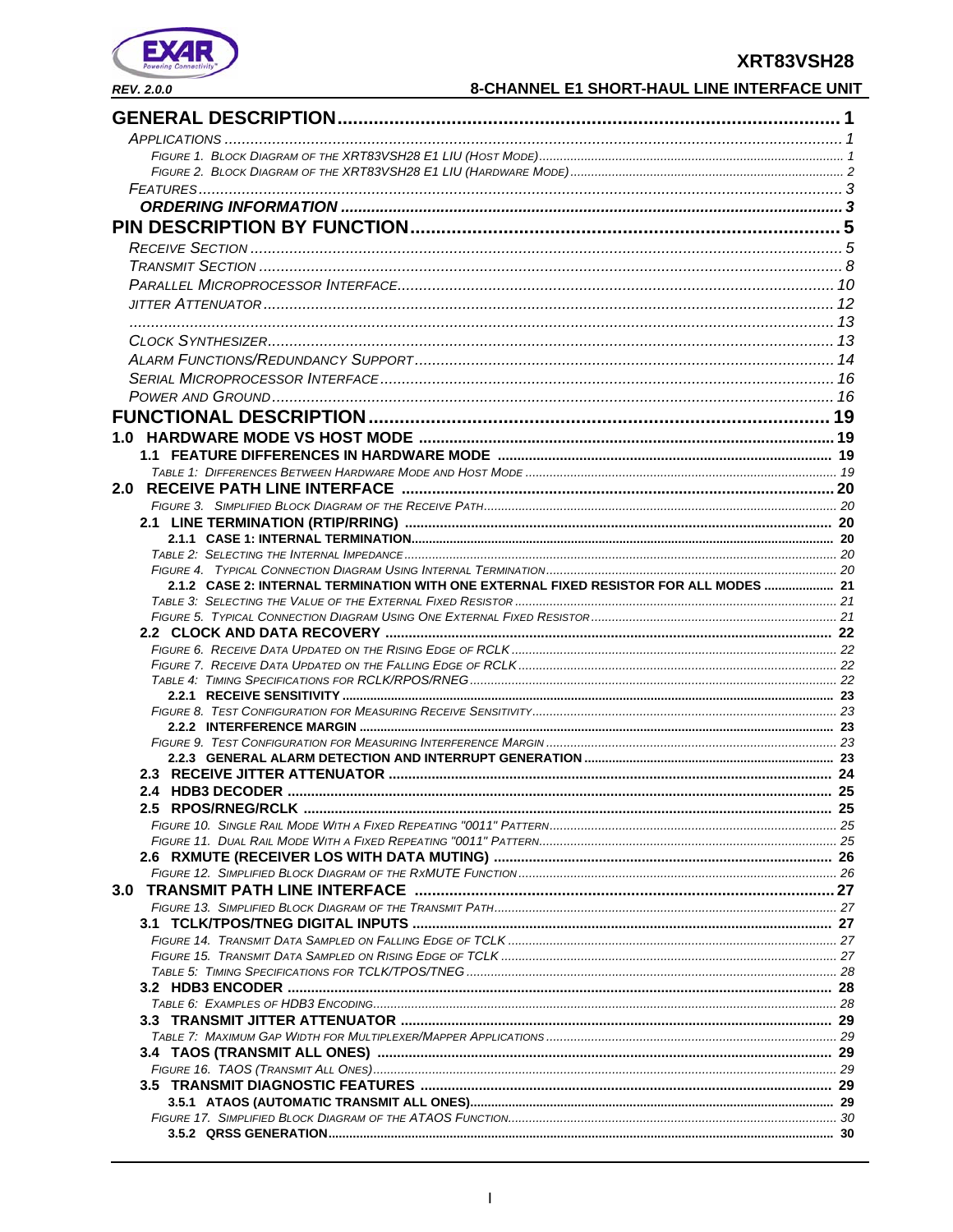# **8-CHANNEL E1 SHORT-HAUL LINE INTERFACE UNIT** *REV. 2.0.0*

II

*TABLE 19 MPC86X TIMING INFORMATION - READ OPERATION........................................................................................................ 52*

| 5.0 MICROPROCESSOR INTERFACE ……………………………………………………………………………………………39                                                 |  |
|--------------------------------------------------------------------------------------------------------------------|--|
|                                                                                                                    |  |
|                                                                                                                    |  |
|                                                                                                                    |  |
|                                                                                                                    |  |
|                                                                                                                    |  |
|                                                                                                                    |  |
|                                                                                                                    |  |
|                                                                                                                    |  |
|                                                                                                                    |  |
|                                                                                                                    |  |
|                                                                                                                    |  |
| TABLE 9: MICROPROCESSOR SERIAL INTERFACE TIMINGS (TA = 250C, VDD=3.3V± 5% AND LOAD = 10PF) 41                      |  |
|                                                                                                                    |  |
|                                                                                                                    |  |
|                                                                                                                    |  |
|                                                                                                                    |  |
|                                                                                                                    |  |
| TABLE 11: XRT83VSH28 MICROPROCESSOR INTERFACE SIGNALS THAT EXHIBIT CONSTANT ROLES IN BOTH INTEL AND MOTOROLA MODES |  |
| 43                                                                                                                 |  |
|                                                                                                                    |  |
|                                                                                                                    |  |
|                                                                                                                    |  |
|                                                                                                                    |  |
|                                                                                                                    |  |
|                                                                                                                    |  |
| FIGURE 33. MOTOROLA 68K µP INTERFACE SIGNALS DURING PROGRAMMED I/O READ AND WRITE OPERATIONS 48                    |  |
|                                                                                                                    |  |
|                                                                                                                    |  |
|                                                                                                                    |  |
|                                                                                                                    |  |
|                                                                                                                    |  |
|                                                                                                                    |  |
|                                                                                                                    |  |
|                                                                                                                    |  |
|                                                                                                                    |  |
|                                                                                                                    |  |

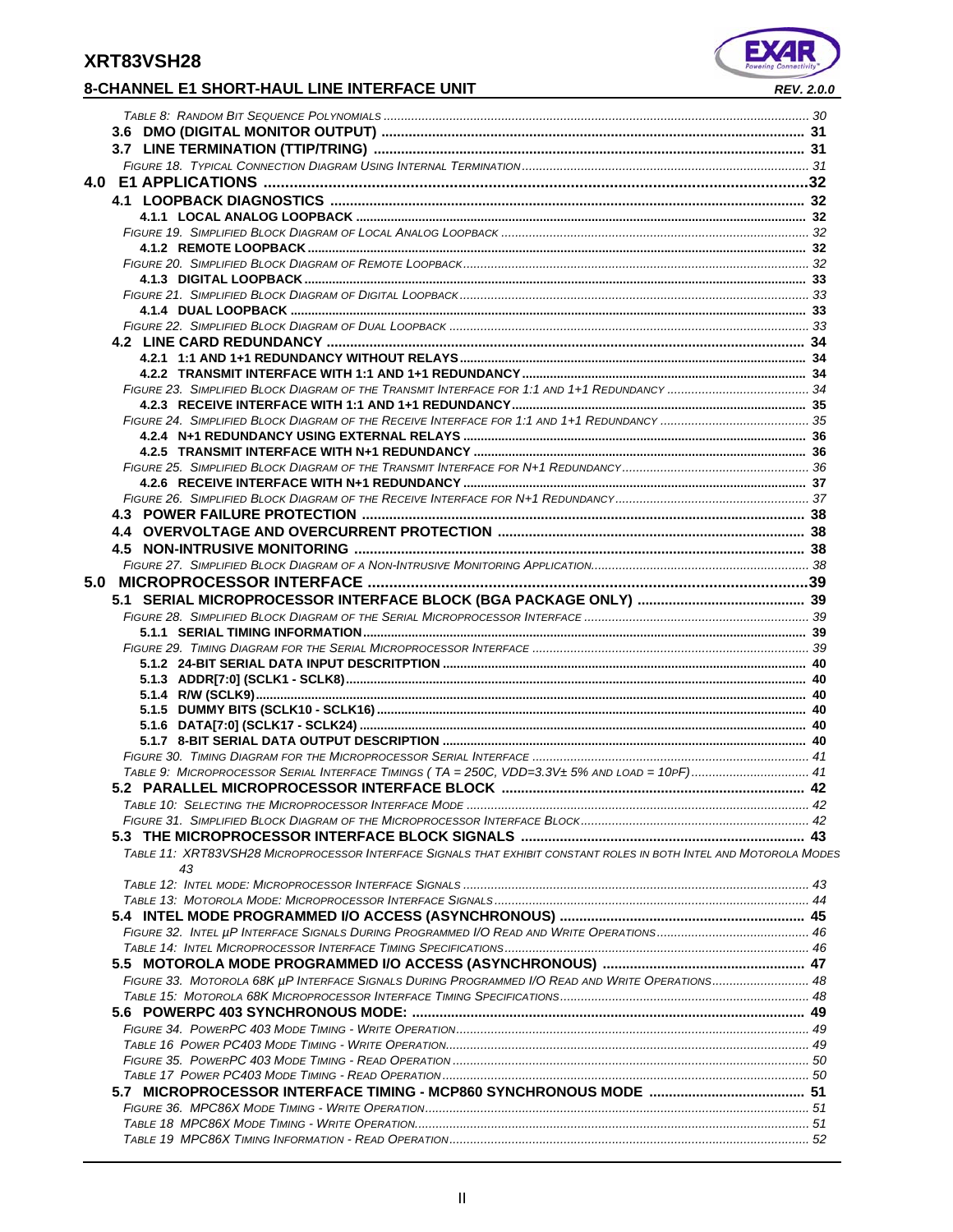

# 8-CHANNEL E1 SHORT-HAUL LINE INTERFACE UNIT

| 6.0 |  |
|-----|--|
|     |  |
|     |  |
|     |  |
|     |  |
|     |  |
|     |  |
|     |  |
|     |  |
|     |  |
|     |  |
|     |  |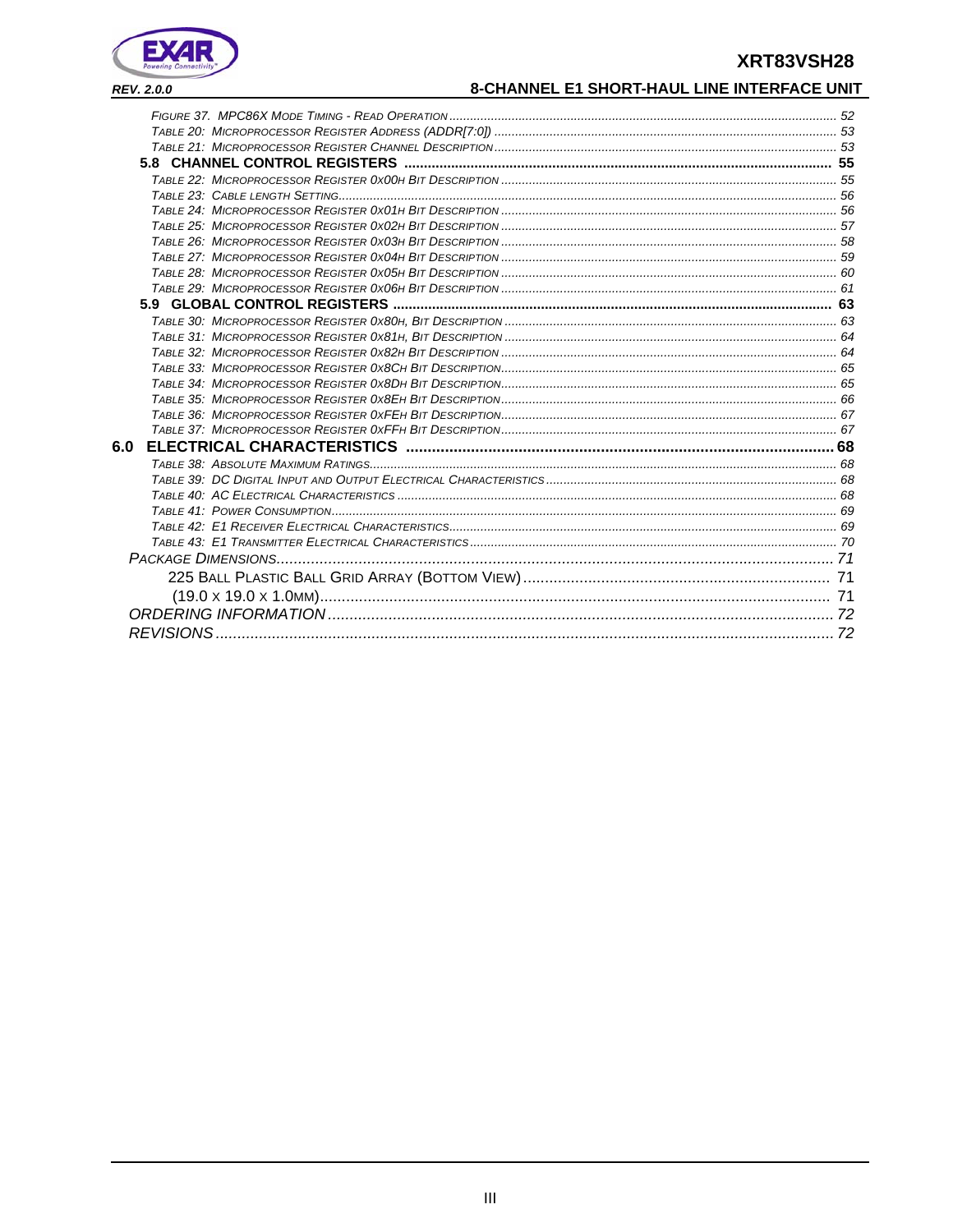# **8-CHANNEL E1 SHORT-HAUL LINE INTERFACE UNIT** *REV. 2.0.0*



# **PIN DESCRIPTION BY FUNCTION**

## *RECEIVE SECTION*

| <b>SIGNAL NAME</b>                                                                                       | <b>BGA</b><br>LEAD#                                                                                            | <b>TYPE</b>  | <b>DESCRIPTION</b>                                                                                                                                                                                                                                                                                                                                                                                                                                                                                                                                                                                                                                        |
|----------------------------------------------------------------------------------------------------------|----------------------------------------------------------------------------------------------------------------|--------------|-----------------------------------------------------------------------------------------------------------------------------------------------------------------------------------------------------------------------------------------------------------------------------------------------------------------------------------------------------------------------------------------------------------------------------------------------------------------------------------------------------------------------------------------------------------------------------------------------------------------------------------------------------------|
| <b>RXON</b>                                                                                              | K16                                                                                                            | L            | <b>Receiver On</b><br><b>Hardware Mode Only</b><br>This pin is used to enable the receivers for all channels. By default, the receivers<br>are turned ON in hardware mode. To turn the receivers OFF, pull this pin "Low".<br><b>NOTE:</b> Internally pulled "High" with a 50kΩ resistor.                                                                                                                                                                                                                                                                                                                                                                 |
| RLOS0<br>RLOS1<br>RLOS <sub>2</sub><br>RLOS3<br>RLOS4<br>RLOS5<br>RLOS <sub>6</sub><br>RLOS7             | C <sub>3</sub><br>H <sub>4</sub><br>H <sub>15</sub><br>A16<br>V <sub>3</sub><br>L2<br>J15<br>T <sub>15</sub>   | $\mathbf{o}$ | <b>Receive Loss of Signal</b><br>When a receive loss of signal occurs according to ITU-T G.775, the RLOS pin will go<br>"High" for a minimum of one RCLK cycle. RLOS will remain "High" until the loss of<br>signal condition clears. See the Receive Loss of Signal section of this datasheet for<br>more details.<br>NOTE: This pin can be used for redundancy applications to initiate an automatic<br>switch to a backup card.                                                                                                                                                                                                                        |
| RCLK0<br>RCLK1<br>RCLK <sub>2</sub><br>RCLK3<br>RCLK4<br>RCLK <sub>5</sub><br>RCLK6<br>RCLK7             | B <sub>3</sub><br>H <sub>3</sub><br>H <sub>16</sub><br>A17<br>U <sub>3</sub><br>L <sub>3</sub><br>M15<br>U16   | $\mathbf{o}$ | <b>Receive Clock Output</b><br>RCLK is the recovered clock from the incoming data stream. If the incoming signal<br>is absent or RTIP/RRING are in "High-Z", RCLK maintains its timing by using an<br>internal master clock as its reference. RPOS/RNEG data can be updated on either<br>edge of RCLK selected by RCLKE.<br>NOTE: RCLKE is a global setting that applies to all 8 channels.                                                                                                                                                                                                                                                               |
| RNEG/LCV0<br>RNEG/LCV1<br>RNEG/LCV2<br>RNEG/LCV3<br>RNEG/LCV4<br>RNEG/LCV5<br>RNEG/LCV6<br>RNEG/LCV7     | A2<br>H <sub>2</sub><br>H <sub>18</sub><br><b>B16</b><br>T <sub>4</sub><br>M4<br>M16<br>V17                    | $\mathbf{o}$ | <b>RNEG/LCV_OF Output</b><br>In dual rail mode, this pin is the receive negative data output. In single rail mode,<br>this pin is a Line Code Violation / Counter Overflow indicator. If LCV is selected by<br>programming the appropriate global register and if a line code violation, a bi-polar<br>violation, or excessive zeros occur, the LCV pin will pull "High" for a minimum of one<br>RCLK cycle. LCV will remain "High" until there are no more violations. However, if<br>OF (Overflow) is selected the LCV pin will pull "High" if the internal LCV counter is<br>saturated. The LCV pin will remain "High" until the LCV counter is reset. |
| RPO <sub>S0</sub><br>RPOS1<br>RPOS <sub>2</sub><br>RPOS <sub>3</sub><br>RPOS4<br>RPOS5<br>RPOS6<br>RPOS7 | <b>B2</b><br>G <sub>2</sub><br>D <sub>15</sub><br><b>B17</b><br>U2<br>M <sub>3</sub><br>L17<br>T <sub>17</sub> | $\mathbf{o}$ | <b>RPOS/RDATA Output</b><br>Receive digital output pin. In dual rail mode, this pin is the receive positive data out-<br>put. In single rail mode, this pin is the receive non-return to zero (NRZ) data output.                                                                                                                                                                                                                                                                                                                                                                                                                                          |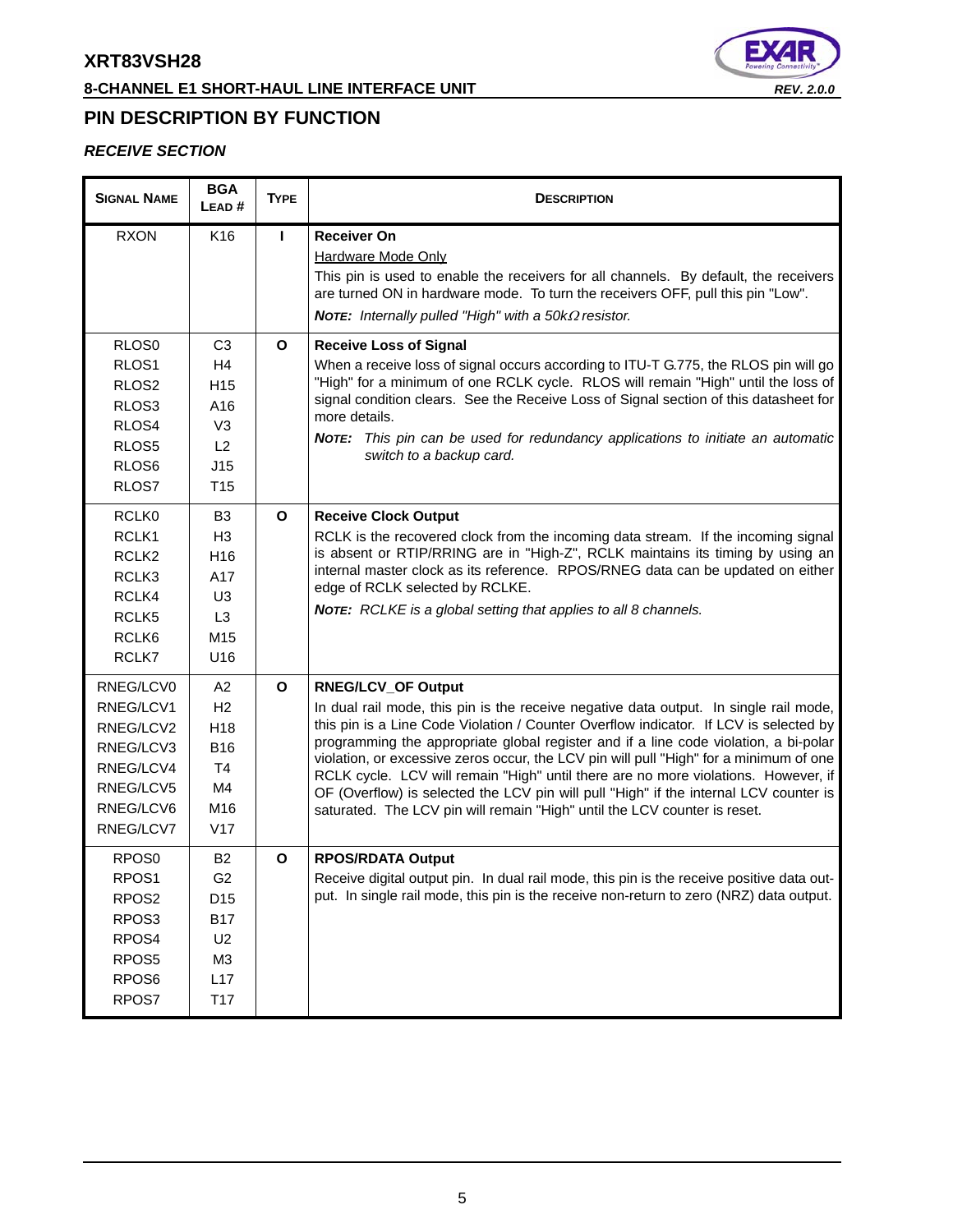

# *REV. 2.0.0* **8-CHANNEL E1 SHORT-HAUL LINE INTERFACE UNIT**

| <b>SIGNAL NAME</b> | <b>BGA</b><br>LEAD# | <b>TYPE</b> | <b>DESCRIPTION</b>                                                                                                                                                                                                                                                                                                                        |
|--------------------|---------------------|-------------|-------------------------------------------------------------------------------------------------------------------------------------------------------------------------------------------------------------------------------------------------------------------------------------------------------------------------------------------|
| RTIP <sub>0</sub>  | C <sub>1</sub>      | L           | <b>Receive Differential Tip Input</b>                                                                                                                                                                                                                                                                                                     |
| RTIP <sub>1</sub>  | G <sub>1</sub>      |             | RTIP is the positive differential input from the line interface. Along with the RRING                                                                                                                                                                                                                                                     |
| RTIP <sub>2</sub>  | G18                 |             | signal, these pins should be coupled to a 1:1 transformer for proper operation.                                                                                                                                                                                                                                                           |
| RTIP3              | C18                 |             |                                                                                                                                                                                                                                                                                                                                           |
| RTIP4              | U1                  |             |                                                                                                                                                                                                                                                                                                                                           |
| RTIP <sub>5</sub>  | L1                  |             |                                                                                                                                                                                                                                                                                                                                           |
| RTIP <sub>6</sub>  | L18                 |             |                                                                                                                                                                                                                                                                                                                                           |
| RTIP7              | T <sub>18</sub>     |             |                                                                                                                                                                                                                                                                                                                                           |
| RRING <sub>0</sub> | D <sub>1</sub>      | I.          | <b>Receive Differential Ring Input</b>                                                                                                                                                                                                                                                                                                    |
| RRING1             | F1                  |             | RRING is the negative differential input from the line interface. Along with the RTIP-                                                                                                                                                                                                                                                    |
| RRING <sub>2</sub> | F <sub>18</sub>     |             | signal, these pins should be coupled to a 1:1 transformer for proper operation.                                                                                                                                                                                                                                                           |
| RRING3             | D <sub>18</sub>     |             |                                                                                                                                                                                                                                                                                                                                           |
| RRING4             | T <sub>1</sub>      |             |                                                                                                                                                                                                                                                                                                                                           |
| RRING5             | M1                  |             |                                                                                                                                                                                                                                                                                                                                           |
| RRING <sub>6</sub> | M18                 |             |                                                                                                                                                                                                                                                                                                                                           |
| RRING7             | R <sub>18</sub>     |             |                                                                                                                                                                                                                                                                                                                                           |
| <b>RXMUTE</b>      | T <sub>12</sub>     | т           | <b>Receive Data Muting</b>                                                                                                                                                                                                                                                                                                                |
|                    |                     |             | Hardware Mode Only                                                                                                                                                                                                                                                                                                                        |
|                    |                     |             | This pin is AND-ed with each of the RLOS functions on a per channel basis. There-<br>fore, if this pin is pulled "High" and a given channel experiences a loss of signal, then<br>the RPOS/RNEG output pins are automatically pulled "Low" to prevent data chatter-<br>ing. To disable this feature, the RxMUTE pin must be pulled "Low". |
|                    |                     |             | <b>NOTE:</b> This pin is internally pulled "High" with a 50k $\Omega$ resistor                                                                                                                                                                                                                                                            |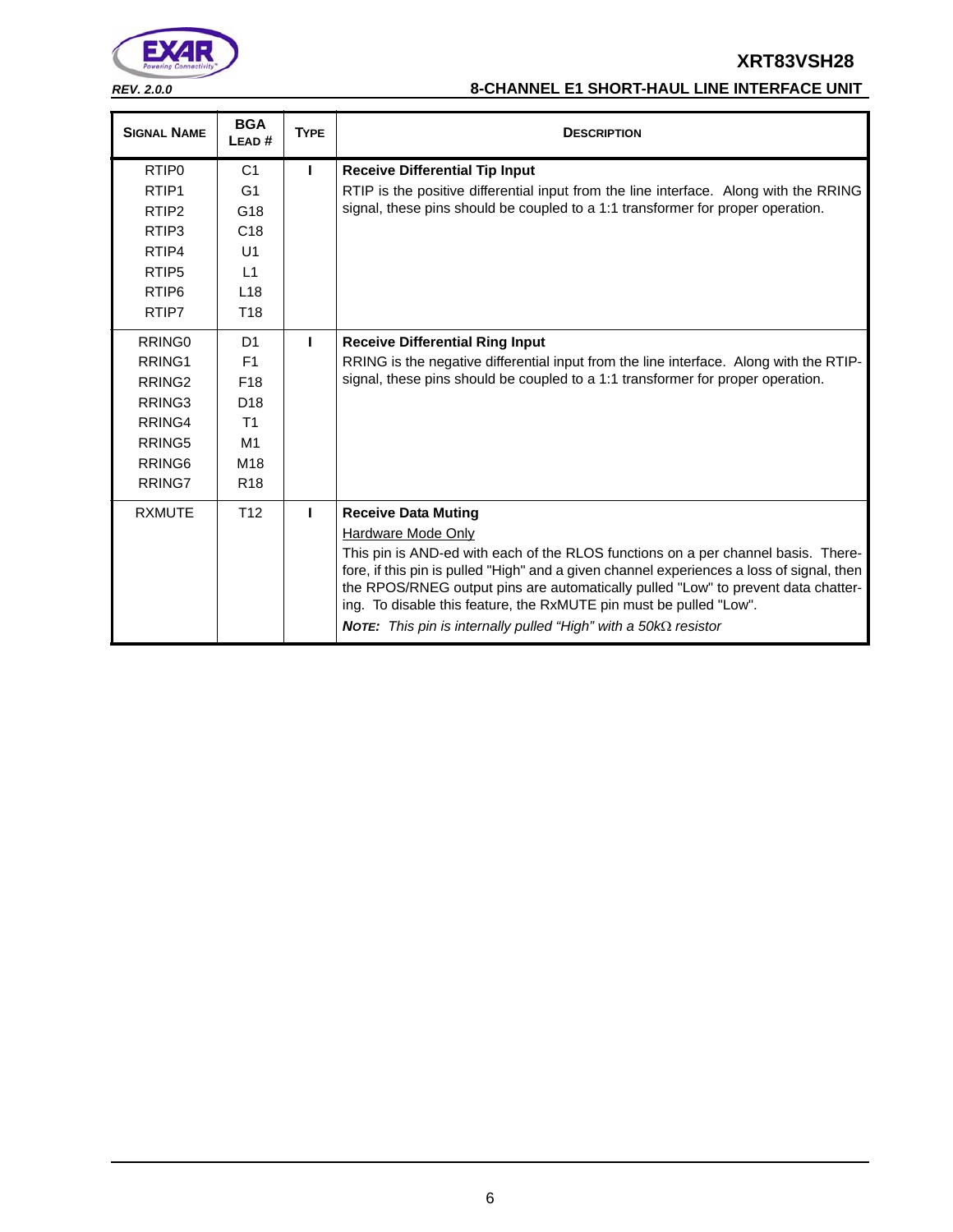# **8-CHANNEL E1 SHORT-HAUL LINE INTERFACE UNIT** *REV. 2.0.0*

٠



| <b>SIGNAL NAME</b> | <b>BGA</b><br>LEAD# | <b>TYPE</b> | <b>DESCRIPTION</b>                                                                                                                                                                                                                                                                                                                                                                                                                                                                                                                                                                                                                                                                                                                |
|--------------------|---------------------|-------------|-----------------------------------------------------------------------------------------------------------------------------------------------------------------------------------------------------------------------------------------------------------------------------------------------------------------------------------------------------------------------------------------------------------------------------------------------------------------------------------------------------------------------------------------------------------------------------------------------------------------------------------------------------------------------------------------------------------------------------------|
| RXRES1             | R <sub>10</sub>     | L           | <b>Receive External Resistor Control Pins</b>                                                                                                                                                                                                                                                                                                                                                                                                                                                                                                                                                                                                                                                                                     |
| RXRES0             | V10                 |             | <b>Hardware mode Only</b>                                                                                                                                                                                                                                                                                                                                                                                                                                                                                                                                                                                                                                                                                                         |
|                    |                     |             | These pins are used in the Receive Internal Impedance mode for unique applica-<br>tions where an accurate resistor can be used to achieve optimal return loss. When<br>RxRES[1:0] are used, the LIU automatically sets the internal impedance to match<br>the line build out. For example: if $240\Omega$ is selected, the LIU chooses an internal<br>impedance such that the parallel combination equals the impedance chosen by<br>TERSEL[1:0].<br>"00" = No External Fixed Resistor<br>"01" = $320\Omega$<br>" $10" = 280\Omega$<br>"11" = $190\Omega$<br>NOTE: These pins are internally pulled "Low" with a $50k\Omega$ resistor. This feature is<br>available in Host mode by programming the appropriate channel register. |
| RCLKE/             | J16                 | ı           | <b>Receive Clock Edge</b>                                                                                                                                                                                                                                                                                                                                                                                                                                                                                                                                                                                                                                                                                                         |
| µPTS1              |                     |             | Hardware Mode                                                                                                                                                                                                                                                                                                                                                                                                                                                                                                                                                                                                                                                                                                                     |
|                    |                     |             | This pin is used to select which edge of the recovered clock is used to update data to<br>the receiver on the RPOS/RNEG outputs. By default, data is updated on the risinge<br>edge. To udpdate data on the falling edge, this pin must be pulled "High".                                                                                                                                                                                                                                                                                                                                                                                                                                                                         |
|                    |                     |             | Host Mode<br>$\mu$ PTS[2:1] pins are used to select the type of microprocessor to be used for Host<br>communication.                                                                                                                                                                                                                                                                                                                                                                                                                                                                                                                                                                                                              |
|                    |                     |             | "00" = 8051 Intel Asynchronous                                                                                                                                                                                                                                                                                                                                                                                                                                                                                                                                                                                                                                                                                                    |
|                    |                     |             | "01" = 68K Motorola Asynchronous                                                                                                                                                                                                                                                                                                                                                                                                                                                                                                                                                                                                                                                                                                  |
|                    |                     |             | " $10$ " = Power PC 403                                                                                                                                                                                                                                                                                                                                                                                                                                                                                                                                                                                                                                                                                                           |
|                    |                     |             | "11" = MPC8xx Power PC Synchronous                                                                                                                                                                                                                                                                                                                                                                                                                                                                                                                                                                                                                                                                                                |
|                    |                     |             | <b>NOTE:</b> This pin is internally pulled "Low" with a $50k\Omega$ resistor.                                                                                                                                                                                                                                                                                                                                                                                                                                                                                                                                                                                                                                                     |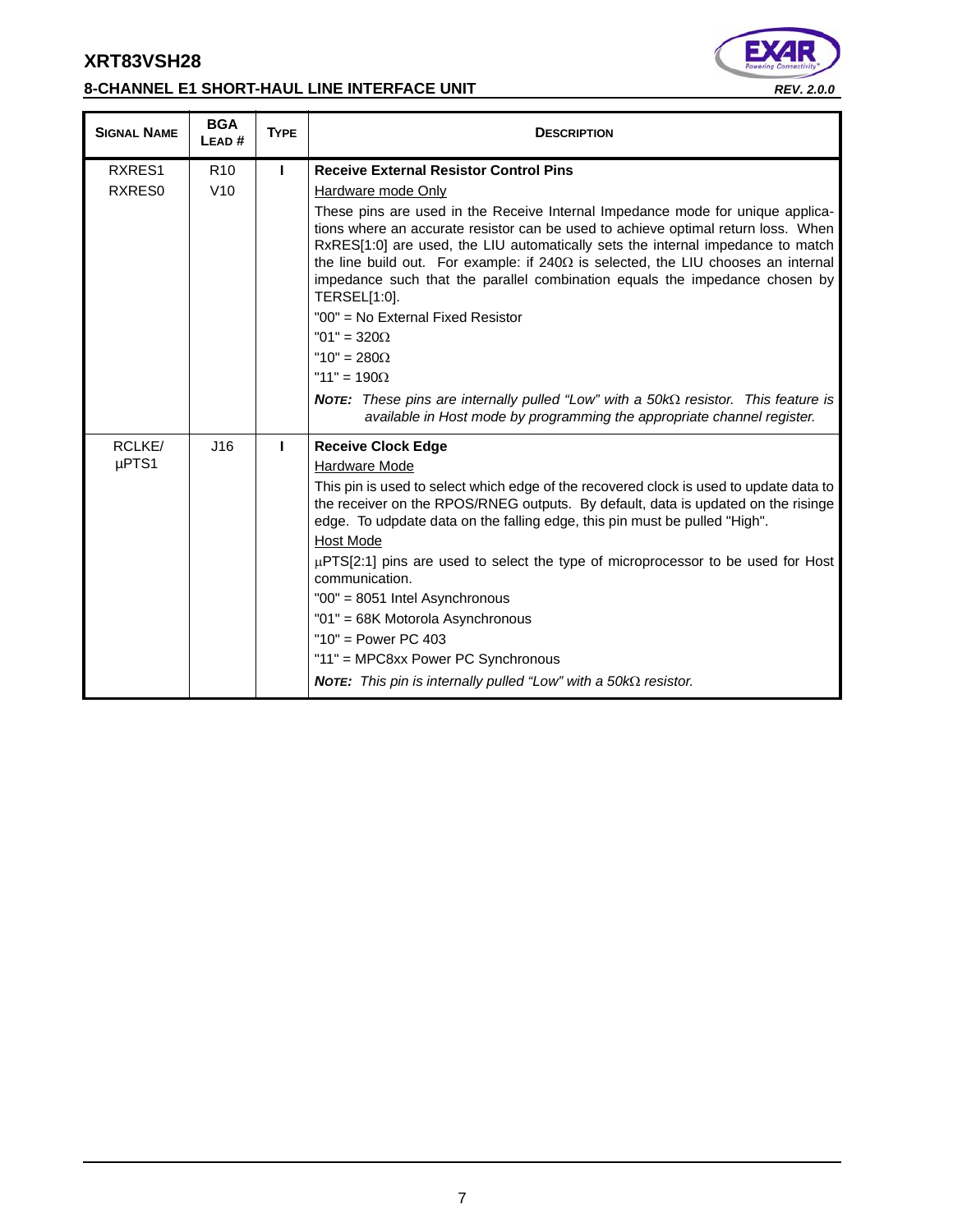

*REV. 2.0.0* **8-CHANNEL E1 SHORT-HAUL LINE INTERFACE UNIT**

## *TRANSMIT SECTION*

| <b>SIGNAL NAME</b> | <b>BGA</b><br>LEAD# | <b>TYPE</b>  | <b>DESCRIPTION</b>                                                                                                                                                                                                                                                           |
|--------------------|---------------------|--------------|------------------------------------------------------------------------------------------------------------------------------------------------------------------------------------------------------------------------------------------------------------------------------|
| TCLKE/µPTS2        | L15                 | П            | <b>Transmit Clock Edge</b>                                                                                                                                                                                                                                                   |
|                    |                     |              | <b>Hardware Mode</b>                                                                                                                                                                                                                                                         |
|                    |                     |              | This pin is used to select which edge of the transmit clock is used to sample data<br>on the transmitter on the TPOS/TNEG inputs. By default, data is sampled on the<br>falling edge. To sample data on the rising edge, this pin must be pulled "High".<br><b>Host Mode</b> |
|                    |                     |              | µPTS[2:1] pins are used to select the type of microprocessor to be used for Host<br>communication.                                                                                                                                                                           |
|                    |                     |              | "00" = 8051 Intel Asynchronous                                                                                                                                                                                                                                               |
|                    |                     |              | "01" = 68K Motorola Asynchronous                                                                                                                                                                                                                                             |
|                    |                     |              | " $10"$ = Power PC 403                                                                                                                                                                                                                                                       |
|                    |                     |              | "11" = MPC8xx Power PC Synchronous                                                                                                                                                                                                                                           |
|                    |                     |              | <b>NOTE:</b> This pin is internally pulled "Low" with a $50k\Omega$ resistor.                                                                                                                                                                                                |
| TTIP <sub>0</sub>  | E3                  | $\mathbf{o}$ | <b>Transmit Differential Tip Output</b>                                                                                                                                                                                                                                      |
| TTIP1              | G4                  |              | TTIP is the positive differential output to the line interface. Along with the TRING                                                                                                                                                                                         |
| TTIP <sub>2</sub>  | F <sub>17</sub>     |              | signal, these pins should be coupled to a 1:2 step up transformer for proper opera-                                                                                                                                                                                          |
| TTIP3              | C16                 |              | tion.                                                                                                                                                                                                                                                                        |
| TTIP4              | R <sub>2</sub>      |              |                                                                                                                                                                                                                                                                              |
| TTIP <sub>5</sub>  | N <sub>2</sub>      |              |                                                                                                                                                                                                                                                                              |
| TTIP6              | N <sub>16</sub>     |              |                                                                                                                                                                                                                                                                              |
| TTIP7              | P <sub>16</sub>     |              |                                                                                                                                                                                                                                                                              |
| TRING <sub>0</sub> | E <sub>2</sub>      | $\mathbf{o}$ | <b>Transmit Differential Ring Output</b>                                                                                                                                                                                                                                     |
| TRING1             | F <sub>3</sub>      |              | TRING is the negative differential output to the line interface. Along with the TTIP                                                                                                                                                                                         |
| TRING <sub>2</sub> | F <sub>15</sub>     |              | signal, these pins should be coupled to a 1:2 step up transformer for proper opera-                                                                                                                                                                                          |
| TRING3             | E16                 |              | tion.                                                                                                                                                                                                                                                                        |
| TRING4             | P <sub>2</sub>      |              |                                                                                                                                                                                                                                                                              |
| TRING5             | N <sub>4</sub>      |              |                                                                                                                                                                                                                                                                              |
| TRING6             | R <sub>15</sub>     |              |                                                                                                                                                                                                                                                                              |
| TRING7             | P <sub>17</sub>     |              |                                                                                                                                                                                                                                                                              |
| TPOS <sub>0</sub>  | C <sub>5</sub>      | п            | <b>TPOS/TDATA Input</b>                                                                                                                                                                                                                                                      |
| TPOS <sub>1</sub>  | A <sub>4</sub>      |              | Transmit digital input pin. In dual rail mode, this pin is the transmit positive data                                                                                                                                                                                        |
| TPOS <sub>2</sub>  | <b>B14</b>          |              | input. In single rail mode, this pin is the transmit non-return to zero (NRZ) data                                                                                                                                                                                           |
| TPOS <sub>3</sub>  | D14                 |              | input.                                                                                                                                                                                                                                                                       |
| TPOS4              | V <sub>4</sub>      |              | <b>NOTE:</b> Internally pulled "Low" with a 50KΩ resistor.                                                                                                                                                                                                                   |
| TPOS5              | U <sub>5</sub>      |              |                                                                                                                                                                                                                                                                              |
| TPOS6              | V15                 |              |                                                                                                                                                                                                                                                                              |
| TPOS7              | T14                 |              |                                                                                                                                                                                                                                                                              |
| TNEG0              | C4                  | т            | <b>Transmitter Negative NRZ Data Input</b>                                                                                                                                                                                                                                   |
| TNEG1              | B <sub>5</sub>      |              | In dual rail mode, this signal is the negative-rail input data for the transmitter. In                                                                                                                                                                                       |
| TNEG2              | D <sub>13</sub>     |              | single rail mode, this pin can be left unconnected while in Host mode. However, in                                                                                                                                                                                           |
| TNEG3              | <b>B15</b>          |              | Hardware mode, this pin is used to select the type of encoding/decoding for the E1<br>data format. Connecting this pin "Low" enables HDB3. Connecting this pin "High"                                                                                                        |
| TNEG4              | U4                  |              | selects AMI data format.                                                                                                                                                                                                                                                     |
| TNEG5              | V <sub>5</sub>      |              | <b>NOTE:</b> Internally pulled "Low" with a 50 $k\Omega$ resistor.                                                                                                                                                                                                           |
| TNEG6              | U14                 |              |                                                                                                                                                                                                                                                                              |
| TNEG7              | R <sub>14</sub>     |              |                                                                                                                                                                                                                                                                              |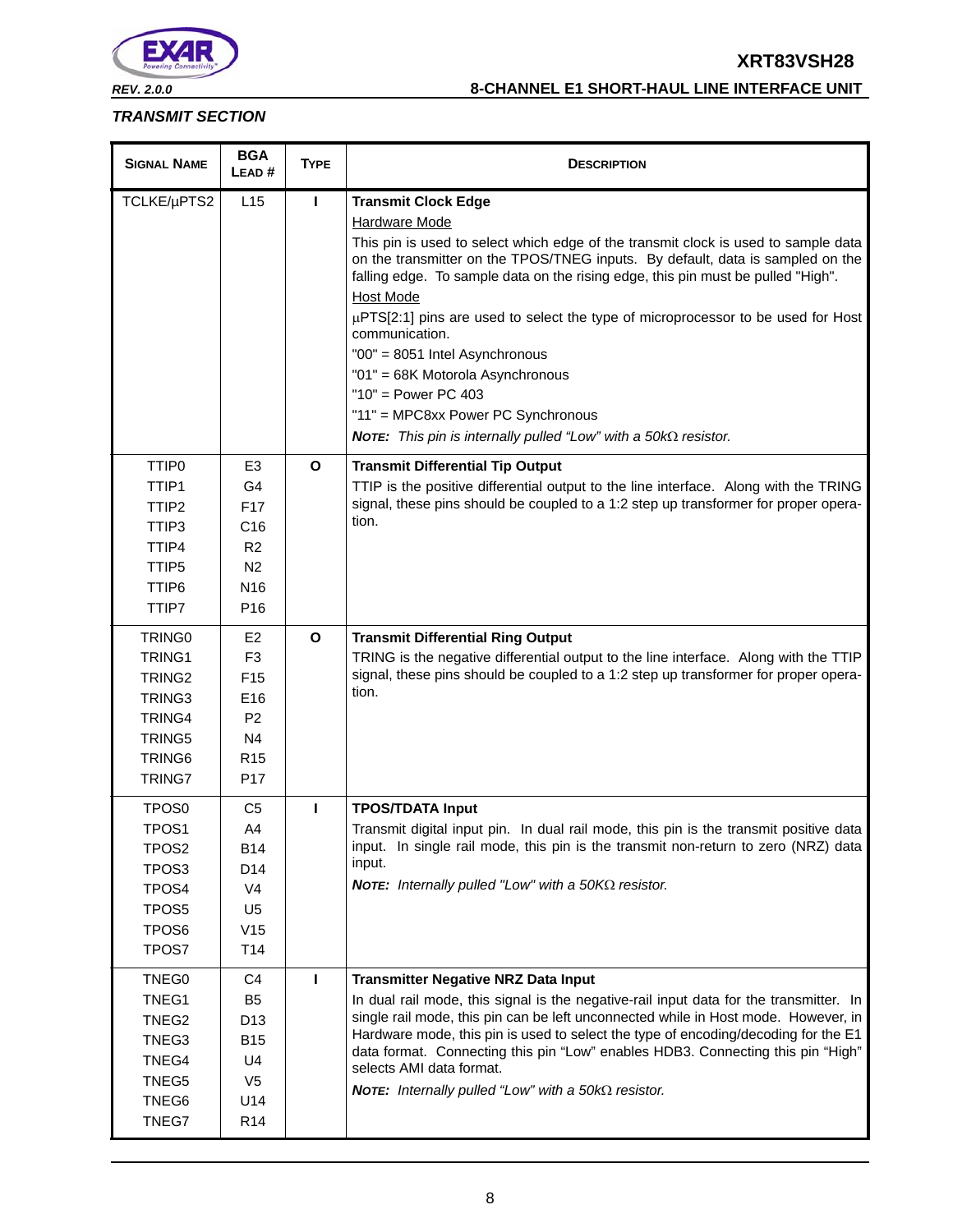# **8-CHANNEL E1 SHORT-HAUL LINE INTERFACE UNIT** *REV. 2.0.0*



| <b>SIGNAL NAME</b> | <b>BGA</b><br>LEAD# | <b>TYPE</b> | <b>DESCRIPTION</b>                                                                                                                                                             |
|--------------------|---------------------|-------------|--------------------------------------------------------------------------------------------------------------------------------------------------------------------------------|
| <b>TCLK0</b>       | <b>B4</b>           | I.          | <b>Transmit Clock Input</b>                                                                                                                                                    |
| TCLK <sub>1</sub>  | A3                  |             | TCLK is the input facility clock used to sample the incoming TPOS/TNEG data. If                                                                                                |
| TCLK <sub>2</sub>  | A <sub>15</sub>     |             | TCLK is absent, pulled "Low", or pulled "High", the transmitter outputs at TTIP/                                                                                               |
| TCLK3              | C <sub>14</sub>     |             | TRING sends an all zero signal to the line. TPOS/TNEG data can be sampled on<br>either edge of TCLK selected by TCLKE.                                                         |
| TCLK4              | T <sub>3</sub>      |             |                                                                                                                                                                                |
| TCLK5              | <b>T5</b>           |             | <b>NOTE:</b> TCLKE is a global setting that applies to all 8 channels. These pins are<br>Internally pulled "Low" with $50k\Omega$ resistors.                                   |
| TCLK6              | V16                 |             |                                                                                                                                                                                |
| TCLK7              | U <sub>15</sub>     |             |                                                                                                                                                                                |
| TAO <sub>S0</sub>  | D <sub>6</sub>      | п           | <b>Transmit All Ones for Channel</b>                                                                                                                                           |
| TAOS <sub>1</sub>  | B <sub>6</sub>      |             | <b>Hardware Mode Only</b>                                                                                                                                                      |
| TAOS <sub>2</sub>  | A <sub>5</sub>      |             | Setting this pin "High" enables the transmission of an all ones pattern to the line                                                                                            |
| TAOS3              | C <sub>6</sub>      |             | from TTIP/TRING. If this pin is pulled "Low", the transmitters operate in normal                                                                                               |
| TAOS4              | T <sub>6</sub>      |             | throughput mode.                                                                                                                                                               |
| TAOS5              | U <sub>6</sub>      |             | <b>NOTE:</b> Internally pulled "Low" with a 50k $\Omega$ resistor for all channels. This feature is<br>available in Host mode by programming the appropriate channel register. |
| TAO <sub>S6</sub>  | V <sub>6</sub>      |             |                                                                                                                                                                                |
| TAOS7              | R <sub>6</sub>      |             |                                                                                                                                                                                |
| <b>TXON0</b>       | A13                 | п           | <b>Transmit On/Off Input</b>                                                                                                                                                   |
| TXON <sub>1</sub>  | D <sub>12</sub>     |             | Upon power up, the transmitters are powered off. Turning the transmitters On or                                                                                                |
| TXON <sub>2</sub>  | C <sub>12</sub>     |             | Off is selected through the microprocessor interface by programming the appropri-                                                                                              |
| TXON3              | <b>B12</b>          |             | ate channel register while in Host mode. However, if TxONCNTL is set "High" in<br>the appropriate global register or if in Hardware mode, the activity of the transmitter      |
| TXON4              | V13                 |             | outputs is controlled by the TxON pins.                                                                                                                                        |
| <b>TXON5</b>       | U <sub>13</sub>     |             | NOTE:<br>TxON is ideal for redundancy applications. See the Redundancy                                                                                                         |
| TXON6              | R <sub>12</sub>     |             | Applications Section of this datasheet for more details. Internally pulled                                                                                                     |
| <b>TXON7</b>       | R <sub>13</sub>     |             | "Low" with a 50KQ resistor.                                                                                                                                                    |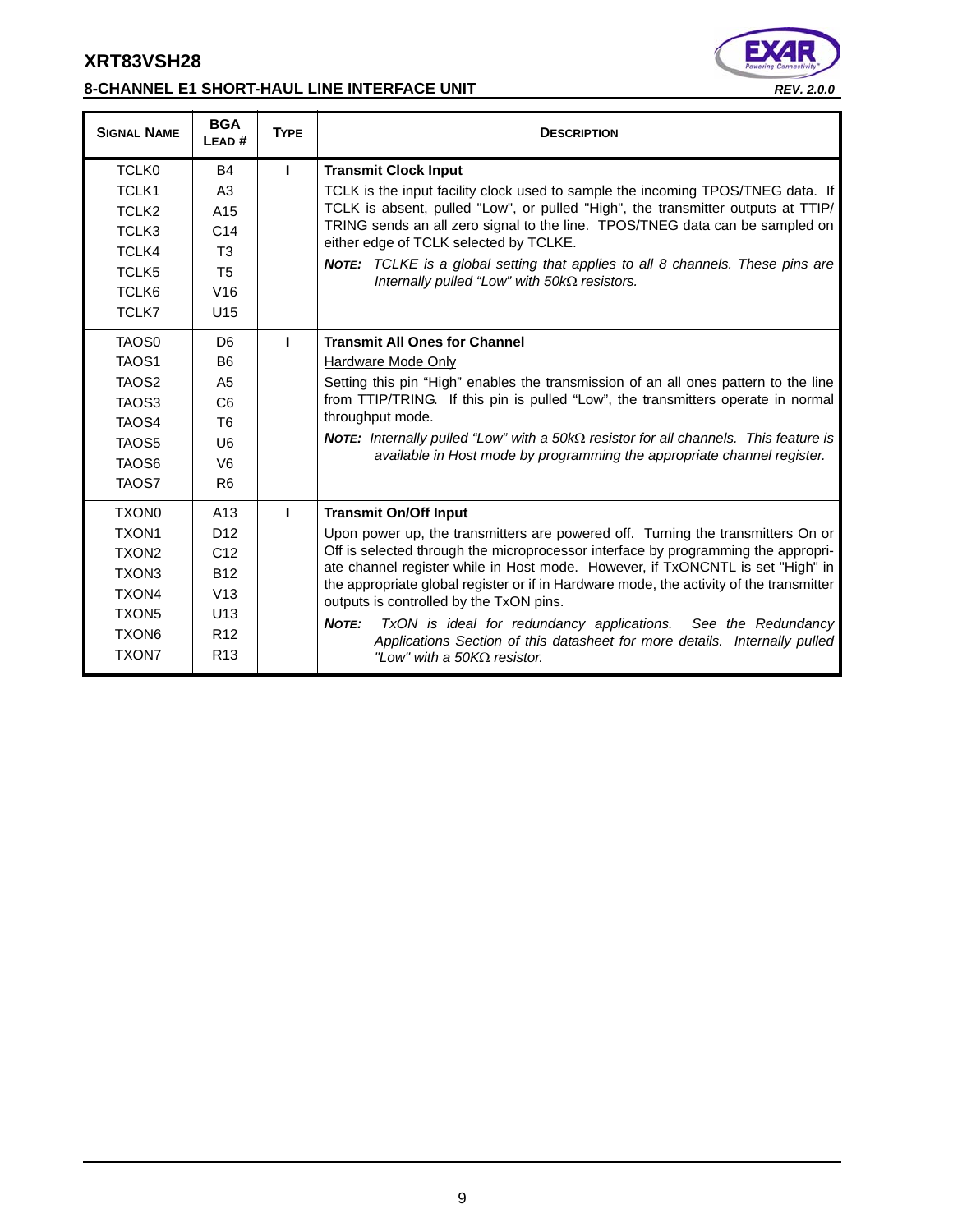

### *PARALLEL MICROPROCESSOR INTERFACE*

| <b>SIGNAL NAME</b> | <b>BGA</b><br>LEAD<br># | <b>TYPE</b>  | <b>DESCRIPTION</b>                                                                                                                                                                                                             |
|--------------------|-------------------------|--------------|--------------------------------------------------------------------------------------------------------------------------------------------------------------------------------------------------------------------------------|
| <b>HW/HOST</b>     | T <sub>10</sub>         | п            | <b>Mode Control Input</b>                                                                                                                                                                                                      |
|                    |                         |              | This pin is used to select Host mode or Hardware mode. By default, the LIU is set in<br>Hardware mode. To use Host mode, this pin must be pulled "Low".<br><b>NOTE:</b> Internally pulled "High" with a 50 $k\Omega$ resistor. |
| WR_R/W/EQC0        | D7                      | Ш            | Write Input(R/W)/Equalizer Control Signal 0                                                                                                                                                                                    |
|                    |                         |              | Host Mode                                                                                                                                                                                                                      |
|                    |                         |              | This pin is used to communicate a Read or Write operation according to the which<br>microprocessor is chosen. See the Microprocessor Section of this datasheet for<br>details.                                                 |
|                    |                         |              | Hardware Mode                                                                                                                                                                                                                  |
|                    |                         |              | EQC[4:0] are used to set the Receiver Gain, Receiver Impedance and the Transmit<br>Line Build Out. See Table 23 for more details.                                                                                              |
|                    |                         |              | <b>NOTE:</b> Internally pulled "Low" with a 50 $k\Omega$ resistor.                                                                                                                                                             |
| RD_DS/EQC1         | C7                      | п            | Read Input (Data Strobe)/Equalizer Control Signal 1<br>Host Mode                                                                                                                                                               |
|                    |                         |              | This pin is used to communicate a Read or Write operation according to the which<br>microprocessor is chosen. See the Microprocessor Section of this datasheet for<br>details.                                                 |
|                    |                         |              | Hardware Mode<br>EQC[4:0] are used to set the Receiver Gain, Receiver Impedance and the Transmit<br>Line Build Out. See Table 23 for more details.                                                                             |
|                    |                         |              | NOTE: Internally pulled "Low" with a $50k\Omega$ resistor.                                                                                                                                                                     |
| ALE/EQC2           | A7                      | $\mathbf{I}$ | <b>Address Latch Input (Address Strobe)</b>                                                                                                                                                                                    |
|                    |                         |              | Host Mode<br>This pin is used to latch the address contents into the internal registers within the LIU<br>device. See the Microprocessor Section of this datasheet for details.                                                |
|                    |                         |              | Hardware Mode                                                                                                                                                                                                                  |
|                    |                         |              | EQC[4:0] are used to set the Receiver Gain, Receiver Impedance and the Transmit<br>Line Build Out. See Table 23 for more details.                                                                                              |
|                    |                         |              | <b>NOTE:</b> Internally pulled "Low" with a 50 $k\Omega$ resistor.                                                                                                                                                             |
| CS/EQC3            | B7                      |              | <b>Chip Select Input - Host mode:</b><br><b>Host Mode</b>                                                                                                                                                                      |
|                    |                         |              | This pin is used to initiate communication with the microprocessor interface. See the<br>Microprocessor Section of this datasheet for details.<br><b>Hardware Mode</b>                                                         |
|                    |                         |              | EQC[4:0] are used to set the Receiver Gain, Receiver Impedance and the Transmit<br>Line Build Out. See Table 23 for more details.                                                                                              |
|                    |                         |              | <b>NOTE:</b> Internally pulled "Low" with a $50k\Omega$ resistor.                                                                                                                                                              |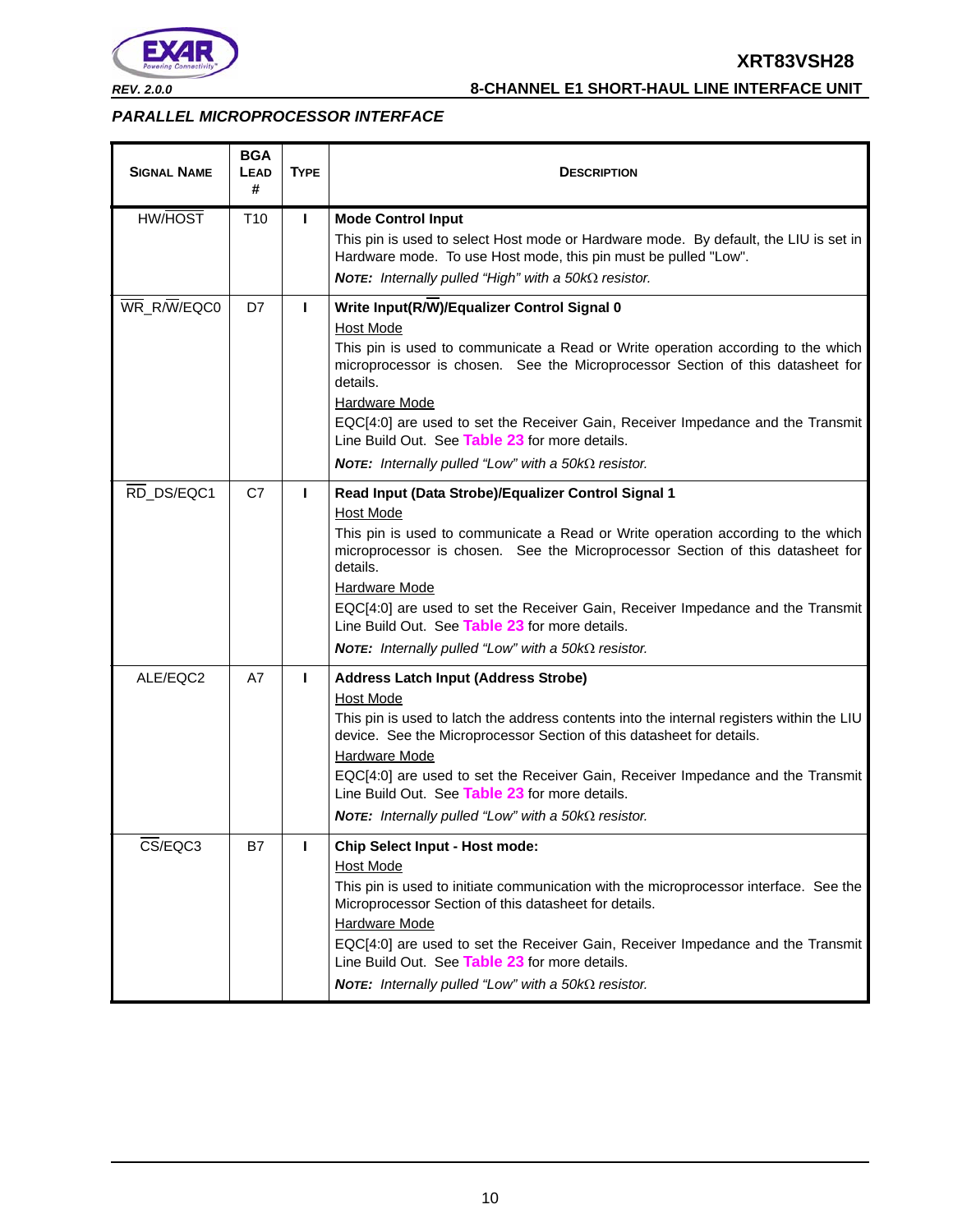# **8-CHANNEL E1 SHORT-HAUL LINE INTERFACE UNIT** *REV. 2.0.0*



| <b>SIGNAL NAME</b>                                                                                                   | <b>BGA</b><br><b>LEAD</b><br>#                                                             | <b>TYPE</b>  | <b>DESCRIPTION</b>                                                                                                                                                                                                                                                                                                                                                                                                                                                                                                                                                                                                                                                                                                                                                                                                             |
|----------------------------------------------------------------------------------------------------------------------|--------------------------------------------------------------------------------------------|--------------|--------------------------------------------------------------------------------------------------------------------------------------------------------------------------------------------------------------------------------------------------------------------------------------------------------------------------------------------------------------------------------------------------------------------------------------------------------------------------------------------------------------------------------------------------------------------------------------------------------------------------------------------------------------------------------------------------------------------------------------------------------------------------------------------------------------------------------|
| RDY/EQC4                                                                                                             | A6                                                                                         | <b>VO</b>    | Ready Output (Data Transfer Acknowledge)<br>Host Mode (Parallel Microprocessor)<br>If Pin SER PAR is pulled "Low", this output pin from the microprocessor block is used<br>to inform the local $\mu$ P that the Read or Write operation has been completed and is<br>waiting for the next command. See the Microprocessor Section of this datasheet for<br>details.<br>Host Mode (Serial Interface)<br>If Pin SER_PAR is pulled "High", this output pin from the serial interface is used to<br>read back the regsiter contents. See the Microprocessor Section of this datasheet for<br>details.<br>Hardware Mode<br>EQC[4:0] are used to set the Receiver Gain, Receiver Impedance and the Transmit<br>Line Build Out. See Table 23 for more details.<br><b>NOTE:</b> Internally pulled "Low" with a 50 $k\Omega$ resistor. |
| D[7]/Loop14<br>D[6]/Loop04<br>D[5]/Loop15<br>D[4]/Loop05<br>D[3]/Loop16<br>D[2]/Loop06<br>D[1]/Loop17<br>D[0]/Loop07 | T7<br>U7<br>V7<br>V <sub>8</sub><br>V <sub>9</sub><br>U8<br>U9<br>R7                       | <b>VO</b>    | <b>Bi-Directional Data Bust/Loopback Mode Select</b><br><b>Host Mode</b><br>These pins are used for the 8-bit bi-directional data bus to allow data transfer to and<br>from the microprocessor interface.<br>Hardware Mode (Channels 4 through 7)<br>These pins are used to select the loopback mode. Each channel has two loopback<br>pins Loop[1:0].<br>"00" = No Loopback<br>"01" = Analog Local Loopback<br>"10" = Remote Loopback<br>"11" = Digital Loopback<br><b>NOTE:</b> Internally pulled "Low" with a 50 $k\Omega$ resistor.                                                                                                                                                                                                                                                                                        |
| A[7]/Loop13<br>A[6]/Loop03<br>A[5]/Loop12<br>A[4]/Loop02<br>A[3]/Loop11<br>A[2]/Loop01<br>A[1]/Loop10<br>A[0]/Loop00 | A12<br><b>B11</b><br>C11<br>D <sub>11</sub><br>A11<br><b>B10</b><br>A10<br>C <sub>10</sub> | $\mathbf{I}$ | Direct Address Bus/Loopback Mode Select<br>Host Mode<br>These pins are used for the 8-bit direct address bus to allow access to the internal<br>registers within the microprocessor interface.<br>Hardware Mode (Channels 0 through 3)<br>These pins are used to select the loopback mode. Each channel has two loopback<br>pins Loop[1:0].<br>"00" = No Loopback<br>"01" = Analog Local Loopback<br>"10" = Remote Loopback<br>"11" = Digital Loopback<br>NOTE: Internally pulled "Low" with a $50k\Omega$ resistor.                                                                                                                                                                                                                                                                                                           |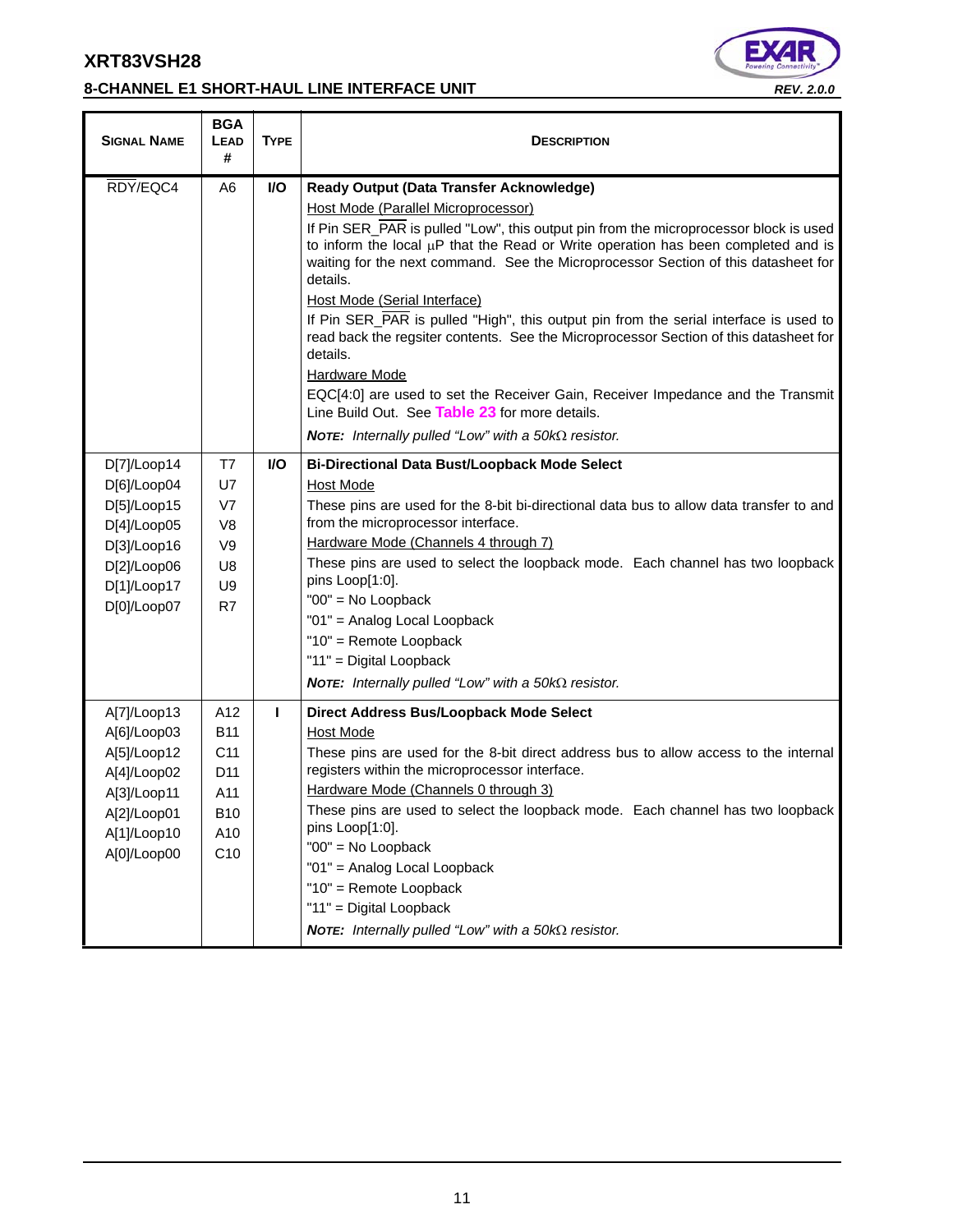

# *REV. 2.0.0* **8-CHANNEL E1 SHORT-HAUL LINE INTERFACE UNIT**

| <b>SIGNAL NAME</b> | <b>BGA</b><br>LEAD<br># | <b>TYPE</b> | <b>DESCRIPTION</b>                                                                                                                                                                                                                                                                                                                                                                                                                                                                                                                                |
|--------------------|-------------------------|-------------|---------------------------------------------------------------------------------------------------------------------------------------------------------------------------------------------------------------------------------------------------------------------------------------------------------------------------------------------------------------------------------------------------------------------------------------------------------------------------------------------------------------------------------------------------|
| µPCLK/ATAOS        | T <sub>13</sub>         |             | Synchronous Microprocessor Clock/Automatic Transmit All Ones<br>Host Mode<br>This synchronous input clock is used as the internal master clock to the microproces-<br>sor interface when configured for in a synchronous mode.<br>Hardware Mode<br>This pin is used select an all ones signal to the line interface through TTIP/TRING any<br>time that a loss of signal occurs. This feature is avaiable in Host mode by program-<br>ming the appropriate global register.<br><b>NOTE:</b> Internally pulled "Low" with a 50 $k\Omega$ resistor. |
| <b>INT</b>         | L <sub>16</sub>         | O           | <b>Interrupt Output</b><br>Host Mode<br>This signal is asserted "Low" when a change in alarm status occurs. Once the status<br>registers have been read, the interrupt pin will return "High". GIE (Global Interrupt<br>Enable) must be set "High" in the appropriate global register to enable interrupt gen-<br>eration.<br>This pin is an open-drain output that requires an external 10K $\Omega$ pull-up<br><b>NOTE:</b><br>resistor.                                                                                                        |

# *JITTER ATTENUATOR*

| <b>SIGNAL</b><br><b>NAME</b> | <b>BGA</b><br>LEAD# | <b>TYPE</b> |       | <b>DESCRIPTION</b>                                                                                                                                                 |          |                 |                                                                    |                  |  |  |
|------------------------------|---------------------|-------------|-------|--------------------------------------------------------------------------------------------------------------------------------------------------------------------|----------|-----------------|--------------------------------------------------------------------|------------------|--|--|
| <b>JASEL0</b><br>JASEL1      | A14<br><b>B13</b>   |             |       | Jitter Attenuator Select Pins Hardware Mode<br>JASEL[1:0] pins are used to place the jitter attenuator in the transmit path, the receive<br>path or to disable it. |          |                 |                                                                    |                  |  |  |
|                              |                     |             |       | JASEL1                                                                                                                                                             | JASELO   | JA Path         | JA BW Hz<br>E1                                                     | <b>FIFO Size</b> |  |  |
|                              |                     |             |       | $\Omega$                                                                                                                                                           | $\Omega$ | <b>Disabled</b> |                                                                    |                  |  |  |
|                              |                     |             |       | $\Omega$                                                                                                                                                           | 1        | Transmit        | 10                                                                 | 32/32            |  |  |
|                              |                     |             |       |                                                                                                                                                                    | $\Omega$ | Receive         | 10                                                                 | 32/32            |  |  |
|                              |                     |             |       |                                                                                                                                                                    | 1        | Receive         | 1.5                                                                | 64/64            |  |  |
|                              |                     |             | NOTE: |                                                                                                                                                                    |          |                 | These pins are internally pulled "Low" with $50k\Omega$ resistors. |                  |  |  |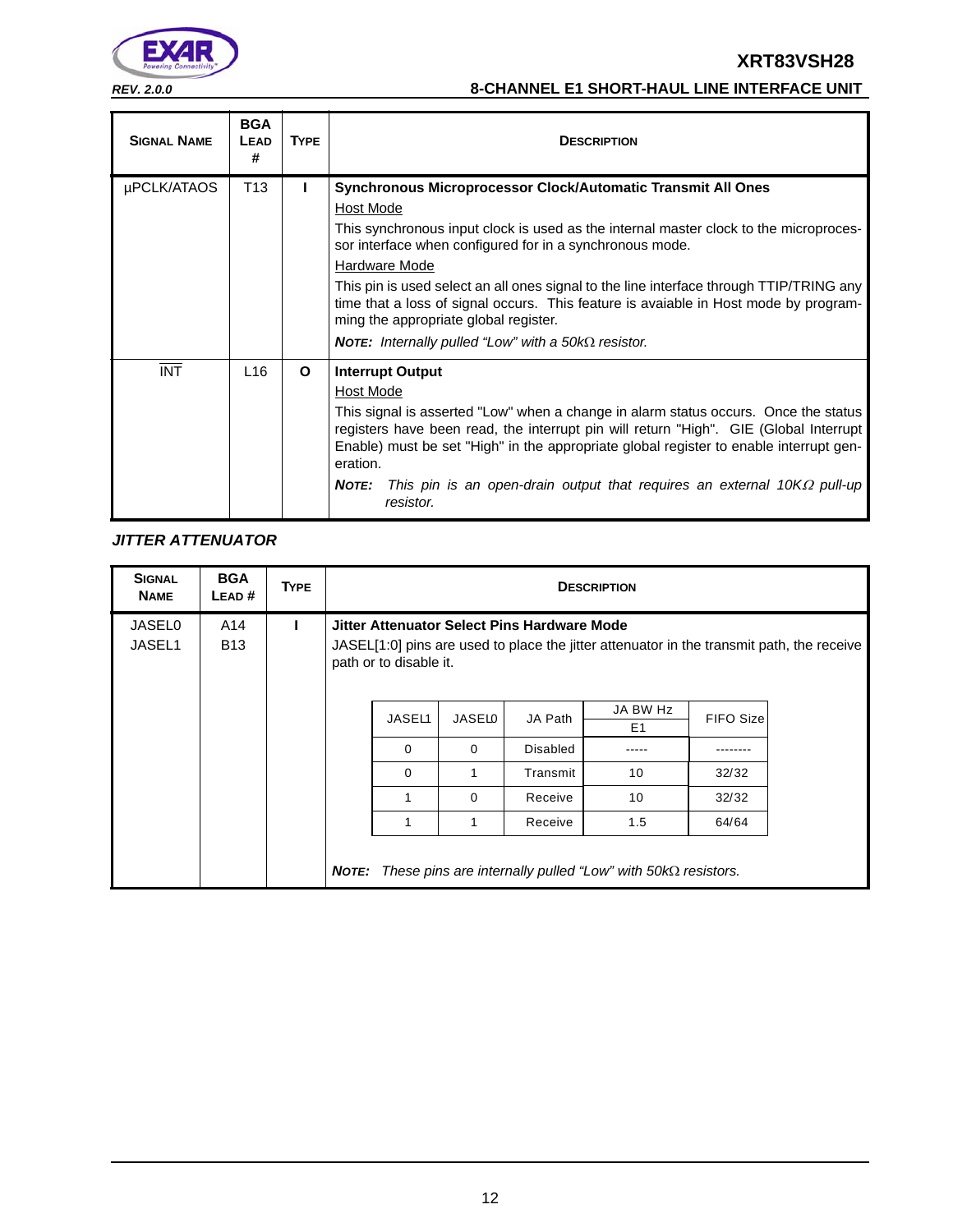# **XRT83VSH28 8-CHANNEL E1 SHORT-HAUL LINE INTERFACE UNIT** *REV. 2.0.0*



# *CLOCK SYNTHESIZER*

| <b>SIGNAL NAME</b> | <b>BGA</b><br>LEAD# | <b>TYPE</b> | <b>DESCRIPTION</b>                                                                                                                                                                                                                          |  |
|--------------------|---------------------|-------------|---------------------------------------------------------------------------------------------------------------------------------------------------------------------------------------------------------------------------------------------|--|
| <b>MCLKOUT</b>     | H1                  | O           | <b>Synthesized Master Clock Output</b><br>This signal is the output of the Master Clock Synthesizer PLL which is at E1 rate.                                                                                                                |  |
| MCLKE <sub>1</sub> | J1                  |             | <b>E1 Master Clock Input</b><br>A 2.048MHz clock for with an accuracy of better than ±50ppm and a duty cycle of<br>40% to 60% can be provided at this pin.<br><b>NOTE:</b> This pin is internally pulled "Low" with a $50k\Omega$ resistor. |  |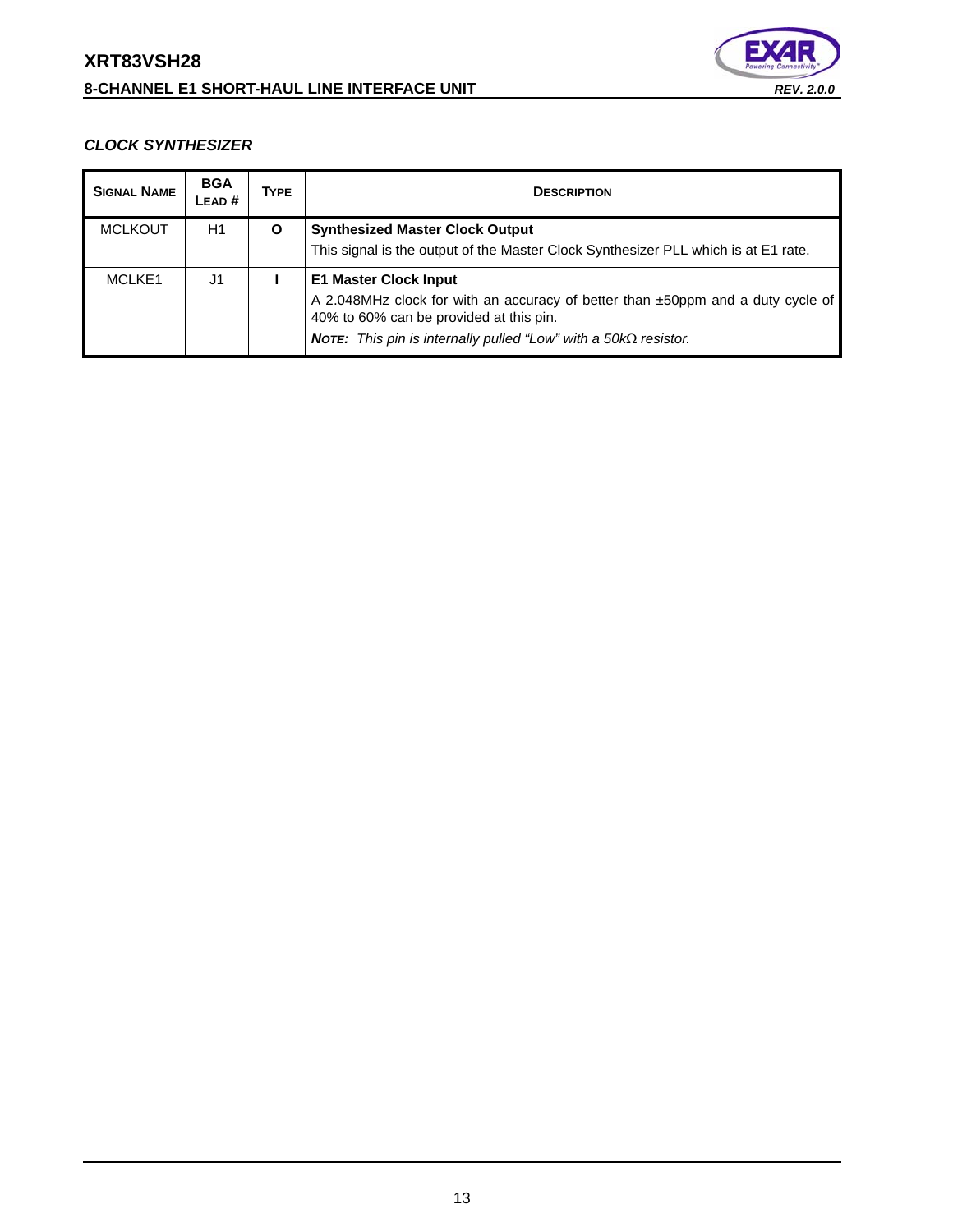

*REV. 2.0.0* **8-CHANNEL E1 SHORT-HAUL LINE INTERFACE UNIT**

# *ALARM FUNCTIONS/REDUNDANCY SUPPORT*

| <b>SIGNAL NAME</b>                                                                                                                               | <b>BGA</b><br>LEAD#                                                                              | <b>TYPE</b>  | <b>DESCRIPTION</b>                                                                                                                                                                                                                                                                                                                                                                                                                                                                                                                                                                                                                                                                                                                                                                                                              |
|--------------------------------------------------------------------------------------------------------------------------------------------------|--------------------------------------------------------------------------------------------------|--------------|---------------------------------------------------------------------------------------------------------------------------------------------------------------------------------------------------------------------------------------------------------------------------------------------------------------------------------------------------------------------------------------------------------------------------------------------------------------------------------------------------------------------------------------------------------------------------------------------------------------------------------------------------------------------------------------------------------------------------------------------------------------------------------------------------------------------------------|
| <b>GAUGE</b>                                                                                                                                     | J18                                                                                              | L            | <b>Twisted Pair Cable Wire Gauge Select</b><br><b>Hardware Mode Only</b><br>This pin is used to match the frequency characteristics according to the gauge of<br>wire used in Telecom circuits. By default, the LIU is matched to 22 gauge or 24<br>gauge wire. To select 26 gauge, this pin must be pulled "High".<br>NOTE: Internally pulled "Low" with a $50k\Omega$ resistor.                                                                                                                                                                                                                                                                                                                                                                                                                                               |
| DMO <sub>0</sub><br>DMO <sub>1</sub><br>DMO <sub>2</sub><br>DMO <sub>3</sub><br>DMO <sub>4</sub><br>DMO <sub>5</sub><br>DMO <sub>6</sub><br>DMO7 | D5<br>D4<br>C <sub>15</sub><br>C <sub>13</sub><br>R <sub>5</sub><br>P4<br>U17<br>V <sub>14</sub> | $\mathbf{o}$ | <b>Digital Monitor Output</b><br>When no transmit output pulse is detected for more than 128 TCLK cycles within the<br>transmit output buffer, the DMO pin will go "High" for a minimum of one TCLK cycle.<br>DMO will remain "High" until the transmitter sends a valid pulse.<br>NOTE: This pin can be used for redundancy applications to initiate an automatic<br>switch to a backup card.                                                                                                                                                                                                                                                                                                                                                                                                                                  |
| <b>RESET</b>                                                                                                                                     | T <sub>8</sub>                                                                                   | L            | <b>Hardware Reset Input</b><br>Active low signal. When this pin is pulled "Low" for more than 10µS, the internal reg-<br>isters are set to their default state. See the register description for the default val-<br>ues.<br><b>NOTE:</b> Internally pulled "High" with a 50KΩ resistor.                                                                                                                                                                                                                                                                                                                                                                                                                                                                                                                                        |
| SR/DR                                                                                                                                            | K <sub>4</sub>                                                                                   | т            | Single-Rail/Dual-Rail Data Format<br><b>Hardware Mode Only</b><br>This pin is used to control the data format on the facility side of the LIU to interface to<br>a Framer or Mapper/ASIC device. By default, dual rail mode is selected which relies<br>upon the Framer to handle the encoding/decoding functions. To select single rail<br>mode, this pin must be pulled "High". If single rail mode is selected, the LIU can<br>encode/decode AMI or HDB3 data formats.<br><b>NOTE:</b> Internally pulled "Low" with a 50 $k\Omega$ resistor.                                                                                                                                                                                                                                                                                 |
| <b>RXTSEL</b>                                                                                                                                    | U11                                                                                              | I.           | <b>Receiver Termination Select</b><br><b>Hardware Mode</b><br>This pin is used to select between the internal and external impedance modes for<br>the receive path. By default, the receivers are configured for external impedance<br>mode, which is ideal for redundancy applications without relays. To select internal<br>impedance, this pin must be pulled "HIgh".<br><b>Host Mode</b><br>Internal/External impedance can be selected by programming the appropriate chan-<br>nel registers. However, to assist in redundancy applications, this pin can be used for<br>a hard switch if the RxTCNTL bit is set "High" in the appropriate global register. If<br>RxTCNTL is set "High", the individual RxTSEL register bits are ignored.<br><b>NOTE:</b> This pin is internally pulled "Low" with a $50k\Omega$ resistor. |
| <b>TXTSEL</b>                                                                                                                                    | V <sub>11</sub>                                                                                  |              | <b>Transmitter Termination Select</b><br><b>Hardware Mode</b><br>This pin is used to select between the internal and external impedance modes for<br>the transmit path. By default, the receivers are configured for external impedance<br>mode, which is ideal for redundancy applications without relays. To select internal<br>impedance, this pin must be pulled "HIgh".<br>NOTE: This pin is internally pulled "Low".                                                                                                                                                                                                                                                                                                                                                                                                      |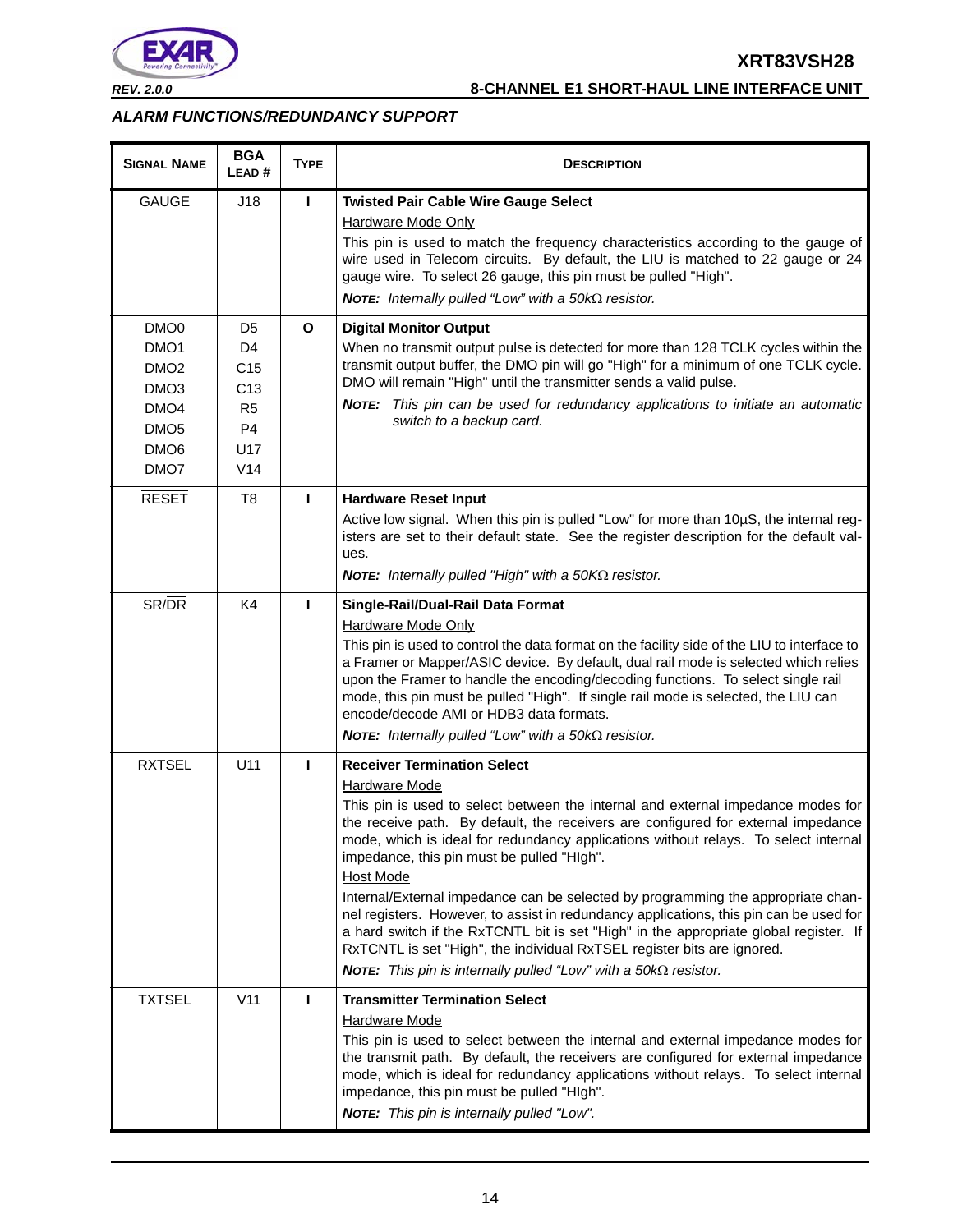# **8-CHANNEL E1 SHORT-HAUL LINE INTERFACE UNIT** *REV. 2.0.0*



| <b>SIGNAL NAME</b> | <b>BGA</b><br>LEAD # | <b>TYPE</b> | <b>DESCRIPTION</b>                                                                                                                                                                                                                                                                                                              |
|--------------------|----------------------|-------------|---------------------------------------------------------------------------------------------------------------------------------------------------------------------------------------------------------------------------------------------------------------------------------------------------------------------------------|
| <b>TERSEL</b>      | R <sub>11</sub>      | L           | <b>Termination Impedance Select</b><br>Hardware Mode Only<br>The TERSEL pin is used to select the transmitter and receiver impedance.<br>Bv l<br>default, the impedance is set to 75 $\Omega$ .<br>"Low" = $75\Omega$<br>"High" = $120\Omega$<br><b>NOTE:</b> This pin is internally pulled "Low" with a 50k $\Omega$ resistor. |
| TEST               | U <sub>12</sub>      | L           | <b>Factory Test Mode</b><br>For normal operation, the TEST pin should be tied to ground.<br><b>NOTE:</b> Internally pulled "Low" with a 50k $\Omega$ resistor.                                                                                                                                                                  |
| $\overline{ICT}$   | V <sub>12</sub>      |             | In Circuit Testing<br>When this pin is tied "Low", all output pins are forced to "High" impedance for in cir-<br>cuit testing.<br><b>NOTE:</b> Internally pulled "High" with a 50KQ resistor.                                                                                                                                   |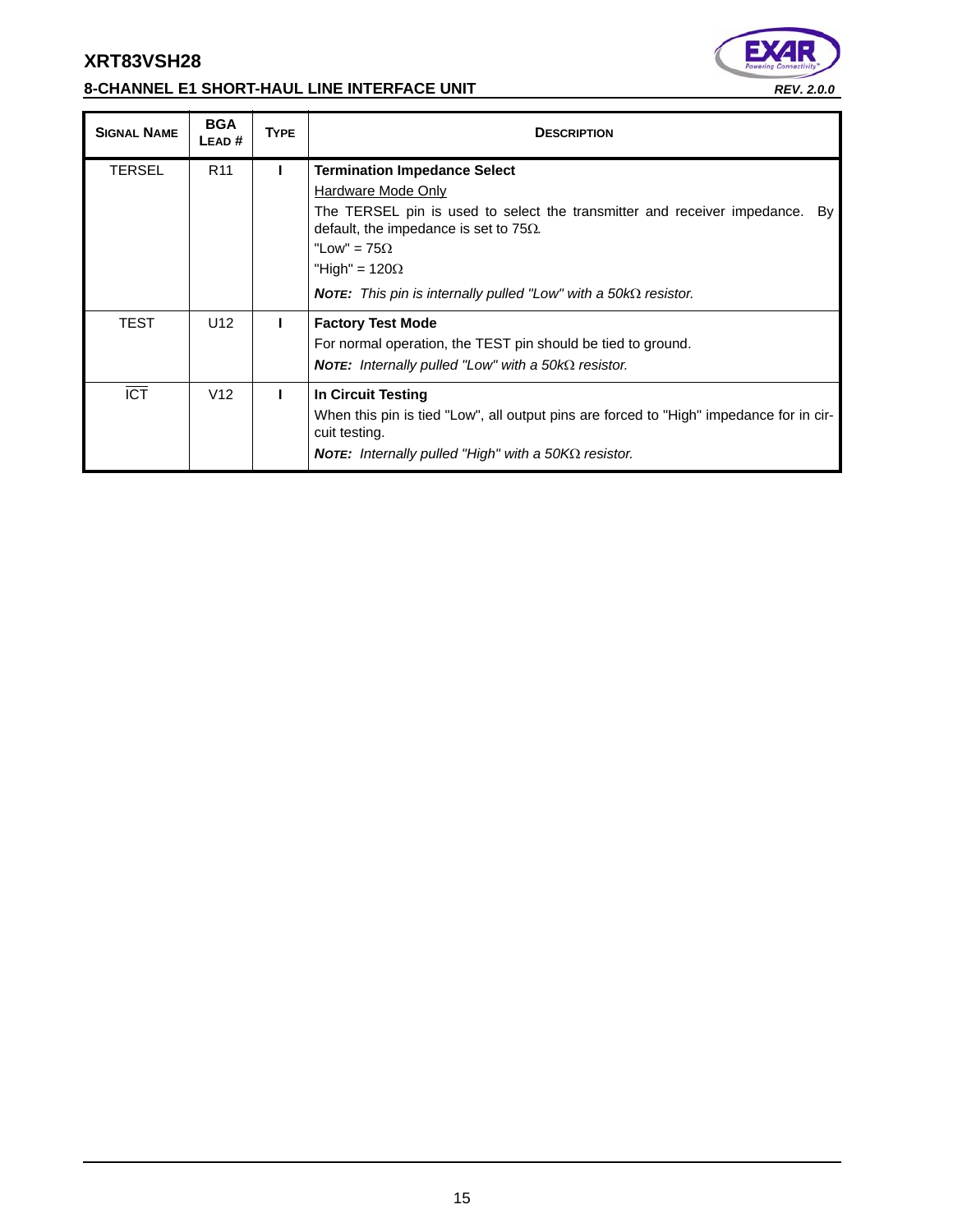

*REV. 2.0.0* **8-CHANNEL E1 SHORT-HAUL LINE INTERFACE UNIT**

## *SERIAL MICROPROCESSOR INTERFACE*

| <b>SIGNAL NAME</b>                | <b>BGA</b><br>LEAD# | <b>TYPE</b>  | <b>DESCRIPTION</b>                                                                                                                                                                                                                                                                                                                                                                            |
|-----------------------------------|---------------------|--------------|-----------------------------------------------------------------------------------------------------------------------------------------------------------------------------------------------------------------------------------------------------------------------------------------------------------------------------------------------------------------------------------------------|
| SER_PAR                           | P <sub>18</sub>     | п            | Serial/Parallel Select Input (Host Mode Only)<br>This pin is used in the Host mode to select between the parallel microprocessor<br>or serial interface. By default, the Host mode operates in the parallel micropro-<br>cessor mode. To configure the device for a serial interface, this pin must be<br>pulled "HIgh".<br><b>NOTE:</b> Internally pulled "Low" with a $50k\Omega$ resistor. |
| <b>SCLK</b>                       | T <sub>13</sub>     | п            | <b>Serial Clock Input (Host Mode Only)</b><br>If Pin SER_PAR is pulled "High", this input pin is used as the timing reference<br>for the serial microprocessor interface. See the Microprocessor Section of this<br>datasheet for details.                                                                                                                                                    |
| SDI                               | C10                 | $\mathbf{I}$ | Serial Data Input (Host Mode Only)<br>If Pin SER_PAR is pulled "High", this input pin from the serial interface is used<br>to input the serial data for Read and Write operations. See the Microprocessor<br>Section of this datasheet for details.                                                                                                                                           |
| SDO                               | R7                  | $\mathbf{o}$ | Serial Data Output (Host Mode Only)<br>If Pin SER_PAR is pulled "High", this output pin from the serial interface is used<br>to read back the regsiter contents. See the Microprocessor Section of this<br>datasheet for details.                                                                                                                                                             |
| <b>JTAGtip</b><br><b>JTAGring</b> | E18<br><b>B18</b>   |              | <b>Analog JTAG Positive Pin</b><br><b>Analog JTAG Negative Pin</b>                                                                                                                                                                                                                                                                                                                            |
| <b>TDO</b>                        | <b>B1</b>           |              | <b>Test Data Out</b><br>This pin is used as the output data pin for the boundary scan chain.                                                                                                                                                                                                                                                                                                  |
| TDI                               | R <sub>1</sub>      |              | <b>Test Data In</b><br>This pin is used as the input data pin for the boundary scan chain.                                                                                                                                                                                                                                                                                                    |
| <b>TCK</b>                        | N <sub>1</sub>      |              | <b>Test Clock Input</b><br>This pin is used as the input clock source for the boundary scan chain.                                                                                                                                                                                                                                                                                            |
| <b>TMS</b>                        | E1                  |              | <b>Test Mode Select</b><br>This pin is used as the input mode select for the boundary scan chain.                                                                                                                                                                                                                                                                                             |
| <b>SENSE</b>                      | N <sub>18</sub>     | ****         | <b>Factory Test Pin</b>                                                                                                                                                                                                                                                                                                                                                                       |

## *POWER AND GROUND*

| <b>SIGNAL NAME</b> | <b>BGA</b><br>LEAD# | <b>TYPE</b> | <b>DESCRIPTION</b>                                                     |
|--------------------|---------------------|-------------|------------------------------------------------------------------------|
| <b>TGND</b>        | D <sub>3</sub>      | $****$      | <b>Transmitter Analog Ground</b>                                       |
|                    | F <sub>2</sub>      |             | It's recommended that all ground pins of this device be tied together. |
|                    | E <sub>15</sub>     |             |                                                                        |
|                    | C <sub>17</sub>     |             |                                                                        |
|                    | R <sub>3</sub>      |             |                                                                        |
|                    | P <sub>3</sub>      |             |                                                                        |
|                    | T16                 |             |                                                                        |
|                    | R <sub>16</sub>     |             |                                                                        |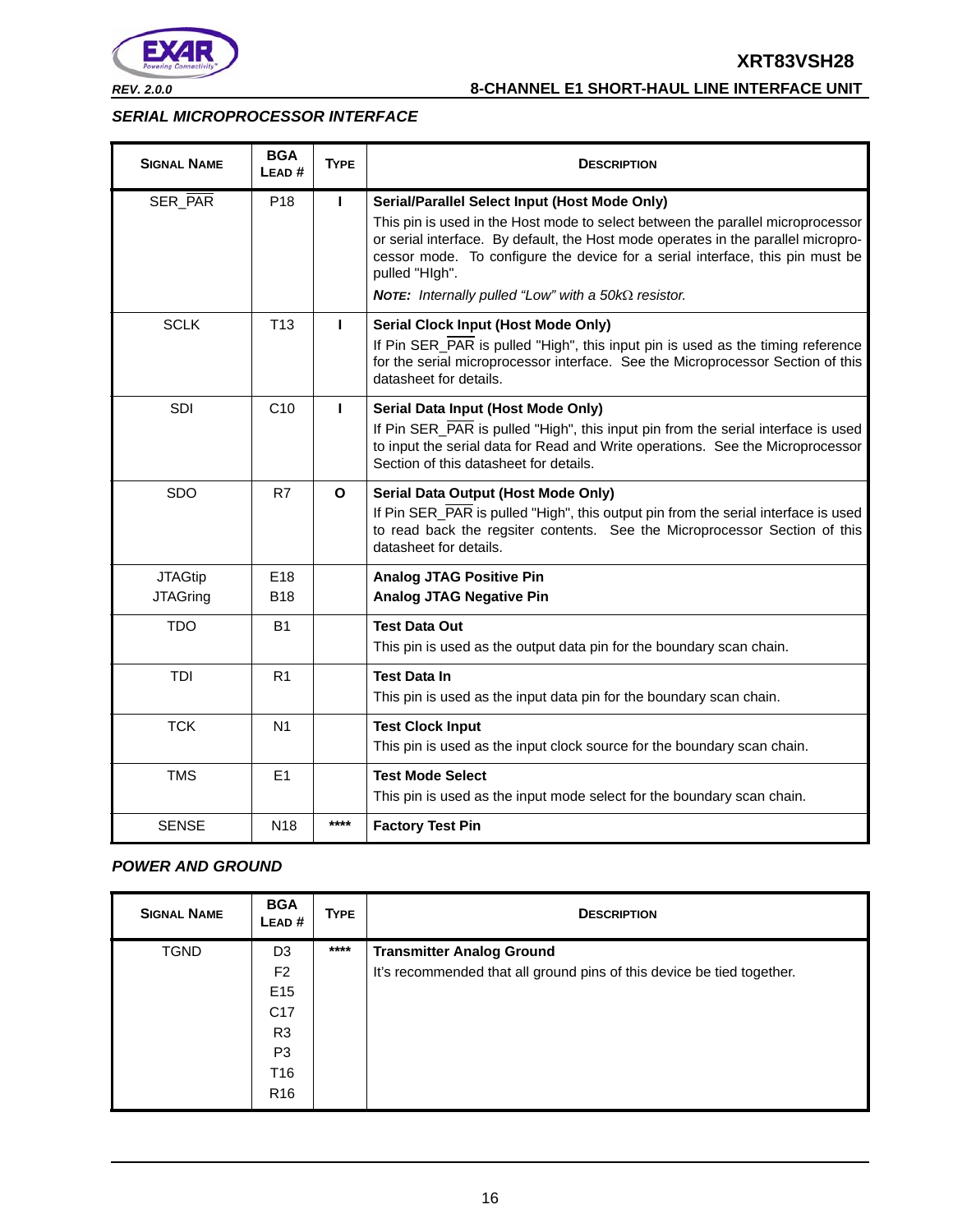# **8-CHANNEL E1 SHORT-HAUL LINE INTERFACE UNIT** *REV. 2.0.0*



| <b>SIGNAL NAME</b> | <b>BGA</b><br>LEAD#                                                                                                      | <b>TYPE</b> | <b>DESCRIPTION</b>                                                                                                                                                                                                                                                                                                                                                                                                                                    |
|--------------------|--------------------------------------------------------------------------------------------------------------------------|-------------|-------------------------------------------------------------------------------------------------------------------------------------------------------------------------------------------------------------------------------------------------------------------------------------------------------------------------------------------------------------------------------------------------------------------------------------------------------|
| <b>TVDD</b>        | E4<br>F <sub>4</sub><br>F <sub>16</sub><br>E <sub>17</sub><br>R4<br>P <sub>1</sub><br>N <sub>15</sub><br>P <sub>15</sub> | ****        | Transmit Analog Power Supply (3.3V ±5%)<br>TVDD can be shared with DVDD. However, it is recommended that TVDD be<br>isolated from the analog power supply RVDD. For best results, use an internal<br>power plane for isolation. If an internal power plane is not available, a ferrite<br>bead can be used. Each power supply pin should be bypassed to ground<br>through an external 0.1µF capacitor.                                                |
| <b>RVDD</b>        | C <sub>2</sub><br>E <sub>5</sub><br>G16<br>D <sub>16</sub><br>V <sub>2</sub><br>N3<br><b>N17</b><br>U18                  | ****        | Receive Analog Power Supply (3.3V ±5%)<br>RVDD should not be shared with other power supplies. It is recommended that<br>RVDD be isolated from the digital power supply DVDD and the analog power<br>supply TVDD. For best results, use an internal power plane for isolation. If an<br>internal power plane is not available, a ferrite bead can be used. Each power<br>supply pin should be bypassed to ground through an external 0.1µF capacitor. |
| <b>RGND</b>        | D <sub>2</sub><br>G <sub>3</sub><br>G17<br>D <sub>17</sub><br>T <sub>2</sub><br>M <sub>2</sub><br>M17<br>R <sub>17</sub> | $***$       | <b>Receiver Analog Ground</b><br>It's recommended that all ground pins of this device be tied together.                                                                                                                                                                                                                                                                                                                                               |
| AVDD-Bias          | K <sub>17</sub><br>J3<br>J2                                                                                              | ****        | Analog Power Supply (1.8V ±5%)<br>AVDD should be isolated from the digital power supplies. For best results, use<br>an internal power plane for isolation. If an internal power plane is not available,<br>a ferrite bead can be used. Each power supply pin should be bypassed to<br>ground through at least one 0.1µF capacitor.                                                                                                                    |
| <b>AGND</b>        | J17<br>K <sub>3</sub><br>L4                                                                                              | ****        | <b>Analog Ground</b><br>It's recommended that all ground pins of this device be tied together.                                                                                                                                                                                                                                                                                                                                                        |
| DVDD3v3            | A18<br>R <sub>9</sub><br>D <sub>9</sub><br>K <sub>15</sub><br>J4                                                         | ****        | Digital Power Supply (3.3V ±5%)<br>DVDD should be isolated from the analog power supplies. For best results, use<br>an internal power plane for isolation. If an internal power plane is not available,<br>a ferrite bead can be used. Every two DVDD power supply pins should be<br>bypassed to ground through at least one 0.1µF capacitor.                                                                                                         |
| DVDD1v8            | V <sub>1</sub><br>U10<br>K18<br>D <sub>10</sub><br>A9                                                                    | $***$       | Digital Power Supply (1.8V ±5%)<br>DVDD should be isolated from the analog power supplies. For best results, use<br>an internal power plane for isolation. If an internal power plane is not available,<br>a ferrite bead can be used. Every two DVDD power supply pins should be<br>bypassed to ground through at least one 0.1µF capacitor.<br>NOTE: For proper operation, the power-up sequence is: bring up 1.8V power<br>befor the 3.3V.         |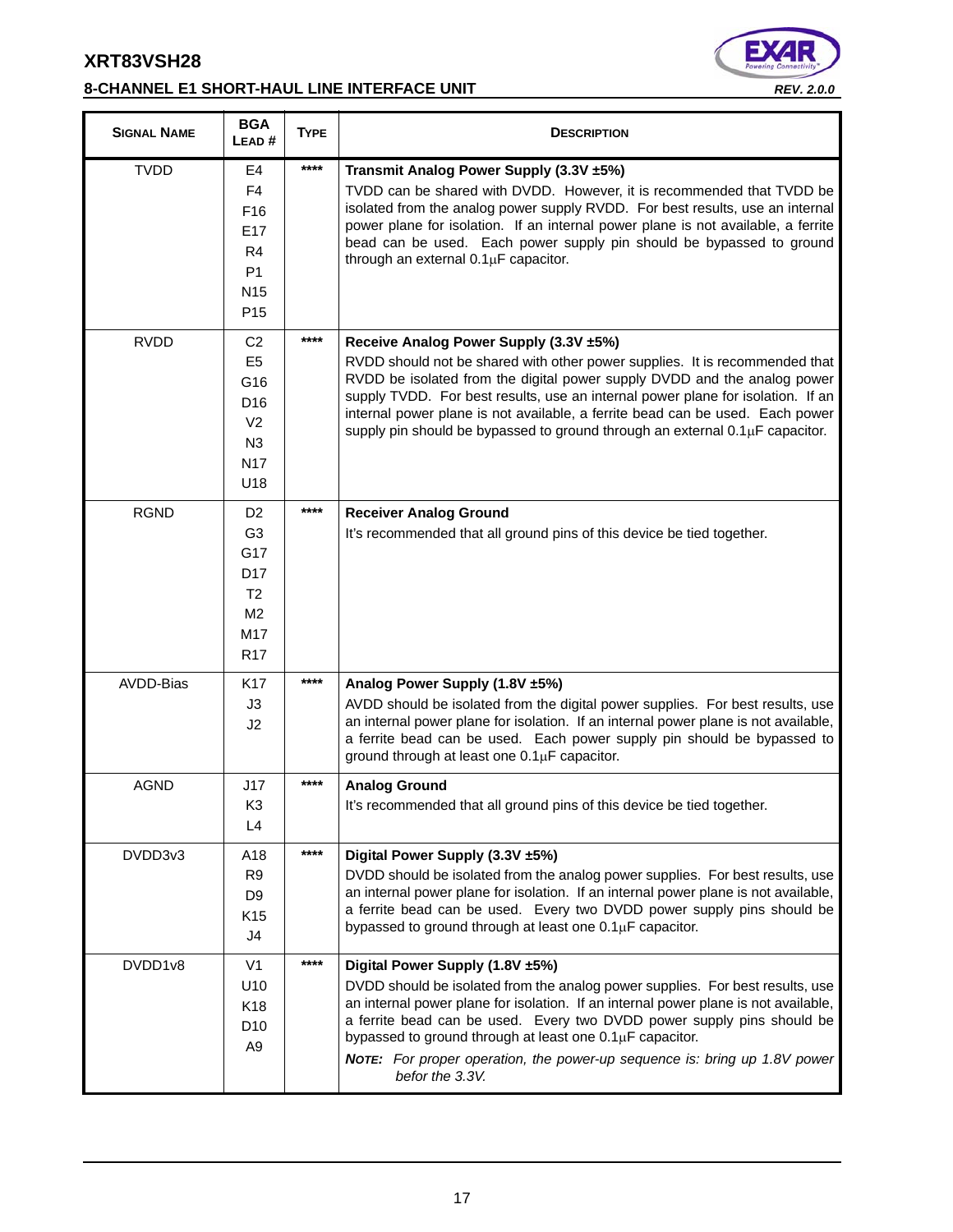

# *REV. 2.0.0* **8-CHANNEL E1 SHORT-HAUL LINE INTERFACE UNIT**

| <b>SIGNAL NAME</b> | <b>BGA</b><br>LEAD#                   | <b>TYPE</b>  | <b>DESCRIPTION</b>                                                     |
|--------------------|---------------------------------------|--------------|------------------------------------------------------------------------|
| <b>DGND</b>        | A1                                    | $****$       | <b>Digital Ground</b>                                                  |
|                    | R <sub>8</sub>                        |              | It's recommended that all ground pins of this device be tied together. |
|                    | T <sub>9</sub>                        |              |                                                                        |
|                    | H <sub>17</sub>                       |              |                                                                        |
|                    | B <sub>9</sub>                        |              |                                                                        |
|                    | D <sub>8</sub>                        |              |                                                                        |
|                    | C <sub>9</sub>                        |              |                                                                        |
|                    | G15                                   |              |                                                                        |
|                    | K <sub>2</sub>                        |              |                                                                        |
|                    | V18                                   |              |                                                                        |
| NC                 | A8, B8,<br>C8, K1,<br>T <sub>11</sub> | $\mathbf{I}$ | <b>No Connect Pins</b>                                                 |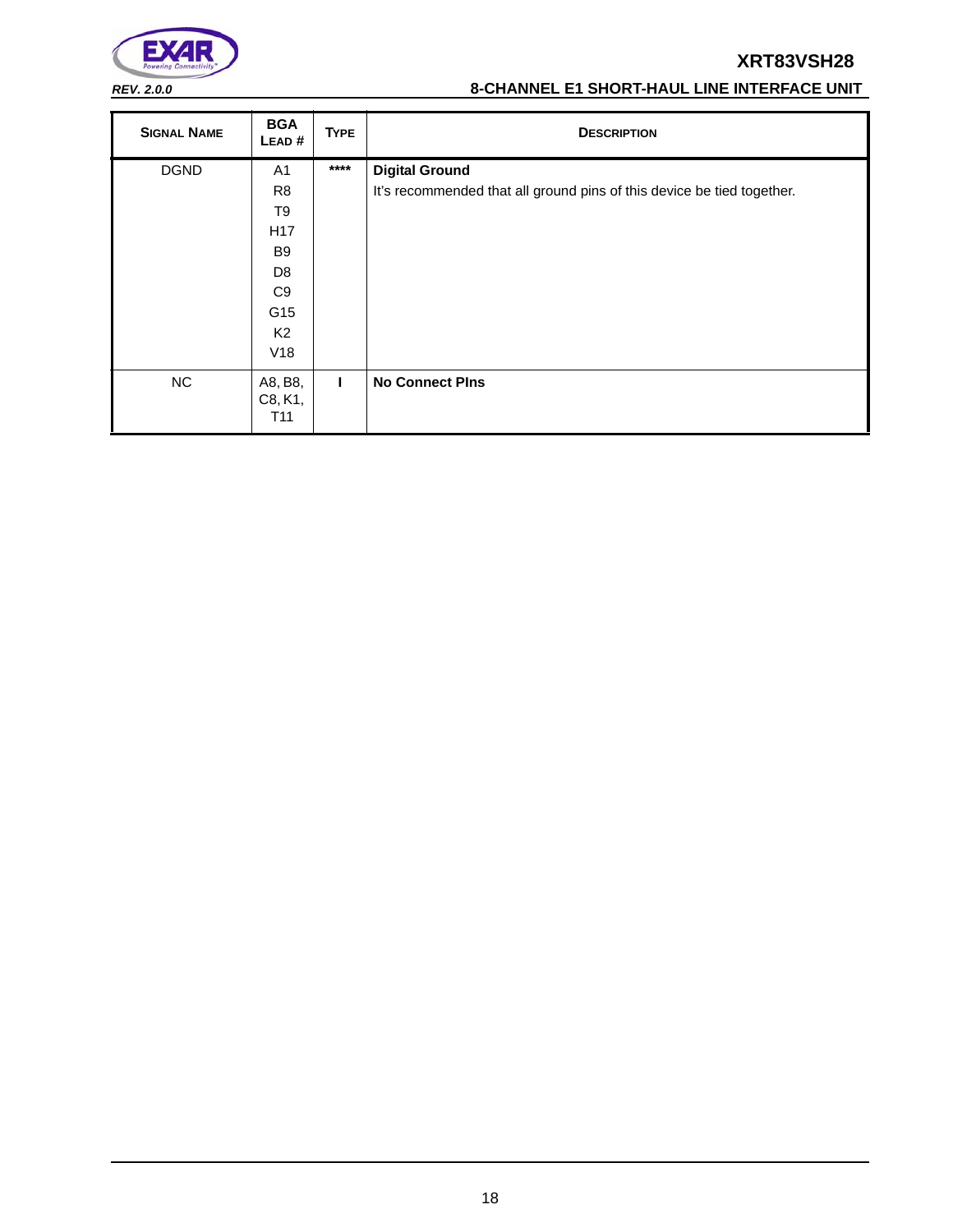# **8-CHANNEL E1 SHORT-HAUL LINE INTERFACE UNIT** *REV. 2.0.0*



# **FUNCTIONAL DESCRIPTION**

The XRT83VSH28 is a fully integrated 8-channel short-haul line interface unit (LIU) that operates from a 1.8V and a 3.3V power supply. The LIU features are programmed through a standard microprocessor interface or controlled through Hardware mode. EXAR's LIU has patented high impedance circuits that allow the transmitter outputs and receiver inputs to be high impedance when experiencing a power failure or when the LIU is powered off. Key design features within the LIU optimize 1:1 or 1+1 redundancy and non-intrusive monitoring applications to ensure reliability without using relays. Additional features include RLOS, a 16-bit LCV counter for each channel, AIS, QRSS generation/detection, Network Loop Code generation/detection, TAOS, DMO, and diagnostic loopback modes.

### **1.0 HARDWARE MODE VS HOST MODE**

The LIU supports a parallel or serial microprocessor interface (Host mode) for programming the internal features, or a Hardware mode that can be used to configure the device.

#### *1.1 Feature Differences in Hardware Mode*

Some features within the Hardware mode are not supported on a per channel basis. The differences between Hardware mode and Host mode are descibed below in **Table 1**.

| <b>FEATURE</b>          | <b>HOST MODE</b>       | <b>HARDWARE MODE</b>                                                                                                      |
|-------------------------|------------------------|---------------------------------------------------------------------------------------------------------------------------|
| <b>Tx Test Patterns</b> | <b>Fully Supported</b> | QRSS diagnostic patterns are not available in Hardware mode.<br>The TAOS feature is available.                            |
| RxRES[1:0]              | Per Channel            | In Hardware mode, RxRES[1:0] is a global setting that applies to<br>all channels.                                         |
| TERSEL                  | Per Channel            | In Hardware mode, TERSEL is a global setting that applies to all<br>channels.                                             |
| EQC[4:0]                | Per Channel            | In Hardware mode, the EQC[4:0] is a global setting that applies to<br>all channels.                                       |
| Dual Loopback           | <b>Fully Supported</b> | In Hardware mode, dual loopback mode is not supported.<br>Remote, Analog local, and digital loopback modes are available. |
| JASEL[1:0]              | Per Channel            | In Hardware mode, the jitter attenuator selection is a global setting<br>that applies to all channels.                    |
| <b>RxTSEL</b>           | Per Channel            | In Hardware mode, the receive termination select is a global set-<br>ting that applies to all channels.                   |
| <b>TxTSEL</b>           | Per Channel            | In Hardware mode, the transmit termination select is a global set-<br>ting that applies to all channels.                  |

#### **TABLE 1: DIFFERENCES BETWEEN HARDWARE MODE AND HOST MODE**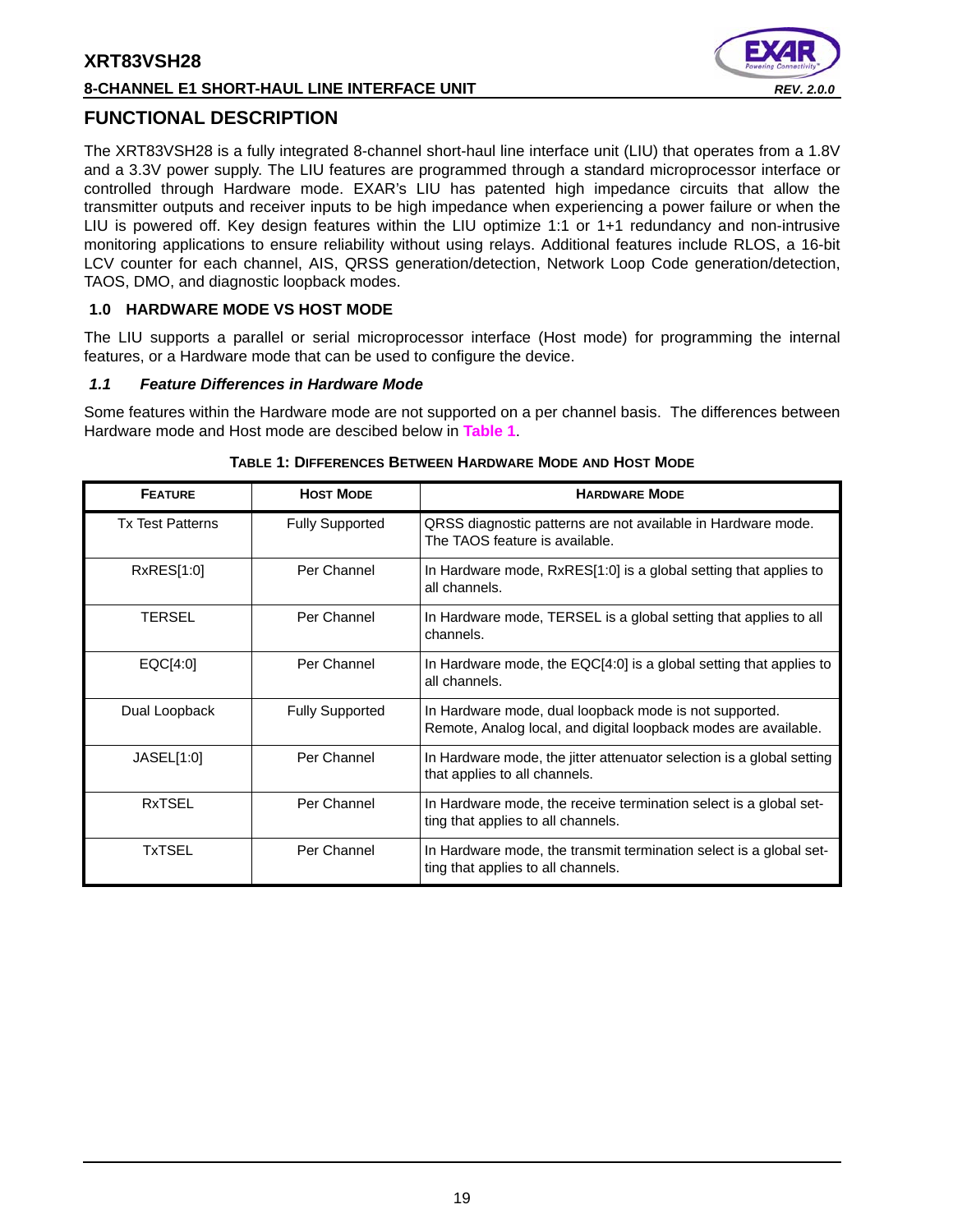

#### **2.0 RECEIVE PATH LINE INTERFACE**

The receive path of the XRT83VSH28 LIU consists of 8 independent E1 receivers. The following section describes the complete receive path from RTIP/RRING inputs to RCLK/RPOS/RNEG outputs. A simplified block diagram of the receive path is shown in **Figure 3**.





# *2.1 Line Termination (RTIP/RRING)*

#### **2.1.1 CASE 1: Internal Termination**

The input stage of the receive path accepts standard E1 twisted pair or E1 coaxial cable inputs through RTIP and RRING. The physical interface is optimized by placing the terminating impedance inside the LIU. This allows one bill of materials for all modes of operation reducing the number of external components necessary in system design. The receive termination impedance is selected by programming TERSEL to match the line impedance. Selecting the internal impedance is shown in **Table 2**.

| TABLE 2: SELECTING THE INTERNAL IMPEDANCE |  |
|-------------------------------------------|--|
|-------------------------------------------|--|

| <b>TERSEL</b> | <b>RECEIVE TERMINATION</b> |
|---------------|----------------------------|
|               | 75Ω                        |
|               | $120\Omega$                |

The XRT83VSH28 has the ability to switch the internal termination to "High" impedance by programming RxTSEL in the appropriate channel register. For internal termination, set RxTSEL to "1". By default, RxTSEL is set to "0" ("High" impedance). For redundancy applications, a dedicated hardware pin (RxTSEL) is also available to control the receive termination for all channels simultaneously. This hardware pin takes priority over the register setting if RxTCNTL is set to "1" in the appropriate global register. If RxTCNTL is set to "0", the state of this pin is ignored. See **Figure 4** for a typical connection diagram using the internal termination.

#### **FIGURE 4. TYPICAL CONNECTION DIAGRAM USING INTERNAL TERMINATION**

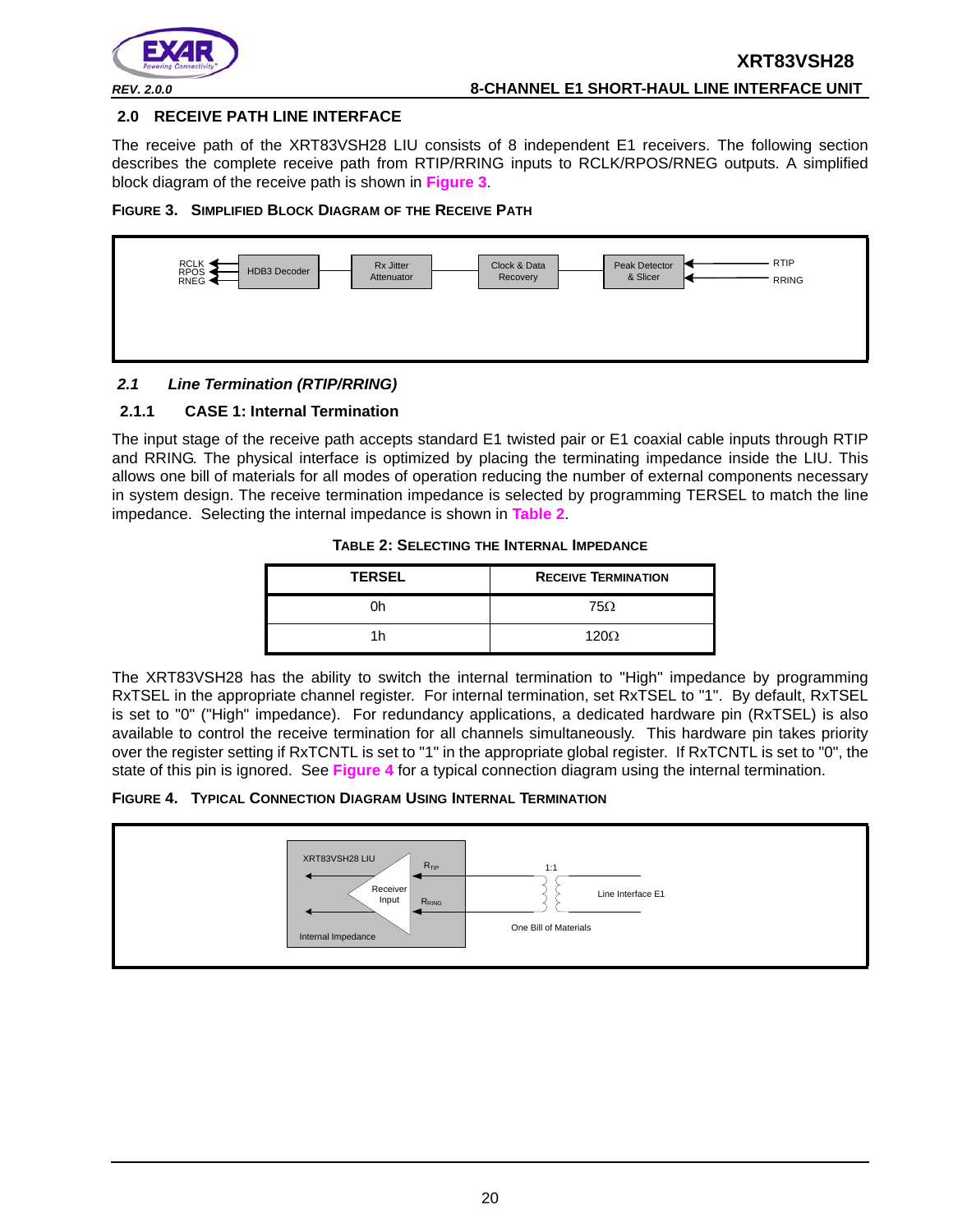

#### **8-CHANNEL E1 SHORT-HAUL LINE INTERFACE UNIT** *REV. 2.0.0*

#### **2.1.2 CASE 2: Internal Termination With One External Fixed Resistor for All Modes**

Along with the internal termination, a high precision external fixed resistor can be used to optimize the return loss. This external resistor can be used for all modes of operation ensuring one bill of materials. There are three resistor values that can be used by setting the RxRES[1:0] bits in the appropriate channel register. Selecting the value for the external fixed resistor is shown in **Table 3**.

| <b>RxRES[1:0]</b> | <b>EXTERNAL FIXED RESISTOR</b> |
|-------------------|--------------------------------|
| 0h (00)           | None                           |
| 1h $(01)$         | $320\Omega$                    |
| 2h (10)           | $280\Omega$                    |
| 3h (11)           | 190 $\Omega$                   |

#### **TABLE 3: SELECTING THE VALUE OF THE EXTERNAL FIXED RESISTOR**

By default, RxRES[1:0] is set to "None" for no external fixed resistor. If an external fixed resistor is used, the XRT83VSH28 uses the parallel combination of the external fixed resistor and the internal termination as the input impedance. See **Figure 5** for a typical connection diagram using the external fixed resistor.

*NOTE: Without the external resistor, the XRT83VSH28 meets all return loss specifications. This mode was created to add flexibility for optimizing return loss by using a high precision external resistor.*

#### **FIGURE 5. TYPICAL CONNECTION DIAGRAM USING ONE EXTERNAL FIXED RESISTOR**

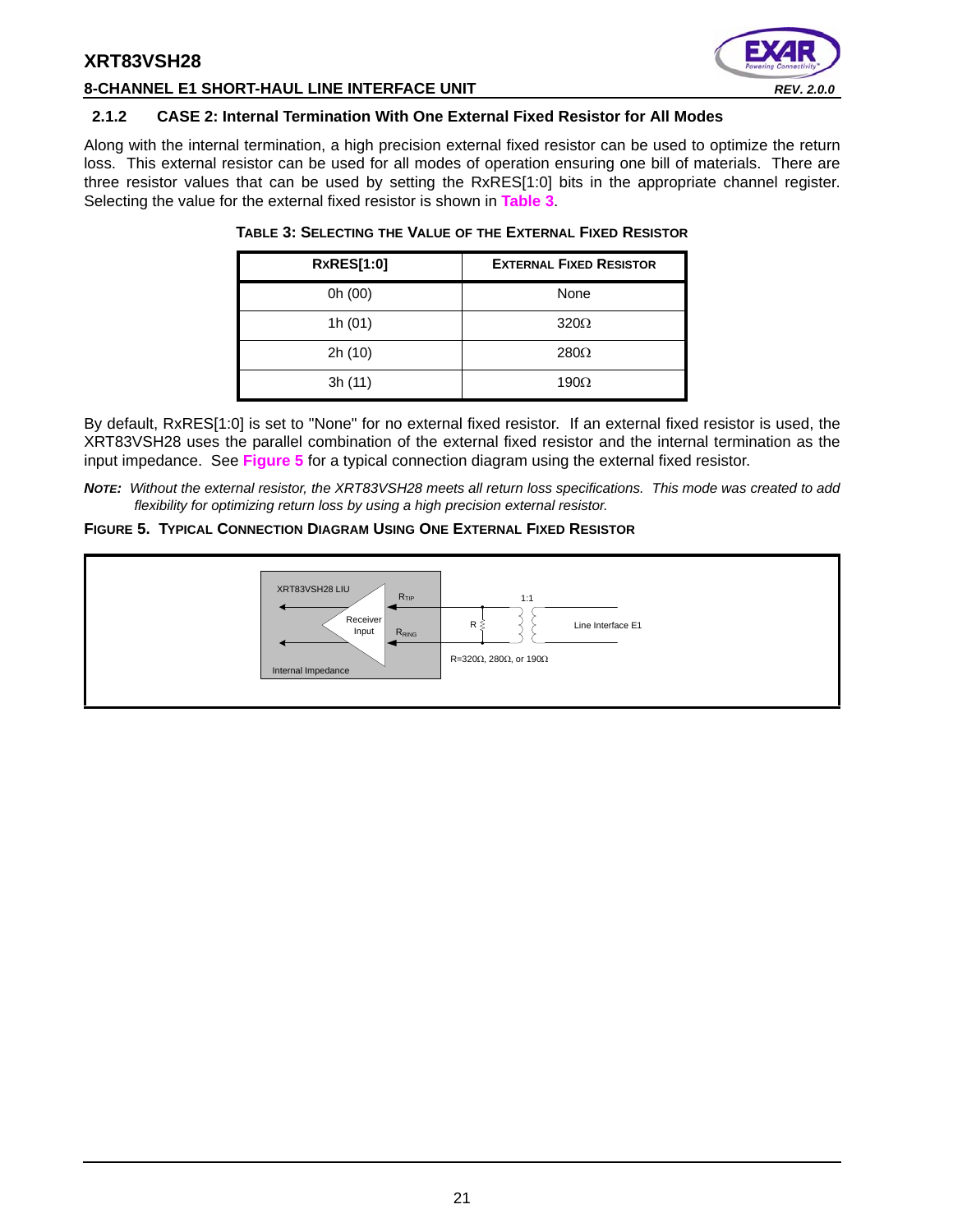

# **XRT83VSH28** *REV. 2.0.0* **8-CHANNEL E1 SHORT-HAUL LINE INTERFACE UNIT**

#### *2.2 Clock and Data Recovery*

The receive clock (RCLK) is recovered by the clock and data recovery circuitry. An internal PLL locks on the incoming data stream and outputs a clock that's in phase with the incoming signal. This allows for multichannels to arrive from different timing sources and remain independent. In the absence of an incoming signal, RCLK maintains its timing by using the internal master clock as its reference. The recovered data can be updated on either edge of RCLK. By default, data is updated on the rising edge of RCLK. To update data on the falling edge of RCLK, set RCLKE to "1" in the appropriate global register. **Figure 6** is a timing diagram of the receive data updated on the rising edge of RCLK. **Figure 7** is a timing diagram of the receive data updated on the falling edge of RCLK. The timing specifications are shown in **Table 4**.

#### **FIGURE 6. RECEIVE DATA UPDATED ON THE RISING EDGE OF RCLK**



#### **FIGURE 7. RECEIVE DATA UPDATED ON THE FALLING EDGE OF RCLK**



**TABLE 4: TIMING SPECIFICATIONS FOR RCLK/RPOS/RNEG**

| <b>PARAMETER</b>                                 | <b>SYMBOL</b>     | <b>MIN</b> | <b>TYP</b> | <b>MAX</b> | <b>UNITS</b> |
|--------------------------------------------------|-------------------|------------|------------|------------|--------------|
| <b>RCLK Duty Cycle</b>                           | $R_{CDU}$         | 45         | 50         | 55         | %            |
| Receive Data Setup Time                          | $R_{\text{SU}}$   | 150        |            |            | ns           |
| Receive Data Hold Time                           | R <sub>HO</sub>   | 150        |            |            | ns           |
| <b>RCLK to Data Delay</b>                        | $R_{DY}$          | ۰          |            | 40         | ns           |
| RCLK Rise Time (10% to 90%)<br>with 25pF Loading | $RCLK_R$          |            |            | 40         | ns           |
| RCLK Fall Time (90% to 10%)<br>with 25pF Loading | RCLK <sub>F</sub> |            |            | 40         | ns           |

*NOTE: VDD=3.3V ±5%, T<sub>A</sub>=25°C, Unless Otherwise Specified*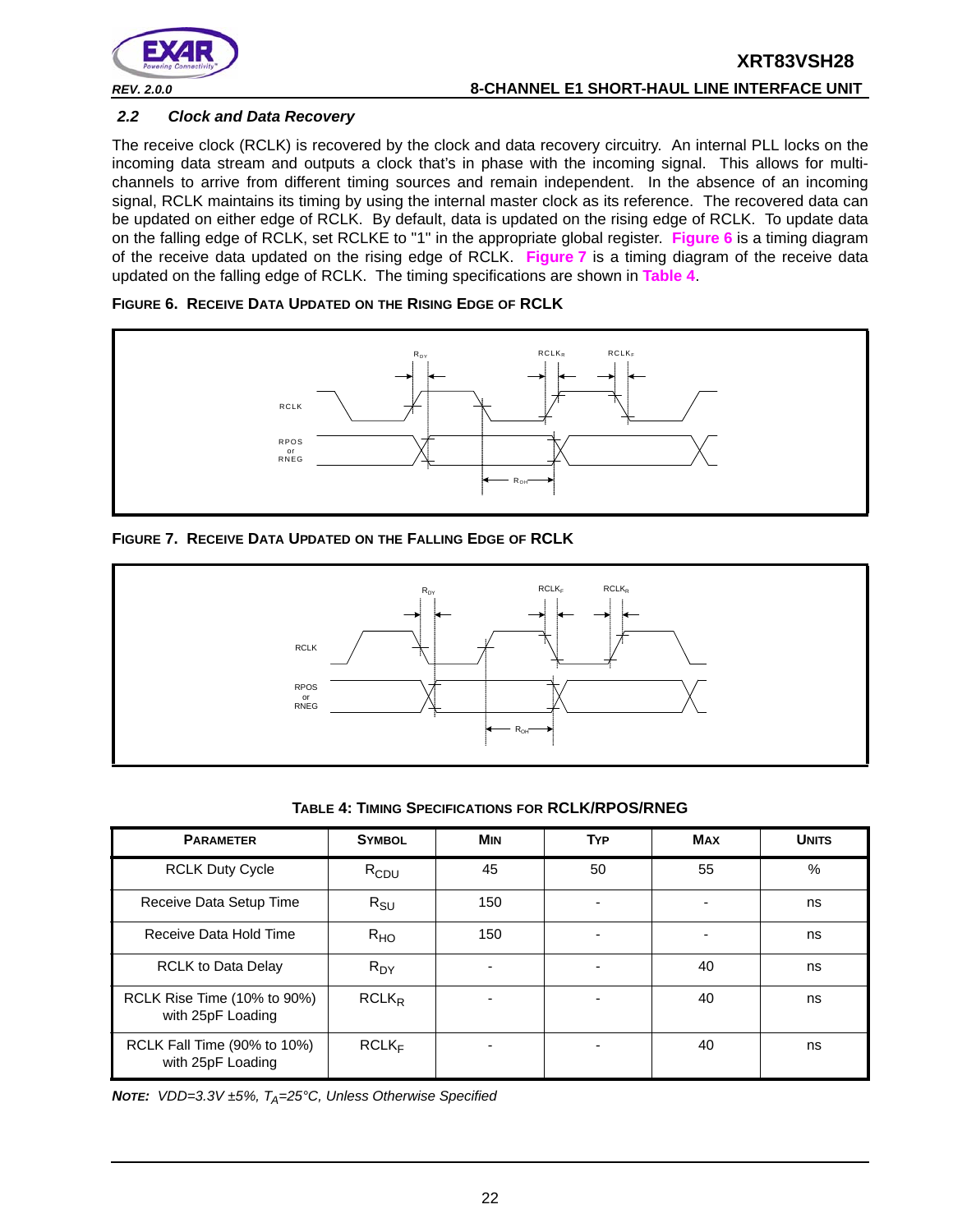## **8-CHANNEL E1 SHORT-HAUL LINE INTERFACE UNIT** *REV. 2.0.0*



#### **2.2.1 Receive Sensitivity**

To meet short haul requirements, the XRT83VSH28 can accept E1 signals that have been attenuated by 12dB of flat loss. However, the XRT83VSH28 can tolerate cable loss and flat loss beyond the industry specifications. The receive sensitivity in the short haul mode is approximately 1,800 feet without experiencing bit errors, LOF, pattern synchronization, etc. Although data integrity is maintained, the RLOS function (if enabled) will report an RLOS condition according to the receiver loss of signal section in this datasheet. The test configuration for measuring the receive sensitivity is shown in **Figure 8**.





## **2.2.2 Interference Margin**

The interference margin for the XRT83VSH28 is -15db. The test configuration for measuring the interference margin is shown in **Figure 9**.





# **2.2.3 General Alarm Detection and Interrupt Generation**

The receive path detects RLOS, AIS, QRPD and FLS. These alarms can be individually masked to prevent the alarm from triggering an interrupt. To enable interrupt generation, the Global Interrupt Enable (GIE) bit must be set "High" in the appropriate global register. Any time a change in status occurs (it the alarms are enabled), the interrupt pin will pull "Low" to indicate an alarm has occurred. Once the status registers have been read, the INT pin will return "High". The status registers are Reset Upon Read (RUR). The interrupts are categorized in a hierarchical process block. **Figure** is a simplified block diagram of the interrupt generation process.

**NOTE:** The interrupt pin is an open-drain output that requires a 10kΩ external pull-up resistor.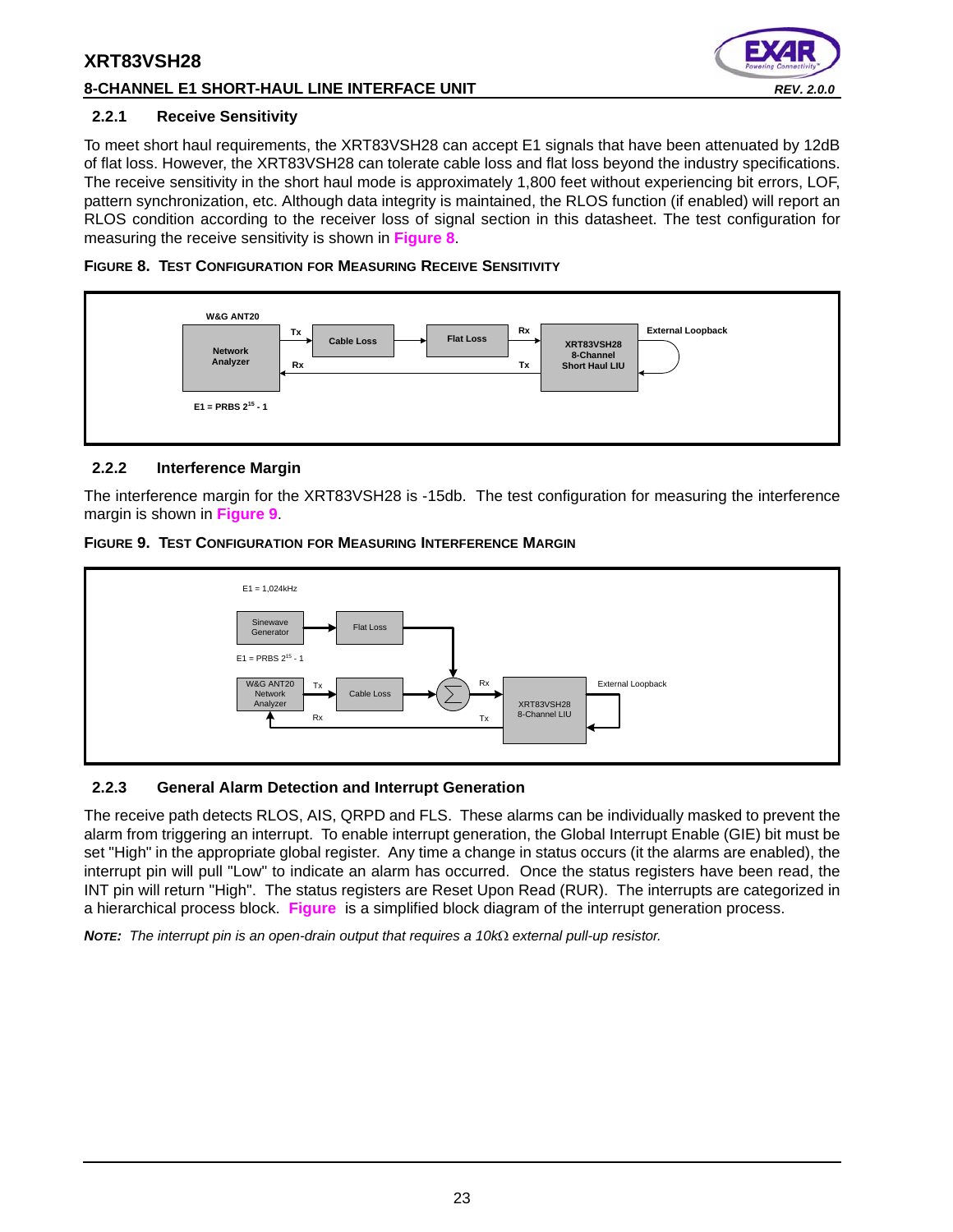

## *2.2.3.1 RLOS (Receiver Loss of Signal)*

The XRT83VSH28 supports both G.775 or ETSI-300-233 RLOS detection scheme.

In G.775 mode, RLOS is declared when the received signal is less than 375mV for 32 consecutive pulse periods (typical). The device clears RLOS when the receive signal achieves 12.5% ones density with no more than 15 consecutive zeros in a 32 bit sliding window and the signal level exceeds 425mV (typical).

In ETSI-300-233 mode the device declares RLOS when the input level drops below 375mV (typical) for more than 2048 pulse periods (1msec).

The device exits RLOS when the input signal exceeds 425mV (typical) and has transitions for more than 32 pulse periods with 12.5% ones density with no more than 15 consecutive zero's in a 32 bit sliding window. ETSI-300-233 RLOS detection method is only available in Host mode.

### *2.2.3.2 EXLOS (Extended Loss of Signal)*

By enabling the extended loss of signal by programming the appropriate channel register, the digital RLOS is extended to count 4,096 consecutive zeros before declaring RLOS. By default, EXLOS is disabled and RLOS operates in normal mode.

## *2.2.3.3 AIS (Alarm Indication Signal)*

The XRT83VSH28 adheres to the ITU-T G.775 specification for an all ones pattern. The AIS is set to "1" if the incoming signal has 2 or less zeros in a 512-bit window. AIS will clear when the incoming signal has 3 or more zeros in the 512-bit window.

## *2.2.3.4 FLSD (FIFO Limit Status Detection)*

The purpose of the FIFO limit status is to indicate when the Read and Write FIFO pointers are within a predetermined range (over-flow or under-flow indication). The FLSD is set to "1" if the FIFO Read and Write Pointers are within ±3-Bits.

### *2.2.3.5 LCVD (Line Code Violation Detection)*

The LIU contains 8 independent, 16-bit LCV counters. When the counters reach full-scale, they remain saturated at FFFFh until they are reset globally or on a per channel basis. For performance monitoring, the counters can be updated globally or on a per channel basis to place the contents of the counters into holding registers. The LIU uses an indirect address bus to access a counter for a given channel. Once the contents of the counters have been placed in holding registers, they can be individually read out 8-bits at a time according to the BYTEsel bit in the appropriate global register. By default, the LSB is placed in the holding register until the BYTEsel is pulled "High" where upon the MSB will be placed in the holding register for read back. Once both bytes have been read, the next channel may be selected for read back.

By default, the LVC/OFD will be set to a "1" if the receiver is currently detecting line code violations or excessive zeros for HDB3. In AMI mode, the LCVD will be set to a "1" if the receiver is currently detecting bipolar violations or excessive zeros. However, if the LIU is configured to monitor the 16-bit LCV counter by programming the appropriate global register, the LCV/OFD will be set to a "1" if the counter saturates.

### *2.3 Receive Jitter Attenuator*

The receive path has a dedicated jitter attenuator that reduces phase and frequency jitter in the recovered clock. The jitter attenuator uses a data FIFO (First In First Out) with a programmable depth of 32-bit or 64-bit. If the LIU is used for line synchronization (loop timing systems), the JA should be enabled. When the Read and Write pointers of the FIFO are within 2-Bits of over-flowing or under-flowing, the bandwidth of the jitter attenuator is widened to track the short term input jitter, thereby avoiding data corruption. When this condition occurs, the jitter attenuator will not attenuate input jitter until the Read/Write pointer's position is outside the 2- Bit window. The bandwidth is programmable to either 10Hz or 1.5Hz (1.5Hz automatically selects the 64-Bit FIFO depth). The JA has a clock delay equal to  $\frac{1}{2}$  of the FIFO bit depth.

*NOTE: If the LIU is used in a multiplexer/mapper application where stuffing bits are typically removed, the transmit path has a dedicated jitter attenuator to smooth out the gapped clock. See the Transmit Section of this datasheet.*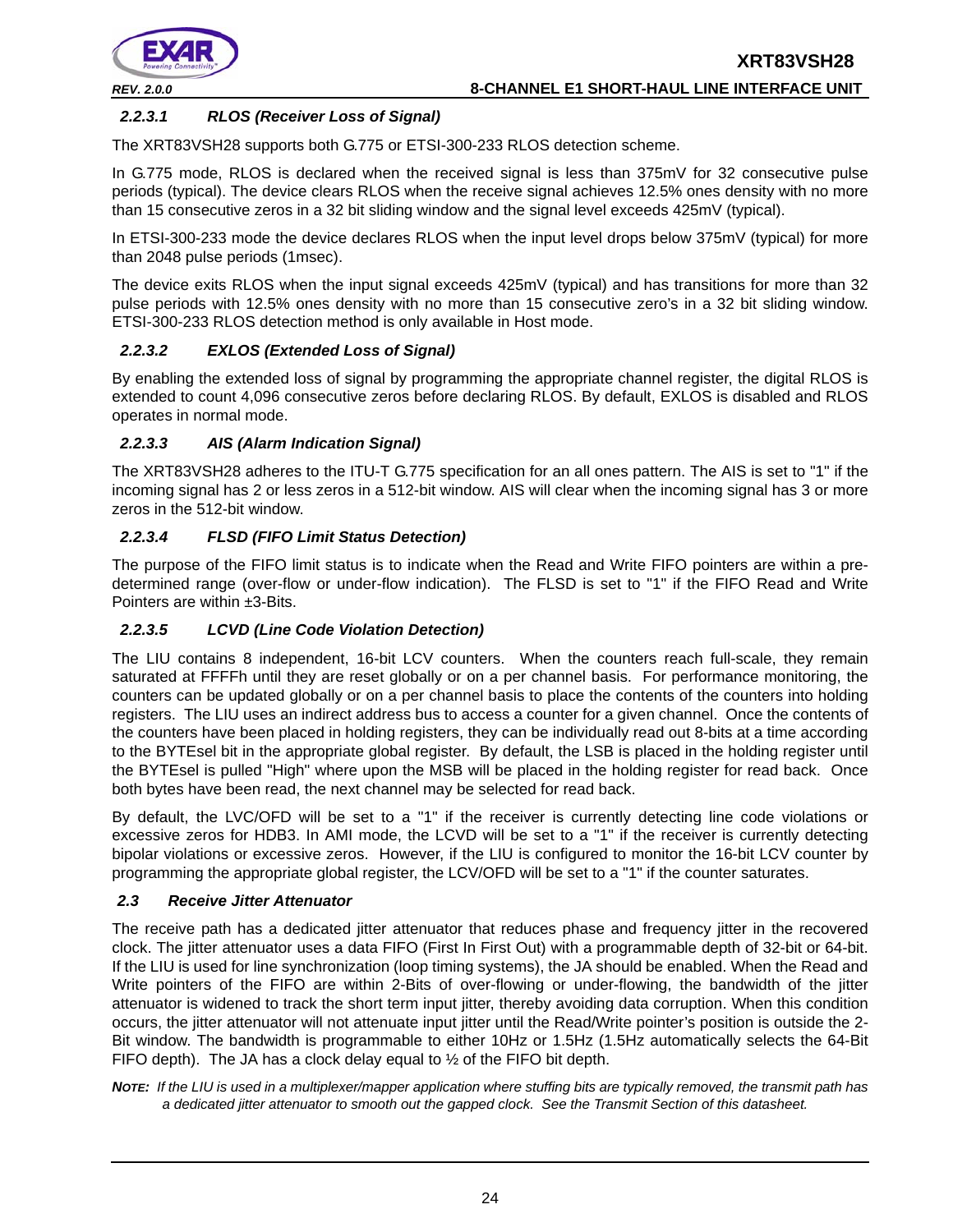#### **8-CHANNEL E1 SHORT-HAUL LINE INTERFACE UNIT** *REV. 2.0.0*



#### *2.4 HDB3 Decoder*

In single rail mode, RPOS can decode AMI or HDB3 signals. HDB3 is defined as any block of 4 successive zeros replaced with 000V or B00V, so that two successive V pulses are of opposite polarity to prevent a DC component. If the HDB3 decoder is selected, the receive path removes the V and B pulses so that the original data is output to RPOS.

#### *2.5 RPOS/RNEG/RCLK*

The digital output data can be programmed to either single rail or dual rail formats. **Figure 10** is a timing diagram of a repeating "0011" pattern in single-rail mode. **Figure 11** is a timing diagram of the same fixed pattern in dual rail mode.

#### **FIGURE 10. SINGLE RAIL MODE WITH A FIXED REPEATING "0011" PATTERN**



### **FIGURE 11. DUAL RAIL MODE WITH A FIXED REPEATING "0011" PATTERN**

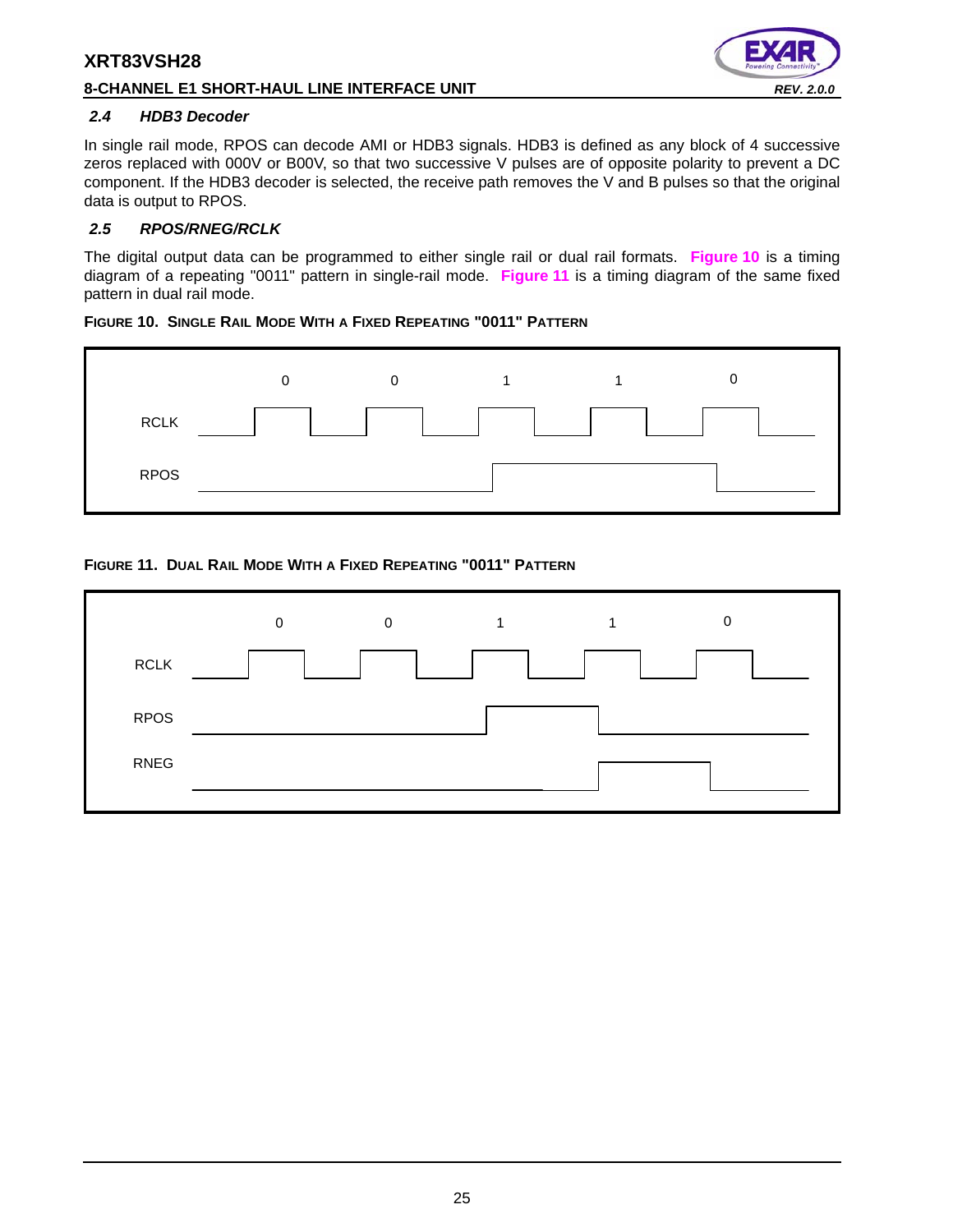

## *2.6 RxMUTE (Receiver LOS with Data Muting)*

The receive muting function can be selected by setting RxMUTE to "1" in the appropriate global register. If selected, any channel that experiences an RLOS condition will automatically pull RPOS and RNEG "Low" to prevent data chattering. If RLOS does not occur, the RxMUTE will remain inactive until an RLOS on a given channel occurs. The default setting for RxMUTE is "0" which is disabled. A simplified block diagram of the RxMUTE function is shown in **Figure 12**.



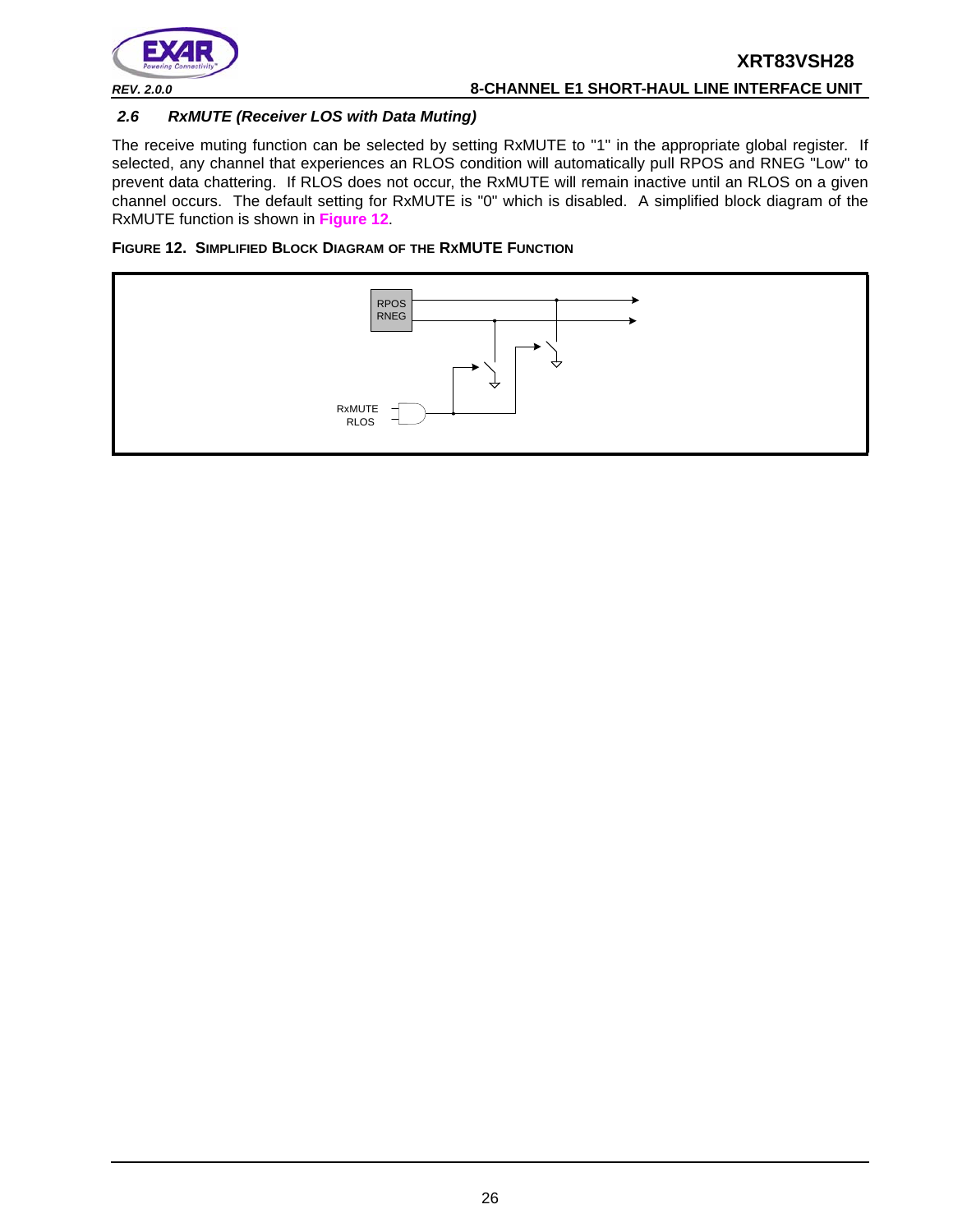

## **8-CHANNEL E1 SHORT-HAUL LINE INTERFACE UNIT** *REV. 2.0.0*

### **3.0 TRANSMIT PATH LINE INTERFACE**

The transmit path of the XRT83VSH28 LIU consists of 8 independent E1 transmitters. The following section describes the complete transmit path from TCLK/TPOS/TNEG inputs to TTIP/TRING outputs. A simplified block diagram of the transmit path is shown in **Figure 13**.

### **FIGURE 13. SIMPLIFIED BLOCK DIAGRAM OF THE TRANSMIT PATH**



# *3.1 TCLK/TPOS/TNEG Digital Inputs*

In dual rail mode, TPOS and TNEG are the digital inputs for the transmit path. In single rail mode, TNEG has no function and can be left unconnected. The XRT83VSH28 can be programmed to sample the inputs on either edge of TCLK. By default, data is sampled on the falling edge of TCLK. To sample data on the rising edge of TCLK, set TCLKE to "1" in the appropriate global register. **Figure 14** is a timing diagram of the transmit input data sampled on the falling edge of TCLK. **Figure 15** is a timing diagram of the transmit input data sampled on the rising edge of TCLK. The timing specifications are shown in **Table 5**.

## **FIGURE 14. TRANSMIT DATA SAMPLED ON FALLING EDGE OF TCLK**



# **FIGURE 15. TRANSMIT DATA SAMPLED ON RISING EDGE OF TCLK**

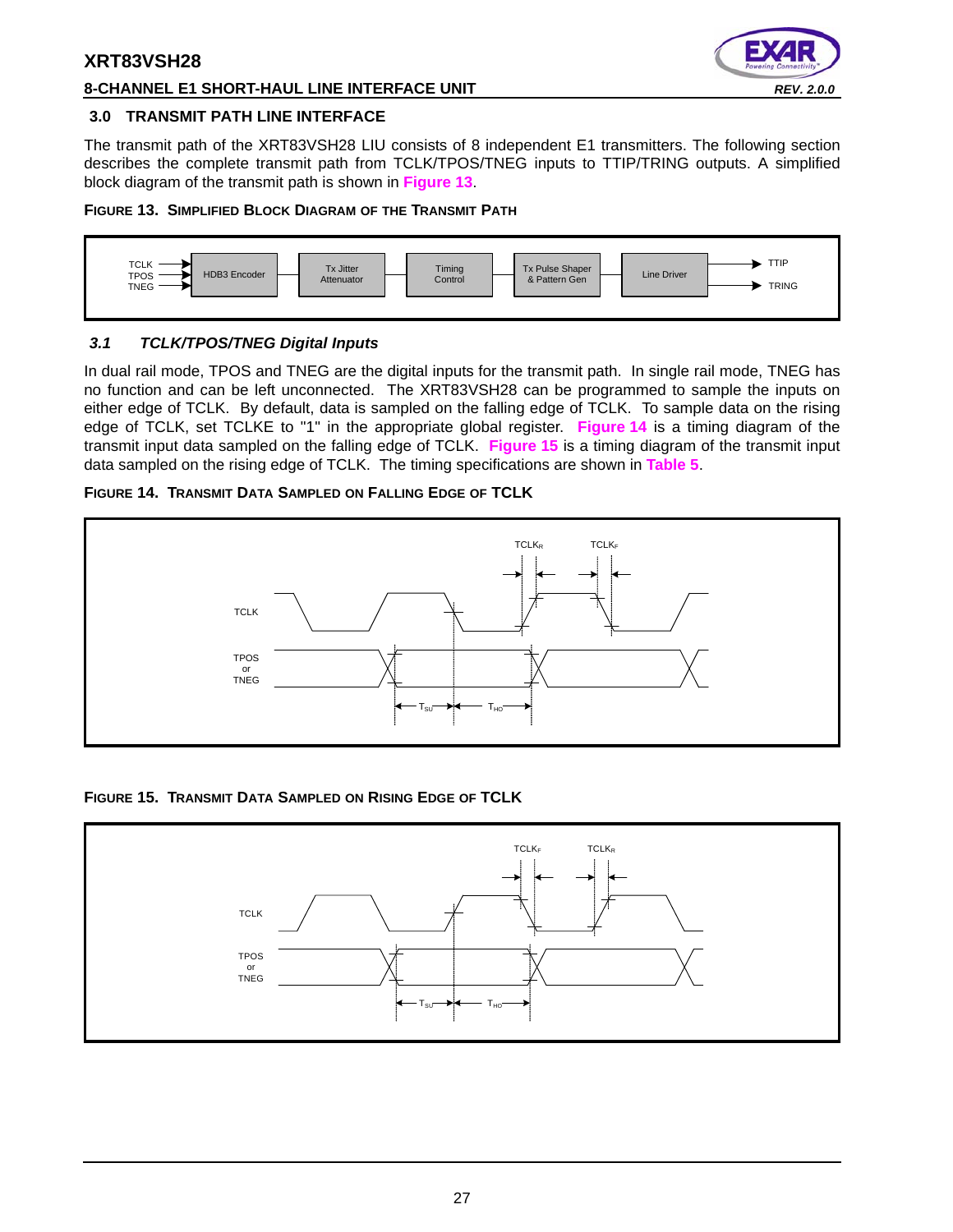

#### **TABLE 5: TIMING SPECIFICATIONS FOR TCLK/TPOS/TNEG**

| <b>PARAMETER</b>            | <b>SYMBOL</b>              | <b>MIN</b>               | <b>TYP</b> | <b>MAX</b> | <b>UNITS</b>  |
|-----------------------------|----------------------------|--------------------------|------------|------------|---------------|
| <b>TCLK Duty Cycle</b>      | T <sub>CDU</sub>           | 30                       | 50         | 70         | $\frac{0}{0}$ |
| Transmit Data Setup Time    | $\mathsf{T}_{\mathsf{SU}}$ | 50                       |            |            | ns            |
| Transmit Data Hold Time     | Т <sub>но</sub>            | 30                       |            |            | ns            |
| TCLK Rise Time (10% to 90%) | $TCLK_R$                   | $\overline{\phantom{0}}$ | -          | 40         | ns            |
| TCLK Fall Time (90% to 10%) | $TCLK_F$                   |                          |            | 40         | ns            |

*NOTE: VDD=3.3V ±5%, T<sub>A</sub>=25°C, Unless Otherwise Specified* 

#### *3.2 HDB3 Encoder*

In single rail mode, the LIU can encode the TPOS input signal to AMI or HDB3 data. With HDB3 encoding selected, any sequence with four or more consecutive zeros in the input will be replaced with 000V or B00V, where "B" indicates a pulse conforming to the bipolar rule and "V" representing a pulse violating the rule. An example of HDB3 encoding is shown in **Table 6**.

#### **TABLE 6: EXAMPLES OF HDB3 ENCODING**

|               | <b>NUMBER OF PULSES BEFORE</b><br><b>NEXT 4 ZEROS</b> |      |
|---------------|-------------------------------------------------------|------|
| Input         |                                                       | 0000 |
| HDB3 (Case 1) | Odd                                                   | 000V |
| HDB3 (Case 2) | Even                                                  | B00V |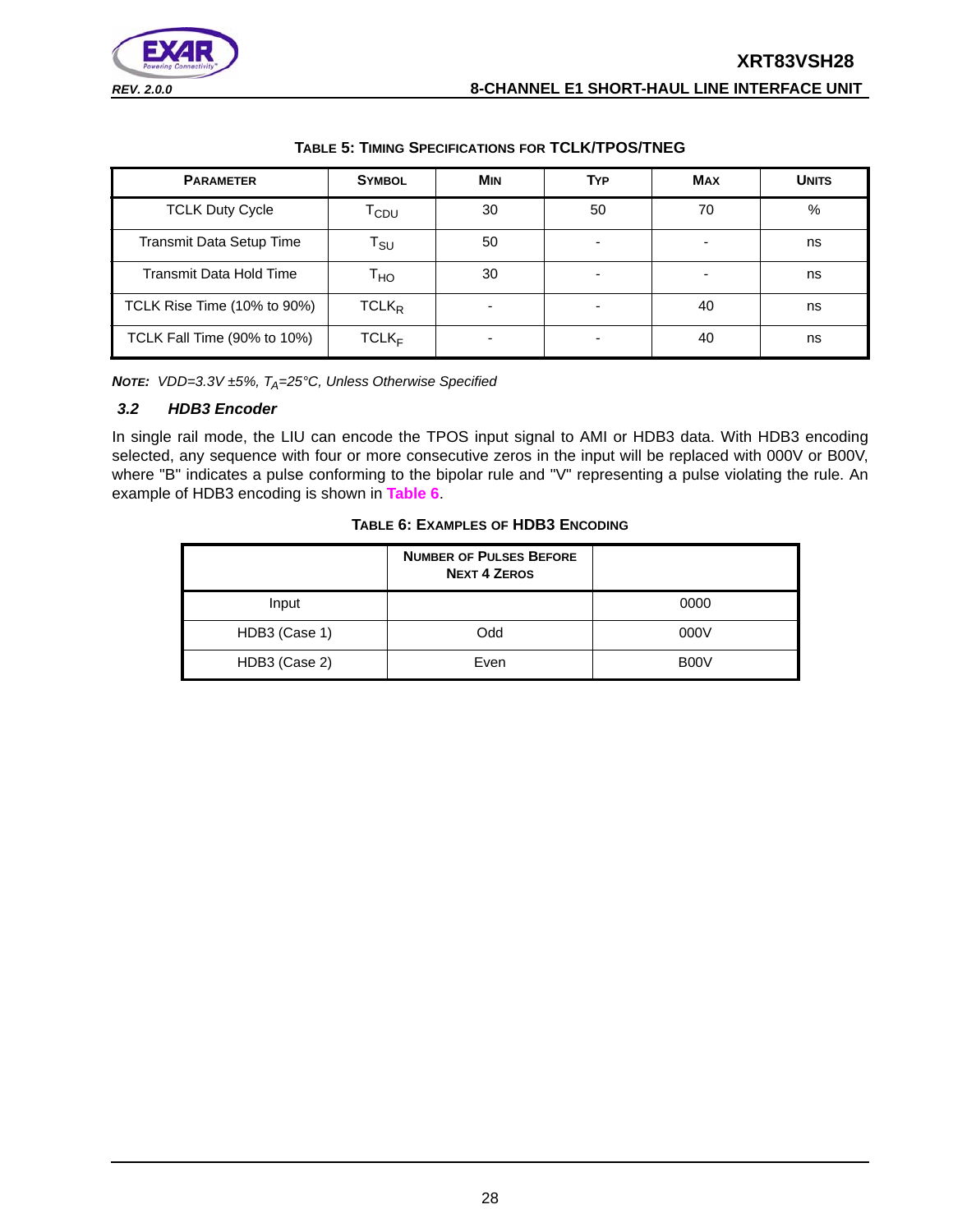## **8-CHANNEL E1 SHORT-HAUL LINE INTERFACE UNIT** *REV. 2.0.0*



#### *3.3 Transmit Jitter Attenuator*

The XRT83VSH28 LIU is ideal for multiplexer or mapper applications where the network data crosses multiple timing domains. As the higher data rates are de-multiplexed down to E1 data, stuffing bits are typically removed which can leave gaps in the incoming data stream. The transmit path has a dedicated jitter attenuator with a 32-Bit or 64-Bit FIFO that is used to smooth the gapped clock into a steady E1 output. The maximum gap width of the 8-channel LIU is shown in **Table 7**.

| <b>FIFO DEPTH</b> | <b>MAXIMUM GAP WIDTH</b> |
|-------------------|--------------------------|
| 32-Bit            | 20 UI                    |
| 64-Bit            | 50 UI                    |

#### **TABLE 7: MAXIMUM GAP WIDTH FOR MULTIPLEXER/MAPPER APPLICATIONS**

*NOTE: If the LIU is used in a loop timing system, the receive path has a dedicated jitter attenuator. See the Receive Section of this datasheet.*

#### *3.4 TAOS (Transmit All Ones)*

The XRT83VSH28 has the ability to transmit all ones on a per channel basis by programming the appropriate channel register. This function takes priority over the digital data present on the TPOS/TNEG inputs. For example: If a fixed "0011" pattern is present on TPOS in single rail mode and TAOS is enabled, the transmitter will output all ones. In addition, if digital or dual loopback is selected, the data on the RPOS output will be equal to the data on the TPOS input. **Figure 16** is a diagram showing the all ones signal at TTIP and TRING.

#### **FIGURE 16. TAOS (TRANSMIT ALL ONES)**



#### *3.5 Transmit Diagnostic Features*

In addition to TAOS, the XRT83VSH28 offers diagnostic features for analyzing network integrity such as ATAOS and QRSS on a per channel basis by programming the appropriate registers. These diagnostic features take priority over the digital data present on TPOS/TNEG inputs. The transmitters will send the diagnostic code to the line and will be maintained in the digital loopback if selected. When the LIU is responsible for sending diagnostic patterns, the LIU is automatically placed in the single rail mode.

### **3.5.1 ATAOS (Automatic Transmit All Ones)**

If ATAOS is selected by programming the appropriate global register, an AMI all ones signal will be transmitted for each channel that experiences an RLOS condition. If RLOS does not occur, the ATAOS will remain inactive until an RLOS on a given channel occurs. A simplified block diagram of the ATAOS function is shown in **Figure 17**.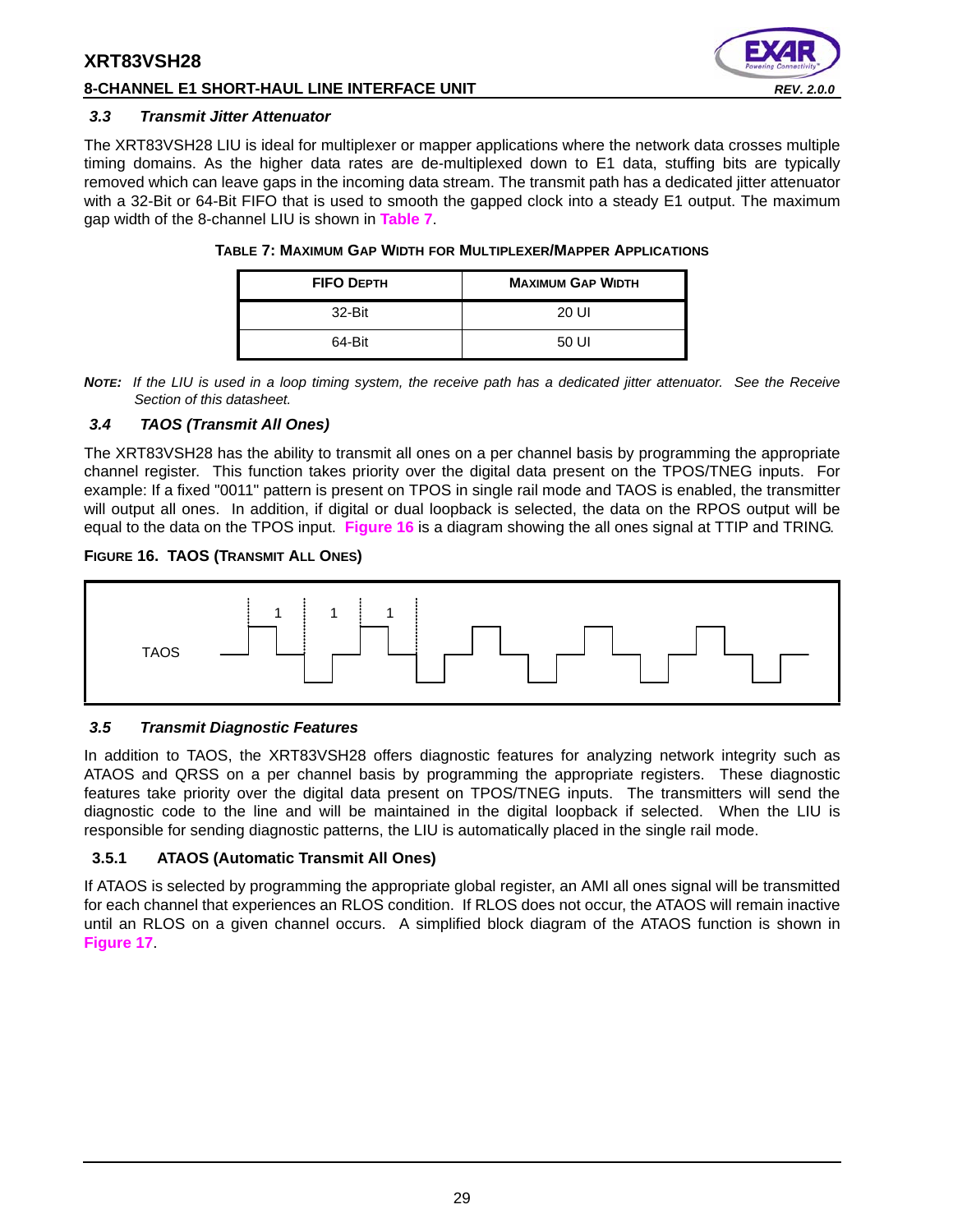

*REV. 2.0.0* **8-CHANNEL E1 SHORT-HAUL LINE INTERFACE UNIT**

#### **FIGURE 17. SIMPLIFIED BLOCK DIAGRAM OF THE ATAOS FUNCTION**



#### **3.5.2 QRSS Generation**

The XRT83VSH28 can transmit a QRSS random sequence to a remote location from TTIP/TRING. The polynomial is shown in **Table 8**.

#### **TABLE 8: RANDOM BIT SEQUENCE POLYNOMIALS**

| <b>RANDOM PATTERN</b> | F1           |
|-----------------------|--------------|
| ORSS                  | $2^{15}$ - 1 |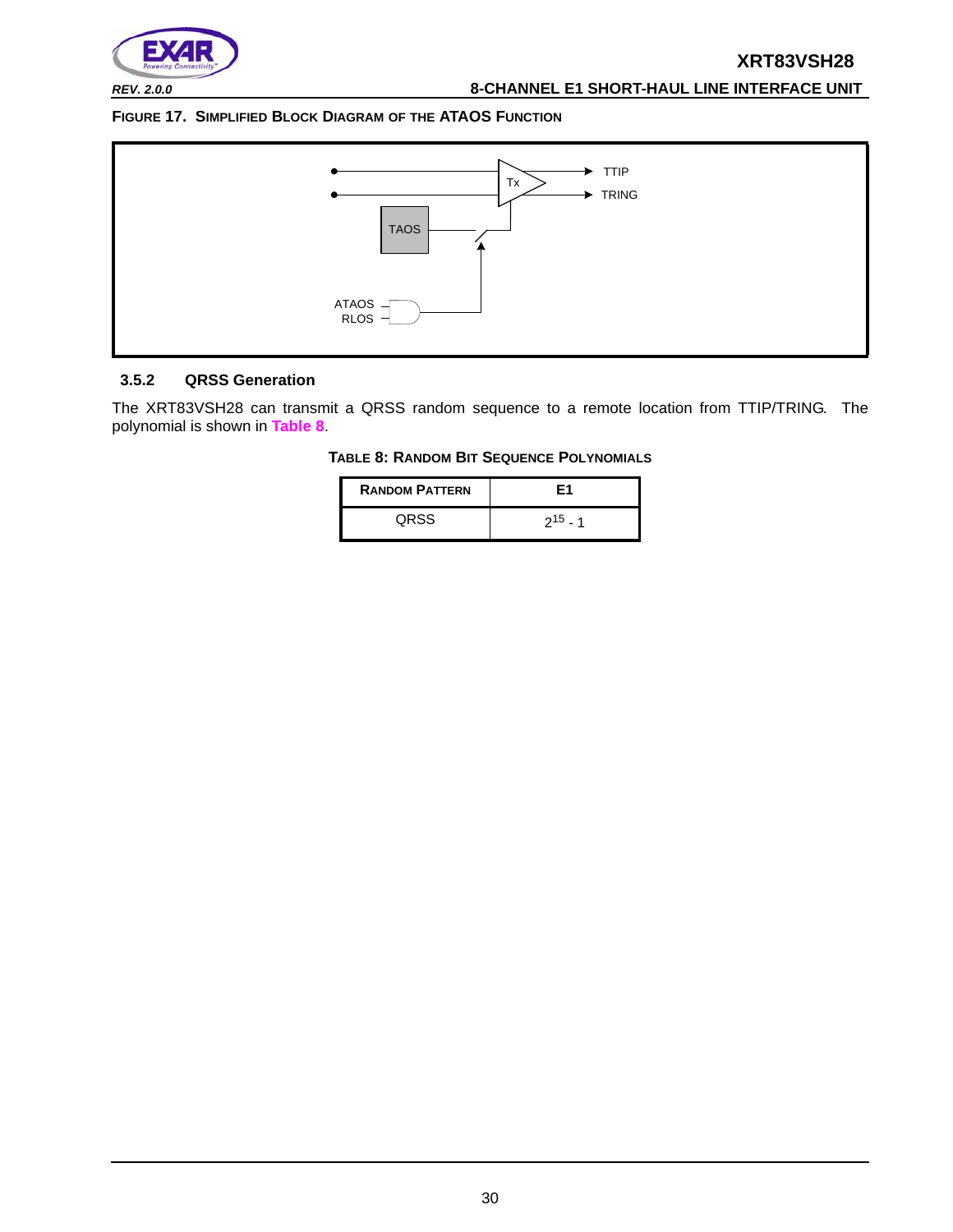## **8-CHANNEL E1 SHORT-HAUL LINE INTERFACE UNIT** *REV. 2.0.0*



#### *3.6 DMO (Digital Monitor Output)*

The driver monitor circuit is used to detect transmit driver failures by monitoring the activities at TTIP/TRING outputs. Driver failure may be caused by a short circuit in the primary transformer or system problems at the transmit inputs. If the transmitter of a channel has no output for more than 128 clock cycles, DMO goes "High" until a valid transmit pulse is detected. If the DMO interrupt is enabled, the change in status of DMO will cause the interrupt pin to go "Low". Once the status register is read, the interrupt pin will return "High" and the status register will be reset (RUR).

## *3.7 Line Termination (TTIP/TRING)*

The output stage of the transmit path generates standard return-to-zero (RZ) signals to the line interface for E1 twisted pair or E1 coaxial cable. The physical interface is optimized by placing the terminating impedance inside the LIU. This allows one bill of materials for all modes of operation reducing the number of external components necessary in system design. The transmitter outputs only require one DC blocking capacitor of  $0.68\mu$ F. For redundancy applications (or simply to tri-state the transmitters), set TxTSEL to a "1" in the appropriate channel register. A typical transmit interface is shown in **Figure 18**.

### **FIGURE 18. TYPICAL CONNECTION DIAGRAM USING INTERNAL TERMINATION**

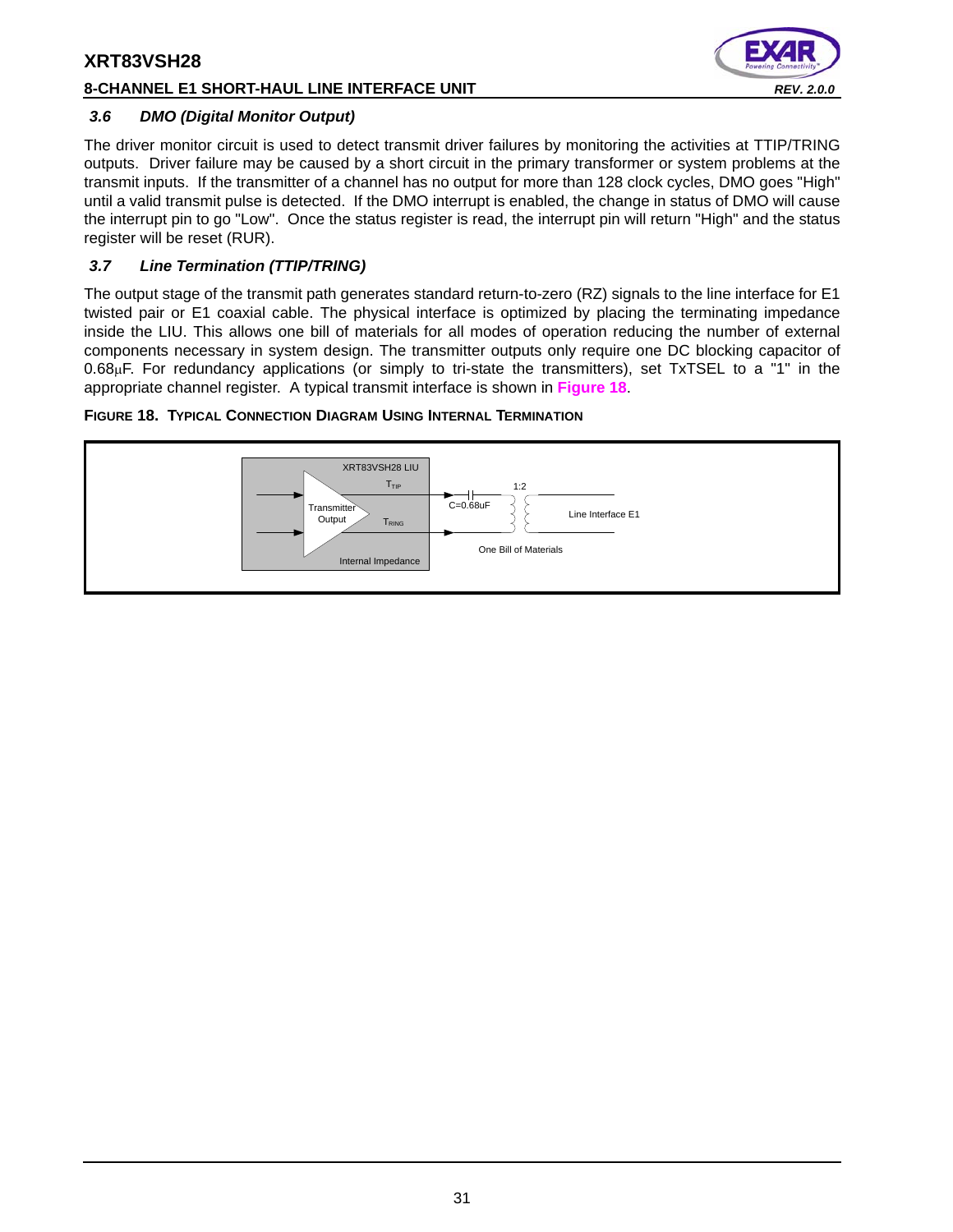

## **4.0 E1 APPLICATIONS**

This applications section describes common E1 system considerations along with references to application notes available for reference where applicable.

## *4.1 Loopback Diagnostics*

The XRT83VSH28 supports several loopback modes for diagnostic testing. The following section describes the local analog loopback, remote loopback, digital loopback, and dual loopback modes.

## **4.1.1 Local Analog Loopback**

With local analog loopback activated, the transmit output data at TTIP/TRING is internally looped back to the analog inputs at RTIP/RRING. External inputs at RTIP/RRING are ignored while valid transmit output data continues to be sent to the line. A simplified block diagram of local analog loopback is shown in **Figure 19**.

**FIGURE 19. SIMPLIFIED BLOCK DIAGRAM OF LOCAL ANALOG LOOPBACK**



*NOTE: The transmit diagnostic features such as TAOS and QRSS take priority over the transmit input data at TCLK/TPOS/ TNEG.* 

# **4.1.2 Remote Loopback**

With remote loopback activated, the receive input data at RTIP/RRING is internally looped back to the transmit output data at TTIP/TRING. The remote loopback includes the Receive JA (if enabled). The transmit input data at TCLK/TPOS/TNEG are ignored while valid receive output data continues to be sent to the system. A simplified block diagram of remote loopback is shown in **Figure 20**.



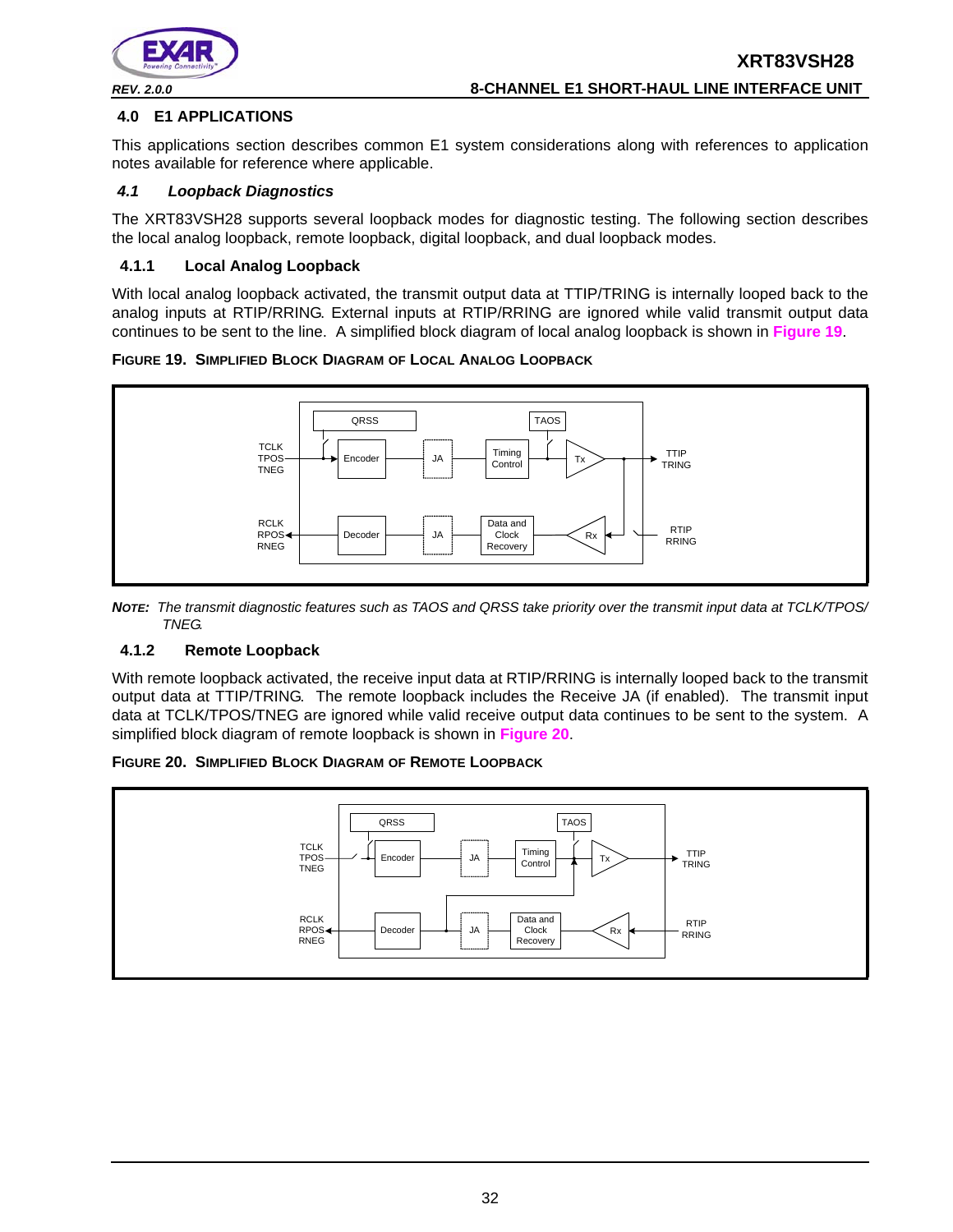## **8-CHANNEL E1 SHORT-HAUL LINE INTERFACE UNIT** *REV. 2.0.0*



## **4.1.3 Digital Loopback**

With digital loopback activated, the transmit input data at TCLK/TPOS/TNEG is looped back to the receive output data at RCLK/RPOS/RNEG. The digital loopback mode includes the Transmit JA (if enabled). The receive input data at RTIP/RRING is ignored while valid transmit output data continues to be sent to the line. A simplified block diagram of digital loopback is shown in **Figure 21**.





## **4.1.4 Dual Loopback**

With dual loopback activated, the remote loopback is combined with the digital loopback. A simplified block diagram of dual loopback is shown in **Figure 22**.



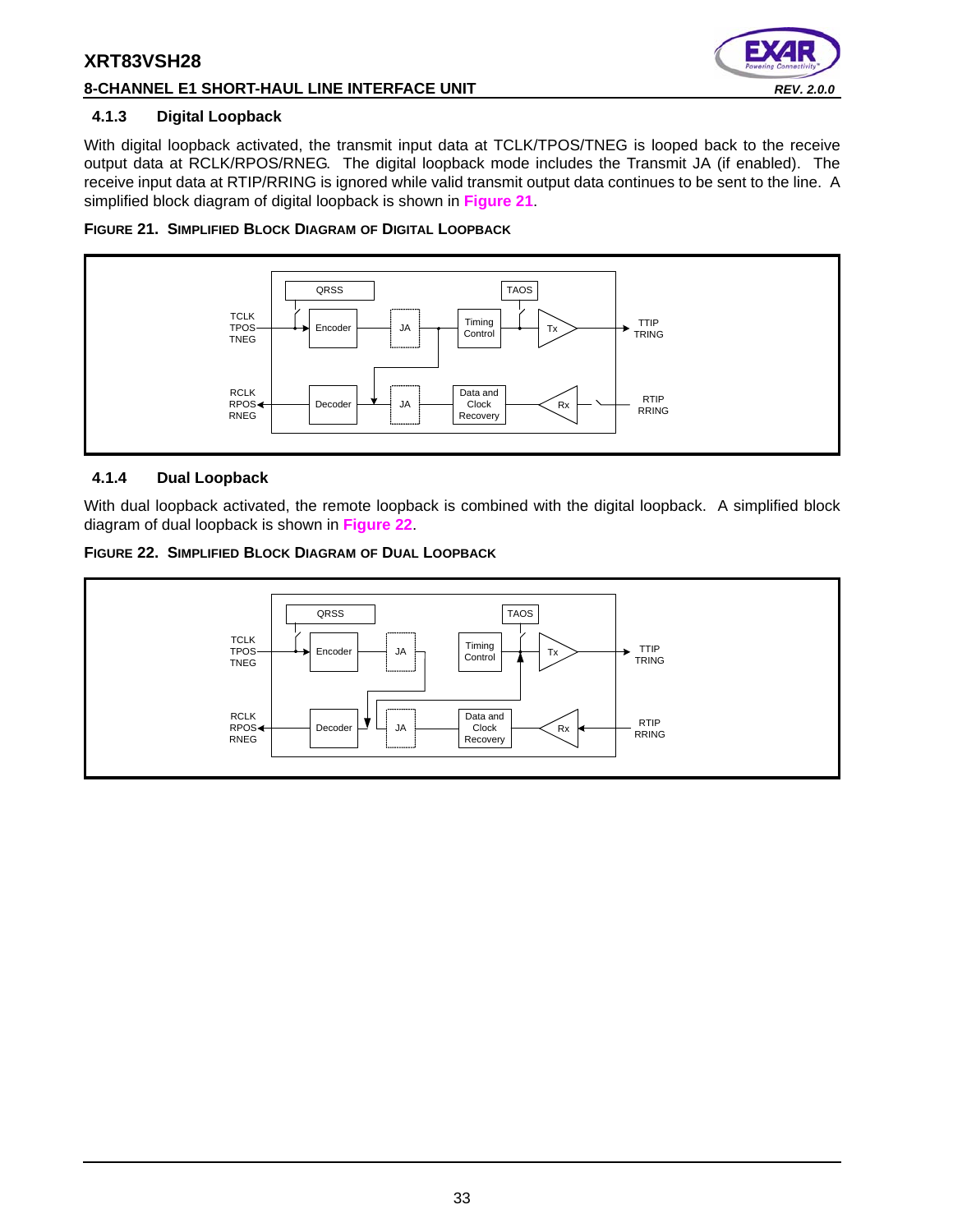

# **XRT83VSH28** *REV. 2.0.0* **8-CHANNEL E1 SHORT-HAUL LINE INTERFACE UNIT**

### *4.2 Line Card Redundancy*

Telecommunication system design requires signal integrity and reliability. When an E1 primary line card has a failure, it must be swapped with a backup line card while maintaining connectivity to a backplane without losing data. System designers can achieve this by implementing common redundancy schemes with the XRT83VSH28 LIU. EXAR offers features that are tailored to redundancy applications while reducing the number of components and providing system designers with solid reference designs.

### **RLOS and DMO**

If an RLOS or DMO condition occurs, the XRT83VSH28 reports the alarm to the individual status registers on a per channel basis. However, for redundancy applications, an RLOS or DMO alarm can be used to initiate an automatic switch to the back up card. For this application, two global pins RLOS and DMO are used to indicate that one of the 8-channels has an RLOS or DMO condition.

#### **Typical Redundancy Schemes**

- 1:1 One backup card for every primary card (Facility Protection)
- 1+1 One backup card for every primary card (Line Protection)
- ·N+1 One backup card for N primary cards

#### **4.2.1 1:1 and 1+1 Redundancy Without Relays**

The 1:1 facility protection and 1+1 line protection have one backup card for every primary card. When using 1:1 or 1+1 redundancy, the backup card has its transmitters tri-stated and its receivers in high impedance. This eliminates the need for external relays and provides one bill of materials for all interface modes of operation. For 1+1 line protection, the receiver inputs on the backup card have the ability to monitor the line for bit errors while in high impedance. The transmit and receive sections of the LIU device are described separately.

#### **4.2.2 Transmit Interface with 1:1 and 1+1 Redundancy**

The transmitters on the backup card should be tri-stated. Select the appropriate impedance for the desired mode of operation. A 0.68uF capacitor is used in series with TTIP for blocking DC bias. See **Figure 23**. for a simplified block diagram of the transmit section for a 1:1 and 1+1 redundancy.



#### **FIGURE 23. SIMPLIFIED BLOCK DIAGRAM OF THE TRANSMIT INTERFACE FOR 1:1 AND 1+1 REDUNDANCY**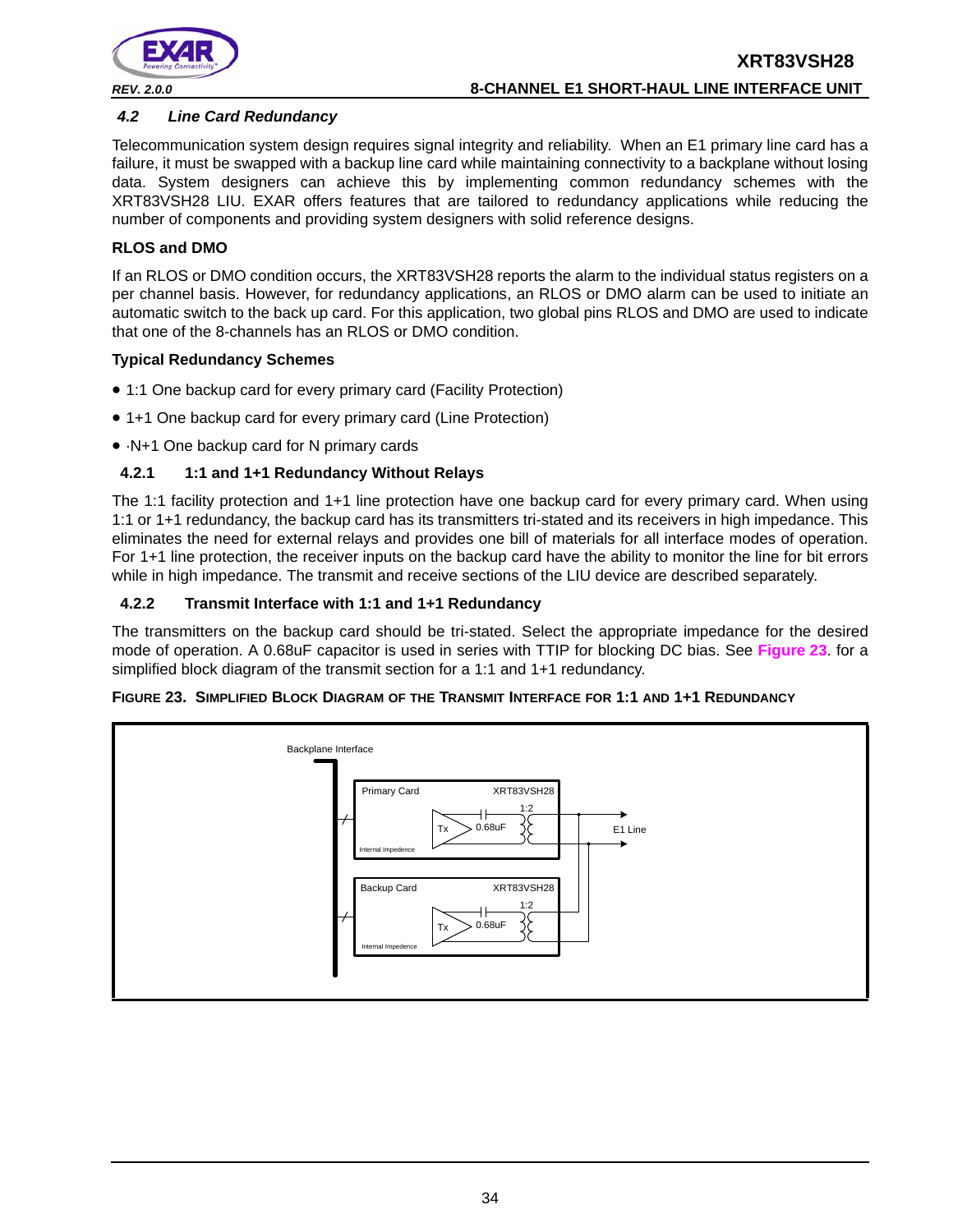

### **8-CHANNEL E1 SHORT-HAUL LINE INTERFACE UNIT** *REV. 2.0.0*

#### **4.2.3 Receive Interface with 1:1 and 1+1 Redundancy**

The receivers on the backup card should be programmed for "High" impedance. Since there is no external resistor in the circuit, the receivers on the backup card will not load down the line interface. This key design feature eliminates the need for relays and provides one bill of materials for all interface modes of operation. Select the impedance for the desired mode of operation. To swap the primary card, set the backup card to internal impedance, then the primary card to "High" impedance. See **Figure 24**. for a simplified block diagram of the receive section for a 1:1 redundancy scheme.

#### **FIGURE 24. SIMPLIFIED BLOCK DIAGRAM OF THE RECEIVE INTERFACE FOR 1:1 AND 1+1 REDUNDANCY**

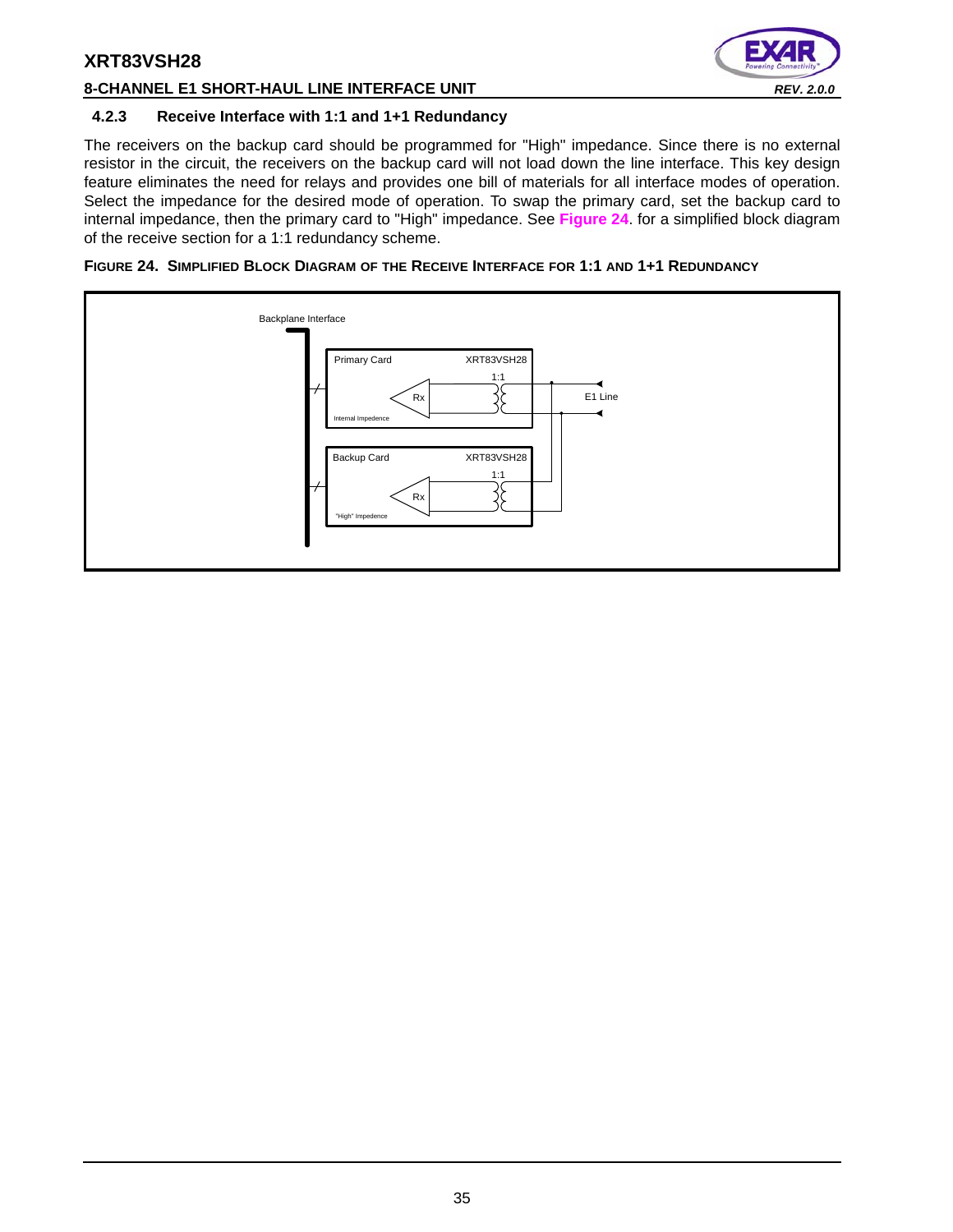

### **4.2.4 N+1 Redundancy Using External Relays**

N+1 redundancy has one backup card for N primary cards. Due to impedance mismatch and signal contention, external relays are necessary when using this redundancy scheme. The relays create complete isolation between the primary cards and the backup card. This allows all transmitters and receivers on the primary cards to be configured in internal impedance, providing one bill of materials for all interface modes of operation. The transmit and receive sections of the LIU device are described separately.

#### **4.2.5 Transmit Interface with N+1 Redundancy**

For N+1 redundancy, the transmitters on all cards should be programmed for internal impedance. The transmitters on the backup card do not have to be tri-stated. To swap the primary card, close the desired relays, and tri-state the transmitters on the failed primary card. A 0.68uF capacitor is used in series with TTIP for blocking DC bias. See **Figure 25** for a simplified block diagram of the transmit section for an N+1 redundancy scheme.



#### **FIGURE 25. SIMPLIFIED BLOCK DIAGRAM OF THE TRANSMIT INTERFACE FOR N+1 REDUNDANCY**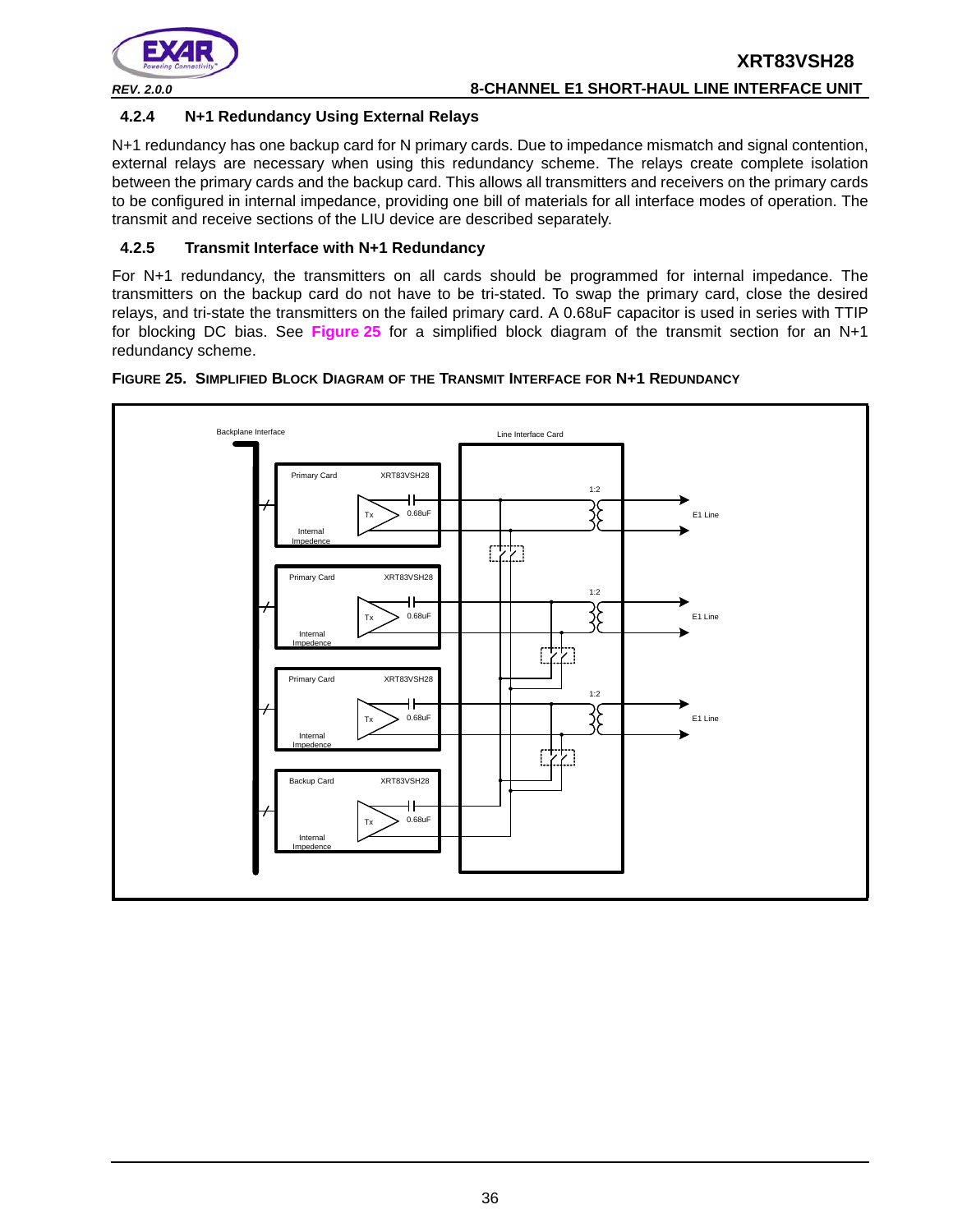

### **8-CHANNEL E1 SHORT-HAUL LINE INTERFACE UNIT** *REV. 2.0.0*

#### **4.2.6 Receive Interface with N+1 Redundancy**

For N+1 redundancy, the receivers on the primary cards should be programmed for internal impedance. The receivers on the backup card should be programmed for "High" impedance mode. To swap the primary card, set the backup card to internal impedance, then the primary card to "High" impedance. See **Figure 26** for a simplified block diagram of the receive section for a N+1 redundancy scheme.



**FIGURE 26. SIMPLIFIED BLOCK DIAGRAM OF THE RECEIVE INTERFACE FOR N+1 REDUNDANCY**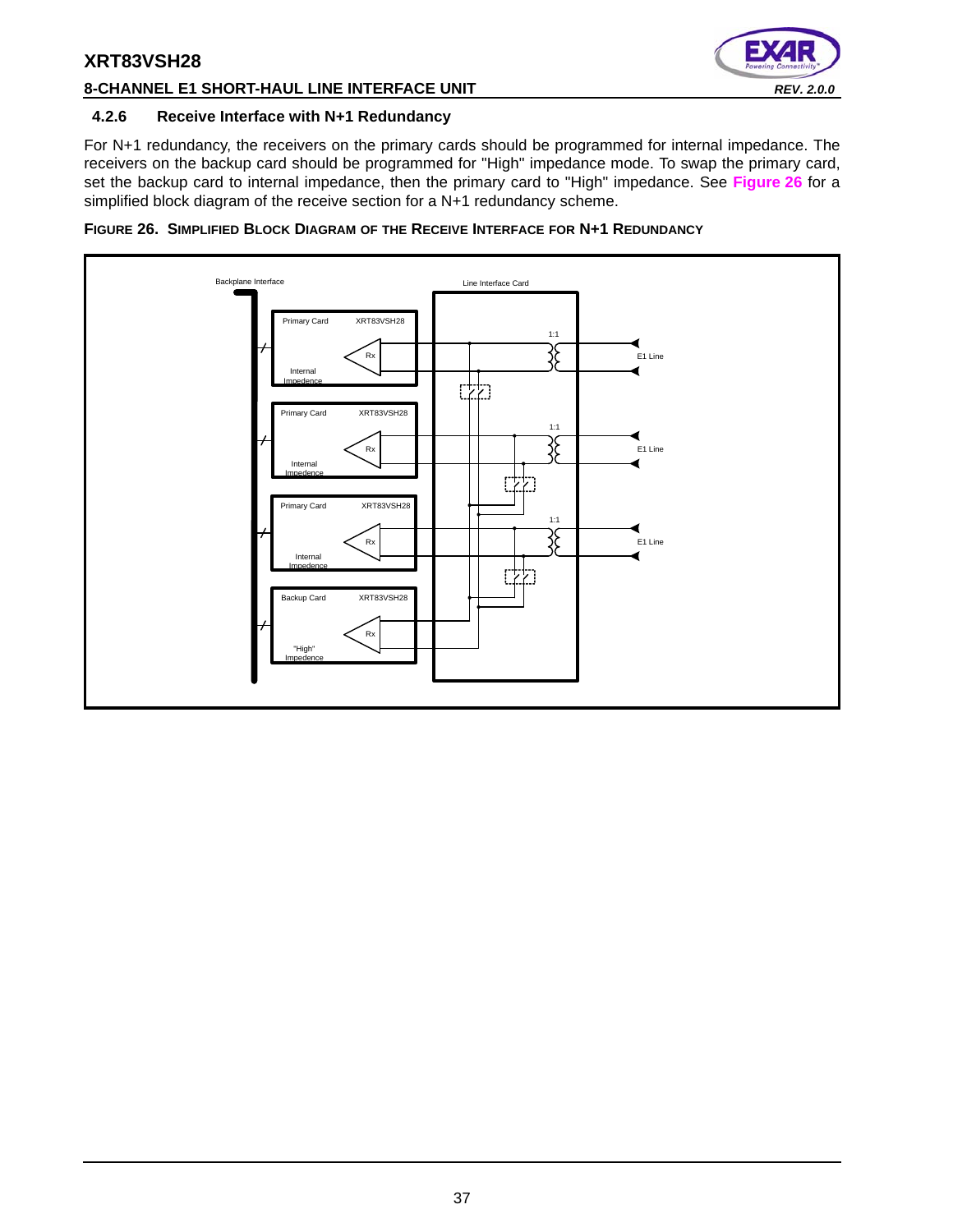

#### *4.3 Power Failure Protection*

For 1:1 or 1+1 line card redundancy in E1 applications, power failure could cause a line card to change the characteristics of the line impedance, causing a degradation in system performance. The XRT83VSH28 was designed to ensure reliability during power failures. The LIU has patented high impedance circuits that allow the receiver inputs and the transmitter outputs to be in "High" impedance when the LIU experiences a power failure or when the LIU is powered off.

*NOTE: For power failure protection, a transformer must be used to couple to the line interface. See the TAN-56 application note for more details.*

#### *4.4 Overvoltage and Overcurrent Protection*

Physical layer devices such as LIUs that interface to telecommunications lines are exposed to overvoltage transients posed by environmental threats. An Overvoltage transient is a pulse of energy concentrated over a small period of time, usually under a few milliseconds. These pulses are random and exceed the operating conditions of CMOS transceiver ICs. Electronic equipment connecting to data lines are susceptible to many forms of overvoltage transients such as lightning, AC power faults and electrostatic discharge (ESD). There are three important standards when designing a telecommunications system to withstand overvoltage transients.

- UL1950 and FCC Part 68
- Telcordia (Bellcore) GR-1089
- ITU-T K.20, K.21 and K.41

#### *4.5 Non-Intrusive Monitoring*

In non-intrusive monitoring applications, the transmitters are shut off by setting TxON "Low". The receivers must be actively receiving data without interfering with the line impedance. The XRT83VSH28's internal termination ensures that the line termination meets E1 specifications for 75 $\Omega$  or 120 $\Omega$  while monitoring the data stream. System integrity is maintained by placing the non-intrusive receiver in "High" impedance, equivalent to that of a 1+1 redundancy application. A simplified block diagram of non-intrusive monitoring is shown in **Figure 27**.

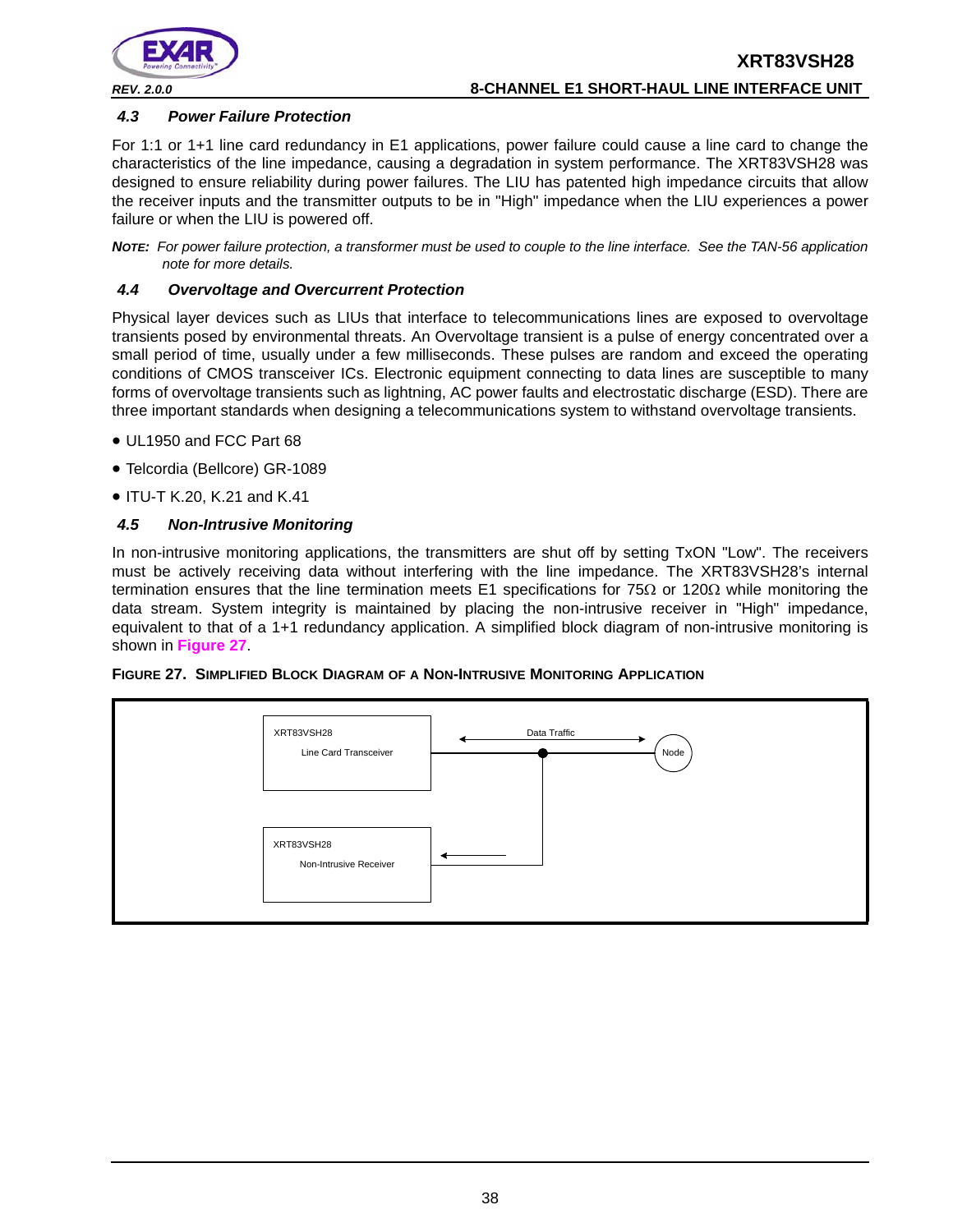#### **8-CHANNEL E1 SHORT-HAUL LINE INTERFACE UNIT** *REV. 2.0.0*



#### **5.0 MICROPROCESSOR INTERFACE**

The microprocessor interface can be accessed through a standard serial interface (BGA Package Only) or a standard parallel microprocessor interface. The SER\_PAR pin is used to select between the two. By default, the chip is configured in the Parallel Microprocessor interace. For Serial communication, this pin must be pulled "High".

#### *5.1 Serial Microprocessor Interface Block (BGA Package Only)*

The serial microprocessor uses a standard 3-pin serial port with CS, SCLK, and SDI for programming the LIU. Optional pins such as SDO, INT, and RESET allow the ability to read back contents of the registers, monitor the LIU via an interrupt pin, and reset the LIU to its default configuration by pulling reset "Low" for more than 10µS. A simplified block diagram of the Serial Microprocessor is shown in **Figure 28**.

#### **FIGURE 28. SIMPLIFIED BLOCK DIAGRAM OF THE SERIAL MICROPROCESSOR INTERFACE**



#### **5.1.1 Serial Timing Information**

The serial port requires 24 bits of data applied to the SDI (Serial Data Input) pin. The Serial Microprocessor samples SDI on the rising edge of SCLK (Serial Clock Input). The data is not latched into the device until all 24 bits of serial data have been sampled. A timing diagram of the Serial Microprocessor is shown in **Figure 29**.





*NOTE: For applications without a free running SCLK, a minimum of 1 SCLK pulse must be applied when CS is "High", befrore pulling CS "Low".*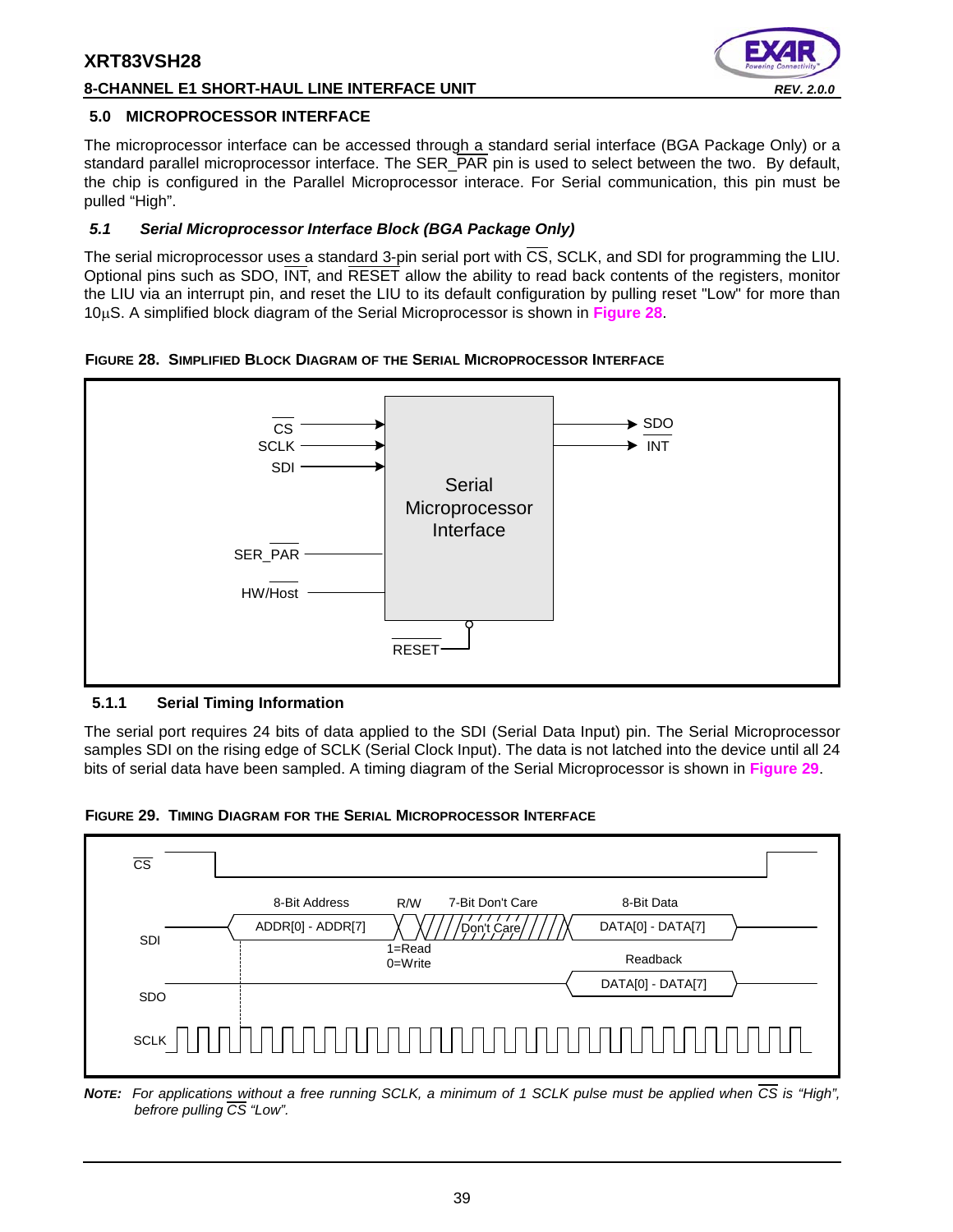

#### **5.1.2 24-Bit Serial Data Input Descritption**

The serial data input is sampled on the rising edge of SCLK. In readback mode, the serial data output is updated on the falling edge of SCLK. The serial data must be applied to the LIU LSB first. The 24 bits of serial data are described below.

#### **5.1.3 ADDR[7:0] (SCLK1 - SCLK8)**

The first 8 SCLK cycles are used to provide the address to which a Read or Write operation will occur. ADDR[0] (LSB) must be sent to the LIU first followed by ADDR[1] and so forth until all 8 address bits have been sampled by SCLK.

#### **5.1.4 R/W (SCLK9)**

The next serial bit applied to the LIU informs the microprocessor that a Read or Write operation is desired. If the R/W bit is set to "0", the microprocessor is configured for a Write operation. If the R/W bit is set to "1", the microprocessor is configured for a Read operation.

#### **5.1.5 Dummy Bits (SCLK10 - SCLK16)**

The next 7 SCLK cycles are used as dummy bits. Seven bits were chosen so that the serial interface can easily be divided into three 8-bit words to be compliant with standard serial interface devices. The state of these bits are ignored and can hold either "0" or "1" during both Read and Write operations.

#### **5.1.6 DATA[7:0] (SCLK17 - SCLK24)**

The next 8 SCLK cycles are used to provide the data to be written into the internal register chosen by the address bits. DATA[0] (LSB) must be sent to the LIU first followed by DATA[1] and so forth until all 8 data bits have been sampled by SCLK. Once 24 SCLK cycles have been completed, the LIU holds the data until CS is pulled "High" whereby, the serial microprocessor latches the data into the selected internal register.

#### **5.1.7 8-Bit Serial Data Output Description**

The serial data output is updated on the falling edge of SCLK17 - SCLK24 if R/W is set to "1". DATA[0] (LSB) is provided on SCLK17 to the SDO pin first followed by DATA[1] and so forth until all 8 data bits have been updated. The SDO pin allows the user to read the contents stored in individual registers by providing the desired address on the SDI pin during the Read cycle.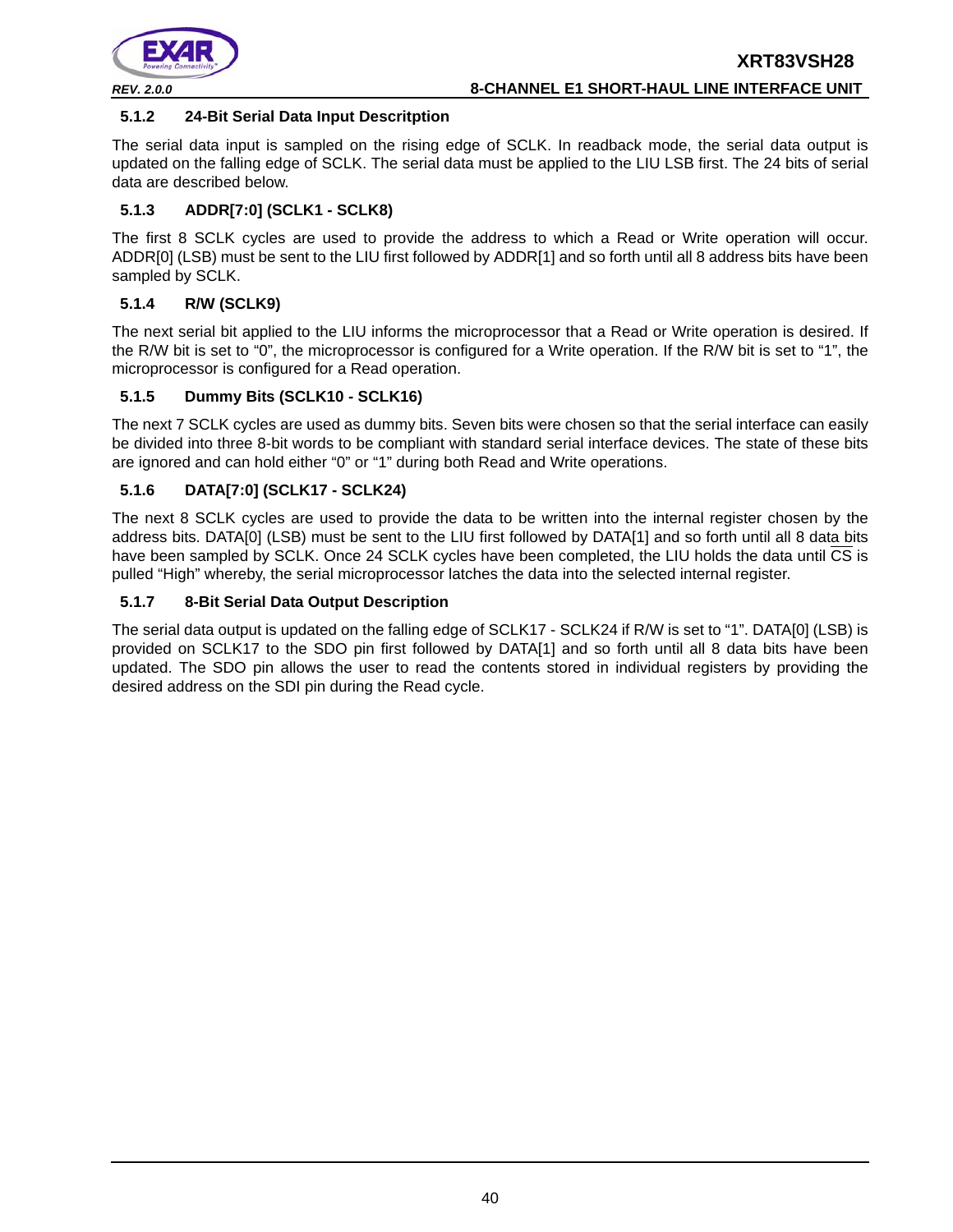# **XRT83VSH28 8-CHANNEL E1 SHORT-HAUL LINE INTERFACE UNIT** *REV. 2.0.0*





#### **FIGURE 30. TIMING DIAGRAM FOR THE MICROPROCESSOR SERIAL INTERFACE**

# TABLE 9: MICROPROCESSOR SERIAL INTERFACE TIMINGS ( $T_A = 25^0C$ ,  $V_{DD} = 3.3V \pm 5%$  and  $\text{LOAD} = 10$ PF)

| <b>SYMBOL</b> | <b>PARAMETER</b>                       | MIN. | TYP. | <b>MAX</b> | <b>UNITS</b> |
|---------------|----------------------------------------|------|------|------------|--------------|
| $t_{21}$      | CS Low to Rising Edge of SCIk          | 5    |      |            | ns           |
| $t_{22}$      | SDI to Rising Edge of SCIk             | 5    |      |            | ns           |
| $t_{23}$      | SDI to Rising Edge of SCIk Hold Time   | 5    |      |            | ns           |
| $t_{24}$      | SCIk "Low" Time                        | 20   |      |            | ns           |
| $t_{25}$      | SCIk "High" Time                       | 20   |      |            | ns           |
| $t_{26}$      | <b>SCIk Period</b>                     | 40   |      |            | ns           |
| $t_{28}$      | CS Inactive Time                       | 40   |      |            | ns           |
| $t_{29}$      | Falling Edge of SCIk to SDO Valid Time |      |      | 5          | ns           |
| $t_{31}$      | Rising edge of CS to High Z            |      |      | 5          | ns           |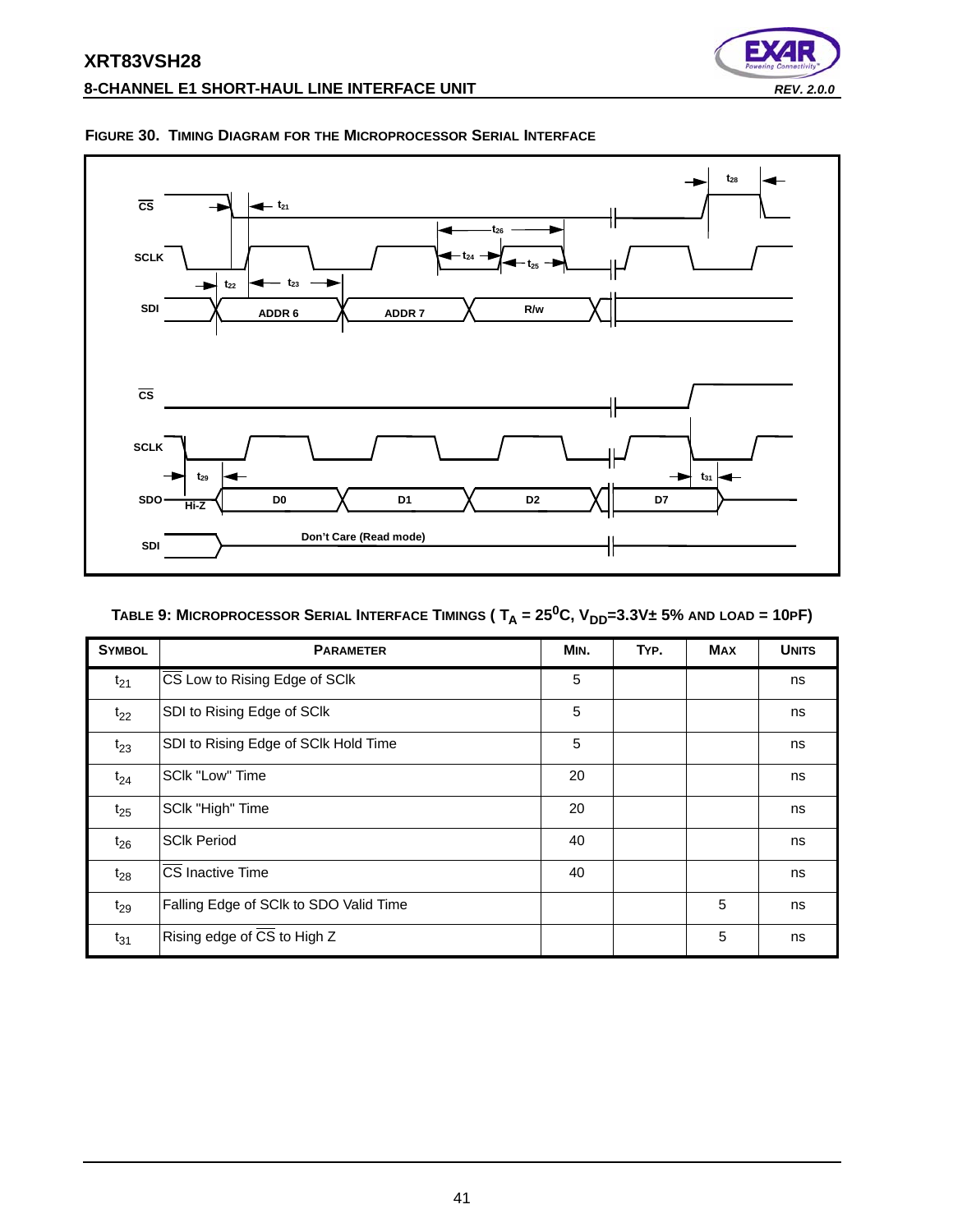

*REV. 2.0.0* **8-CHANNEL E1 SHORT-HAUL LINE INTERFACE UNIT**

#### *5.2 Parallel Microprocessor Interface Block*

The Parallel Microprocessor Interface section supports communication between the local microprocessor (µP) and the LIU. The XRT83VSH28 supports an Intel asynchronous interface, Motorola 68K asynchronous, and an Intel/Motorola interface. The microprocessor interface is selected by the state of the µPTS[1:0] input pins. Selecting the microprocessor interface is shown in **Table 10**.

| $\mu$ PTS[1:0] | <b>MICROPROCESSOR MODE</b>                   |
|----------------|----------------------------------------------|
| 0h (00)        | Intel 68HC11, 8051, 80C188<br>(Asynchronous) |
| 1h (01)        | Motorola 68K (Asynchronous)                  |
| 2h (10)        | Power PC 403 (Synchronous)                   |
| 3h(11)         | MPC8xx (Synchronous)                         |

#### **TABLE 10: SELECTING THE MICROPROCESSOR INTERFACE MODE**

The XRT83VSH28 uses multipurpose pins to configure the device appropriately. The local µP configures the LIU by writing data into specific addressable, on-chip Read/Write registers. The microprocessor interface provides the signals which are required for a general purpose microprocessor to read or write data into these registers. The microprocessor interface also supports polled and interrupt driven environments. A simplified block diagram of the microprocessor is shown in **Figure 31**.



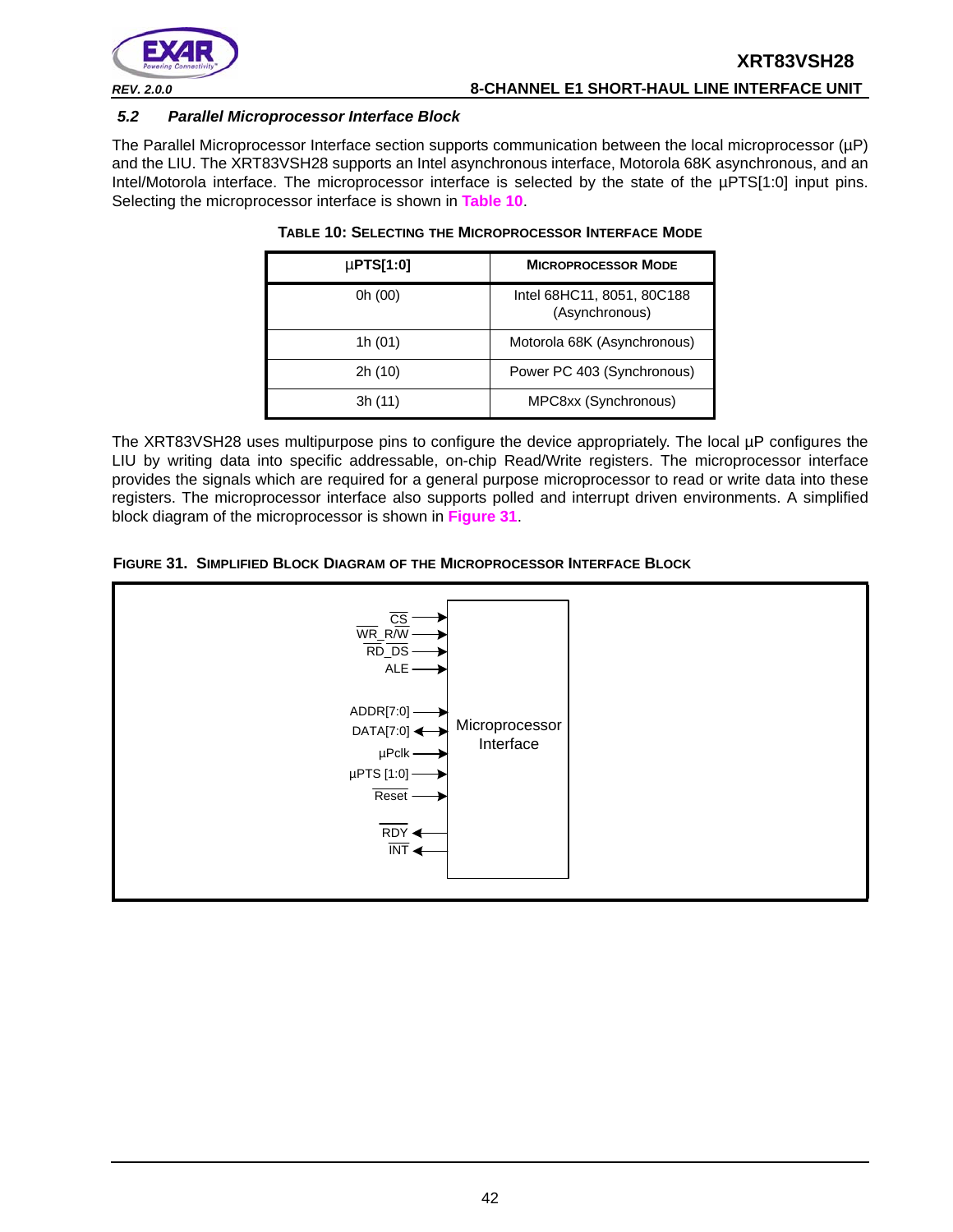### **8-CHANNEL E1 SHORT-HAUL LINE INTERFACE UNIT** *REV. 2.0.0*



#### *5.3 The Microprocessor Interface Block Signals*

The LIU may be configured into different operating modes and have its performance monitored by software through a standard microprocessor using data, address and control signals. These interface signals are described below in **Table 11**, **Table 12**, and **Table 13**. The microprocessor interface can be configured to operate in Intel mode or Motorola mode. When the microprocessor interface is operating in Intel mode, some of the control signals function in a manner required by the Intel 80xx family of microprocessors. Likewise, when the microprocessor interface is operating in Motorola mode, then these control signals function in a manner as required by the Motorola microprocessors. (For using a Motorola 68K asynchronous processor, see **Figure 33** and **Table 15**) **Table 11** lists and describes those microprocessor interface signals whose role is constant across the two modes. **Table 12** describes the role of some of these signals when the microprocessor interface is operating in the Intel mode. Likewise, **Table 13** describes the role of these signals when the microprocessor interface is operating in the Motorola Power PC mode.

#### **TABLE 11: XRT83VSH28 MICROPROCESSOR INTERFACE SIGNALS THAT EXHIBIT CONSTANT ROLES IN BOTH INTEL AND MOTOROLA MODES**

| <b>PIN NAME</b>        | <b>TYPE</b> | <b>DESCRIPTION</b>                                                                                                                                                                                                                                                 |  |  |
|------------------------|-------------|--------------------------------------------------------------------------------------------------------------------------------------------------------------------------------------------------------------------------------------------------------------------|--|--|
| $\mu$ PTS[1:0]         |             | Microprocessor Interface Mode Select Input pins<br>These three pins are used to specify the microprocessor interface mode. The relationship<br>between the state of these three input pins, and the corresponding microprocessor mode is<br>presented in Table 10. |  |  |
| DATA[7:0]              | I/O         | Bi-Directional Data Bus for register "Read" or "Write" Operations.                                                                                                                                                                                                 |  |  |
| ADDR[7:0]              |             | <b>Eight-Bit Address Bus Inputs</b><br>The XRT83VSH28 LIU microprocessor interface uses a direct address bus. This address bus<br>is provided to permit the user to select an on-chip register for Read/Write access.                                              |  |  |
| $\overline{\text{cs}}$ |             | <b>Chip Select Input</b><br>This active low signal selects the microprocessor interface of the XRT83VSH28 LIU and<br>enables Read/Write operations with the on-chip register locations.                                                                            |  |  |

#### **TABLE 12: INTEL MODE: MICROPROCESSOR INTERFACE SIGNALS**

| XRT83VSH28<br><b>PIN NAME</b> | <b>INTEL</b><br><b>EQUIVALENT PIN</b> | <b>TYPE</b> | <b>DESCRIPTION</b>                                                                                                                                                                                                                                                   |  |
|-------------------------------|---------------------------------------|-------------|----------------------------------------------------------------------------------------------------------------------------------------------------------------------------------------------------------------------------------------------------------------------|--|
| <b>ALE</b>                    | <b>ALE</b>                            |             | Address-Latch Enable: This active high signal is used to latch the contents on<br>the address bus ADDR[7:0]. The contents of the address bus are latched into the<br>ADDR[7:0] inputs on the falling edge of ALE.                                                    |  |
| $\overline{RD}$ DS            | <b>RD</b>                             |             | Read Signal: This active low input functions as the read signal from the local µP.<br>When this pin is pulled "Low" (if $\overline{\text{CS}}$ is "Low") the LIU is informed that a read oper-<br>ation has been requested and begins the process of the read cycle. |  |
| WR R/W                        | <b>WR</b>                             |             | Write Signal: This active low input functions as the write signal from the local µP.<br>When this pin is pulled "Low" (if $\overline{CS}$ is "Low") the LIU is informed that a write<br>operation has been requested and begins the process of the write cycle.      |  |
| <b>RDY</b>                    | <b>RDY</b>                            | O           | <b>Ready Output:</b> This active low signal is provided by the LIU device. It indicates<br>that the current read or write cycle is complete, and the LIU is waiting for the next<br>command.                                                                         |  |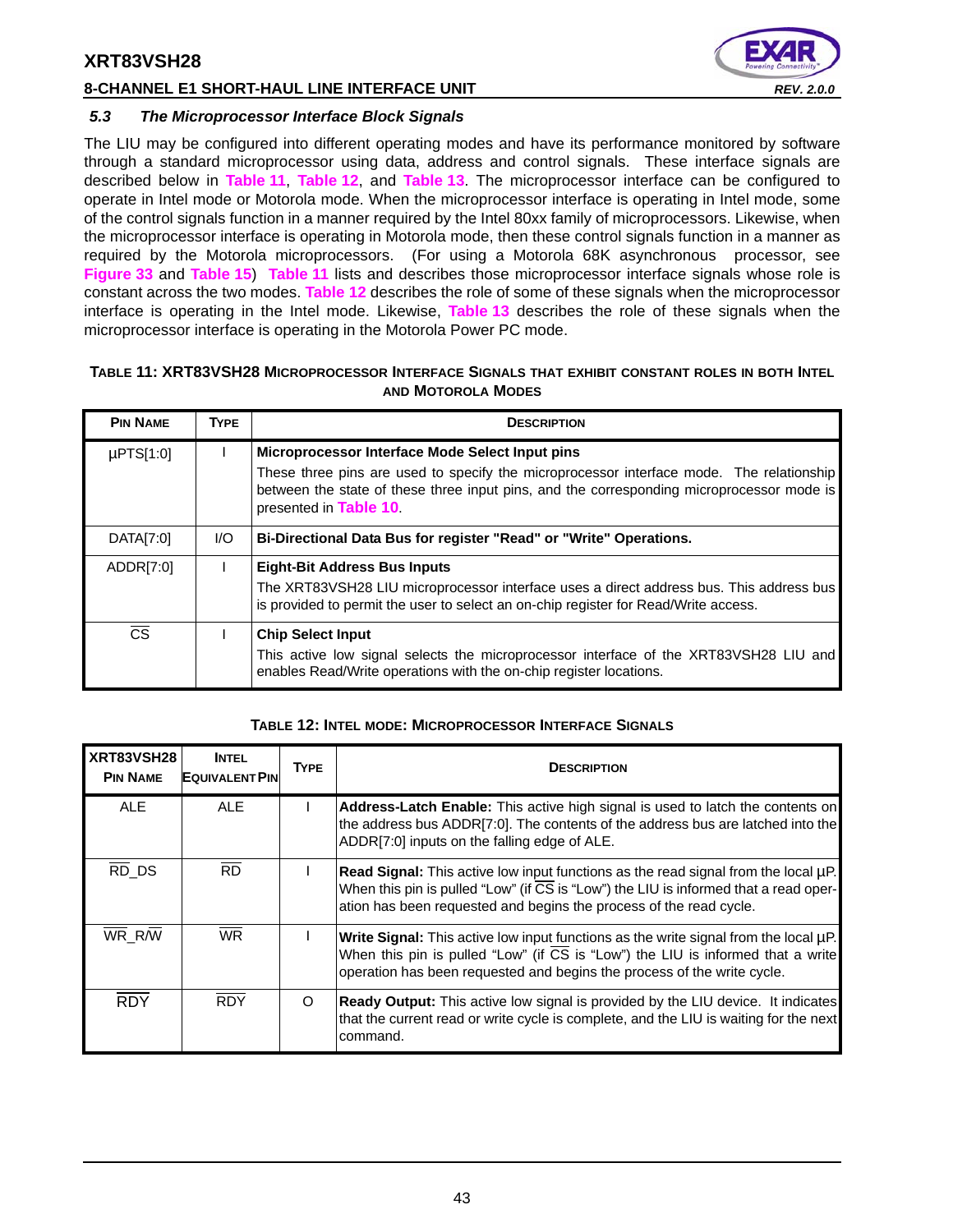



| XRT83VSH28<br><b>PIN NAME</b> | <b>MOTOROLA</b><br><b>EQUIVALENT PIN</b> | <b>TYPE</b> | <b>DESCRIPTION</b>                                                                                                                                                                                                                                                                 |
|-------------------------------|------------------------------------------|-------------|------------------------------------------------------------------------------------------------------------------------------------------------------------------------------------------------------------------------------------------------------------------------------------|
| <b>ALE</b>                    | AS                                       |             | <b>Address Strobe:</b> This active high signal is used to latch the contents on the<br>address bus ADDR[7:0]. The contents of the address bus are latched into the<br>ADDR[7:0] inputs on the falling edge of TS.                                                                  |
| WR_R/W                        | R/W                                      |             | <b>Read/Write:</b> This input pin from the local µP is used to inform the LIU<br>whether a Read or Write operation has been requested. When this pin is<br>pulled "High", DS will initiate a read operation. When this pin is pulled<br>"Low", DS will initiate a write operation. |
| RD DS                         | DS                                       |             | <b>Data Strobe:</b> This active low input functions as the read or write signal from the<br>local µP dependent on the state of R/W. When DS is pulled "Low" (If CS<br>is "Low") the LIU begins the read or write operation.                                                        |
| <b>RDY</b>                    | <b>DTACK</b>                             | O           | <b>Data Transfer Acknowledge:</b> This active low signal is provided by the LIU<br>device. It indicates that the current read or write cycle is complete, and the LIU is<br>waiting for the next command.                                                                          |

#### **TABLE 13: MOTOROLA MODE: MICROPROCESSOR INTERFACE SIGNALS**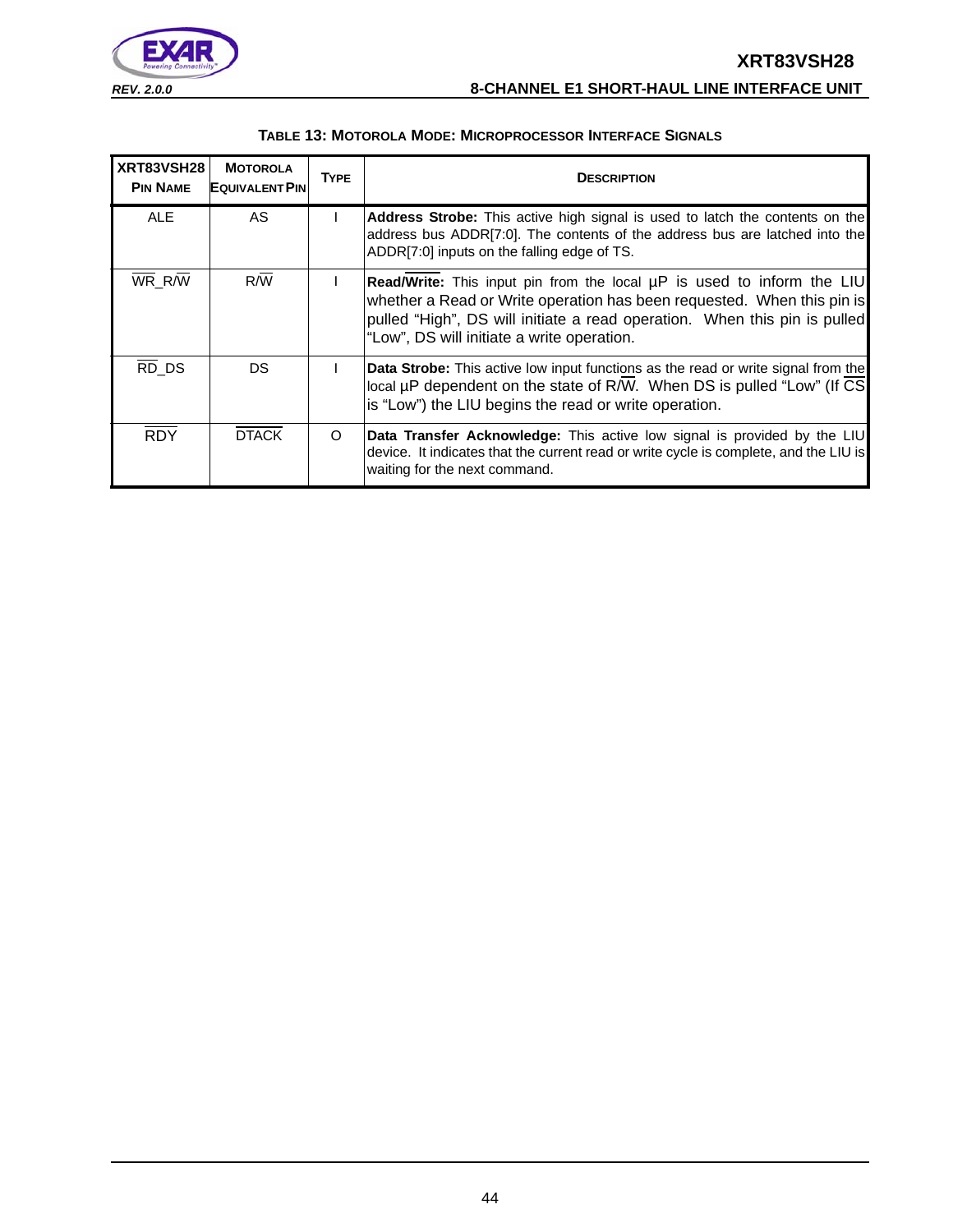#### **8-CHANNEL E1 SHORT-HAUL LINE INTERFACE UNIT** *REV. 2.0.0*



#### *5.4 Intel Mode Programmed I/O Access (Asynchronous)*

If the LIU is interfaced to an Intel type µP, then it should be configured to operate in the Intel mode. Intel type Read and Write operations are described below.

#### **Intel Mode Read Cycle**

Whenever an Intel-type  $\mu$ P wishes to read the contents of a register, it should do the following.

- **1.** Place the address of the target register on the address bus input pins ADDR[7:0].
- **2.** While the µP is placing this address value on the address bus, the address decoding circuitry should assert the  $\overline{CS}$  pin of the LIU, by toggling it "Low". This action enables further communication between the µP and the LIU microprocessor interface block.
- **3.** Toggle the ALE input pin "High". This step enables the address bus input drivers, within the microprocessor interface block of the LIU.
- **4.** The µP should then toggle the ALE pin "Low". This step causes the LIU to latch the contents of the address bus into its internal circuitry. At this point, the address of the register has now been selected.
- **5.** Next, the µP should indicate that this current bus cycle is a Read operation by toggling the RD input pin "Low". This action also enables the bi-directional data bus output drivers of the LIU.
- **6.** After the µP toggles the Read signal "Low", the LIU will toggle the RDY output pin "Low". The LIU does this in order to inform the  $\mu$ P that the data is available to be read by the  $\mu$ P, and that it is ready for the next command.
- **7.** After the µP detects the RDY signal and has read the data, it can terminate the Read Cycle by toggling the RD input pin "High".

*NOTE: ALE can be tied "High" if this signal is not available.*

### **The Intel Mode Write Cycle**

Whenever an Intel type µP wishes to write a byte or word of data into a register within the LIU, it should do the following.

- **1.** Place the address of the target register on the address bus input pins ADDR[7:0].
- **2.** While the µP is placing this address value on the address bus, the address decoding circuitry should assert the CS pin of the LIU, by toggling it "Low". This action enables further communication between the µP and the LIU microprocessor interface block.
- **3.** Toggle the ALE input pin "High". This step enables the address bus input drivers, within the microprocessor interface block of the LIU.
- **4.** The µP should then toggle the ALE pin "Low". This step causes the LIU to latch the contents of the address bus into its internal circuitry. At this point, the address of the register has now been selected.
- **5.** The µP should then place the byte or word that it intends to write into the target register, on the bi-directional data bus DATA[7:0].
- **6.** Next, the µP should indicate that this current bus cycle is a Write operation by toggling the WR input pin "Low". This action also enables the bi-directional data bus input drivers of the LIU.
- **7.** After the µP toggles the Write signal "Low", the LIU will toggle the RDY output pin "Low". The LIU does this in order to inform the µP that the data has been written into the internal register location, and that it is ready for the next command.

*NOTE: ALE can be tied "High" if this signal is not available.*

The Intel Read and Write timing diagram is shown in **Figure 32**. The timing specifications are shown in **Table 14**.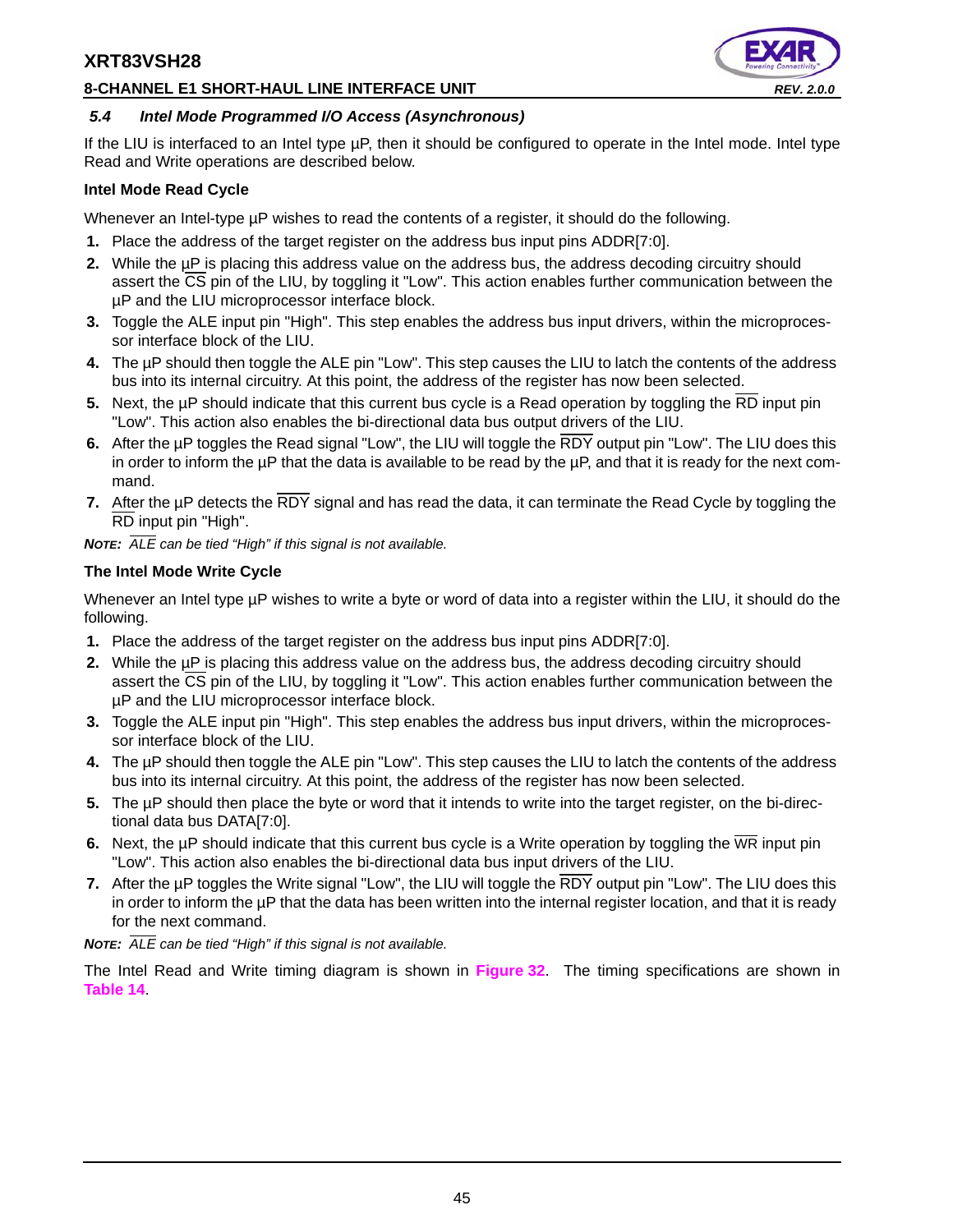

#### **FIGURE 32. INTEL µP INTERFACE SIGNALS DURING PROGRAMMED I/O READ AND WRITE OPERATIONS**



**TABLE 14: INTEL MICROPROCESSOR INTERFACE TIMING SPECIFICATIONS**

| <b>SYMBOL</b>  | <b>PARAMETER</b>                             | <b>MIN</b> | <b>MAX</b> | <b>UNITS</b> |
|----------------|----------------------------------------------|------------|------------|--------------|
| $t_0$          | Valid Address to CS Falling Edge             | 0          | -          | ns           |
| $t_1$          | CS Falling Edge to RD Assert                 | 65         |            | ns           |
| t <sub>2</sub> | RD Assert to RDY Assert                      |            | 90         | ns           |
| <b>NA</b>      | RD Pulse Width $(t_2)$                       | 90         |            | ns           |
| $t_3$          | CS Falling Edge to WR Assert                 | 65         |            | ns           |
| $t_4$          | WR Assert to RDY Assert                      | -          | 90         | ns           |
| <b>NA</b>      | $\overline{\text{WR}}$ Pulse Width ( $t_4$ ) | 90         |            | ns           |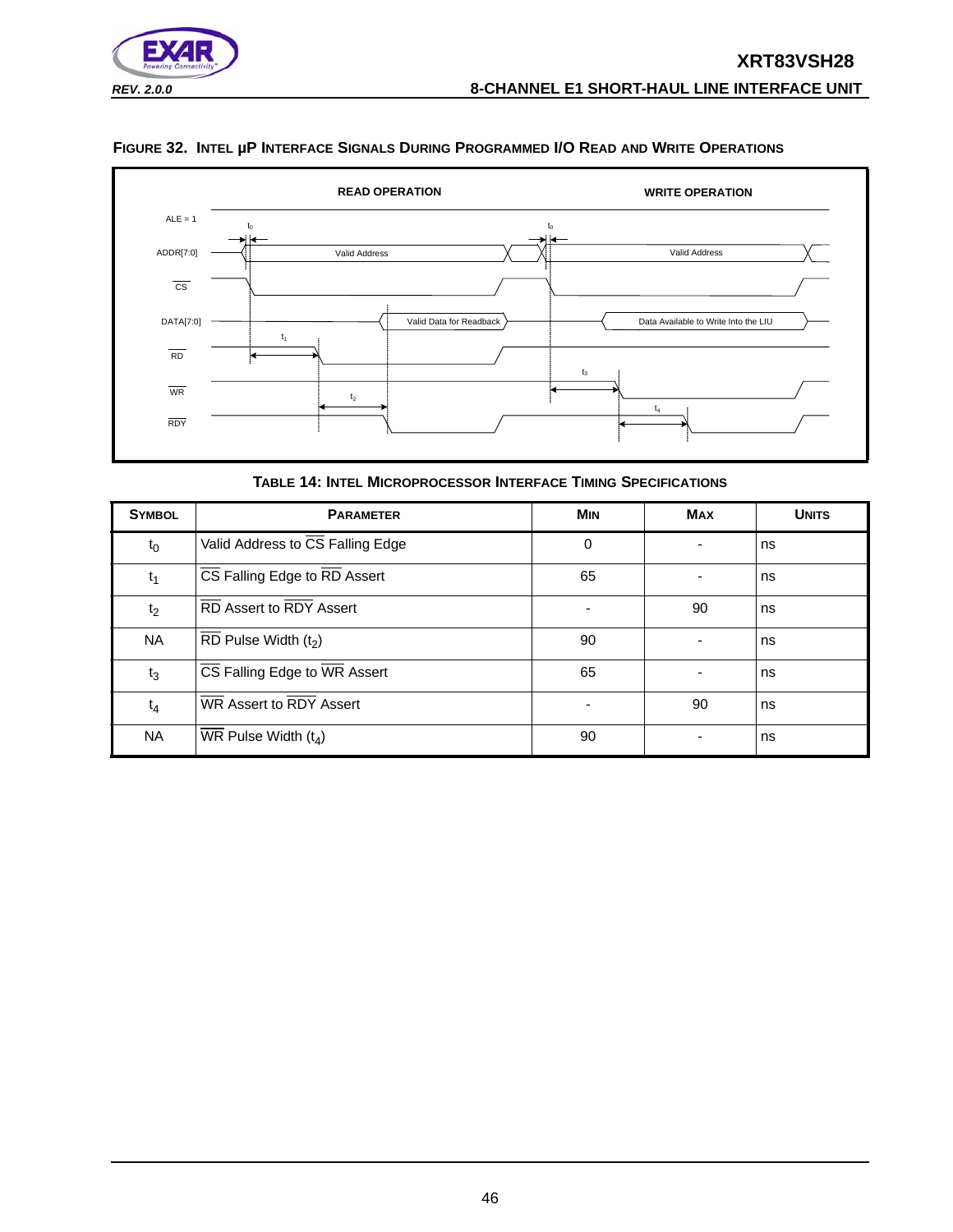#### **8-CHANNEL E1 SHORT-HAUL LINE INTERFACE UNIT** *REV. 2.0.0*



#### *5.5 Motorola Mode Programmed I/O Access (Asynchronous)*

If the LIU is interfaced to a Motorola type µP, it should be configured to operate in the Motorola mode. Motorola type programmed I/O Read and Write operations are described below.

#### **Motorola Mode Read Cycle**

Whenever a Motorola type µP wishes to read the contents of a register, it should do the following.

- **1.** Place the address of the target register on the address bus input pins ADDR[7:0].
- 2. While the uP is placing this address value on the address bus, the address decoding circuitry should assert the CS pin of the LIU, by toggling it "Low". This action enables further communication between the µP and the LIU microprocessor interface block.
- **3.** The µP should then toggle the AS pin "Low". This step causes the LIU to latch the contents of the address bus into its internal circuitry. At this point, the address of the register has now been selected.
- **4.** Next, the µP should indicate that this current bus cycle is a Read operation by pulling the R/W input pin "High".
- **5.** Toggle the DS input pin "Low". This action enables the bi-directional data bus output drivers of the LIU.
- **6.** After the µP toggles the DS signal "Low", the LIU will toggle the DTACK output pin "Low". The LIU does this in order to inform the  $\mu$ P that the data is available to be read by the  $\mu$ P, and that it is ready for the next command.
- **7.** After the µP detects the DTACK signal and has read the data, it can terminate the Read Cycle by toggling the DS input pin "High".

### **Motorola Mode Write Cycle**

Whenever a motorola type µP wishes to write a byte or word of data into a register within the LIU, it should do the following.

- **1.** Place the address of the target register on the address bus input pins ADDR[7:0].
- **2.** While the µP is placing this address value on the address bus, the address decoding circuitry should assert the CS pin of the LIU, by toggling it "Low". This action enables further communication between the µP and the LIU microprocessor interface block.
- **3.** The µP should then toggle the AS pin "Low". This step causes the LIU to latch the contents of the address bus into its internal circuitry. At this point, the address of the register has now been selected.
- **4.** Next, the  $\mu$ P should indicate that this current bus cycle is a Write operation by pulling the R/W input pin "Low".
- **5.** Toggle the DS input pin "Low". This action enables the bi-directional data bus output drivers of the LIU.
- **6.** After the µP toggles the DS signal "Low", the LIU will toggle the DTACK output pin "Low". The LIU does this in order to inform the µP that the data has been written into the internal register location, and that it is ready for the next command.
- **7.** After the µP detects the DTACK signal and has read the data, it can terminate the Read Cycle by toggling the DS input pin "High".

The Motorola Read and Write timing diagram is shown in **Figure 33**. The timing specifications are shown in **Table 15**.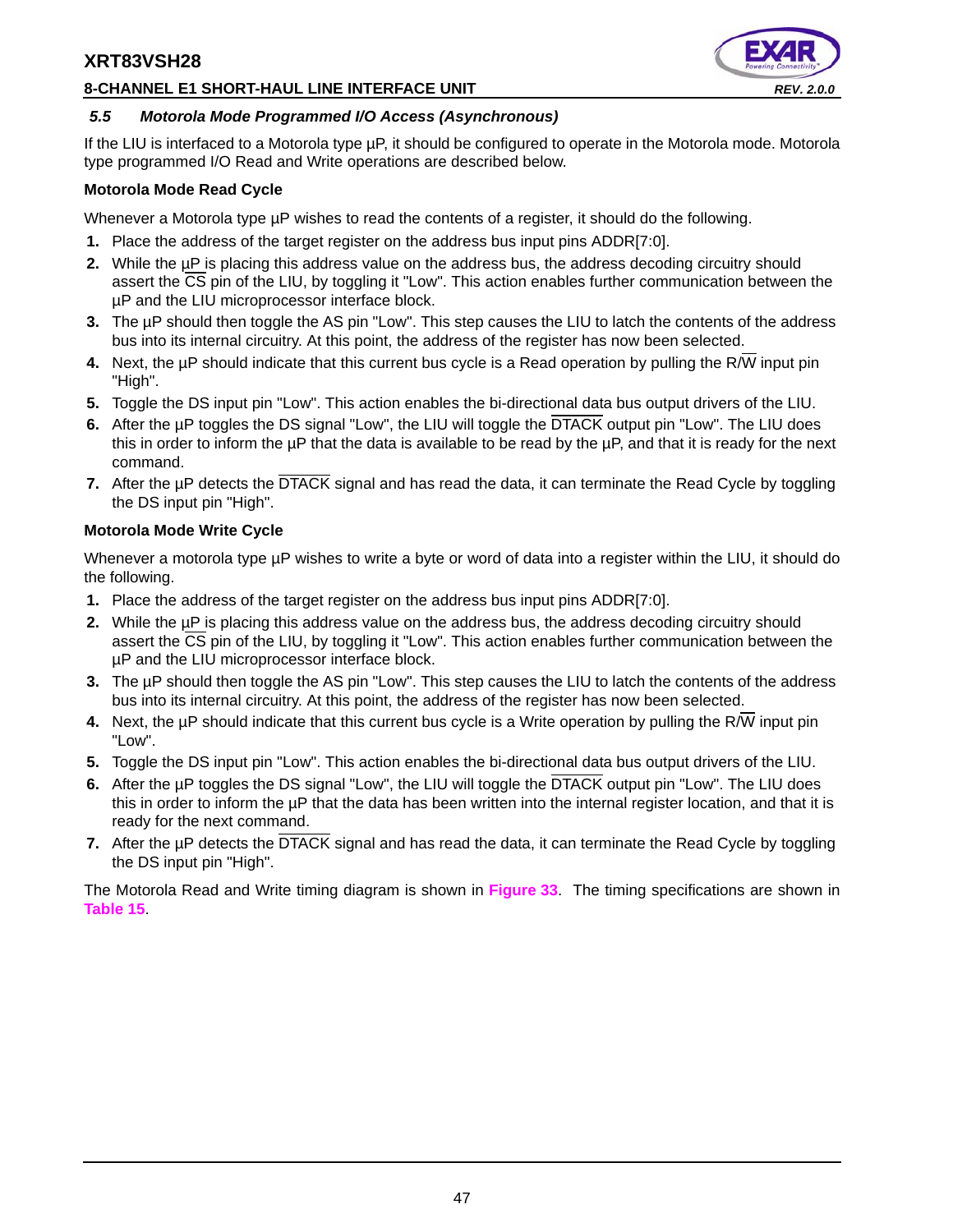

# **FIGURE 33. MOTOROLA 68K µP INTERFACE SIGNALS DURING PROGRAMMED I/O READ AND WRITE OPERATIONS**



#### **TABLE 15: MOTOROLA 68K MICROPROCESSOR INTERFACE TIMING SPECIFICATIONS**

| <b>SYMBOL</b>  | <b>PARAMETER</b>                             | <b>MIN</b> | <b>MAX</b> | <b>UNITS</b> |
|----------------|----------------------------------------------|------------|------------|--------------|
| $t_0$          | Valid Address to CS Falling Edge             | 0          |            | ns           |
| ι1             | CS Falling Edge to DS (Pin RD_DS) Assert     | 65         |            | ns           |
| t <sub>2</sub> | DS Assert to DTACK Assert                    |            | 90         | ns           |
| <b>NA</b>      | DS Pulse Width $(t_2)$                       | 90         |            | ns           |
| t3             | CS Falling Edge to AS (Pin ALE) Falling Edge | 0          |            | ns           |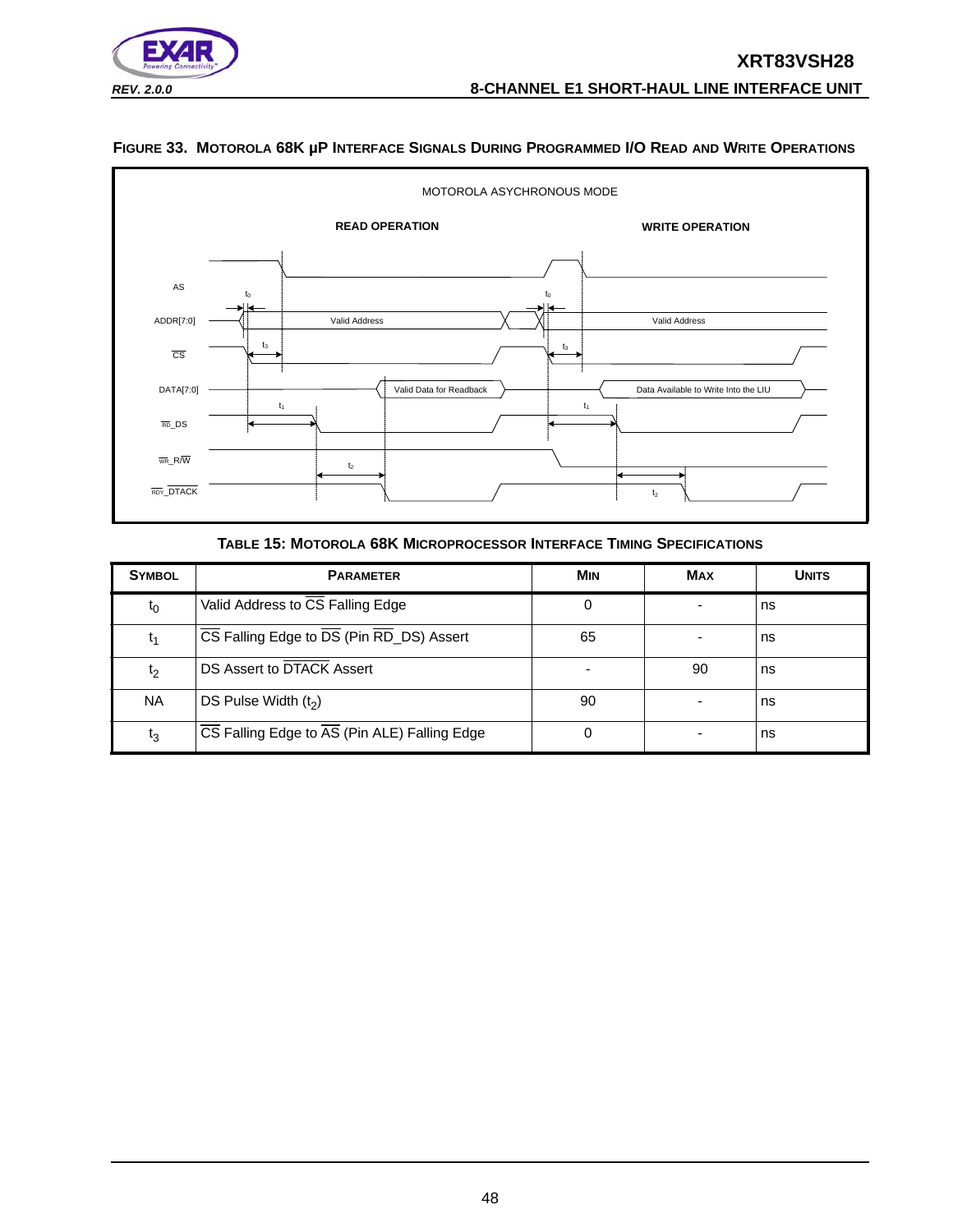#### **8-CHANNEL E1 SHORT-HAUL LINE INTERFACE UNIT** *REV. 2.0.0*



#### *5.6 PowerPC 403 Synchronous Mode:*

In PowerPC mode the active signals are ADDR[7:0], DATA[7:0], CS, R/W (Intel WR), WE (Intel RD), RDY and PCLK. In this mode all input signals are sampled by the PCLK. For all inputs minimum setup time is 4ns and minimum hold time is 3ns. Maximum PCLK frequency is 50 MHz.

A READ cycle starts with R/W being 'HIGH' and assertion of  $\overline{CS}$ , address is assumed to be stable at this time since  $\overline{CS}$  is usually derived from the decoding the address bus.

Operation with wait-states is possible, provided the wait is longer than the minimum cycle time. Use of RDY is recommended for timing efficiency since the read cycle time can vary depending on the internal address location being accessed.

WRITE operation is identical to the READ operation except that the cycle starts with R/W being 'LOW', followed by  $\overline{\text{CS}}$  assertion further followed by assertion of WE. Data to be written at the addressed location should be valid on the data bus at the time  $\overline{\text{WE}}$  is asserted. WE should remain asserted until RDY is asserted by the device. Following RDY assertion WE and CS may be de-asserted.





*Note: The value for t25 through t38 can be found in* **Table 16***.*

#### **Table 16 Power PC403 Mode Timing - Write Operation**

|        | Test Conditions: $TA = 25^{\circ}C$ , VCC = $3.3V \pm 5\%$ and 1.8V $\pm 5\%$ , unless otherwise specified |      |      |      |              |  |  |  |
|--------|------------------------------------------------------------------------------------------------------------|------|------|------|--------------|--|--|--|
| Timing | <b>Description</b>                                                                                         | Min. | Typ. | Max. | <b>Units</b> |  |  |  |
| t23    | R/W "Low" to rising edge of PCLK set-up time (Write Operation)                                             | 5    |      |      | ns           |  |  |  |
| t24    | CS "Low" to rising edge of PCLK set-up time                                                                | 5    |      |      | ns           |  |  |  |
| t25    | Rising edge of PCLK to RDY "Low" delay                                                                     |      | -    |      | ns           |  |  |  |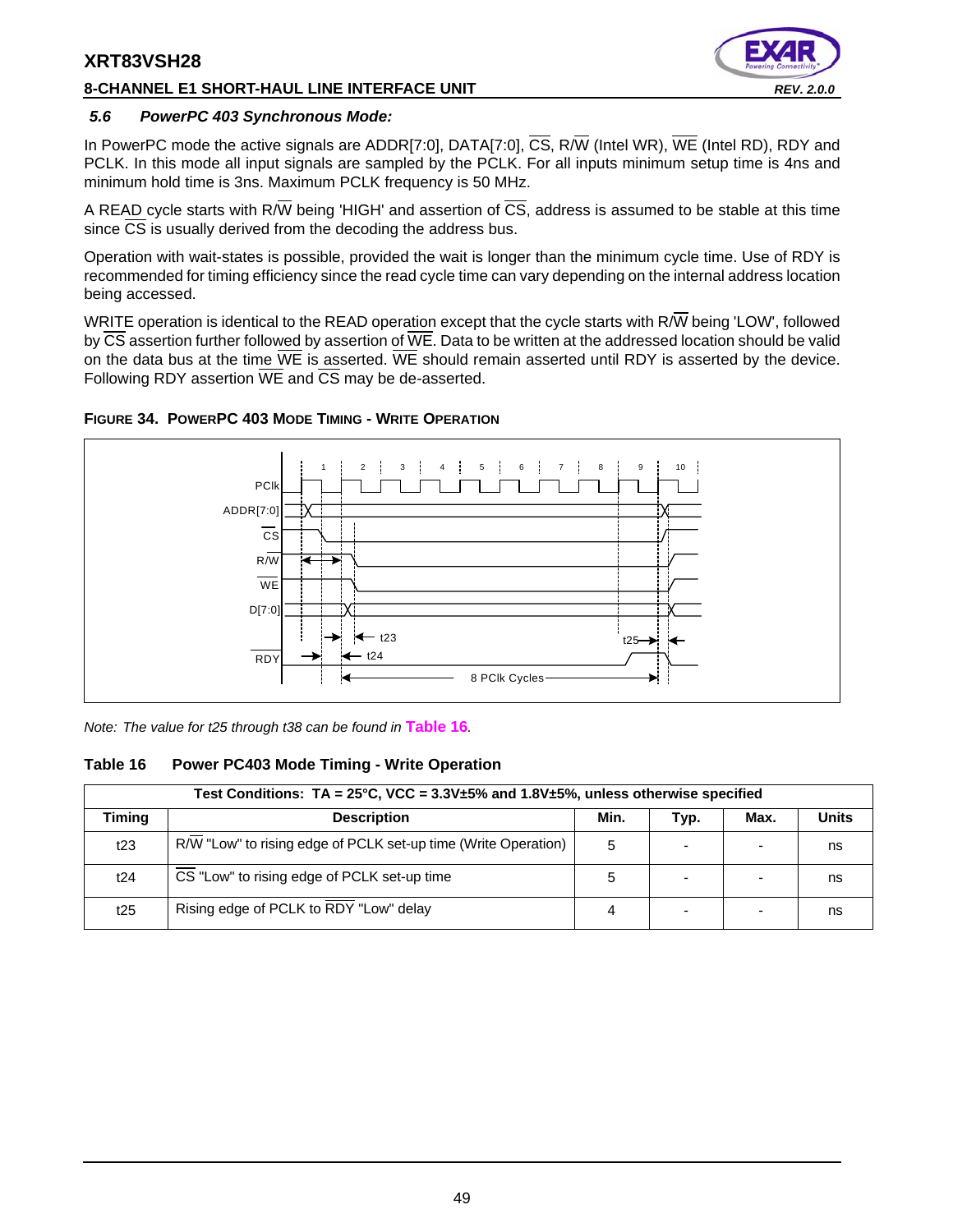





*Note: The value for t25 through t38 can be found in* **Table 17***.*

### **Table 17 Power PC403 Mode Timing - Read Operation**

| Test Conditions: $TA = 25^{\circ}C$ , VCC = $3.3V \pm 5\%$ and $1.8V \pm 5\%$ , unless otherwise specified |                                               |      |      |      |              |
|------------------------------------------------------------------------------------------------------------|-----------------------------------------------|------|------|------|--------------|
| <b>Timing</b>                                                                                              | <b>Description</b>                            | Min. | Typ. | Max. | <b>Units</b> |
| t24                                                                                                        | CS "Low" to rising edge of PCLK set-up time   | 5    |      |      | ns           |
| t25                                                                                                        | Rising edge of PCLK to RDY "Low" delay        | 4    |      |      | ns           |
| t26                                                                                                        | OE "Low" to rising edge of PCLK               | 5    |      |      | ns           |
| t27                                                                                                        | R/W "High" to rising edge of PCLK set-up time | 5    |      |      | ns           |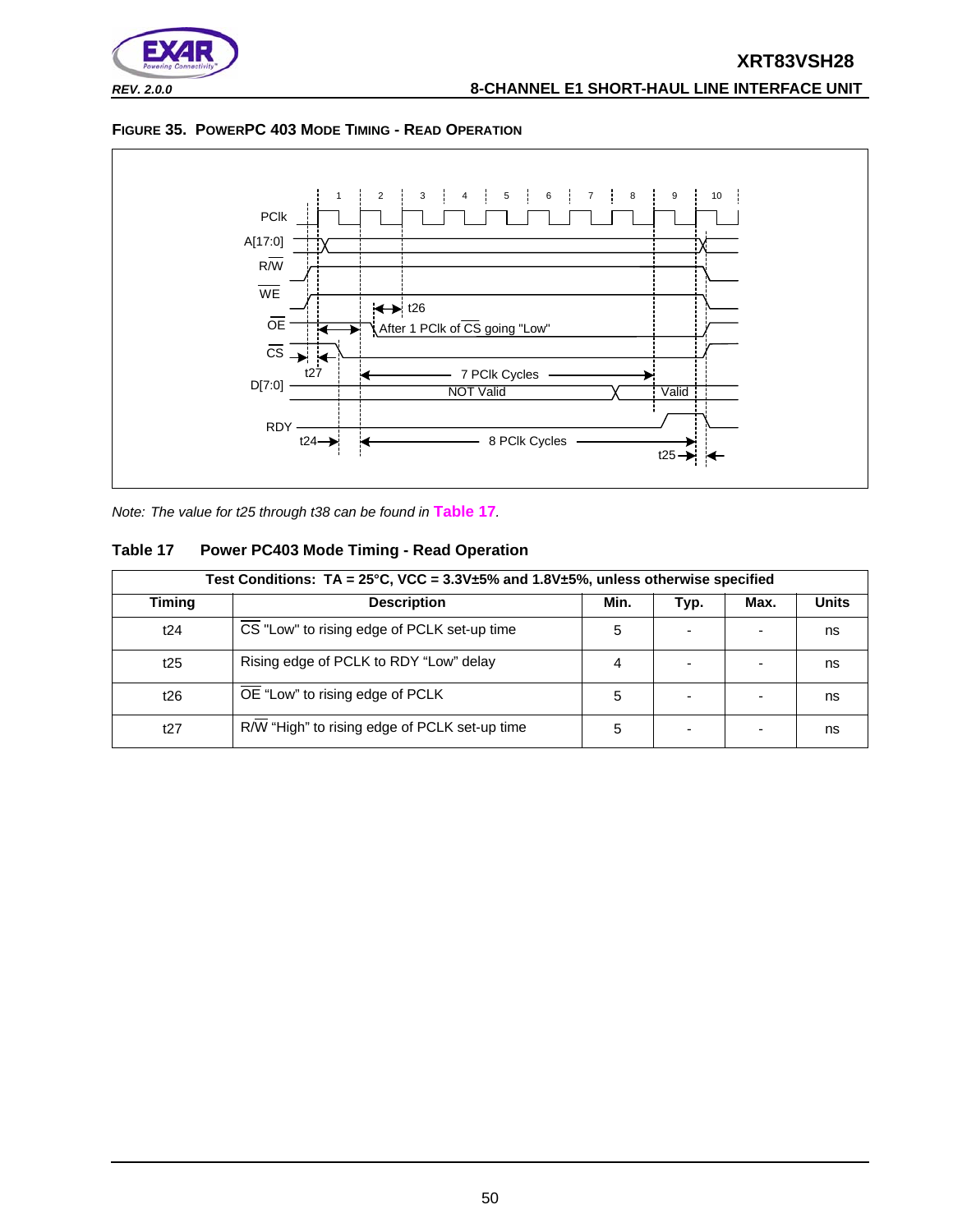#### **8-CHANNEL E1 SHORT-HAUL LINE INTERFACE UNIT** *REV. 2.0.0*



#### *5.7 MICROPROCESSOR INTERFACE TIMING - MCP860 SYNCHRONOUS MODE*

In MPC86x mode the active signals are ADDR[17:0], DATA[7:0], CS, RW, WE, DBEN, TA and PCLK. In this mode all input signals are sampled by the PCLK. For all inputs minimum setup time is 4ns and minimum hold time is 3ns. Maximum PCLK frequency is 70 MHz.

A READ cycle starts with RW being 'HIGH' and assertion of  $\overline{CS}$ , address is assumed to be stable at this time since  $\overline{CS}$  is usually derived from the decoding the address bus.

Following falling edge of  $\overline{CS}$ , DBEN is asserted for the READ operation. DBEN must remain asserted until TA is asserted by the XRT86SH221 device, which indicates DATA from the addressed location is available on the data bus. DBEN and CS can be de-asserted when the data has been read by the processor. WE should be high during the entire read cycle.

Operation with wait-states is also possible, provided the wait is longer than the minimum cycle time. Use of  $\overline{TA}$ is recommended for timing efficiency since the read cycle time can vary depending on the internal address location being accessed.

WRITE operation is identical to read operation except that the cycle starts with  $\overline{\rm RW}$  being 'LOW', followed by  $\overline{\text{CS}}$  assertion further followed by assertion of  $\overline{\text{WE}}$ . Data to be written at the addressed location should be valid on the data bus at the time  $\overline{WE}$  is asserted. WE should remain asserted until  $\overline{TA}$  is asserted by the XRT86SH221 device. Following assertion of TA WE and CS may be de-asserted. DBEN should be high during the entire write cycle.





#### **Table 18 MPC86X Mode Timing - Write Operation**

|               | Test Conditions: $TA = 25^{\circ}C$ , VCC = $3.3V \pm 5\%$ and $1.8V \pm 5\%$ , unless otherwise specified |      |      |      |              |  |  |  |
|---------------|------------------------------------------------------------------------------------------------------------|------|------|------|--------------|--|--|--|
| <b>Timing</b> | <b>Description</b>                                                                                         | Min. | Typ. | Max. | <b>Units</b> |  |  |  |
| t23           | R/W "Low" to rising edge of PCLK set-up time (Write<br>Operation)                                          | 5    |      |      | ns           |  |  |  |
| t24           | CS "Low" to rising edge of PCLK set-up time                                                                | 4    |      |      | ns           |  |  |  |
| t25           | Rising edge of PCLK to RDY "High" delay                                                                    | 4    |      |      | ns           |  |  |  |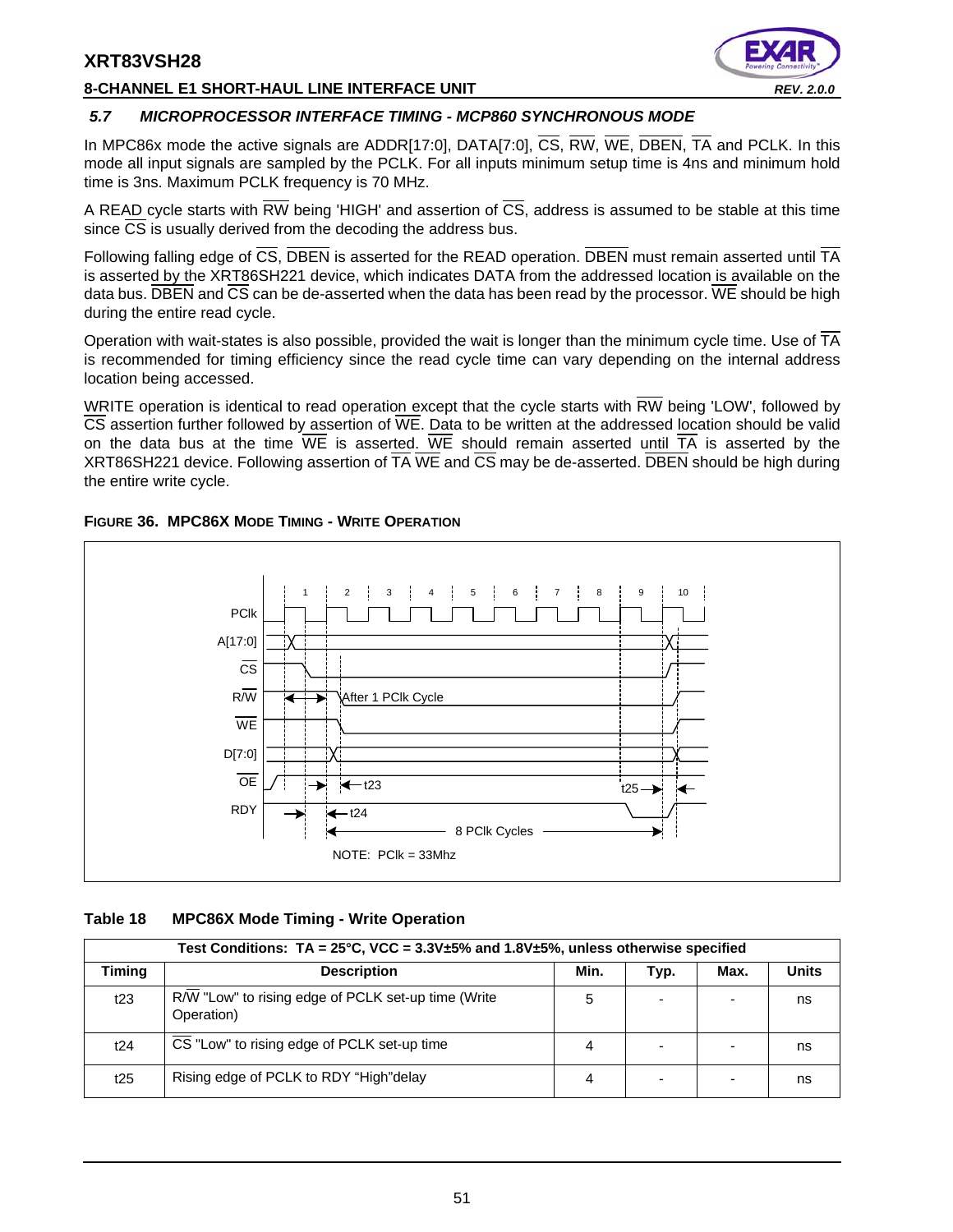

*REV. 2.0.0* **8-CHANNEL E1 SHORT-HAUL LINE INTERFACE UNIT**

#### **FIGURE 37. MPC86X MODE TIMING - READ OPERATION**



| Table 19 |  |  | <b>MPC86X Timing Information - Read Operation</b> |
|----------|--|--|---------------------------------------------------|
|----------|--|--|---------------------------------------------------|

|               | Test Conditions: $TA = 25^{\circ}C$ , VCC = $3.3V \pm 5\%$ and $1.8V \pm 5\%$ , unless otherwise specified |      |      |      |              |  |  |  |  |  |  |  |
|---------------|------------------------------------------------------------------------------------------------------------|------|------|------|--------------|--|--|--|--|--|--|--|
| <b>Timing</b> | <b>Description</b>                                                                                         | Min. | Typ. | Max. | <b>Units</b> |  |  |  |  |  |  |  |
| t24           | CS "Low" to rising edge of PCLK set-up time                                                                | 5    |      |      | ns           |  |  |  |  |  |  |  |
| t25           | Rising edge of PCLK to RDY "High" delay                                                                    | 4    |      |      | ns           |  |  |  |  |  |  |  |
| t26           | OE "Low" to rising edge of PCLK                                                                            | 5    |      |      | ns           |  |  |  |  |  |  |  |
| t27           | R/W "High" to rising edge of PCLK set-up time                                                              | 5    |      |      | ns           |  |  |  |  |  |  |  |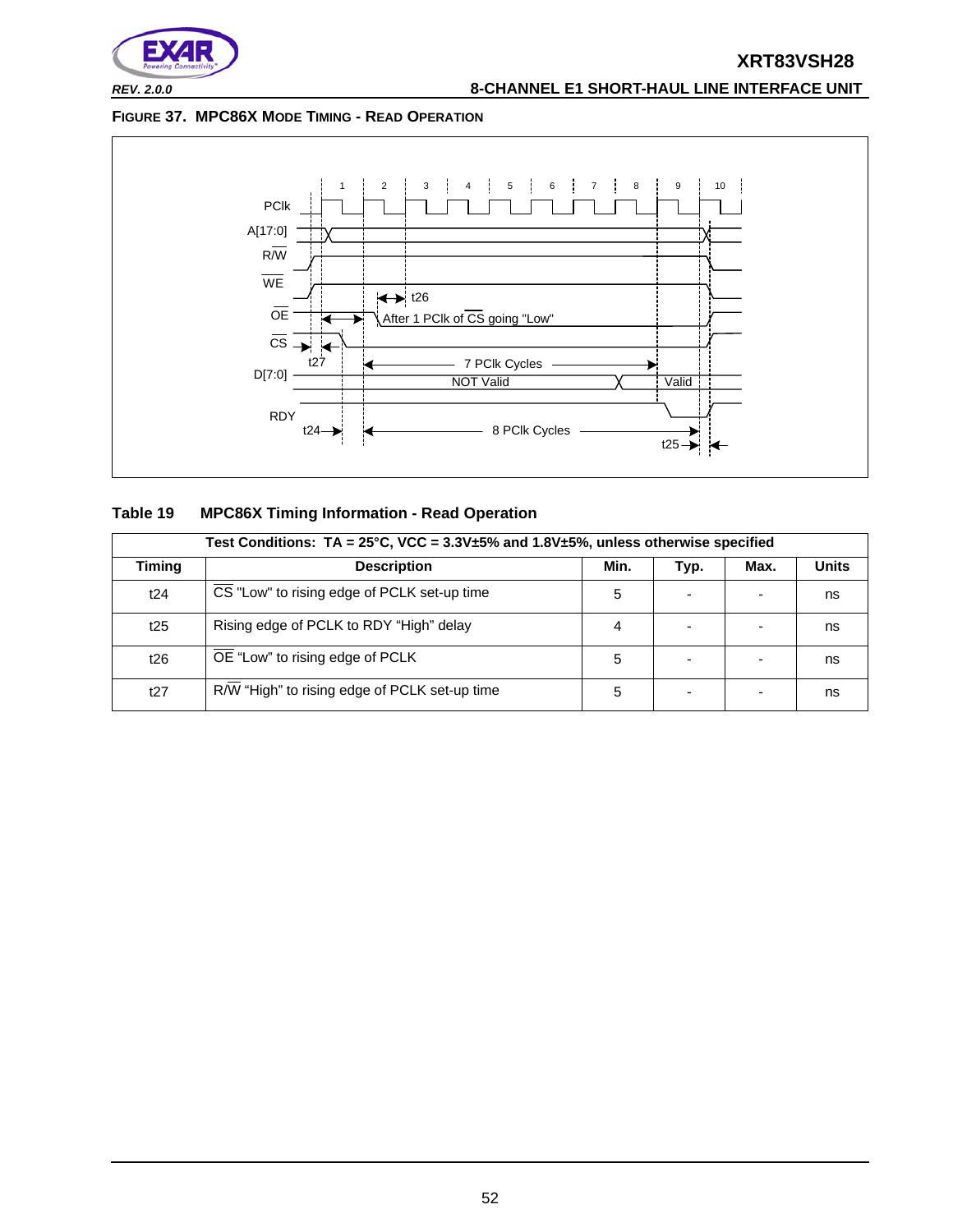# **XRT83VSH28 8-CHANNEL E1 SHORT-HAUL LINE INTERFACE UNIT** *REV. 2.0.0*



| <b>REGISTER</b><br><b>NUMBER</b> | <b>ADDRESS (HEX)</b> | <b>FUNCTION</b>                                    |
|----------------------------------|----------------------|----------------------------------------------------|
| $0 - 15$                         | $0x00 - 0x0F$        | Channel 0 Control Registers                        |
| $16 - 31$                        | $0x10 - 0x1F$        | <b>Channel 1 Control Registers</b>                 |
| $32 - 47$                        | $0x20 - 0x2F$        | <b>Channel 2 Control Registers</b>                 |
| $48 - 63$                        | $0x30 - 0x3F$        | <b>Channel 3 Control Registers</b>                 |
| $64 - 79$                        | $0x40 - 0x4F$        | <b>Channel 4 Control Registers</b>                 |
| $80 - 95$                        | $0x50 - 0x5F$        | <b>Channel 5 Control Registers</b>                 |
| $96 - 111$                       | $0x60 - 0x6F$        | Channel 6 Control Registers                        |
| 112 - 127                        | $0x70 - 0x7F$        | <b>Channel 7 Control Registers</b>                 |
| 128 - 142                        | $0x80 - 0x8E$        | Global Control Registers Applied to All 8 Channels |
| 143 - 253                        | $0x8F - 0xFD$        | R/W Registers Reserved for Testing (Except 0xC0h)  |
| 254                              | 0xFE                 | Device "ID"                                        |
| 255                              | 0xFF                 | Device "Revision ID"                               |

#### **TABLE 20: MICROPROCESSOR REGISTER ADDRESS (ADDR[7:0])**

#### **TABLE 21: MICROPROCESSOR REGISTER CHANNEL DESCRIPTION**

| <b>REG</b>     | <b>ADDR</b> | <b>TYPE</b> | D7                                        | D <sub>6</sub>                                               | D <sub>5</sub> | D4              | D <sub>3</sub>   | D <sub>2</sub>    | D1            | D <sub>0</sub>    |
|----------------|-------------|-------------|-------------------------------------------|--------------------------------------------------------------|----------------|-----------------|------------------|-------------------|---------------|-------------------|
|                |             |             | Channel 0 Control Registers (0x00 - 0x0F) |                                                              |                |                 |                  |                   |               |                   |
| 0              | 0x00        | R/W         | QRSS/PRBS                                 | PRBS Rx/Tx                                                   | <b>RxON</b>    | EQC4            | EQC <sub>3</sub> | EQC <sub>2</sub>  | EQC1          | EQC0              |
| 1              | 0x01        | R/W         | <b>RxTSEL</b>                             | <b>TxTSEL</b>                                                | Reserved       | <b>TERSEL</b>   | JASEL1           | <b>JASEL0</b>     | <b>JABW</b>   | <b>FIFOS</b>      |
| $\overline{2}$ | 0x02        | R/W         | <b>INVQRSS</b>                            | TxTEST2                                                      | TxTEST1        | TxTEST0         | <b>TxON</b>      | LOOP <sub>2</sub> | LOOP1         | LOOP <sub>0</sub> |
| 3              | 0x03        | R/W         | Reserved                                  | Reserved                                                     | <b>CODES</b>   | RxRES1          | RxRES0           | <b>INSBPV</b>     | <b>INSBER</b> | Reserved          |
| 4              | 0x04        | R/W         | Reserved                                  | <b>DMOIE</b>                                                 | <b>FLSIE</b>   | <b>LCV/OFIE</b> | Reserved         | <b>AISIE</b>      | <b>RLOSIE</b> | <b>QRPDIE</b>     |
| 5              | 0x05        | <b>RO</b>   | Reserved                                  | <b>DMO</b>                                                   | <b>FLS</b>     | LCV/OF          | Reserved         | AIS               | <b>RLOS</b>   | QRPD              |
| 6              | 0x06        | <b>RUR</b>  | Reserved                                  | <b>DMOIS</b>                                                 | <b>FLSIS</b>   | LCV/OFIS        | Reserved         | <b>AISIS</b>      | <b>RLOSIS</b> | <b>QRPDIS</b>     |
| $\overline{7}$ | 0x07        | <b>RO</b>   | Reserved                                  | Reserved                                                     | Reserved       | Reserved        | Reserved         | Reserved          | Reserved      | Reserved          |
| 8              | 0x08        | R/W         | Reserved                                  | Reserved                                                     | Reserved       | Reserved        | Reserved         | Reserved          | Reserved      | Reserved          |
| 9              | 0x09        | R/W         | Reserved                                  | Reserved                                                     | Reserved       | Reserved        | Reserved         | Reserved          | Reserved      | Reserved          |
| 10             | 0x0A        | R/W         | Reserved                                  | Reserved                                                     | Reserved       | Reserved        | Reserved         | Reserved          | Reserved      | Reserved          |
| 11             | 0x0B        | R/W         | Reserved                                  | Reserved                                                     | Reserved       | Reserved        | Reserved         | Reserved          | Reserved      | Reserved          |
| 12             | 0x0C        | R/W         | Reserved                                  | Reserved                                                     | Reserved       | Reserved        | Reserved         | Reserved          | Reserved      | Reserved          |
| 13             | 0x0D        | R/W         | Reserved                                  | Reserved                                                     | Reserved       | Reserved        | Reserved         | Reserved          | Reserved      | Reserved          |
| 14             | 0x0E        | R/W         | Reserved                                  | Reserved                                                     | Reserved       | Reserved        | Reserved         | Reserved          | Reserved      | Reserved          |
| 15             | 0x0F        | R/W         | Reserved                                  | Reserved                                                     | Reserved       | Reserved        | Reserved         | Reserved          | Reserved      | Reserved          |
|                |             |             |                                           | Channel (1 -7) Control Registers (0x10 - 0x7F) See Channel 0 |                |                 |                  |                   |               |                   |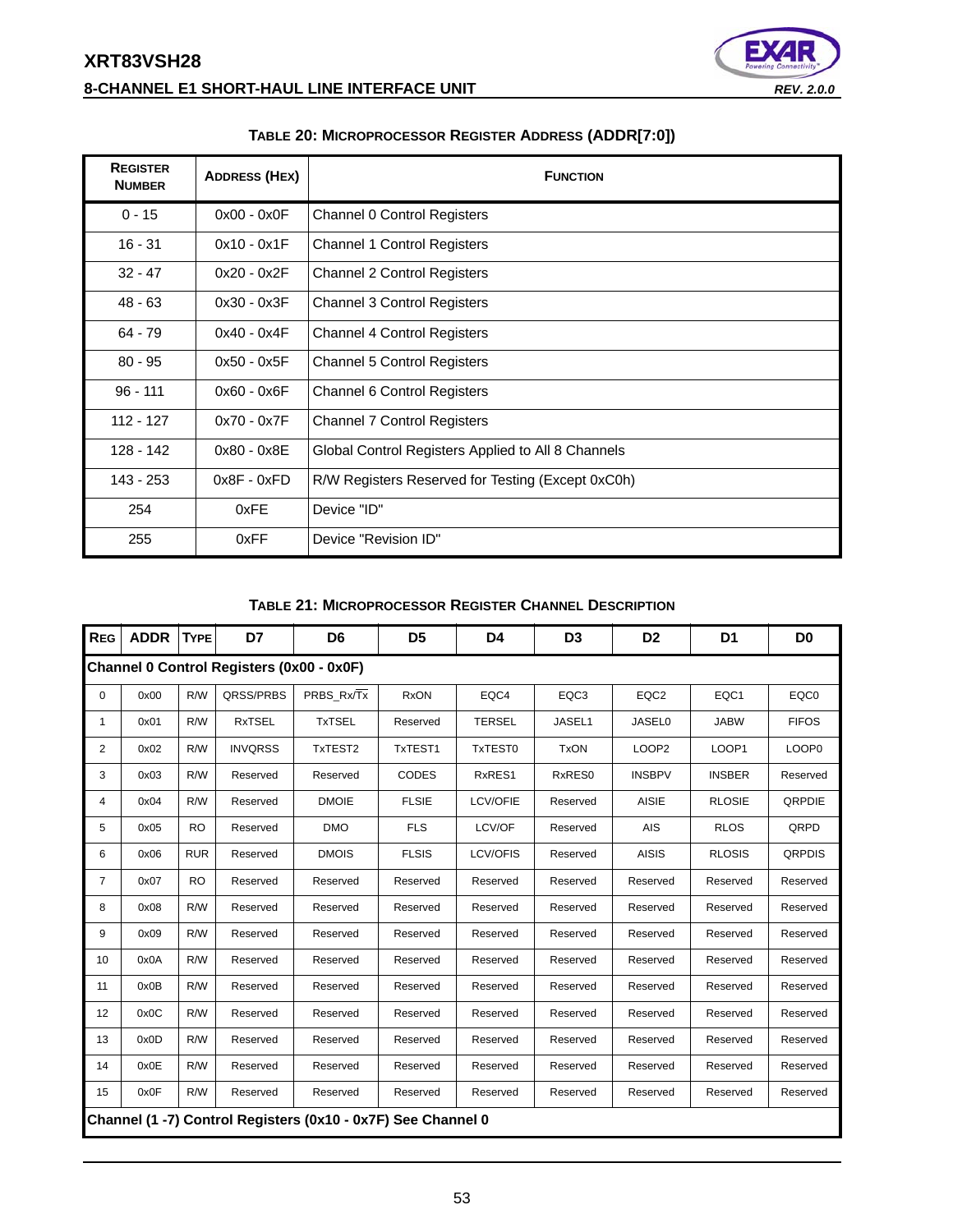

*REV. 2.0.0* **8-CHANNEL E1 SHORT-HAUL LINE INTERFACE UNIT**

### **TABLE 21: MICROPROCESSOR REGISTER CHANNEL DESCRIPTION**

| <b>REG</b> | <b>ADDR</b>                                        | <b>TYPE</b> | D7              | D6                   | D <sub>5</sub> | D4           | D <sub>3</sub>     | D <sub>2</sub>     | D1           | D <sub>0</sub>     |  |  |  |  |
|------------|----------------------------------------------------|-------------|-----------------|----------------------|----------------|--------------|--------------------|--------------------|--------------|--------------------|--|--|--|--|
|            | <b>Global Control Registers for All 8 Channels</b> |             |                 |                      |                |              |                    |                    |              |                    |  |  |  |  |
| 128        | 0x80                                               | R/W         | SR/DR           | <b>ATAOS</b>         | <b>RCLKE</b>   | <b>TCLKE</b> | <b>DATAP</b>       | Reserved           | <b>GIE</b>   | <b>SRESET</b>      |  |  |  |  |
| 129        | 0x81                                               | R/W         | OVFLO/LCV       | Reserved             | Reserved       | Reserved     | Reserved           | <b>RxMUTE</b>      | <b>EXLOS</b> | ICT                |  |  |  |  |
| 130        | 0x82                                               | R/W         | <b>TxONCNTL</b> | <b>TERCNTL</b>       | Reserved       | Reserved     | Reserved           | Reserved           | Reserved     | Reserved           |  |  |  |  |
| 131        | 0x83                                               | R/W         | Reserved        | Reserved             | Reserved       | Reserved     | Reserved           | Reserved           | Reserved     | Reserved           |  |  |  |  |
| 140        | 0x8C                                               | R/W         | Reserved        | Reserved             | Reserved       | Reserved     | LCVCH <sub>3</sub> | LCVCH <sub>2</sub> | LCVCH1       | LCVCH <sub>0</sub> |  |  |  |  |
| 141        | 0x8D                                               | R/W         | Reserved        | Reserved             | Reserved       | allRST       | allUPDATE          | <b>BYTEsel</b>     | chUPDATE     | chRST              |  |  |  |  |
| 142        | 0x8E                                               | <b>RO</b>   | <b>LCVCNT7</b>  | LCVCNT6              | LCVCNT5        | LCVCNT4      | LCVCNT3            | LCVCNT2            | LCVCNT1      | <b>LCVCNT0</b>     |  |  |  |  |
|            | R/W Registers Reserved for Testing (0x8F - 0xFD)   |             |                 |                      |                |              |                    |                    |              |                    |  |  |  |  |
| 254        | 0xFE                                               | <b>RO</b>   | Device "ID"     |                      |                |              |                    |                    |              |                    |  |  |  |  |
| 255        | 0xFF                                               | <b>RO</b>   |                 | Device "Revision ID" |                |              |                    |                    |              |                    |  |  |  |  |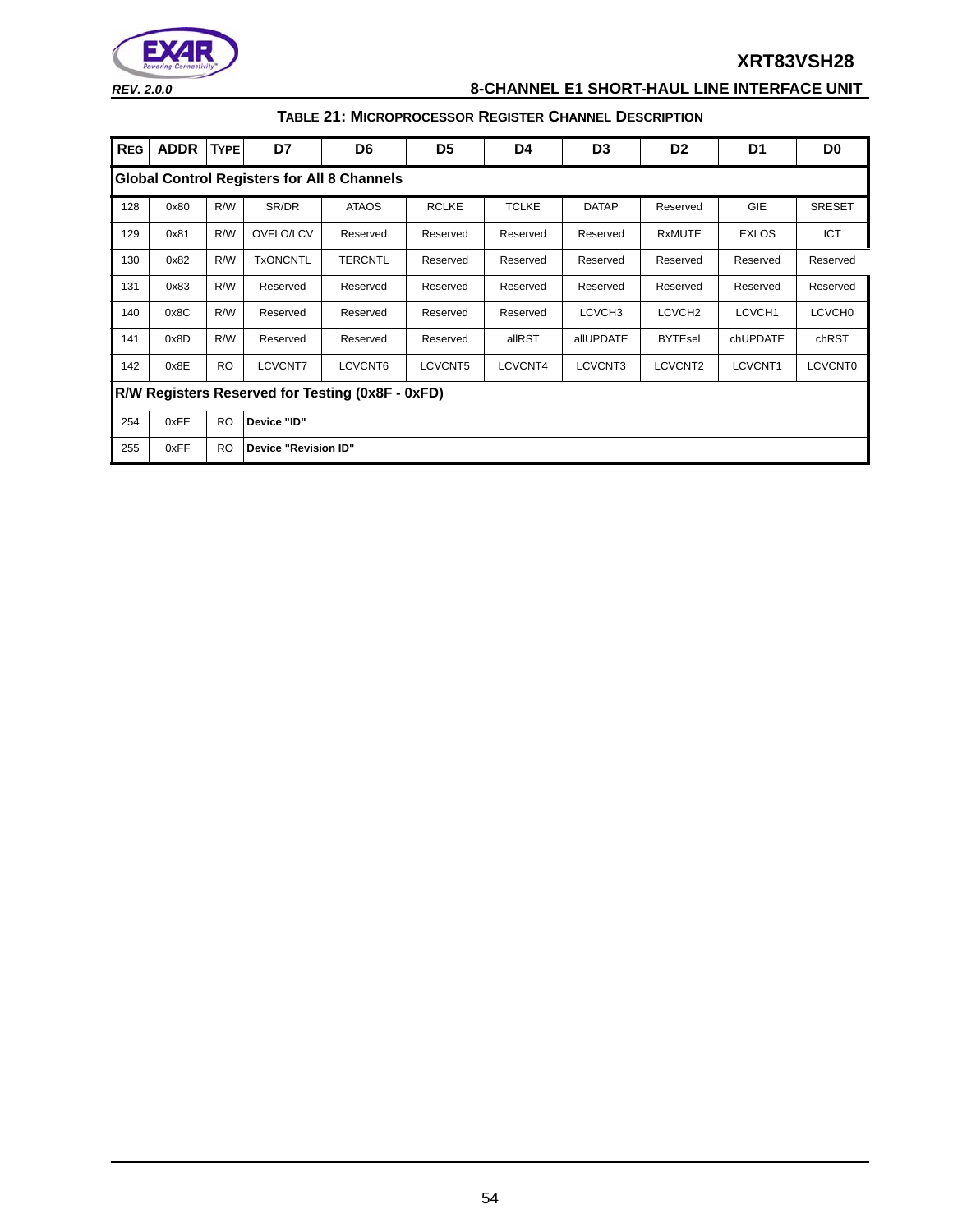# **8-CHANNEL E1 SHORT-HAUL LINE INTERFACE UNIT** *REV. 2.0.0*



# *5.8 Channel Control Registers*

### **TABLE 22: MICROPROCESSOR REGISTER 0X00H BIT DESCRIPTION**

|                                                                                        | CHANNEL 0-7 (0x00H-0x70H)            |                                                                                                                                                                                                                                                                                                                                                                                                                                                                                                                                                                                                                                                                              |                         |                                |  |  |  |
|----------------------------------------------------------------------------------------|--------------------------------------|------------------------------------------------------------------------------------------------------------------------------------------------------------------------------------------------------------------------------------------------------------------------------------------------------------------------------------------------------------------------------------------------------------------------------------------------------------------------------------------------------------------------------------------------------------------------------------------------------------------------------------------------------------------------------|-------------------------|--------------------------------|--|--|--|
| Bit                                                                                    | <b>NAME</b>                          | <b>FUNCTION</b>                                                                                                                                                                                                                                                                                                                                                                                                                                                                                                                                                                                                                                                              | Register<br><b>Type</b> | Default<br>Value<br>(HW reset) |  |  |  |
| D7                                                                                     | QRSS/<br><b>PRBS</b>                 | <b>QRSS/PRBS Select Bits</b><br>These bits are used to select between QRSS and PRBS.<br>$1 = QRSS$<br>$0 = PRBS$                                                                                                                                                                                                                                                                                                                                                                                                                                                                                                                                                             | R/W                     | $\mathbf 0$                    |  |  |  |
| D <sub>6</sub>                                                                         | PRBS_Rx/<br>Тx                       | <b>PRBS Receive/Transmit Select:</b><br>This bit is used to select where the output of the PRBS Generator<br>is directed if PRBS generation is enabled.<br>0 = Normal Operation - PRBS generator is output on TTIP and<br>TRING if PRBS generation is enabled.<br>1 = PRBS Generator is output on RPOS (based on TCLK); RNEG<br>is internally grounded, if PRBS generation is enabled.<br>Bit $6 = "0"$<br>+<br><b>TTIP</b><br><b>PBRS</b><br>Tx<br><b>TRING</b><br>Generator<br>Bit $6 = "1"$<br>+<br><b>RPOS</b><br><b>PBRS</b><br><b>Rx</b><br>Generator<br><b>RNEG</b><br>NOTE: If PRBS generation is disabled, user should set this bit to '0'<br>for normal operation. | R/W                     | 0                              |  |  |  |
| D <sub>5</sub>                                                                         | <b>RxON</b>                          | <b>Receiver ON/OFF</b><br>Upon power up, the receiver is powered OFF. RxON is used to<br>turn the receiver ON or OFF if the hardware pin RxON is pulled<br>"High". If the hardware pin is pulled "Low", all receivers are turned<br>off.<br>$0 =$ Receiver is Powered Off<br>$1 =$ Receiver is Powered On                                                                                                                                                                                                                                                                                                                                                                    | R/W                     | $\boldsymbol{0}$               |  |  |  |
| D <sub>4</sub><br>D <sub>3</sub><br>D <sub>2</sub><br>D <sub>1</sub><br>D <sub>0</sub> | EQC4<br>EQC3<br>EQC2<br>EQC1<br>EQC0 | <b>Cable Length Setting</b><br>The equalizer control bits are shown in Table 23 below.                                                                                                                                                                                                                                                                                                                                                                                                                                                                                                                                                                                       | R/W                     | 0<br>0<br>0<br>0<br>0          |  |  |  |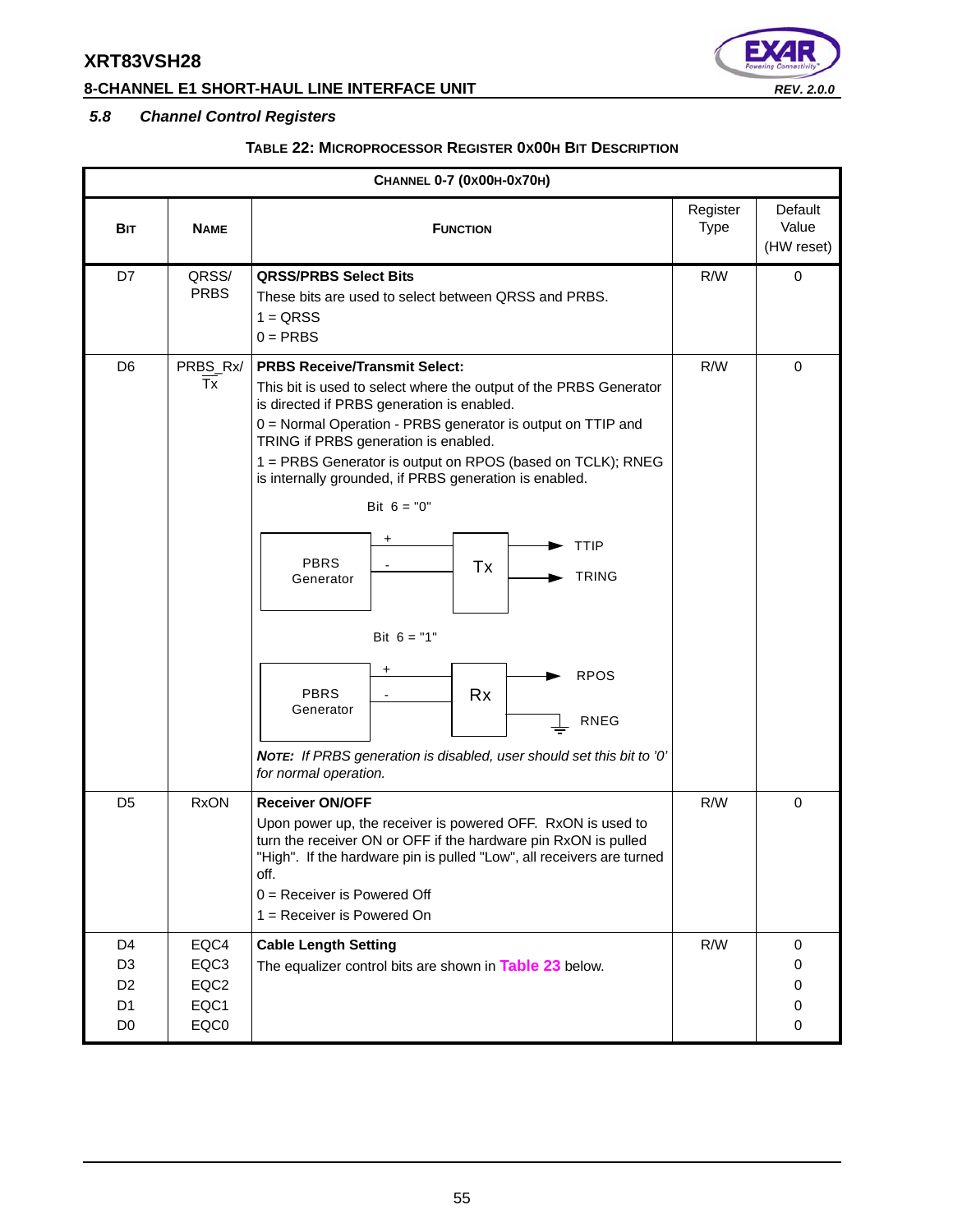#### **TABLE 23: CABLE LENGTH SETTING**

| EQCI4:01 | <b>E1 MODE/RECEIVE SENSITIVITY</b> | <b>TRANSMIT LBO</b> | <b>CABLE</b>    | <b>CODING</b> |
|----------|------------------------------------|---------------------|-----------------|---------------|
| 0x1Ch    | E1 Short Haul/15dB                 | <b>ITU G.703</b>    | $75\Omega$ Coax | HDB3          |
| 0x1Dh    | E1 Short Haul/15dB                 | <b>ITU G.703</b>    | 120 $\Omega$ TP | HDB3          |

#### **TABLE 24: MICROPROCESSOR REGISTER 0X01H BIT DESCRIPTION**

|                                  | CHANNEL 0-7 (0x01H-0x71H) |                                       |                                                                                                                                                                                                                                     |                                      |                                                                                                                                        |  |                         |                                |  |
|----------------------------------|---------------------------|---------------------------------------|-------------------------------------------------------------------------------------------------------------------------------------------------------------------------------------------------------------------------------------|--------------------------------------|----------------------------------------------------------------------------------------------------------------------------------------|--|-------------------------|--------------------------------|--|
| <b>BIT</b>                       | <b>NAME</b>               |                                       |                                                                                                                                                                                                                                     | <b>FUNCTION</b>                      |                                                                                                                                        |  | Register<br><b>Type</b> | Default<br>Value<br>(HW reset) |  |
| D7                               | <b>RxTSEL</b>             | ance.                                 | <b>Receive Termination Select</b><br>Upon power up, the receiver is in "High" impedance. RxTSEL is<br>used to switch between the internal termination and "High" imped-<br>$0 = "High" Impedance$<br>$1 =$ Internal Termination     | R/W                                  | 0                                                                                                                                      |  |                         |                                |  |
| D <sub>6</sub>                   | <b>TxTSEL</b>             | ance.                                 | <b>Transmit Termination Select</b><br>Upon power up, the transmitter is in "High" impedance. TxTSEL is<br>used to switch between the internal termination and "High" imped-<br>$0 = "High" Impedance$<br>$1 =$ Internal Termination | R/W                                  | $\Omega$                                                                                                                               |  |                         |                                |  |
| D <sub>5</sub>                   | Reserved                  | <b>Reserved</b>                       |                                                                                                                                                                                                                                     |                                      |                                                                                                                                        |  | R/W                     | $\mathbf 0$                    |  |
| D <sub>4</sub>                   | <b>TERSEL</b>             | "0" = $75\Omega$<br>"1" = $120\Omega$ |                                                                                                                                                                                                                                     | <b>Receive Line Impedance Select</b> | TERSEL is used to select the line impedance for E1.                                                                                    |  | R/W                     | $\Omega$                       |  |
| D <sub>3</sub><br>D <sub>2</sub> | JASEL1<br><b>JASEL0</b>   |                                       | <b>Jitter Attenuator Select</b>                                                                                                                                                                                                     |                                      | JASEL[1:0] are used to select the jitter attenuator in the transmit or<br>receive path. By default, the jitter attenuator is disabled. |  | R/W                     | $\Omega$                       |  |
|                                  |                           |                                       | <b>JASEL1</b>                                                                                                                                                                                                                       | <b>JASEL0</b>                        | <b>JA PATH</b>                                                                                                                         |  |                         |                                |  |
|                                  |                           |                                       | $\Omega$                                                                                                                                                                                                                            | $\mathbf 0$                          | <b>Disabled</b>                                                                                                                        |  |                         |                                |  |
|                                  |                           |                                       | $\Omega$                                                                                                                                                                                                                            | $\mathbf{1}$                         | <b>Transmit Path</b>                                                                                                                   |  |                         |                                |  |
|                                  |                           |                                       | 1                                                                                                                                                                                                                                   | $\mathbf 0$                          | Receive Path                                                                                                                           |  |                         |                                |  |
|                                  |                           |                                       | 1                                                                                                                                                                                                                                   | 1                                    | Receive Path                                                                                                                           |  |                         |                                |  |
|                                  |                           |                                       |                                                                                                                                                                                                                                     |                                      |                                                                                                                                        |  |                         |                                |  |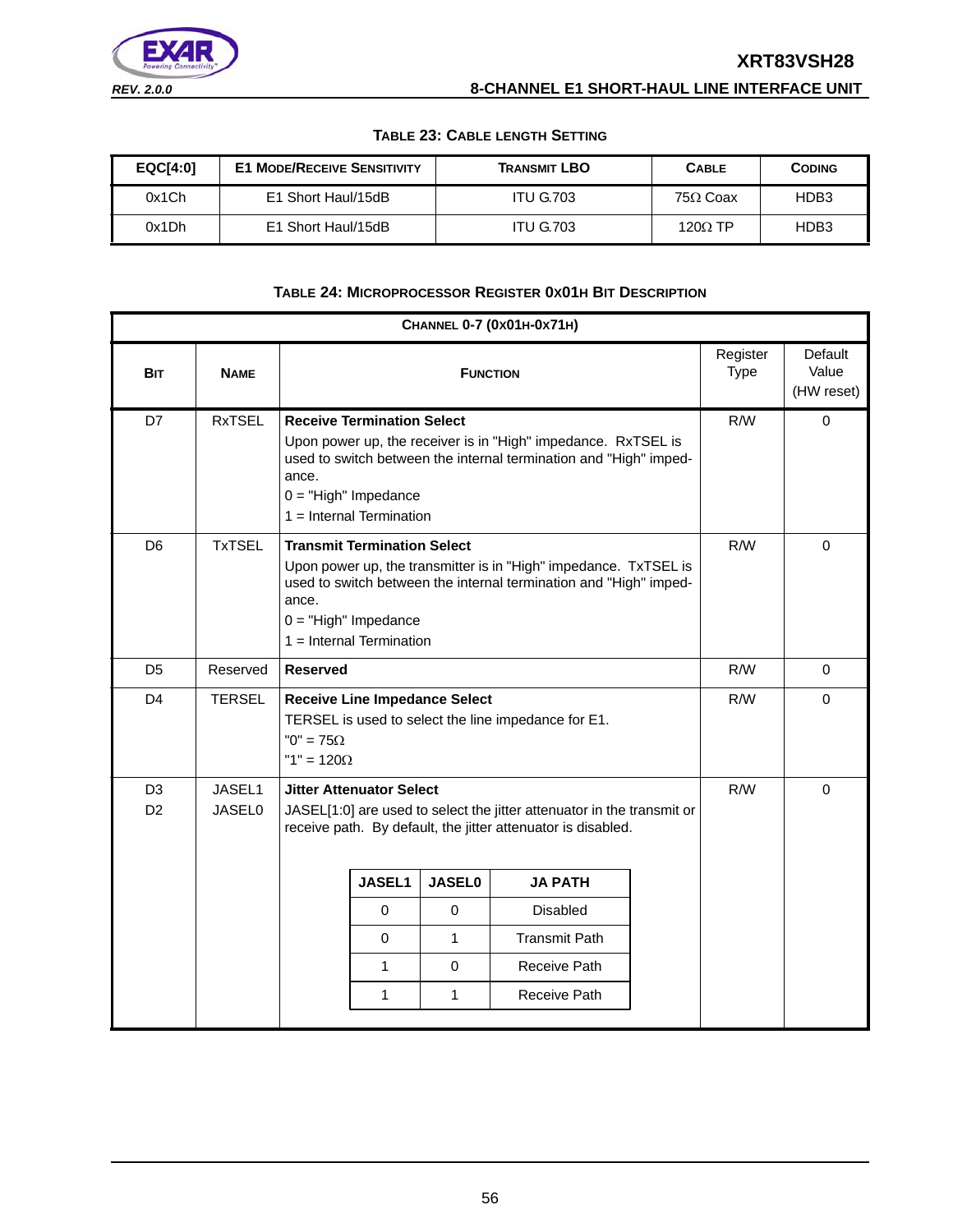# **8-CHANNEL E1 SHORT-HAUL LINE INTERFACE UNIT** *REV. 2.0.0*



#### **TABLE 24: MICROPROCESSOR REGISTER 0X01H BIT DESCRIPTION**

|                | CHANNEL 0-7 (0x01H-0x71H) |                                                                                                                                                                                                                                                                                                                                                     |                         |                                |  |  |  |  |  |
|----------------|---------------------------|-----------------------------------------------------------------------------------------------------------------------------------------------------------------------------------------------------------------------------------------------------------------------------------------------------------------------------------------------------|-------------------------|--------------------------------|--|--|--|--|--|
| <b>BIT</b>     | <b>NAME</b>               | <b>FUNCTION</b>                                                                                                                                                                                                                                                                                                                                     | Register<br><b>Type</b> | Default<br>Value<br>(HW reset) |  |  |  |  |  |
| D <sub>1</sub> | <b>JABW</b>               | <b>Jitter Bandwidth</b><br>The jitter bandwidth is a global setting that is applied to both the<br>receiver and transmitter jitter attenuator.<br>$0 = 10$ Hz<br>$1 = 1.5$ Hz                                                                                                                                                                       | R/W                     | $\Omega$                       |  |  |  |  |  |
| D <sub>0</sub> | <b>FIFOS</b>              | <b>FIFO Depth Select</b><br>The FIFO depth select is used to configure the part for a 32-bit or<br>64-bit FIFO (within the jitter attenuator blocks). The delay of the<br>FIFO is equal to $\frac{1}{2}$ the FIFO depth. This is a global setting that is<br>applied to both the receiver and transmitter FIFO.<br>$0 = 32 - Bit$<br>$1 = 64 - Bit$ | R/W                     | $\Omega$                       |  |  |  |  |  |

### **TABLE 25: MICROPROCESSOR REGISTER 0X02H BIT DESCRIPTION**

|                | CHANNEL 0-7 (0x02H-0x72H) |                                                                                                                                                                                                                                         |                  |                                |  |  |  |  |  |  |
|----------------|---------------------------|-----------------------------------------------------------------------------------------------------------------------------------------------------------------------------------------------------------------------------------------|------------------|--------------------------------|--|--|--|--|--|--|
| <b>BIT</b>     | <b>NAME</b>               | <b>FUNCTION</b>                                                                                                                                                                                                                         | Register<br>Type | Default<br>Value<br>(HW reset) |  |  |  |  |  |  |
| D7             | <b>INVQRSS</b>            | <b>QRSS inversion</b><br>INVQRSS is used to invert the transmit QRSS pattern set by the<br>TxTEST[2:0] bits. By default, INVQRSS is disabled and the QRSS<br>will be transmitted with normal polarity.<br>$0 = Disabled$<br>$=$ Enabled | R/W              | $\Omega$                       |  |  |  |  |  |  |
| D <sub>6</sub> | TxTEST2                   | <b>Test Code Pattern</b>                                                                                                                                                                                                                | R/W              | 0                              |  |  |  |  |  |  |
| D <sub>5</sub> | TxTEST1                   | TxTEST[2:0] are used to select a diagnostic test pattern to the line                                                                                                                                                                    |                  | 0                              |  |  |  |  |  |  |
| D <sub>4</sub> | TxTEST0                   | (transmit outputs).<br>$0XX = No$ Pattern<br>$100 = Tx$ QRSS<br>$101 = Tx$ TAOS<br>$110 =$ Reserved<br>$111 =$ Reserved                                                                                                                 |                  | $\Omega$                       |  |  |  |  |  |  |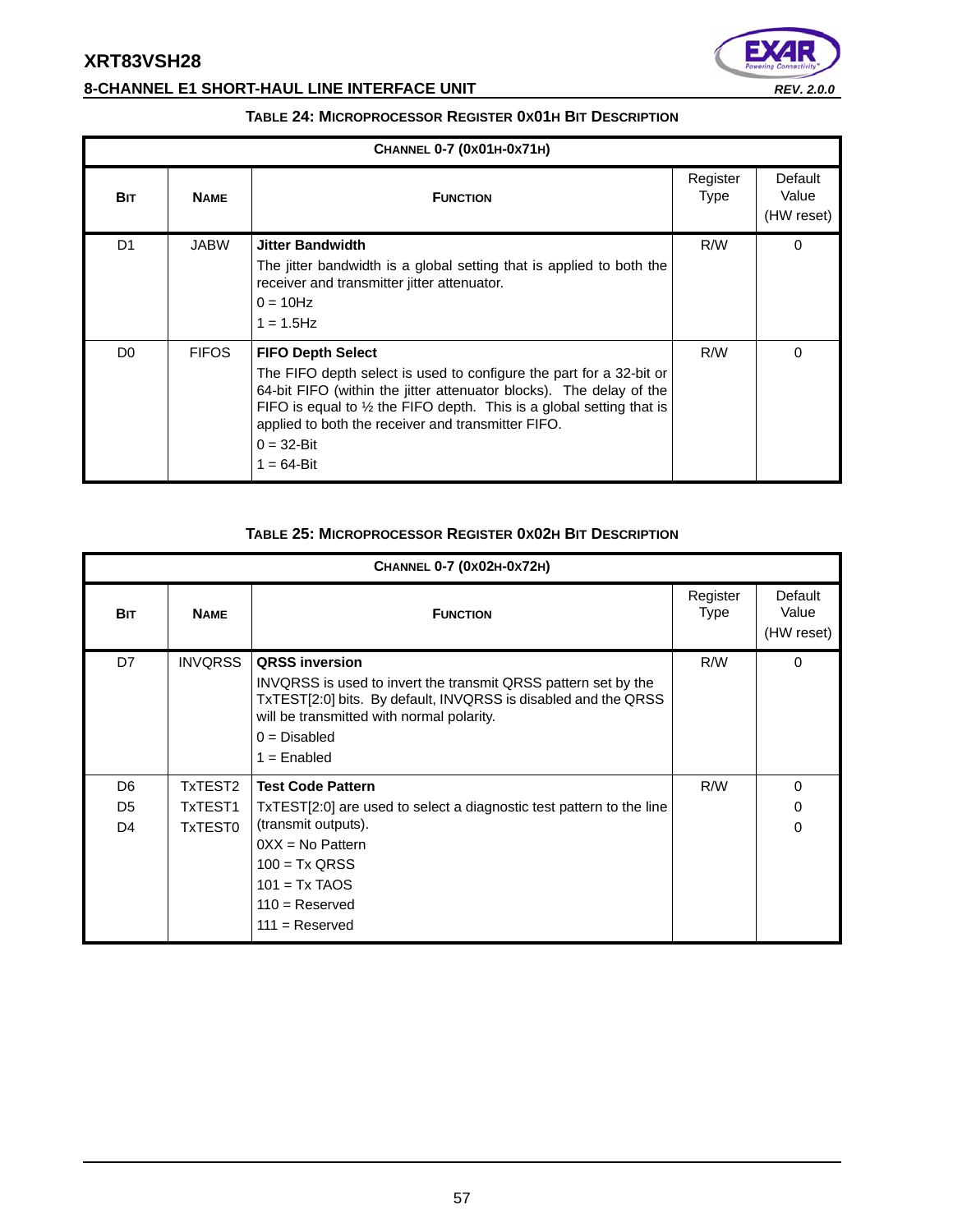

# *REV. 2.0.0* **8-CHANNEL E1 SHORT-HAUL LINE INTERFACE UNIT**

#### **TABLE 25: MICROPROCESSOR REGISTER 0X02H BIT DESCRIPTION**

|                                        | CHANNEL 0-7 (0x02H-0x72H)                       |                                                                                                                                                                                                                           |                         |                                |  |  |  |  |  |  |
|----------------------------------------|-------------------------------------------------|---------------------------------------------------------------------------------------------------------------------------------------------------------------------------------------------------------------------------|-------------------------|--------------------------------|--|--|--|--|--|--|
| <b>BIT</b>                             | <b>NAME</b>                                     | <b>FUNCTION</b>                                                                                                                                                                                                           | Register<br><b>Type</b> | Default<br>Value<br>(HW reset) |  |  |  |  |  |  |
| D <sub>3</sub>                         | TxOn                                            | <b>Transmit ON/OFF</b><br>Upon power up, the transmitters are powered off. This bit is used<br>to turn the transmitter for this channel On or Off.<br>$0 =$ Transmitter is Powered OFF<br>$1 =$ Transmitter is Powered ON | R/W                     | $\Omega$                       |  |  |  |  |  |  |
| D <sub>2</sub><br>D1<br>D <sub>0</sub> | LOOP <sub>2</sub><br>LOOP1<br>LOOP <sub>0</sub> | Loopback Diagnostic Select<br>LOOP[2:0] are used to select the loopback mode.<br>$0XX = No$ Loopback<br>$100 =$ Dual Loopback<br>$101$ = Analog Loopback<br>$110$ = Remote Loopback<br>$111 =$ Digital Loopback           | R/W                     | 0<br>0<br>0                    |  |  |  |  |  |  |

#### **TABLE 26: MICROPROCESSOR REGISTER 0X03H BIT DESCRIPTION**

|                | CHANNEL 0-7 (0x03H-0x73H) |                                                                                                                                                                                                                                                                                                                                           |                  |                                |  |  |  |  |
|----------------|---------------------------|-------------------------------------------------------------------------------------------------------------------------------------------------------------------------------------------------------------------------------------------------------------------------------------------------------------------------------------------|------------------|--------------------------------|--|--|--|--|
| <b>BIT</b>     | <b>NAME</b>               | <b>FUNCTION</b>                                                                                                                                                                                                                                                                                                                           | Register<br>Type | Default<br>Value<br>(HW reset) |  |  |  |  |
| D[7:6]         | Reserved                  | This Register Bit is Not Used.                                                                                                                                                                                                                                                                                                            |                  |                                |  |  |  |  |
| D <sub>5</sub> | <b>CODES</b>              | <b>Encoding/Decoding Select (Single Rail Mode Only)</b><br>$0 = HDB3$<br>$1 = AMI$ Coding                                                                                                                                                                                                                                                 | R/W              | $\Omega$                       |  |  |  |  |
| D <sub>4</sub> | RxRES1                    | <b>Receive External Fixed Resistor</b>                                                                                                                                                                                                                                                                                                    | R/W              | $\Omega$                       |  |  |  |  |
| D <sub>3</sub> | RxRES0                    | RxRES[1:0] are used to select the value for a high precision exter-<br>nal resistor to improve return loss.<br>$00 = \text{None}$<br>$01 = 320\Omega$<br>$10 = 280\Omega$<br>$11 = 190\Omega$                                                                                                                                             |                  | 0                              |  |  |  |  |
| D <sub>2</sub> | <b>INSBPV</b>             | <b>Insert Bipolar Violation</b><br>When this bit transitions from a "0" to a "1", a bipolar violation will<br>be inserted in the transmitted QRSS/PRBS pattern. The state of<br>this bit will be sampled on the rising edge of TCLK. To ensure<br>proper operation, it is recommended to write a "0" to this bit before<br>writing a "1". | R/W              | $\Omega$                       |  |  |  |  |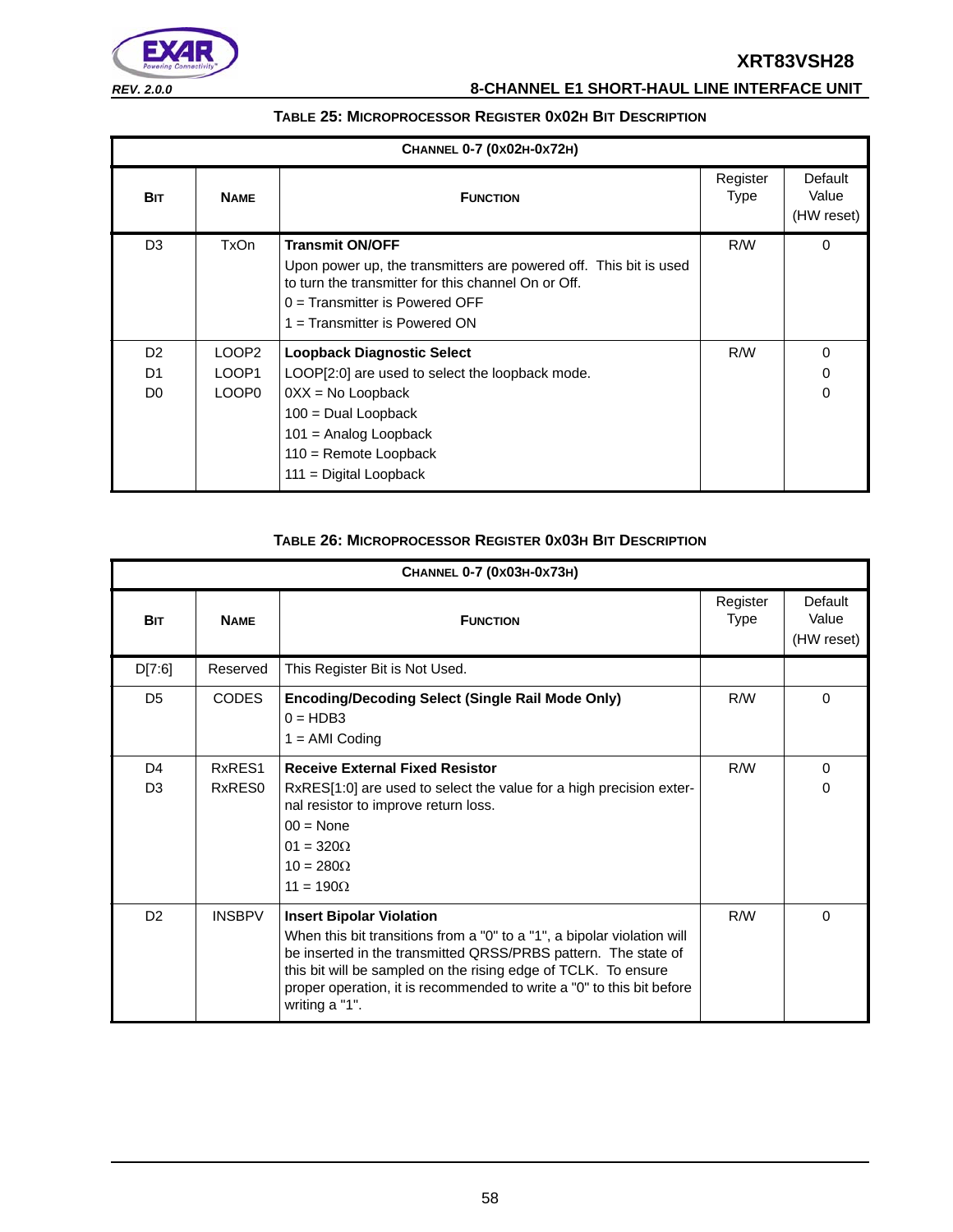# **XRT83VSH28 8-CHANNEL E1 SHORT-HAUL LINE INTERFACE UNIT** *REV. 2.0.0*



#### **TABLE 26: MICROPROCESSOR REGISTER 0X03H BIT DESCRIPTION**

|            | CHANNEL 0-7 (0X03H-0X73H) |                                                                                                                                                                                                                                                                                                                           |                         |                                |  |  |  |  |  |  |  |
|------------|---------------------------|---------------------------------------------------------------------------------------------------------------------------------------------------------------------------------------------------------------------------------------------------------------------------------------------------------------------------|-------------------------|--------------------------------|--|--|--|--|--|--|--|
| <b>BIT</b> | <b>NAME</b>               | <b>FUNCTION</b>                                                                                                                                                                                                                                                                                                           | Register<br><b>Type</b> | Default<br>Value<br>(HW reset) |  |  |  |  |  |  |  |
| D1         | <b>INSBER</b>             | <b>Insert Bit Error</b><br>When this bit transitions from a "0" to a "1", a bit error will be<br>inserted in the transmitted QRSS/PRBS pattern. The state of this<br>bit will be sampled on the rising edge of TCLK. To ensure proper<br>operation, it is recommended to write a "0" to this bit before writing<br>a "1". | R/W                     | 0                              |  |  |  |  |  |  |  |
| D0         | Reserved                  |                                                                                                                                                                                                                                                                                                                           |                         |                                |  |  |  |  |  |  |  |

#### **TABLE 27: MICROPROCESSOR REGISTER 0X04H BIT DESCRIPTION**

|                |               | CHANNEL 0-7(0x04H-0x74H)                                                                                                         |                         |                                |  |  |  |
|----------------|---------------|----------------------------------------------------------------------------------------------------------------------------------|-------------------------|--------------------------------|--|--|--|
| <b>BIT</b>     | <b>NAME</b>   | <b>FUNCTION</b>                                                                                                                  | Register<br><b>Type</b> | Default<br>Value<br>(HW reset) |  |  |  |
| D7             | Reserved      | This Register Bit is Not Used.                                                                                                   |                         |                                |  |  |  |
| D <sub>6</sub> | <b>DMOIE</b>  | <b>Digital Monitor Output Interrupt Enable</b><br>$0 =$ Masks the DMO function<br>1 = Enables Interrupt Generation               | R/W                     | $\Omega$                       |  |  |  |
| D <sub>5</sub> | <b>FLSIE</b>  | <b>FIFO Limit Status Interrupt Enable</b><br>$0 =$ Masks the FLS function<br>1 = Enables Interrupt Generation                    | R/W                     | $\Omega$                       |  |  |  |
| D <sub>4</sub> | LCV/OFIE      | Line Code Violation / Counter Overflow Interrupt Enable<br>$0 =$ Masks the LCV/OF function<br>$1 =$ Enables Interrupt Generation | R/W                     | $\Omega$                       |  |  |  |
| D <sub>3</sub> | Reserved      | This Register Bit is Not Used.                                                                                                   |                         |                                |  |  |  |
| D <sub>2</sub> | <b>AISIE</b>  | <b>Alarm Indication Signal Interrupt Enable</b><br>$0 =$ Masks the AIS function<br>1 = Enables Interrupt Generation              | R/W                     | 0                              |  |  |  |
| D <sub>1</sub> | <b>RLOSIE</b> | <b>Receiver Loss of Signal Interrupt Enable</b><br>$0 =$ Masks the RLOS function<br>$1 =$ Enables Interrupt Generation           | R/W                     | $\Omega$                       |  |  |  |
| D <sub>0</sub> | <b>ORPDIE</b> | Quasi Random Signal Source Interrupt Enable<br>$0 =$ Masks the QRPD function<br>$1 =$ Enables Interrupt Generation               | R/W                     | 0                              |  |  |  |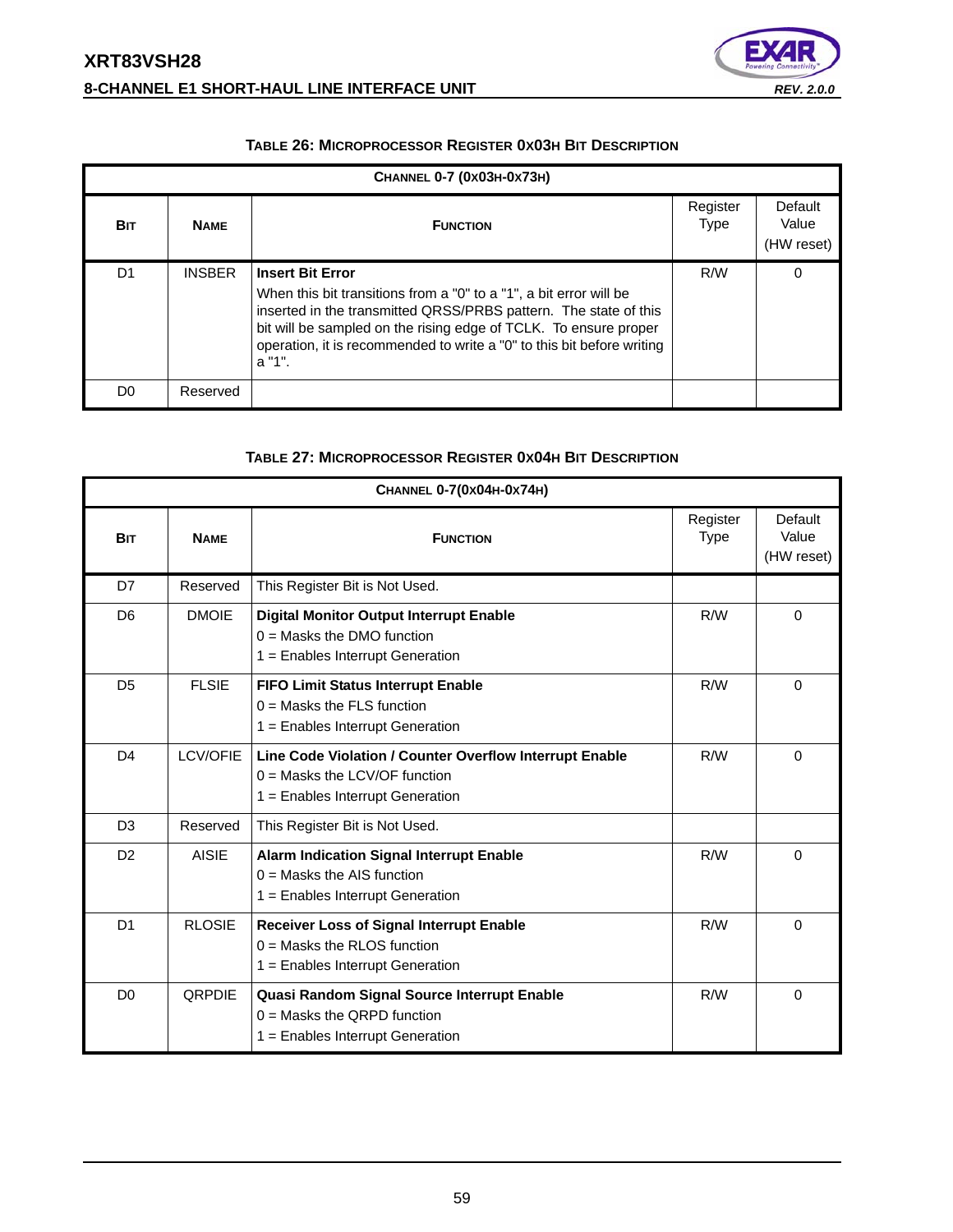

# *REV. 2.0.0* **8-CHANNEL E1 SHORT-HAUL LINE INTERFACE UNIT**

*NOTE: The GIE bit in the global register 0xE0h must be set to "1" in addition to the individual register bits to enable the interrupt pin.*

| CHANNEL 0-7 (0x05H-0x75H) |             |                                                                                                                                                                                                                                                                                                                                                                                                                                                                                                                                                 |                         |                                |  |  |  |
|---------------------------|-------------|-------------------------------------------------------------------------------------------------------------------------------------------------------------------------------------------------------------------------------------------------------------------------------------------------------------------------------------------------------------------------------------------------------------------------------------------------------------------------------------------------------------------------------------------------|-------------------------|--------------------------------|--|--|--|
| Bit                       | <b>NAME</b> | <b>FUNCTION</b>                                                                                                                                                                                                                                                                                                                                                                                                                                                                                                                                 | Register<br><b>Type</b> | Default<br>Value<br>(HW reset) |  |  |  |
| D7                        | Reserved    | This Register Bit is Not Used.                                                                                                                                                                                                                                                                                                                                                                                                                                                                                                                  |                         |                                |  |  |  |
| D <sub>6</sub>            | <b>DMO</b>  | <b>Digital Monitor Output</b><br>The digital monitor output is always active regardless if the inter-<br>rupt generation is disabled. This bit indicates the DMO activity. An<br>interrupt will not occur unless the DMOIE is set to "1" in the chan-<br>nel register 0x04h and GIE is set to "1" in the global register<br>0xE0h.<br>$0 = No$ Alarm<br>1 = Transmit output driver has failures                                                                                                                                                 | <b>RO</b>               | $\mathbf 0$                    |  |  |  |
| D <sub>5</sub>            | <b>FLS</b>  | <b>FIFO Limit Status</b><br>The FIFO limit status is always active regardless if the interrupt<br>generation is disabled. This bit indicates whether the RD/WR<br>pointers are within 3-Bits. An interrupt will not occur unless the<br>FLSIE is set to "1" in the channel register 0x04h and GIE is set to<br>"1" in the global register 0xE0h.<br>$0 = No$ Alarm<br>1 = RD/WR FIFO pointers are within $\pm 3$ -Bits                                                                                                                          | <b>RO</b>               | $\mathbf 0$                    |  |  |  |
| D <sub>4</sub>            | LCV/OF      | <b>Line Code Violation / Counter Overflow</b><br>This bit serves a dual purpose. By default, this bit monitors the line<br>code violation activity. However, if bit 7 in register 0x81h is set to a<br>"1", this bit monitors the overflow status of the internal LCV<br>counter. An interrupt will not occur unless the LCV/OFIE is set to<br>"1" in the channel register 0x04h and GIE is set to "1" in the global<br>register 0x80h.<br>$0 = No$ Alarm<br>$1 = A$ line code violation, bipolar violation, or excessive zeros has<br>occurred | <b>RO</b>               | $\mathbf 0$                    |  |  |  |
| D3                        | Reserved    | This Register Bit is Not Used.                                                                                                                                                                                                                                                                                                                                                                                                                                                                                                                  |                         |                                |  |  |  |
| D <sub>2</sub>            | AIS         | <b>Alarm Indication Signal</b><br>The alarm indication signal detection is always active regardless if<br>the interrupt generation is disabled. This bit indicates the AIS<br>activity. An interrupt will not occur unless the AISIE is set to "1" in<br>the channel register 0x04h and GIE is set to "1" in the global regis-<br>ter 0xE0h.<br>$0 = No$ Alarm<br>$1 = An$ all ones signal is detected                                                                                                                                          | <b>RO</b>               | 0                              |  |  |  |

### **TABLE 28: MICROPROCESSOR REGISTER 0X05H BIT DESCRIPTION**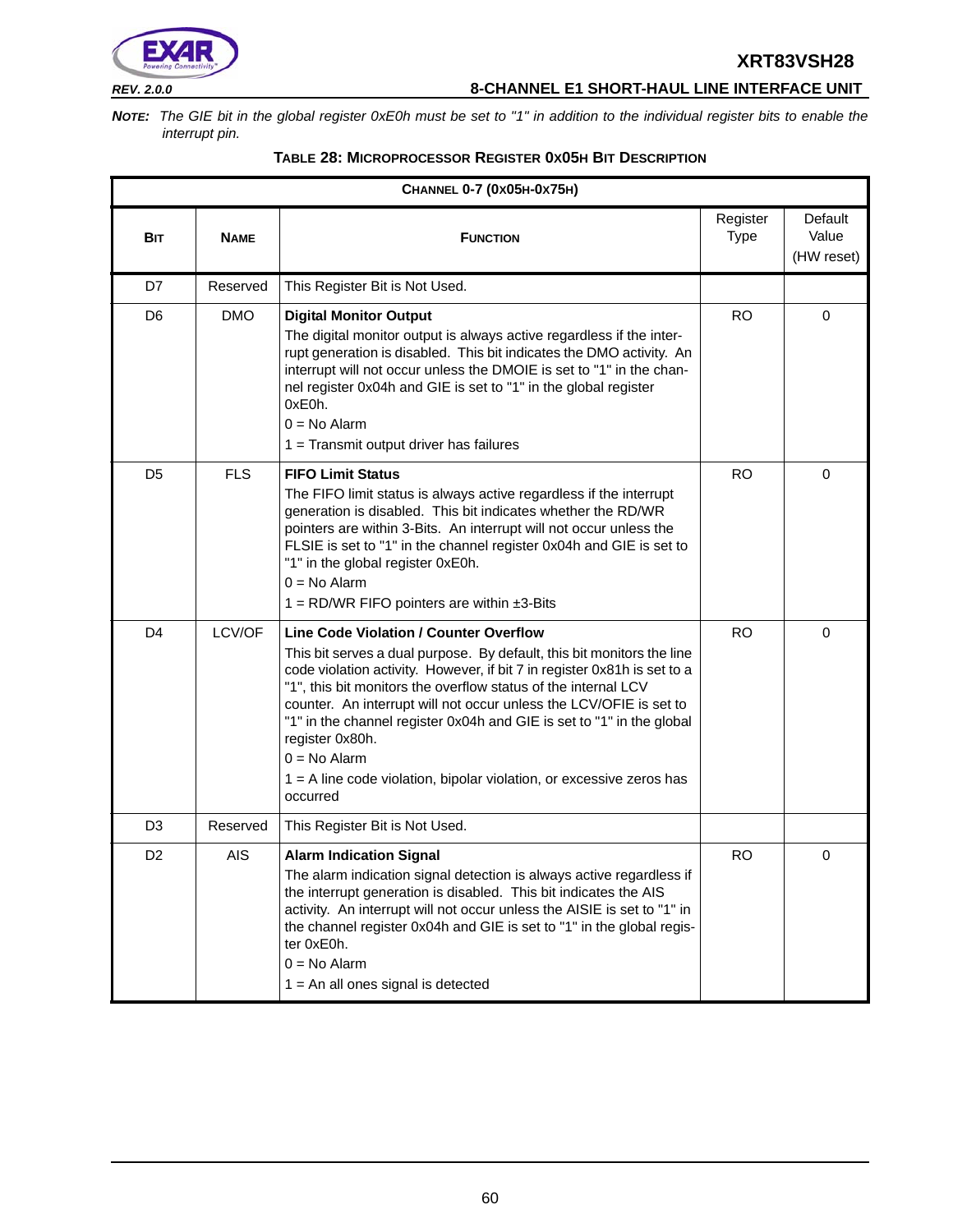# **8-CHANNEL E1 SHORT-HAUL LINE INTERFACE UNIT** *REV. 2.0.0*



*NOTE: The GIE bit in the global register 0xE0h must be set to "1" in addition to the individual register bits to enable the interrupt pin.*

| CHANNEL 0-7 (0x05H-0x75H) |             |                                                                                                                                                                                                                                                                                                                                                                                                           |                         |                                |  |
|---------------------------|-------------|-----------------------------------------------------------------------------------------------------------------------------------------------------------------------------------------------------------------------------------------------------------------------------------------------------------------------------------------------------------------------------------------------------------|-------------------------|--------------------------------|--|
| <b>BIT</b>                | <b>NAME</b> | <b>FUNCTION</b>                                                                                                                                                                                                                                                                                                                                                                                           | Register<br><b>Type</b> | Default<br>Value<br>(HW reset) |  |
| D <sub>1</sub>            | <b>RLOS</b> | <b>Receiver Loss of Signal</b><br>The receiver loss of signal detection is always active regardless if<br>the interrupt generation is disabled. This bit indicates the RLOS<br>activity. An interrupt will not occur unless the RLOSIE is set to "1"<br>in the channel register 0x04h and GIE is set to "1" in the global<br>register 0xE0h.<br>$0 = No$ Alarm<br>$1 = An RLOS condition is present$      | RO.                     | $\Omega$                       |  |
| D <sub>0</sub>            | <b>QRPD</b> | <b>Quasi Random Pattern Detection</b><br>The quasi random pattern detection is always active regardless if<br>the interrupt generation is disabled. This bit indicates that a QRPD<br>has been detected. An interrupt will not occur unless the QRPDIE<br>is set to "1" in the channel register 0x04h and GIE is set to "1" in<br>the global register 0xE0h.<br>$0 = No$ Alarm<br>$1 = A$ ORP is detected | RO.                     | $\Omega$                       |  |

# **TABLE 28: MICROPROCESSOR REGISTER 0X05H BIT DESCRIPTION**

#### **TABLE 29: MICROPROCESSOR REGISTER 0X06H BIT DESCRIPTION**

| CHANNEL 0-7 (0x06H-0x76H) |              |                                                                                                |                  |                                |  |
|---------------------------|--------------|------------------------------------------------------------------------------------------------|------------------|--------------------------------|--|
| <b>BIT</b>                | <b>NAME</b>  | <b>FUNCTION</b>                                                                                | Register<br>Type | Default<br>Value<br>(HW reset) |  |
| D7                        | Reserved     | This Register Bit is Not Used.                                                                 |                  |                                |  |
| D <sub>6</sub>            | <b>DMOIS</b> | <b>Digital Monitor Output Status</b><br>$0 = No change$<br>$1 =$ Change in status occurred     | <b>RUR</b>       | $\mathbf 0$                    |  |
| D <sub>5</sub>            | <b>FLSIS</b> | <b>FIFO Limit Status</b><br>$0 = No change$<br>$1 =$ Change in status occurred                 | <b>RUR</b>       | 0                              |  |
| D <sub>4</sub>            | LCV/OFIS     | <b>Line Code Violation / Overflow Status</b><br>$0 = No change$<br>= Change in status occurred | <b>RUR</b>       | $\Omega$                       |  |
| D <sub>3</sub>            | Reserved     | This Register Bit is Not Used.                                                                 |                  |                                |  |
| D <sub>2</sub>            | <b>AISIS</b> | <b>Alarm Indication Signal Status</b><br>$0 = No$ change<br>$1 =$ Change in status occurred    | <b>RUR</b>       | $\Omega$                       |  |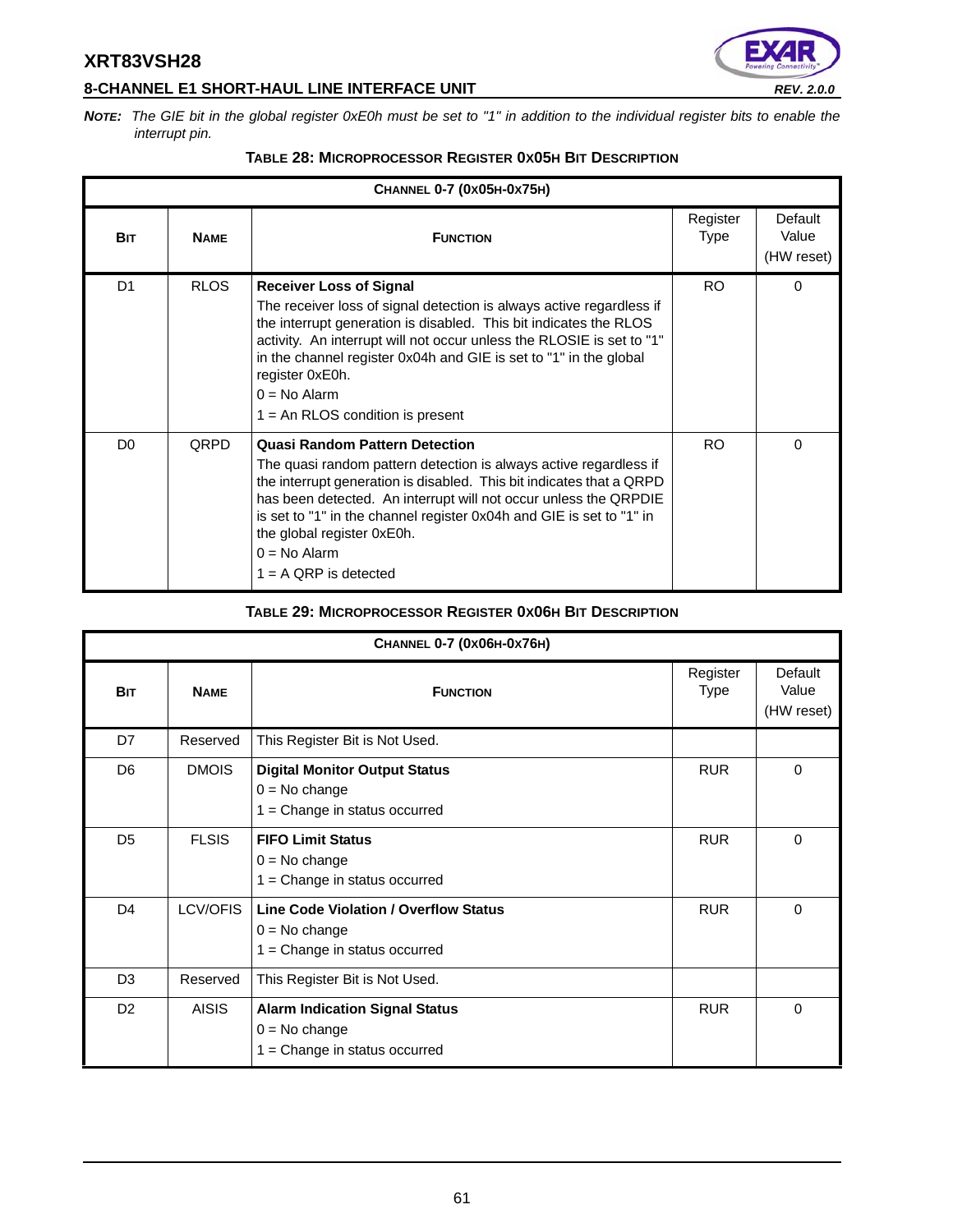

*REV. 2.0.0* **8-CHANNEL E1 SHORT-HAUL LINE INTERFACE UNIT**

#### **TABLE 29: MICROPROCESSOR REGISTER 0X06H BIT DESCRIPTION**

| CHANNEL 0-7 (0x06H-0x76H) |               |                                                                                                |                         |                                |  |
|---------------------------|---------------|------------------------------------------------------------------------------------------------|-------------------------|--------------------------------|--|
| <b>BIT</b>                | <b>NAME</b>   | <b>FUNCTION</b>                                                                                | Register<br><b>Type</b> | Default<br>Value<br>(HW reset) |  |
| D1                        | <b>RLOSIS</b> | <b>Receiver Loss of Signal Status</b><br>$0 = No change$<br>$1 = Change$ in status occurred    | <b>RUR</b>              | 0                              |  |
| D <sub>0</sub>            | <b>QRPDIS</b> | <b>Quasi Random Pattern Detection Status</b><br>$0 = No change$<br>= Change in status occurred | <b>RUR</b>              | 0                              |  |

*NOTE: Any change in status will generate an interrupt (if enabled in channel register 0x04h and GIE is set to "1" in the global register 0x80h). The status registers are reset upon read (RUR).*

62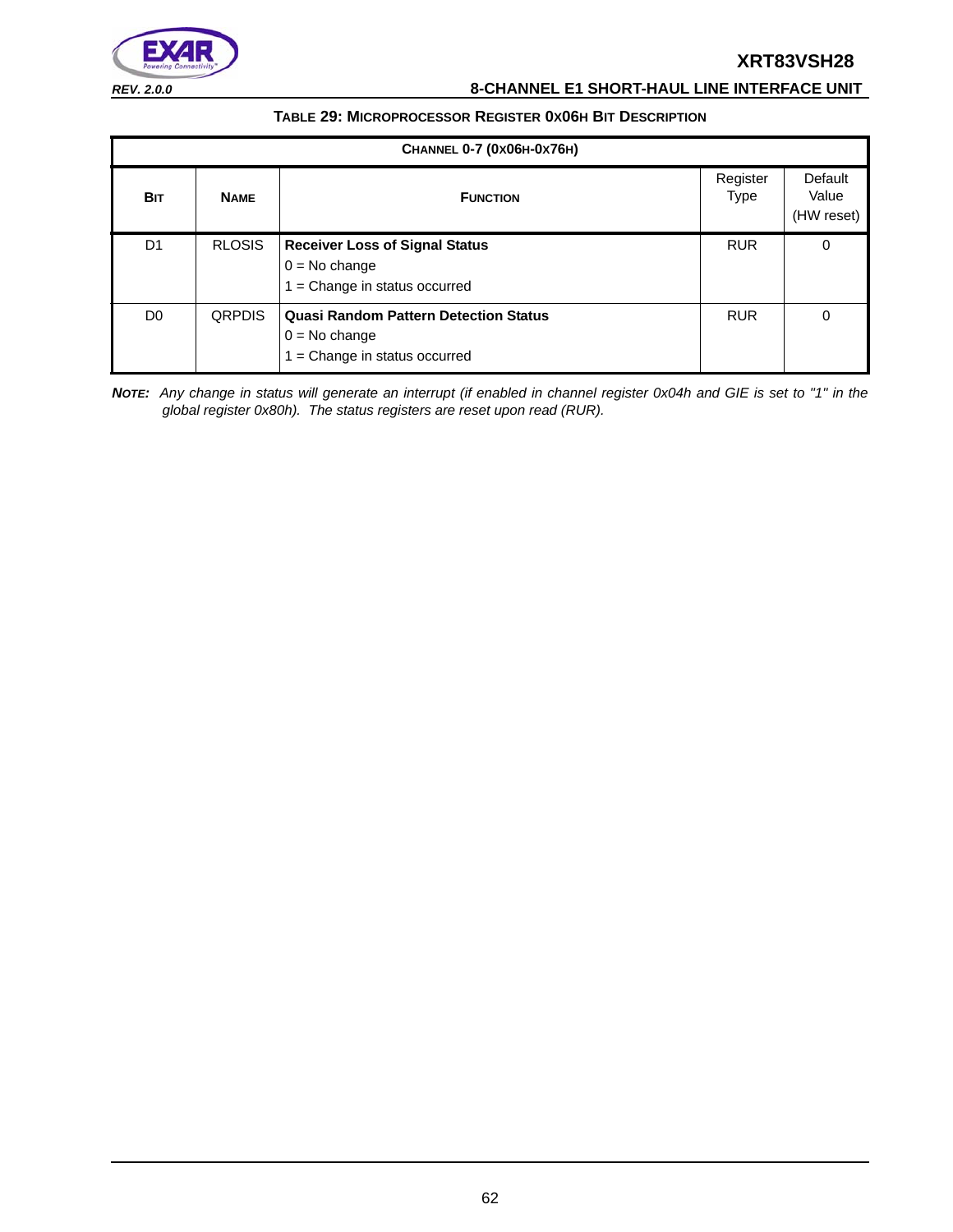# **XRT83VSH28 8-CHANNEL E1 SHORT-HAUL LINE INTERFACE UNIT** *REV. 2.0.0*



# *5.9 Global Control Registers*

| <b>REGISTER ADDRESS</b><br>0x80 <sub>H</sub><br>BIT# | <b>NAME</b>   | <b>FUNCTION</b>                                                                                                                                                                                                                                                              | <b>REGISTER</b><br><b>TYPE</b> | <b>RESET</b><br><b>VALUE</b> |
|------------------------------------------------------|---------------|------------------------------------------------------------------------------------------------------------------------------------------------------------------------------------------------------------------------------------------------------------------------------|--------------------------------|------------------------------|
| D7                                                   | SR/DR         | Single-rail/Dual-rail Select: Writing a "1" to this bit configures<br>all 4channels in the XRT83VSH28 to operate in the Single-rail<br>mode.<br>Writing a "0" configures the XRT83VSH28 to operate in Dual-<br>rail mode.                                                    | R/W                            | $\mathbf 0$                  |
| D <sub>6</sub>                                       | <b>ATAOS</b>  | Automatic Transmit All Ones Upon RLOS: Writing a "1" to<br>this bit enables the automatic transmission of All "Ones" data<br>to the line for the channel that detects an RLOS condition.<br>Writing a "0" disables this feature.                                             | R/W                            | $\mathbf 0$                  |
| D <sub>5</sub>                                       | <b>RCLKE</b>  | Receive Clock Edge: Writing a "1" to this bit selects receive<br>output data of all channels to be updated on the negative edge<br>of RCLK.<br>Wring a "0" selects data to be updated on the positive edge of<br>RCLK.                                                       | R/W                            | $\mathbf 0$                  |
| D <sub>4</sub>                                       | <b>TCLKE</b>  | Transmit Clock Edge: Writing a "0" to this bit selects transmit<br>data at TPOS_n/TDATA_n and TNEG_n/CODES_n of all<br>channels to be sampled on the falling edge of TCLK_n.<br>Writing a "1" selects the rising edge of the TCLK n for sam-<br>pling.                       | R/W                            | $\Omega$                     |
| D <sub>3</sub>                                       | <b>DATAP</b>  | <b>DATA Polarity:</b> Writing a "0" to this bit selects transmit input<br>and receive output data of all channels to be active "High".<br>Writing a "1" selects an active "Low" state.                                                                                       | R/W                            | $\Omega$                     |
| D <sub>2</sub>                                       | Reserved      |                                                                                                                                                                                                                                                                              |                                | $\mathbf 0$                  |
| D <sub>1</sub>                                       | <b>GIE</b>    | Global Interrupt Enable: Writing a "1" to this bit globally<br>enables interrupt generation for all channels.<br>Writing a "0" disables interrupt generation.                                                                                                                | R/W                            | 0                            |
| D <sub>0</sub>                                       | <b>SRESET</b> | Software Reset $\mu$ P Registers: Writing a "1" to this bit longer<br>than 10us initiates a device reset through the microprocessor<br>interface. All internal circuits are placed in the reset state with<br>this bit set to a "1" except the microprocessor register bits. | R/W                            | $\Omega$                     |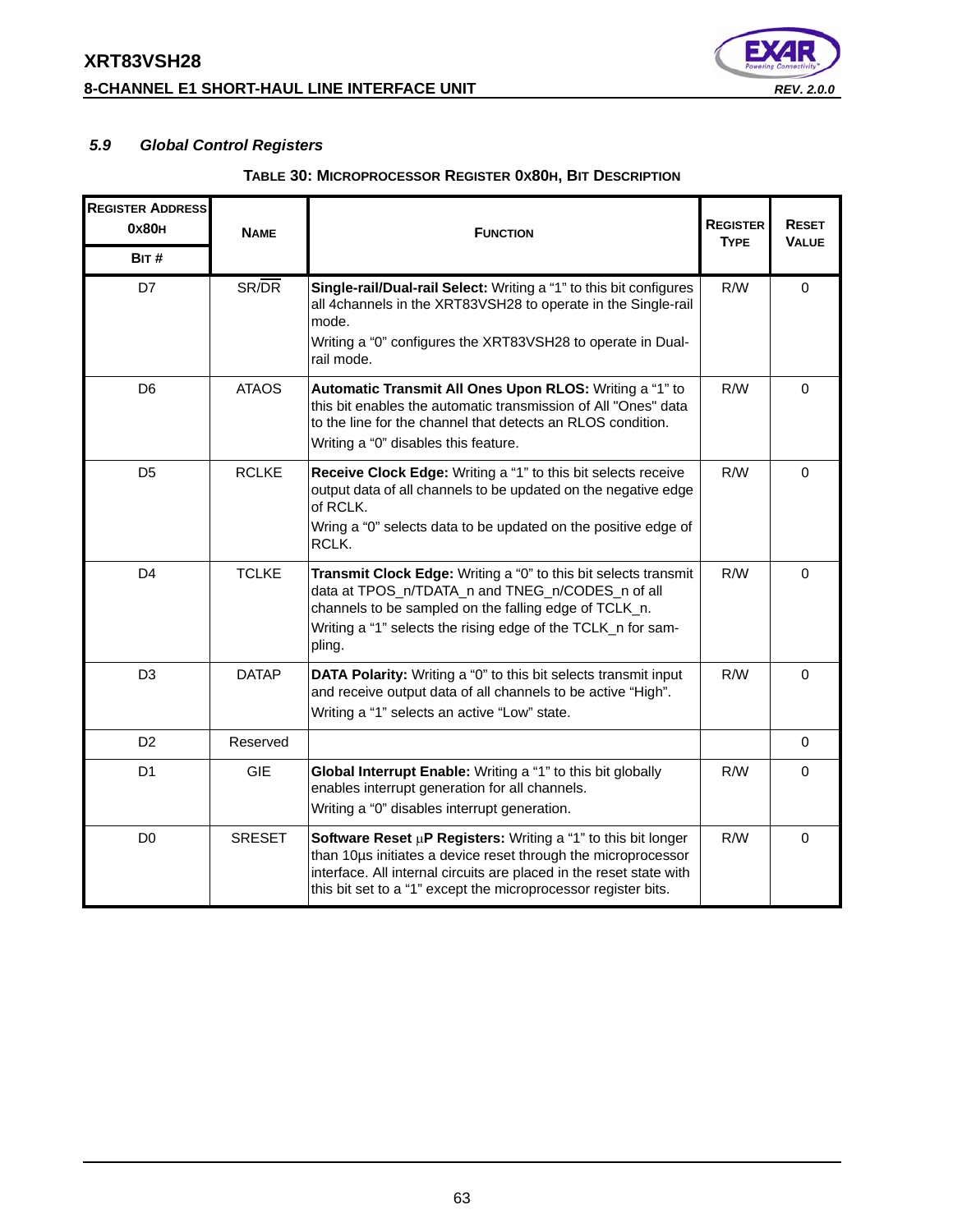

| <b>REGISTER ADDRESS</b><br>0x81H<br>BIT# | <b>NAME</b>   | <b>FUNCTION</b>                                                                                                                                                                                                                             | <b>REGISTER</b><br><b>TYPE</b> | <b>RESET</b><br><b>VALUE</b> |
|------------------------------------------|---------------|---------------------------------------------------------------------------------------------------------------------------------------------------------------------------------------------------------------------------------------------|--------------------------------|------------------------------|
| D7                                       | Reserved      |                                                                                                                                                                                                                                             | R/W                            | $\Omega$                     |
| D <sub>6</sub>                           | Reserved      |                                                                                                                                                                                                                                             | R/W                            | $\Omega$                     |
| D <sub>5</sub>                           | Reserved      |                                                                                                                                                                                                                                             | R/W                            | $\Omega$                     |
| D <sub>4</sub>                           | Reserved      |                                                                                                                                                                                                                                             | R/W                            | $\Omega$                     |
| D <sub>3</sub>                           | Reserved      |                                                                                                                                                                                                                                             | R/W                            | $\Omega$                     |
| D <sub>2</sub>                           | <b>RXMUTE</b> | Receive Output Mute: Writing a "1" to this bit, mutes receive<br>outputs at RPOS/RDATA and RNEG/LCV pins to a "0" state for<br>any channel that detects an RLOS condition.<br><b>NOTE:</b> RCLK is not muted.                               | R/W                            | $\Omega$                     |
| D <sub>1</sub>                           | <b>EXLOS</b>  | <b>Extended LOS:</b> Writing a "1" to this bit extends the number of<br>zeros at the receive input of each channel before RLOS is<br>declared to 4096 bits. Writing a "0" reverts to the normal mode<br>$(32 \text{ bits for } E1)$ .       | R/W                            | $\Omega$                     |
| D <sub>0</sub>                           | <b>ICT</b>    | In-Circuit-Testing: Writing a "1" to this bit configures all the<br>output pins of the chip in high impedance mode for In-Circuit-<br>Testing. Setting the ICT bit to "1" is equivalent to connecting<br>the Hardware ICT pin 88 to ground. | R/W                            | $\Omega$                     |

#### **TABLE 31: MICROPROCESSOR REGISTER 0X81H, BIT DESCRIPTION**

#### **TABLE 32: MICROPROCESSOR REGISTER 0X82H BIT DESCRIPTION**

| <b>GLOBAL REGISTER (0x82H)</b> |                 |                                                                                                                                                                                                                                                                                                                                             |                         |                                |  |
|--------------------------------|-----------------|---------------------------------------------------------------------------------------------------------------------------------------------------------------------------------------------------------------------------------------------------------------------------------------------------------------------------------------------|-------------------------|--------------------------------|--|
| <b>BIT</b>                     | <b>NAME</b>     | <b>FUNCTION</b>                                                                                                                                                                                                                                                                                                                             | Register<br><b>Type</b> | Default<br>Value<br>(HW reset) |  |
| D7                             | <b>TxONCNTL</b> | <b>Transmit On Control</b><br>This register bit grants access to controlling the state of the trans-<br>mitter outputs.<br>$0 =$ Control comes from the TxON Register Bits<br>$1 =$ Control comes from the TxON Hardware Pins                                                                                                               | R/W                     | $\Omega$                       |  |
| D <sub>6</sub>                 | <b>TERCNTL</b>  | <b>Receive Termination Select Control</b><br>This bit sets the LIU to control the RxTSEL function with either the<br>individual channel register bit or the global hardware pin.<br>$0 =$ Control of the receive termination is set to the register bits<br>$1 =$ Control of the receive termination is set to the RxTSEL hard-<br>ware pin | R/W                     | $\Omega$                       |  |
| D[5:0]                         | Reserved        | These Register Bits are Not Used                                                                                                                                                                                                                                                                                                            | R/W                     | 0                              |  |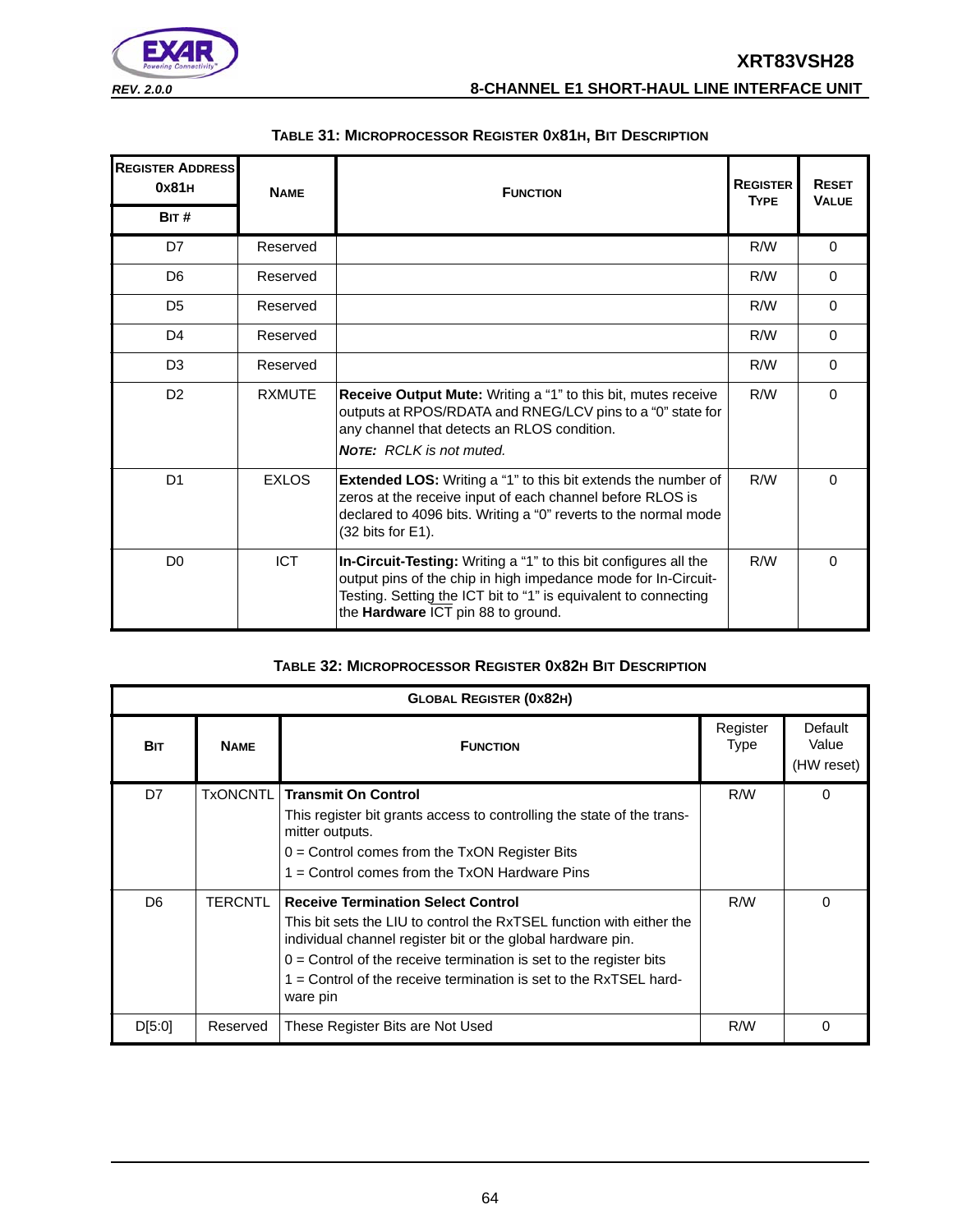# **XRT83VSH28 8-CHANNEL E1 SHORT-HAUL LINE INTERFACE UNIT** *REV. 2.0.0*



| <b>GLOBAL REGISTER (0x8CH)</b>                                       |                                                                                 |                                                                                                                                                                                                                                                                                                                                                                                                                                                                                                                                   |                         |                                |
|----------------------------------------------------------------------|---------------------------------------------------------------------------------|-----------------------------------------------------------------------------------------------------------------------------------------------------------------------------------------------------------------------------------------------------------------------------------------------------------------------------------------------------------------------------------------------------------------------------------------------------------------------------------------------------------------------------------|-------------------------|--------------------------------|
| <b>BIT</b>                                                           | <b>NAME</b>                                                                     | <b>FUNCTION</b>                                                                                                                                                                                                                                                                                                                                                                                                                                                                                                                   | Register<br><b>Type</b> | Default<br>Value<br>(HW reset) |
| D7                                                                   | Reserved                                                                        | This Register Bit is Not Used                                                                                                                                                                                                                                                                                                                                                                                                                                                                                                     | R/W                     | $\mathbf 0$                    |
| D <sub>6</sub>                                                       | Reserved                                                                        | This Register Bit is Not Used                                                                                                                                                                                                                                                                                                                                                                                                                                                                                                     | R/W                     | $\Omega$                       |
| D <sub>5</sub>                                                       | Reserved                                                                        | This Register Bit is Not Used                                                                                                                                                                                                                                                                                                                                                                                                                                                                                                     | R/W                     | $\Omega$                       |
| D <sub>4</sub>                                                       | Reserved                                                                        | This Register Bit is Not Used                                                                                                                                                                                                                                                                                                                                                                                                                                                                                                     | R/W                     | $\Omega$                       |
| D <sub>3</sub><br>D <sub>2</sub><br>D <sub>1</sub><br>D <sub>0</sub> | LCVCH <sub>3</sub><br>LCVCH <sub>2</sub><br><b>LCVCH1</b><br>LCVCH <sub>0</sub> | <b>Line Code Violation Counter Select</b><br>These bits are used to select which channel is to be addressed for<br>reading the contents in register 0x8Eh. It is also used to address<br>the counter for a given channel when performing an update or<br>reset on a per channel basis. By default, Channel 0 is selected.<br>$0000 = \text{None}$<br>$0001$ = Channel 0<br>$0010 =$ Channel 1<br>$0011$ = Channel 2<br>$0100 =$ Channel 3<br>$0100 =$ Channel 4<br>$0100 =$ Channel 5<br>$0100 =$ Channel 6<br>$0100 =$ Channel 7 | R/W                     | $\Omega$<br>0<br>0<br>$\Omega$ |

#### **TABLE 33: MICROPROCESSOR REGISTER 0X8CH BIT DESCRIPTION**

#### **TABLE 34: MICROPROCESSOR REGISTER 0X8DH BIT DESCRIPTION**

| <b>GLOBAL REGISTER (0x8DH)</b> |             |                                                                                                                                                                                                                                                                                                             |                         |                                |  |
|--------------------------------|-------------|-------------------------------------------------------------------------------------------------------------------------------------------------------------------------------------------------------------------------------------------------------------------------------------------------------------|-------------------------|--------------------------------|--|
| <b>BIT</b>                     | <b>NAME</b> | <b>FUNCTION</b>                                                                                                                                                                                                                                                                                             | Register<br><b>Type</b> | Default<br>Value<br>(HW reset) |  |
| D7                             | Reserved    | This Register Bit is Not Used                                                                                                                                                                                                                                                                               | R/W                     | $\Omega$                       |  |
| D <sub>6</sub>                 | Reserved    | This Register Bit is Not Used                                                                                                                                                                                                                                                                               | R/W                     | $\Omega$                       |  |
| D <sub>5</sub>                 | Reserved    | This Register Bit is Not Used                                                                                                                                                                                                                                                                               | R/W                     | $\Omega$                       |  |
| D <sub>4</sub>                 | allRST      | <b>LCV Counter Reset for All Channels</b><br>This bit is used to reset all internal LCV counters to their default<br>state 0000h. This bit must be set to "1" for $1\mu$ S.<br>$0 =$ Normal Operation<br>$1 =$ Resets all Counters                                                                          | R/W                     | $\Omega$                       |  |
| D <sub>3</sub>                 | allUPDATE   | <b>LCV Counter Update for All Channels</b><br>This bit is used to latch the contents of all counters into holding<br>registers so that the value of each counter can be read. The chan-<br>nel is addressed by using bits D[3:0] in register 0x8Ch.<br>$0 =$ Normal Operation<br>$1 =$ Updates all Counters | R/W                     | 0                              |  |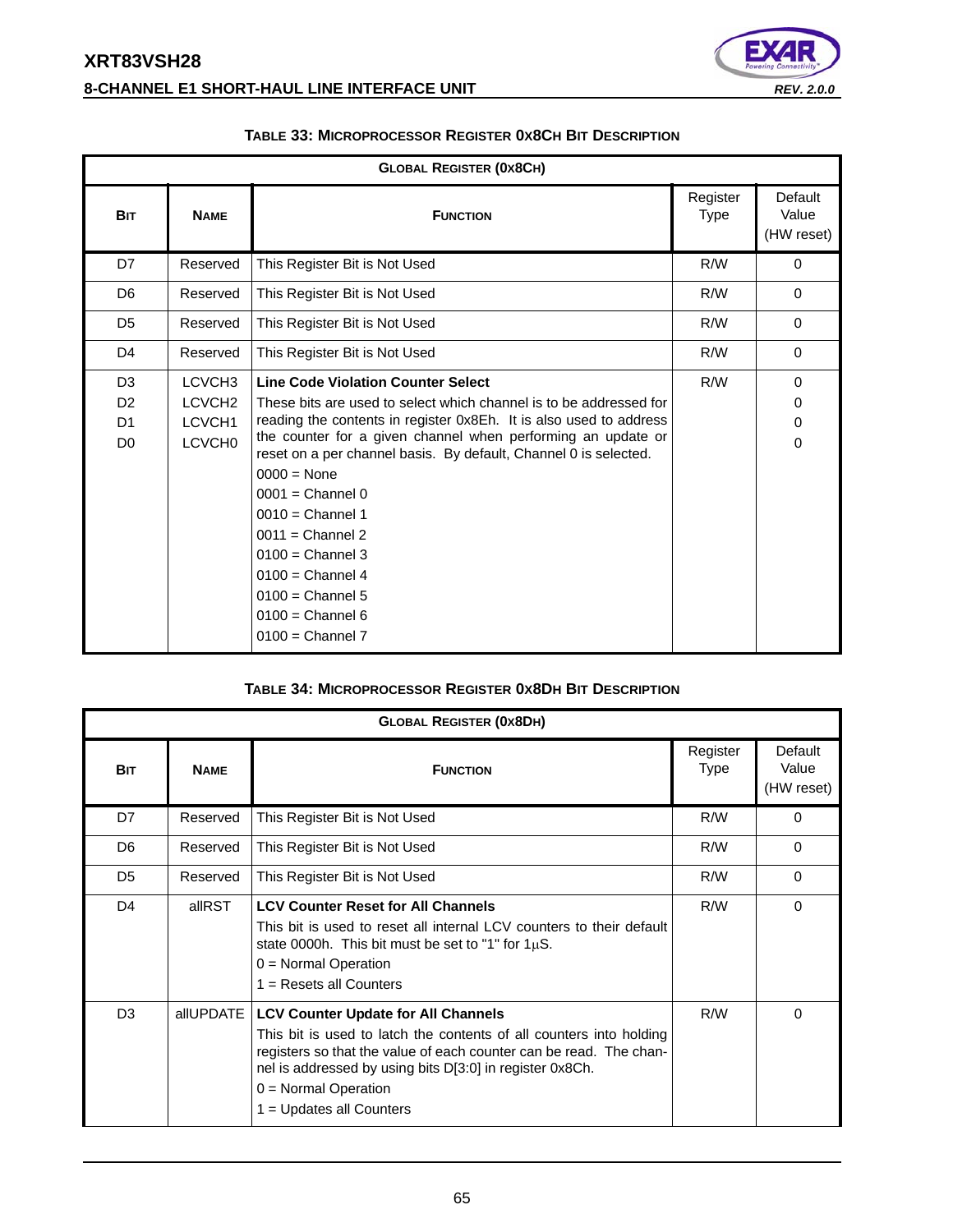

*REV. 2.0.0* **8-CHANNEL E1 SHORT-HAUL LINE INTERFACE UNIT**

#### **TABLE 34: MICROPROCESSOR REGISTER 0X8DH BIT DESCRIPTION**

| <b>GLOBAL REGISTER (0x8DH)</b> |                |                                                                                                                                                                                                                                                                                                                                  |                         |                                |
|--------------------------------|----------------|----------------------------------------------------------------------------------------------------------------------------------------------------------------------------------------------------------------------------------------------------------------------------------------------------------------------------------|-------------------------|--------------------------------|
| <b>BIT</b>                     | <b>NAME</b>    | <b>FUNCTION</b>                                                                                                                                                                                                                                                                                                                  | Register<br><b>Type</b> | Default<br>Value<br>(HW reset) |
| D <sub>2</sub>                 | <b>BYTEsel</b> | <b>LCV Counter Byte Select</b><br>This bit is used to select the MSB or LSB for Reading the contents<br>of the LCV counter for a given channel. The channel is addressed<br>by using bits D[3:0] in register 0x8Ch. By default, the LSB byte is<br>selected.<br>$0 = Low$ Byte<br>$1 = High Byte$                                | R/W                     | $\Omega$                       |
| D <sub>1</sub>                 | chUPDATE       | <b>LCV Counter Update Per Channel</b><br>This bit is used to latch the contents of the counter for a given<br>channel into a holding register so that the value of the counter can<br>be read. The channel is addressed by using bits D[3:0] in register<br>0x8Ch.<br>$0 =$ Normal Operation<br>1 = Updates the Selected Channel | R/W                     | 0                              |
| D <sub>0</sub>                 | chRESET        | <b>LCV Counter Reset Per Channel</b><br>This bit is used to reset the LCV counter of a given channel to its<br>default state 0000h. The channel is addressed by using bits D[3:0]<br>in register 0x8Ch. This bit must be set to "1" for $1\mu$ S.<br>$0 =$ Normal Operation<br>$1 =$ Resets the Selected Channel                 | R/W                     | $\Omega$                       |

#### **TABLE 35: MICROPROCESSOR REGISTER 0X8EH BIT DESCRIPTION**

| <b>GLOBAL REGISTER (0X8EH)</b> |                     |                                                                   |                         |                                |  |  |  |  |
|--------------------------------|---------------------|-------------------------------------------------------------------|-------------------------|--------------------------------|--|--|--|--|
| <b>BIT</b>                     | <b>NAME</b>         | <b>FUNCTION</b>                                                   | Register<br><b>Type</b> | Default<br>Value<br>(HW reset) |  |  |  |  |
| D7                             | LCVCNT7             | <b>Line Code Violation Byte Contents</b>                          | R/W                     | O                              |  |  |  |  |
| D <sub>6</sub>                 | LCVCNT6             | These bits contain the LCV counter contents of the Byte selected  |                         | 0                              |  |  |  |  |
| D <sub>5</sub>                 | LCVCNT5             | by bit D2 in register 0x8Dh for a given channel. The channel is   |                         |                                |  |  |  |  |
| D <sub>4</sub>                 | LCVCNT4             | addressed by using bits D[3:0] in register 0x8Ch. By default, the |                         |                                |  |  |  |  |
| D <sub>3</sub>                 | LCVCNT3             | contents contain the LSB, however no channel is selected          |                         | 0                              |  |  |  |  |
| D <sub>2</sub>                 | LCVCNT2             |                                                                   |                         |                                |  |  |  |  |
| D <sub>1</sub>                 | LCVCNT <sub>1</sub> |                                                                   |                         |                                |  |  |  |  |
| D <sub>0</sub>                 | LCVCNT0             |                                                                   |                         | 0                              |  |  |  |  |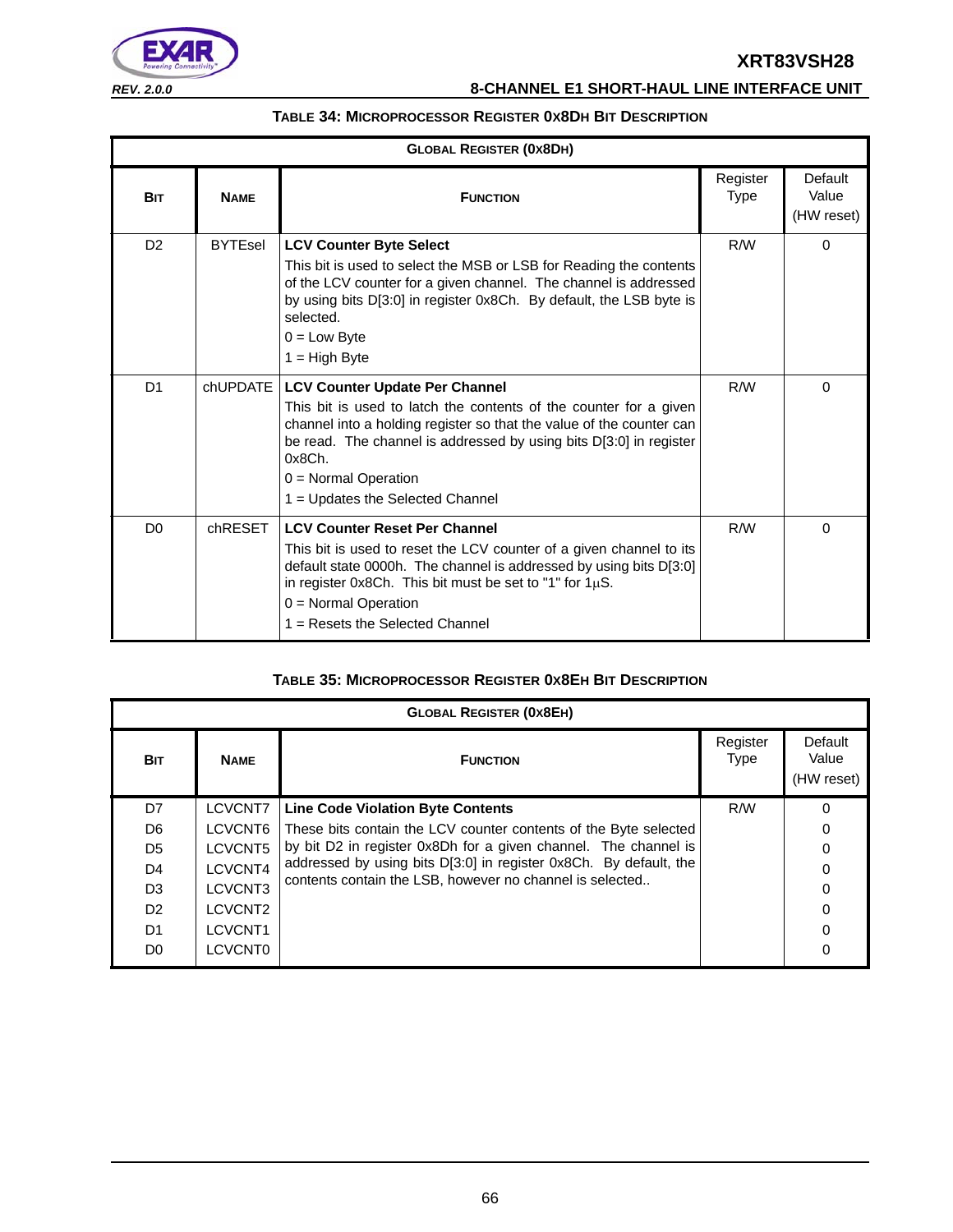# **XRT83VSH28 8-CHANNEL E1 SHORT-HAUL LINE INTERFACE UNIT** *REV. 2.0.0*



| DEVICE "ID" REGISTER (0XFEH) |             |                                                                                                                                                 |                         |                                |  |  |  |
|------------------------------|-------------|-------------------------------------------------------------------------------------------------------------------------------------------------|-------------------------|--------------------------------|--|--|--|
| <b>BIT</b>                   | <b>NAME</b> | <b>FUNCTION</b>                                                                                                                                 | Register<br><b>Type</b> | Default<br>Value<br>(HW reset) |  |  |  |
| D7                           | Device "ID" | The device "ID" of the XRT83VSH28 short haul LIU is 0xF1h.                                                                                      | RO.                     |                                |  |  |  |
| D <sub>6</sub>               |             | Along with the revision "ID", the device "ID" is used to enable soft-<br>ware to identify the silicon adding flexibility for system control and |                         |                                |  |  |  |
| D5                           |             |                                                                                                                                                 |                         |                                |  |  |  |
| D <sub>4</sub>               |             | debug.                                                                                                                                          |                         |                                |  |  |  |
| D <sub>3</sub>               |             |                                                                                                                                                 |                         |                                |  |  |  |
| D <sub>2</sub>               |             |                                                                                                                                                 |                         |                                |  |  |  |
| D1                           |             |                                                                                                                                                 |                         | ∩                              |  |  |  |
| D <sub>0</sub>               |             |                                                                                                                                                 |                         |                                |  |  |  |

#### **TABLE 36: MICROPROCESSOR REGISTER 0XFEH BIT DESCRIPTION**

#### **TABLE 37: MICROPROCESSOR REGISTER 0XFFH BIT DESCRIPTION**

| <b>REVISION "ID" REGISTER (OXFFH)</b> |             |                                                                       |                         |                                |  |  |  |
|---------------------------------------|-------------|-----------------------------------------------------------------------|-------------------------|--------------------------------|--|--|--|
| <b>BIT</b>                            | <b>NAME</b> | <b>FUNCTION</b>                                                       | Register<br><b>Type</b> | Default<br>Value<br>(HW reset) |  |  |  |
| D7                                    | Revision    | The revision "ID" of the XRT83VSH28 LIU is used to enable soft-       | <b>RO</b>               | $\Omega$                       |  |  |  |
| D <sub>6</sub>                        | "ID"        | ware to identify which revision of silicon is currently being tested. |                         | 0                              |  |  |  |
| D <sub>5</sub>                        |             | The revision "ID" for the first revision of silicon will be 0x01h.    |                         | 0                              |  |  |  |
| D <sub>4</sub>                        |             |                                                                       |                         | 0                              |  |  |  |
| D <sub>3</sub>                        |             |                                                                       |                         | 0                              |  |  |  |
| D <sub>2</sub>                        |             |                                                                       |                         |                                |  |  |  |
| D <sub>1</sub>                        |             |                                                                       |                         |                                |  |  |  |
| D <sub>0</sub>                        |             |                                                                       |                         |                                |  |  |  |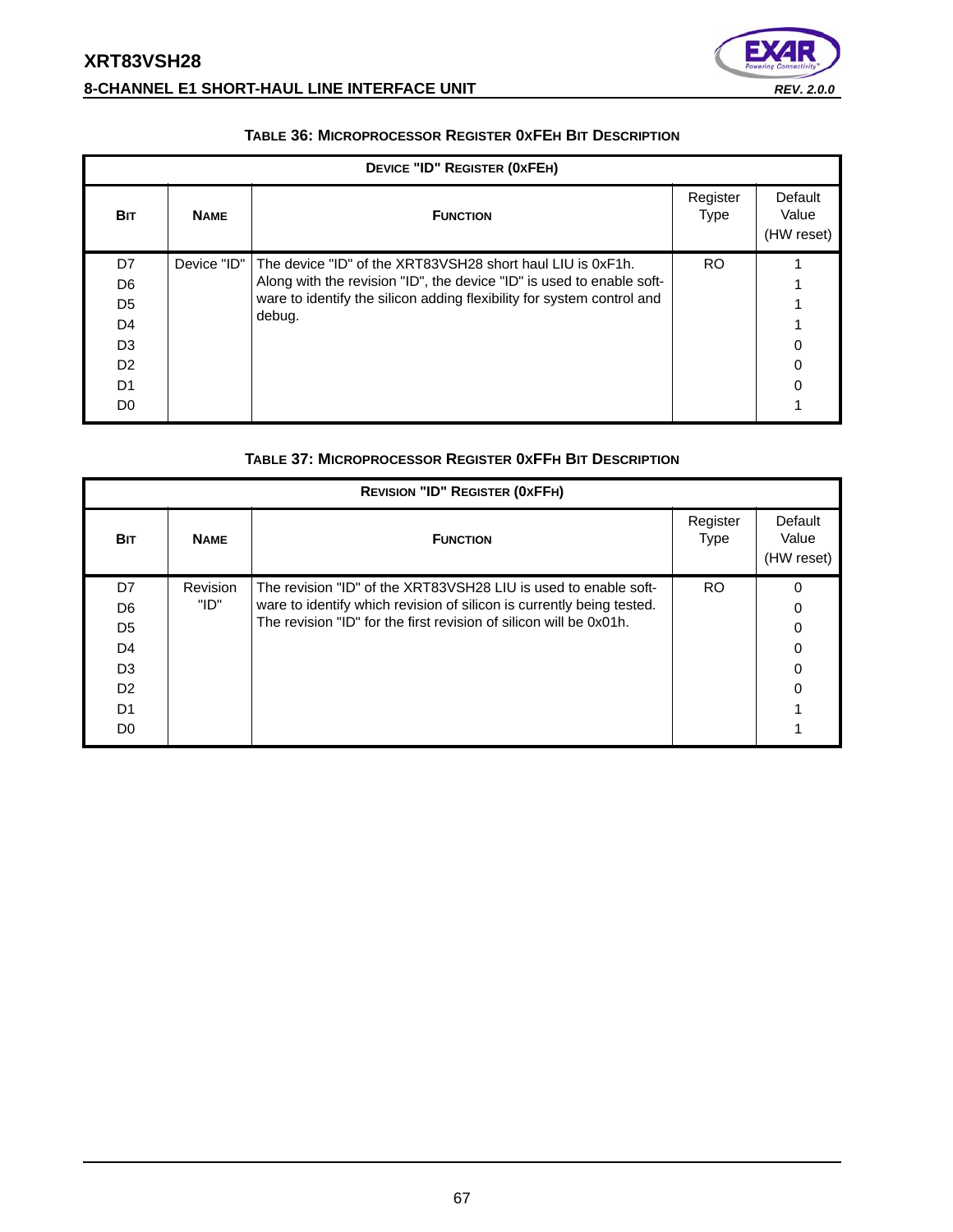



*REV. 2.0.0* **8-CHANNEL E1 SHORT-HAUL LINE INTERFACE UNIT**

#### **6.0 ELECTRICAL CHARACTERISTICS**

| Storage Temperature          | -65 $^{\circ}$ C to +150 $^{\circ}$ C |
|------------------------------|---------------------------------------|
| <b>Operating Temperature</b> | $-40^{\circ}$ C to $+85^{\circ}$ C    |
| Supply Voltage               | $-0.5V$ to $+3.8V$                    |
| Vin                          | $-0.5V$ to $+5.5V$                    |
| Maximum Junction Temperature | $125^{\circ}$ C                       |
| Theta JA                     | $24^{\circ}$ C/W                      |
| Theta JC                     | $10^{\circ}$ C/W                      |

### **TABLE 38: ABSOLUTE MAXIMUM RATINGS**

#### **TABLE 39: DC DIGITAL INPUT AND OUTPUT ELECTRICAL CHARACTERISTICS**

| VDD=3.3V ±5%, T <sub>A</sub> =25°C, UNLESS OTHERWISE SPECIFIED |                 |            |            |            |              |  |  |
|----------------------------------------------------------------|-----------------|------------|------------|------------|--------------|--|--|
| <b>PARAMETER</b>                                               | <b>SYMBOL</b>   | <b>MIN</b> | <b>TYP</b> | <b>MAX</b> | <b>UNITS</b> |  |  |
| Power Supply Voltage                                           | VDD             | 3.13       | 3.3        | 3.46       | V            |  |  |
| Input High Voltage                                             | $V_{\text{IH}}$ | 2.0        |            | 5.0        | $\vee$       |  |  |
| Input Low Voltage                                              | $V_{IL}$        | $-0.5$     |            | 0.8        | V            |  |  |
| Output High Voltage IOH=2.0mA                                  | V <sub>OH</sub> | 2.4        |            |            | $\vee$       |  |  |
| Output Low Voltage IOL=2.0mA                                   | $V_{OL}$        |            |            | 0.4        | $\vee$       |  |  |
| Input Leakage Current                                          | 4               |            |            | ±10        | μA           |  |  |
| Input Capacitance                                              | C <sub>1</sub>  |            | 5.0        |            | pF           |  |  |
| Output Lead Capacitance                                        | $C_{1}$         |            |            | 25         | pF           |  |  |

*NOTE: Input leakage current excludes pins that are internally pulled "Low" or "High"*

|  |  | TABLE 40: AC ELECTRICAL CHARACTERISTICS |
|--|--|-----------------------------------------|
|--|--|-----------------------------------------|

| VDD=3.3V $\pm$ 5%, T <sub>A</sub> =25°C, UNLESS OTHERWISE SPECIFIED                  |  |    |   |    |      |  |  |
|--------------------------------------------------------------------------------------|--|----|---|----|------|--|--|
| <b>MIN</b><br>TYP<br><b>MAX</b><br><b>PARAMETER</b><br><b>UNITS</b><br><b>SYMBOL</b> |  |    |   |    |      |  |  |
| <b>MCLKin Clock Duty Cycle</b>                                                       |  | 40 | - | 60 | $\%$ |  |  |
| <b>MCLKin Clock Tolerance</b><br>±50<br>ppm                                          |  |    |   |    |      |  |  |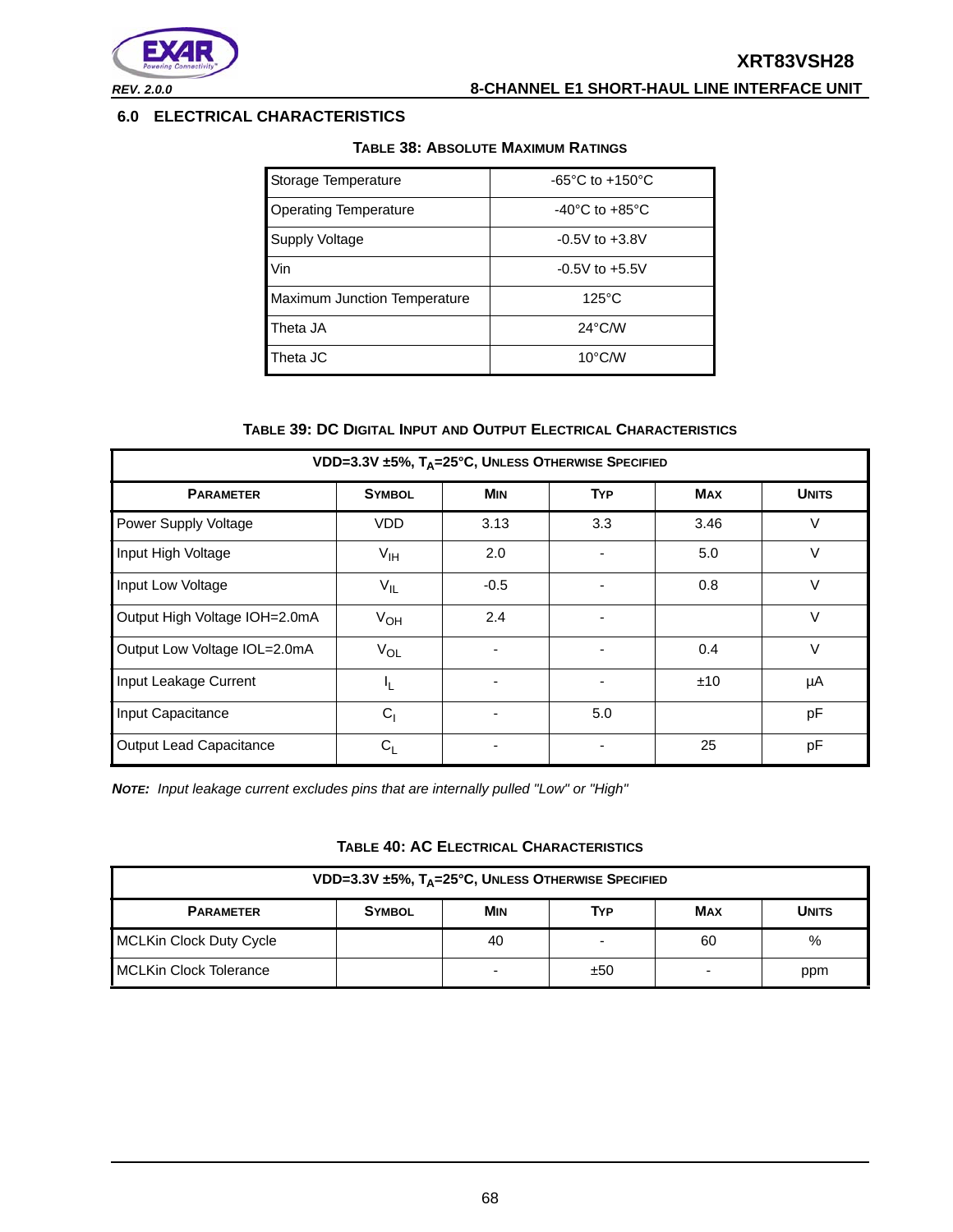# **XRT83VSH28 8-CHANNEL E1 SHORT-HAUL LINE INTERFACE UNIT** *REV. 2.0.0*



| VDD=3.3V ±5%, T <sub>A</sub> =25°C, UNLESS OTHERWISE SPECIFIED                                      |                                                                                                    |                  |                 |                    |                |            |             |                                 |  |
|-----------------------------------------------------------------------------------------------------|----------------------------------------------------------------------------------------------------|------------------|-----------------|--------------------|----------------|------------|-------------|---------------------------------|--|
| <b>MODE</b>                                                                                         | <b>SUPPLY</b><br><b>VOLTAGE</b>                                                                    | <b>IMPEDANCE</b> | <b>RECEIVER</b> | <b>TRANSMITTER</b> | <b>TYP</b>     | <b>MAX</b> | <b>UNIT</b> | <b>TEST</b><br><b>CONDITION</b> |  |
| E <sub>1</sub>                                                                                      | 3.3V                                                                                               | $75\Omega$       | 1:1             | 1:2                | 1.401<br>1.037 |            | W           | 100% ones<br>50% ones           |  |
| E <sub>1</sub><br>W<br>3.3V<br>1:2<br>1.293<br>$120\Omega$<br>1:1<br>100% ones<br>0.977<br>50% ones |                                                                                                    |                  |                 |                    |                |            |             |                                 |  |
|                                                                                                     | NOTE: The typical power consumption of the 1.8V supply represents $\sim$ 36mW of the above listed. |                  |                 |                    |                |            |             |                                 |  |

#### **TABLE 41: POWER CONSUMPTION**

# **TABLE 42: E1 RECEIVER ELECTRICAL CHARACTERISTICS**

| (VDD=3.3V±5%, TA=25°C UNLESS OTHERWISE SPECIFIED)                                      |              |                          |                          |                  |                                                                                                 |  |  |  |
|----------------------------------------------------------------------------------------|--------------|--------------------------|--------------------------|------------------|-------------------------------------------------------------------------------------------------|--|--|--|
| <b>PARAMETER</b>                                                                       | <b>MIN</b>   | TYP.                     | <b>MAX</b>               | <b>UNIT</b>      | <b>TEST CONDITIONS</b>                                                                          |  |  |  |
| Receiver loss of signal:                                                               |              |                          |                          |                  |                                                                                                 |  |  |  |
| Number of consecutive<br>zeros before LOS is set                                       |              | 32                       |                          | bit              | Cable attenuation @1024KHz<br>ITU-G.775, ETS1 300 233                                           |  |  |  |
| Input signal level at LOS                                                              | 13           | 16                       | ä,                       | dB               |                                                                                                 |  |  |  |
| <b>RLOS Clear</b>                                                                      | 12.5         | $\overline{\phantom{a}}$ |                          | % ones           |                                                                                                 |  |  |  |
| <b>Receiver Sensitivity</b>                                                            | 9            | $\blacksquare$           | $\blacksquare$           | dB               | With nominal pulse amplitude of 3.0V for<br>120 $\Omega$ and 2.37V for 75 $\Omega$ application. |  |  |  |
| Interference Margin                                                                    | $-18$        | $-14$                    | $\overline{\phantom{a}}$ | dB               | With 6dB cable loss                                                                             |  |  |  |
| Input Impedance                                                                        | 15           |                          | ÷,                       | KΩ               |                                                                                                 |  |  |  |
| Jitter Tolerance:<br>1 Hz<br>10KHz---100KHz                                            | 37<br>0.3    |                          |                          | Ulpp<br>Ulpp     | <b>ITU G.823</b>                                                                                |  |  |  |
| <b>Recovered Clock Jitter</b><br><b>Transfer Corner Frequency</b><br>Peaking Amplitude |              | 20                       | 36<br>0.5                | <b>KHz</b><br>dB | <b>ITU G.736</b>                                                                                |  |  |  |
| <b>Jitter Attenuator Corner</b><br>Frequency(-3dB curve)<br>JABW=0<br>$JSBW=1$         |              | 10<br>1.5                |                          | Hz<br>Hz         | <b>ITU G.736</b>                                                                                |  |  |  |
| Return Loss:<br>51KHz --- 102KHz<br>102KHz --- 2048KHz<br>2048KHz --- 3072KHz          | 12<br>8<br>8 |                          |                          | dB<br>dB<br>dB   | <b>ITU G.703</b>                                                                                |  |  |  |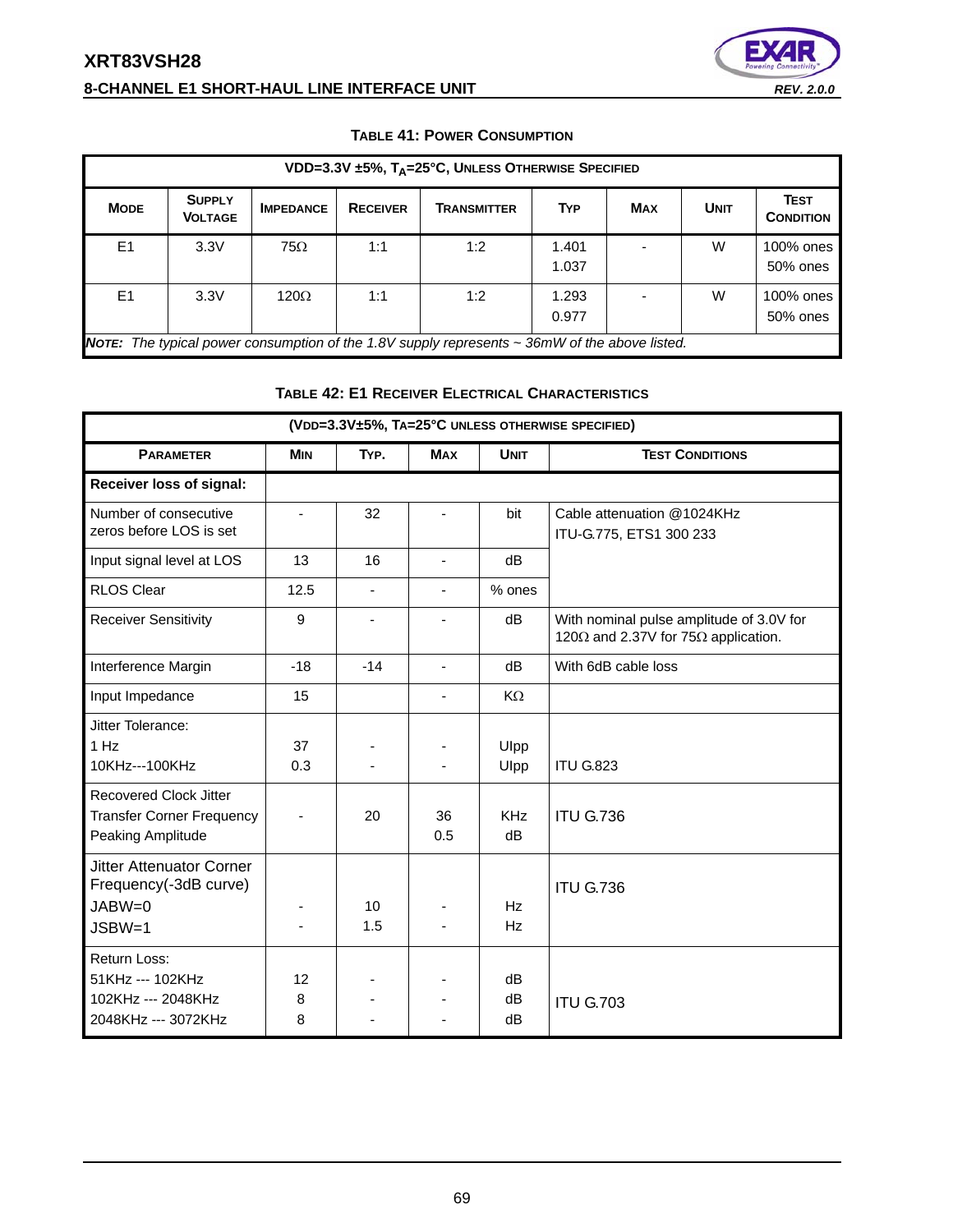# **XRT83VSH28**



# *REV. 2.0.0* **8-CHANNEL E1 SHORT-HAUL LINE INTERFACE UNIT**

| VDD=3.3V ±5%, TA=25°C, UNLESS OTHERWISE SPECIFIED |            |            |            |             |                                                           |  |  |
|---------------------------------------------------|------------|------------|------------|-------------|-----------------------------------------------------------|--|--|
| <b>PARAMETER</b>                                  | <b>MIN</b> | <b>TYP</b> | <b>MAX</b> | <b>UNIT</b> | <b>TEST CONDITION</b>                                     |  |  |
| <b>AMI Output Pulse Amplitude</b>                 |            |            |            |             |                                                           |  |  |
| $75\Omega$                                        | 2.13       | 2.37       | 2.60       | V           | 1:2 Transformer                                           |  |  |
| $120\Omega$                                       | 2.70       | 3.00       | 3.30       | V           |                                                           |  |  |
| <b>Output Pulse Width</b>                         | 224        | 244        | 264        | ns          |                                                           |  |  |
| <b>Output Pulse Width Ratio</b>                   | 0.95       |            | 1.05       |             | <b>ITU-G.703</b>                                          |  |  |
| <b>Output Pulse Amplitude Ratio</b>               | 0.95       |            | 1.05       |             | <b>ITU-G.703</b>                                          |  |  |
| Jitter Added by the Transmitter<br><b>Output</b>  |            | 0.025      | 0.05       | $UIp-p$     | Broad Band with jitter free TCLK<br>applied to the input. |  |  |
| <b>Output Return Loss</b>                         |            |            |            |             |                                                           |  |  |
| 51kHz - 102kHz                                    | 15         |            |            | dB          | ETSI 300 166                                              |  |  |
| 102kHz - 2048kHz                                  | 9          |            |            | dB          |                                                           |  |  |
| 2048kHz - 3072kHz                                 | 8          |            |            | dB          |                                                           |  |  |

### **TABLE 43: E1 TRANSMITTER ELECTRICAL CHARACTERISTICS**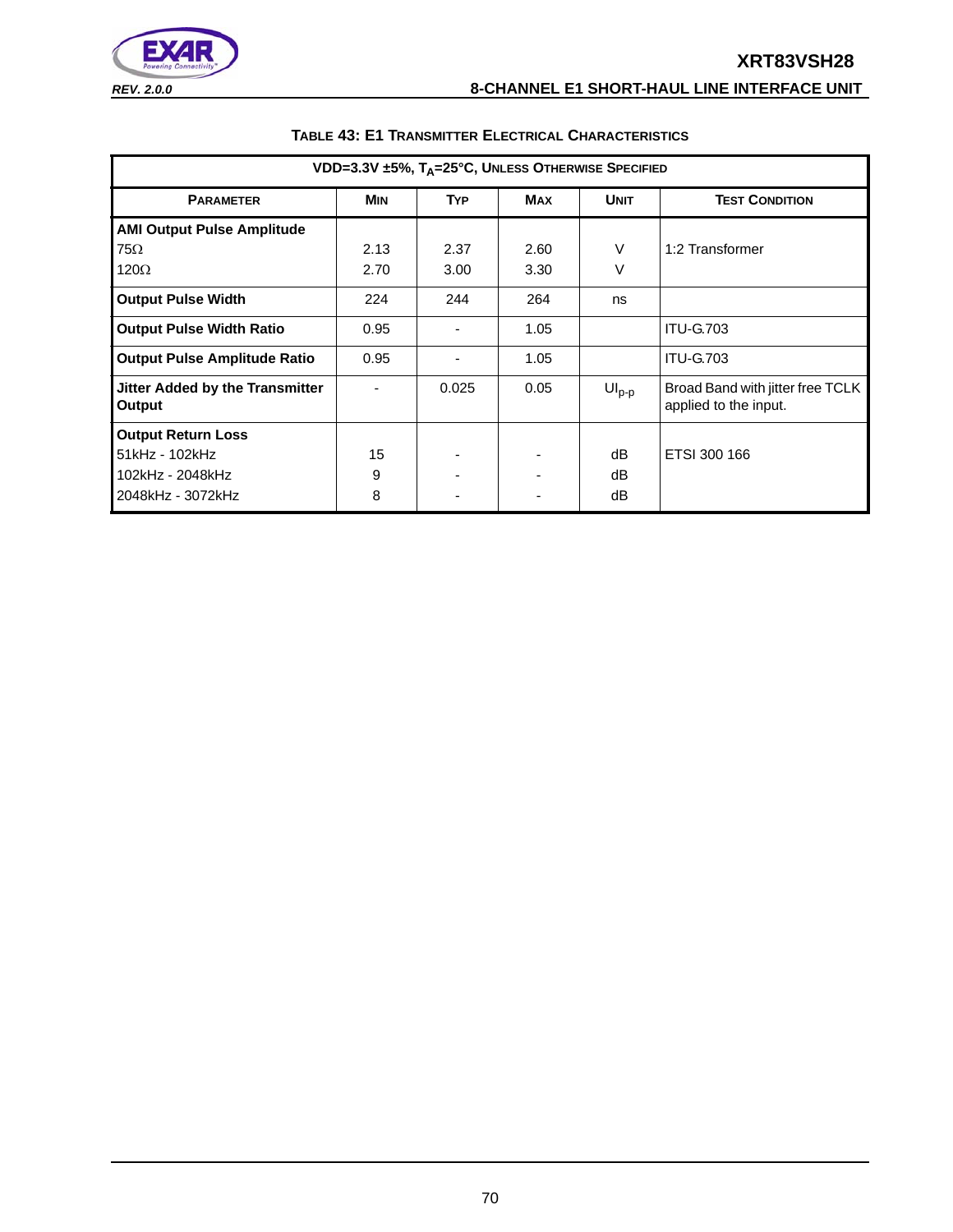# **XRT83VSH28 8-CHANNEL E1 SHORT-HAUL LINE INTERFACE UNIT** *REV. 2.0.0*



#### *PACKAGE DIMENSIONS*



## *225 BALL PLASTIC BALL GRID ARRAY (BOTTOM VIEW)*

*Note: The control dimension is in millimeter.*

|                |            | <b>INCHES</b> | <b>MILLIMETERS</b> |            |  |
|----------------|------------|---------------|--------------------|------------|--|
| <b>SYMBOL</b>  | <b>MIN</b> | MAX           | <b>MIN</b>         | <b>MAX</b> |  |
| Α              | 0.049      | 0.096         | 1.24               | 2.45       |  |
| A <sub>1</sub> | 0.016      | 0.024         | 0.40               | 0.60       |  |
| A2             | 0.013      | 0.024         | 0.32               | 0.60       |  |
| A3             | 0.020      | 0.048         | 0.52               | 1.22       |  |
| D              | 0.740      | 0.756         | 18.80              | 19.20      |  |
| D <sub>1</sub> | 0.669 BSC  |               | 17.00 BSC          |            |  |
| D <sub>2</sub> | 0.665      | 0.669         | 16.90              | 17.00      |  |
| b              | 0.020      | 0.028         | 0.50               | 0.70       |  |
| e              | 0.039 BSC  |               |                    | 1.00 BSC   |  |